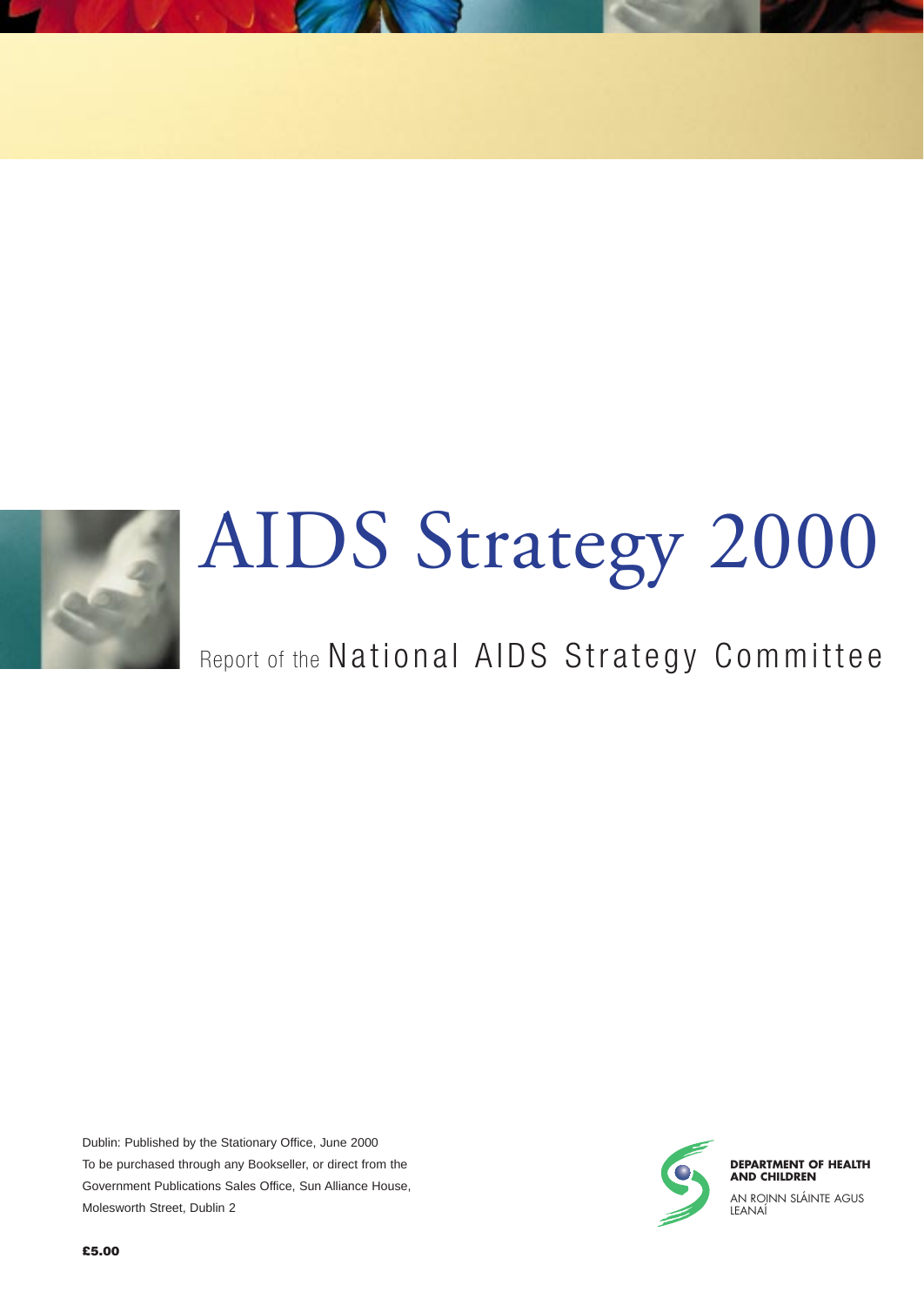## **Contents**

| <b>INTRODUCTION</b>                                                  | 3  |
|----------------------------------------------------------------------|----|
| <b>SECTION 1: REPORT OF THE SURVEILLANCE SUB-COMMITTEE</b>           | 6  |
| <b>SECTION 2: REPORT OF THE EDUCATION / PREVENTION SUB-COMMITTEE</b> | 27 |
| SECTION 3: REPORT OF THE CARE & MANAGEMENT SUB-COMMITTEE             | 44 |
| SECTION 4: REPORT OF THE SUB-COMMITTEE ON DISCRIMINATION             | 77 |
| SECTION 5: OTHER IMPORTANT ISSUES IN RELATION TO HIV / AIDS          | 87 |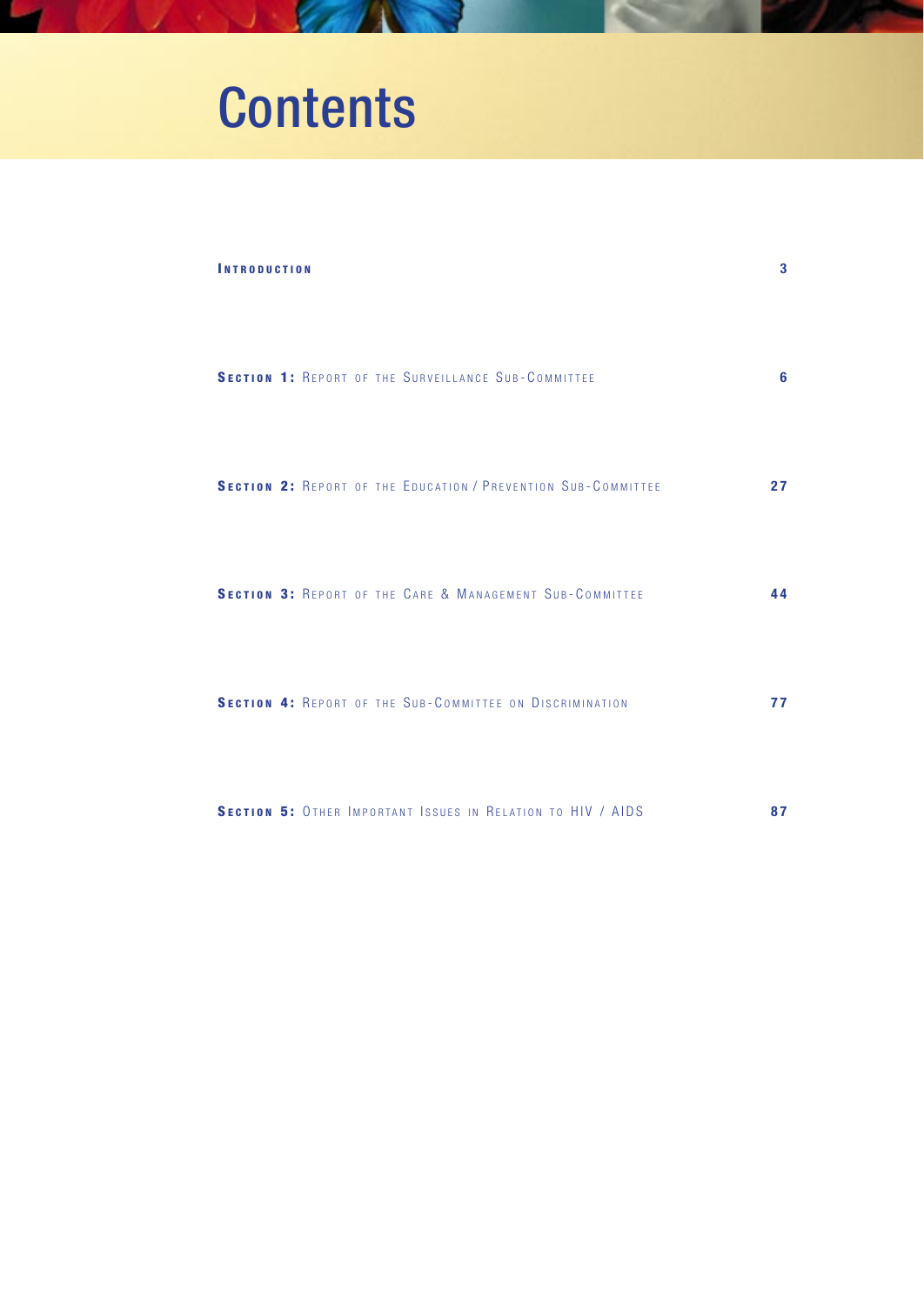## Introduction

#### Foreword by Minister Moffatt

The Report of the National AIDS Strategy Committee (NASC) in 1992 was set against the prediction that Ireland and the rest of the world faced an AIDS epidemic. Indications were that the incidence of HIV would continue to grow. Nations of the developed world have seen a plateauing of incidence of cases and a move to a situation where, for a lot of individuals, AIDS and HIV infection are becoming chronic illnesses.



We are faced with many challenges, however, in relation to HIV/AIDS. There is still no cure for this illness. Highly Active Antiretroviral treatment (HAART) has had a dramatic impact on the overall health and wellbeing of people with HIV, but there is a global pandemic, with millions of people, particularly in the developing world, unable to access any form of treatment. Some people on treatment do not respond to this treatment. Vaccine clinical trials have been ongoing since HIV was first identified, but an effective vaccine has not yet been developed.

In Ireland, as in other parts of the developed world, real progress has been made since 1992. The reports of the four Sub-Committees which have been working to implement the national strategy bear evidence to this and it is encouraging to note that virtually all of the recommendations of those Sub-Committees have been implemented and have been supplemented by further actions.

The overall goal of the Health Strategy, *Shaping a Healthier Future,* is to have a health service which aims to improve people's health and quality of life. In implementing the recommendations of the National AIDS Strategy Committee health services, in partnership with a wide range of voluntary and statutory agencies, have made good progress in achieving this goal.

HIV is a preventable illness. The challenge for the future must be to aim at reducing the number of people who become infected with HIV in the first instance. This can only be done by a concerted effort by everyone. This report sets out recommendations on how we can rise to this challenge and I hope that it will assist those who plan, manage and deliver services in their efforts to prevent people becoming infected with HIV and in providing appropriate care and support to those who need such services.

I want to thank everyone involved in developing and co-ordinating an integrated response to the problem of HIV and AIDS, most especially those who work at voluntary and community levels. I would also like to thank those who made submissions to the Committee and the members of the Committee and Sub-Committees who gave freely of their time in finalising this report. Finally I would like to thank the staff of the Community Health Division of the Department of Health and Children for their vital contribution to the work of the Committee and Sub-Committees.

Mosfutt.

Dr. Tom Moffatt T.D., Minister of State, *Department of Health and Children*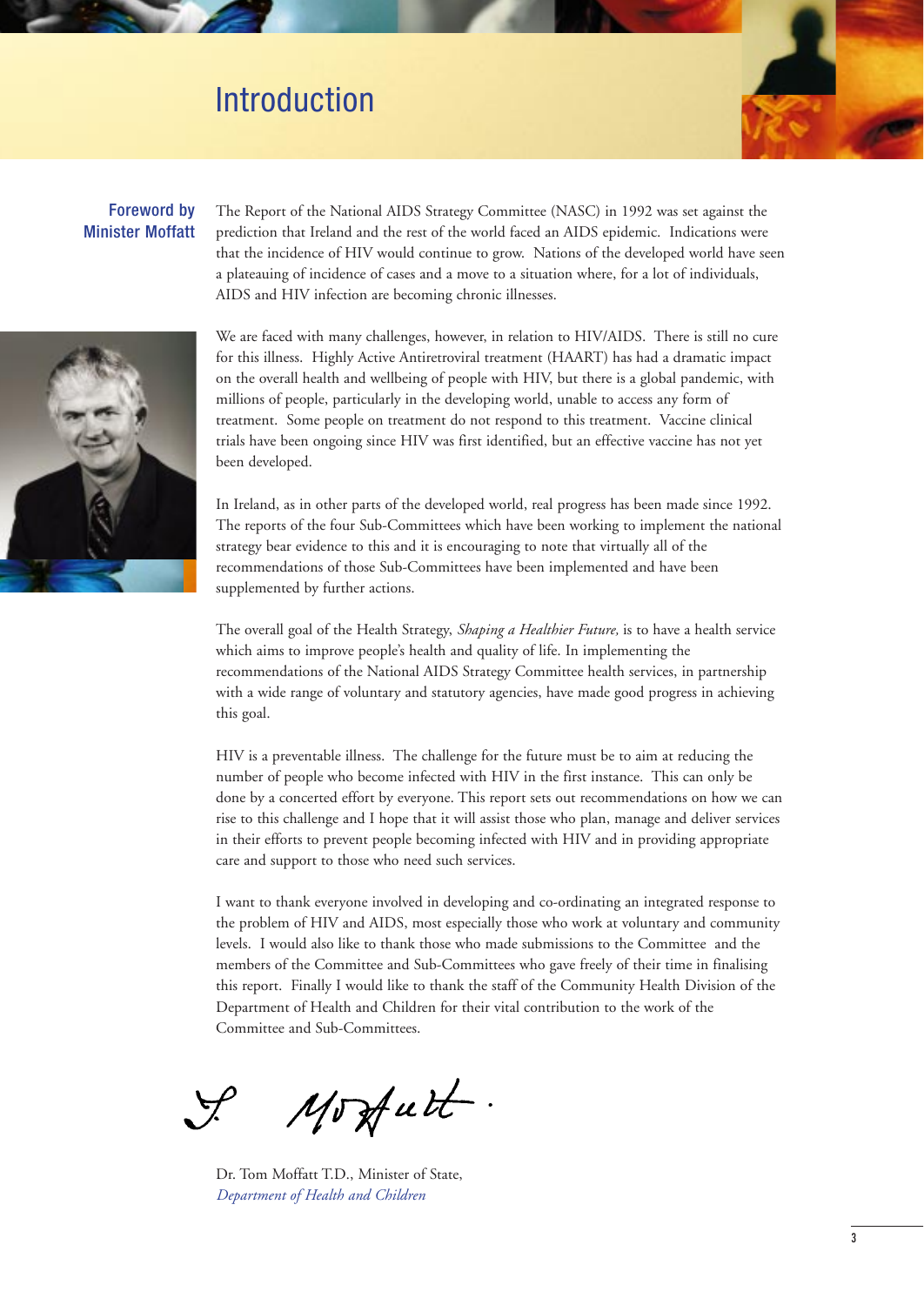#### **I NTRODUCTION**

The First Report of the National AIDS Strategy Committee was published in 1992. The epidemiology of HIV infection and AIDS related illnesses has changed over the years of the pandemic. We have now moved to a situation where, for a lot of individuals, AIDS and HIV infection are becoming chronic illnesses. This is welcome in that it reflects increased survival of those who have been diagnosed with clinical AIDS and a longer incubation period from HIV infection to development of the clinical syndrome. These changes require new surveillance and clinical management techniques. This includes close monitoring and management of treatment, involving laboratory techniques such as viral load testing and resistance testing. Introduction

#### Contents of this report

Given the time that has elapsed since 1992 and the changes that have taken place in relation to the epidemiology of HIV/AIDS it was appropriate to conduct a review of the situation and to devise a strategy for future years, taking account of theses changes. This Report is the second report of the National AIDS Strategy Committee (NASC). It comprises the reports of the four Sub-Committees of NASC - Surveillance, Education and Prevention, Care and Management and Discrimination. Submissions were invited from the general public through the placing of an advertisement in the main daily newspapers. The agencies that made submissions are listed at Appendix A.

Each of the Sub-Committee reports makes recommendations for future action, which have been endorsed by the National Committee. An important point to emerge from the reports is that HIV/AIDS should now dealt with in the wider context of sexual health and other sexually transmitted infections.

| Membership of the             | Dr Tom Moffatt, TD | Minister of State at the Department of Health and Children (Chair)       |  |  |  |  |  |  |
|-------------------------------|--------------------|--------------------------------------------------------------------------|--|--|--|--|--|--|
| <b>National AIDS Strategy</b> | Dr Joe Barry       | Specialist in Public Health Medicine, Eastern Regional Health Authority  |  |  |  |  |  |  |
| <b>Committee</b>              | Mr Gary Broderick  | Ana Liffey Drug Project                                                  |  |  |  |  |  |  |
|                               | Dr Karina Butler   | Consultant in Infectious Diseases, Our Lady's Children Hospital, Crumlin |  |  |  |  |  |  |
|                               | Mr Liam Conlon     | Assistant Principal, Department of Justice Equality and Law Reform       |  |  |  |  |  |  |
|                               | Mr Paddy Connolly  | Director, Cairdre                                                        |  |  |  |  |  |  |
|                               | Mr Donal Devitt    | Assistant Secretary, Department of Health and Children                   |  |  |  |  |  |  |
|                               | Dr John Devlin     | Deputy Chief Medical Officer, Department of Health and Children          |  |  |  |  |  |  |
|                               | Dr Enda Dooley     | Medical Director, Department of Justice, Equality and Law Reform         |  |  |  |  |  |  |
|                               | Mr Jimmy Duggan    | Principal Officer, Department of Health and Children                     |  |  |  |  |  |  |
|                               | Mr Tony Geoghegan  | Drugs and AIDS Project, Merchants Quay                                   |  |  |  |  |  |  |
|                               | Prof Bill Hall     | Director, Virus Reference Laboratory, UCD                                |  |  |  |  |  |  |
|                               |                    | Ms Mary Ellen Mc Cann Ballymun Youth Action Project                      |  |  |  |  |  |  |
|                               | Mr Joe Martin      | (M.A.L.A.I.D.S)                                                          |  |  |  |  |  |  |
|                               | Mr Owen Metcalfe   | Chief Education Officer, Department of Health and Children               |  |  |  |  |  |  |
|                               | Mr Tom Mooney      | Deputy Secretary General, Department of Health and Children              |  |  |  |  |  |  |
|                               | Dr Fiona Mulcahy   | Consultant in Genitourinary Medicine, St James's Hospital                |  |  |  |  |  |  |
|                               | Dr John O'Connor   | Drug Treatment Centre, Trinity Court                                     |  |  |  |  |  |  |
|                               | Mr Tony O'Gorman   | Chief Psychologist, Department of Education and Science                  |  |  |  |  |  |  |
|                               | Dr Fergus O'Kelly  | Irish College of General Practitioner                                    |  |  |  |  |  |  |
|                               | Dr Mary O'Mahony   | Public Health Specialist, Southern Health Board                          |  |  |  |  |  |  |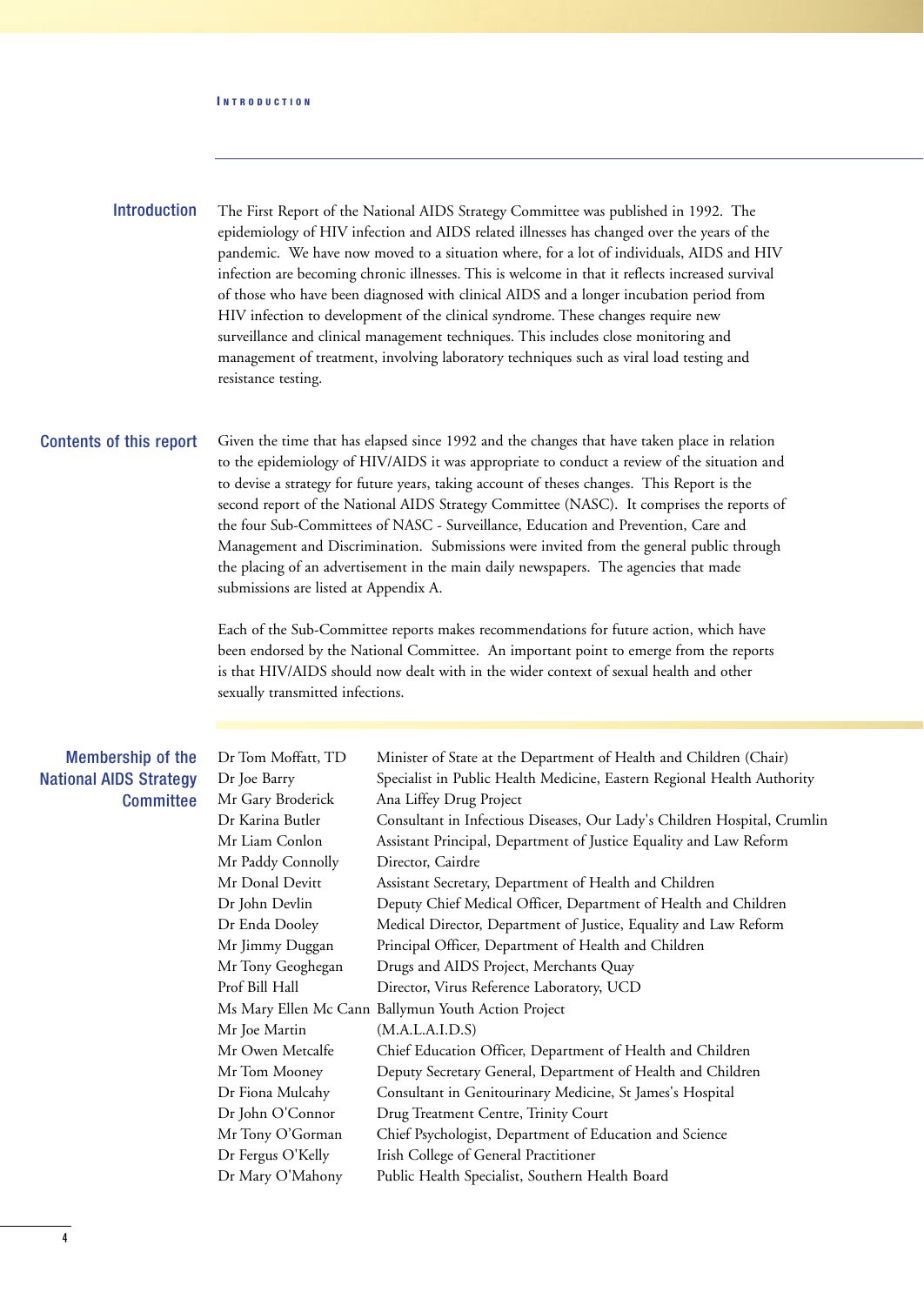#### R EPORT OF THE N ATIONAL AIDS S TRATEGY C OMMITTEE

| Mr Mick Quinlan   | Co-ordinator, Gay Men's Health Project            |
|-------------------|---------------------------------------------------|
| Ms Linda Reed     | Women and HIV Project                             |
| Mr Kieran Rose    | Gay HIV Strategies                                |
| Ms Deirdre Seery  | The Alliance Centre for Sexual Health, Cork       |
| Dr Gerard Sheehan | Consultant in Infectious Diseases, Mater Hospital |
| Ms Mary Jackson   | Department of Health and Children                 |
| Ms Louise Kenny   | Department of Health and Children                 |

Context in which the Report has been developed ISSUES WHICH HAVE EMERGED SINCE THE PUBLICATION OF THE FIRST REPORT INCLUDE:-

- The need for improved communication mechanisms to impart the message of HIV/AIDS awareness, especially to young people.
- The need for such HIV/AIDS awareness to be delivered in the context of the broader areas of sexual health and sexually transmitted infections.
- The interconnection between drug use, social exclusion and vulnerability to HIV.
- The social exclusion experienced by gay/bisexual men and their vulnerability to HIV.
- The importance of working in partnership with people with HIV and voluntary sector agencies in the development of appropriate responses to HIV/AIDS.
- With the introduction of Highly Active Antiretroviral Treatment (HAART) the need to focus on the promotion of health and wellbeing of people with HIV as opposed to focusing on hospice and terminal care.
- The needs of minorities.
- The needs of children who are HIV positive, as they grow into adolescence.
- The importance of good clinical management of HIV in ensuring maximum effectiveness from drug therapies.

There is a worry that with new effective treatments there may be a risk of complacency in relation to people's exposure to HIV/AIDS. From an Irish perspective it is important to note that although the incidence of AIDS has plateaued in recent years the incidence of HIV continues to rise. This is unacceptable since HIV infection is largely preventable. There must be a concerted effort to promote sexual health and to reduce the incidence of sexually transmitted HIV. Given that good progress has been made in relation to reduction in incidence of HIV among drug users, interventions with drug misusers must continue. This success also shows the value of targeted interventions aimed at specific groups. There must also be a supportive non discriminatory environment where people with HIV/AIDS obtain the treatment and care they require.

As well as taking account of the National Health Strategy, the four Sub-Committees were mindful of other initiatives such as the National Anti-Poverty Strategy, Government policy on social inclusion and the overall aims of the Partnership 2000 and Prosperity and Fairness Programmes.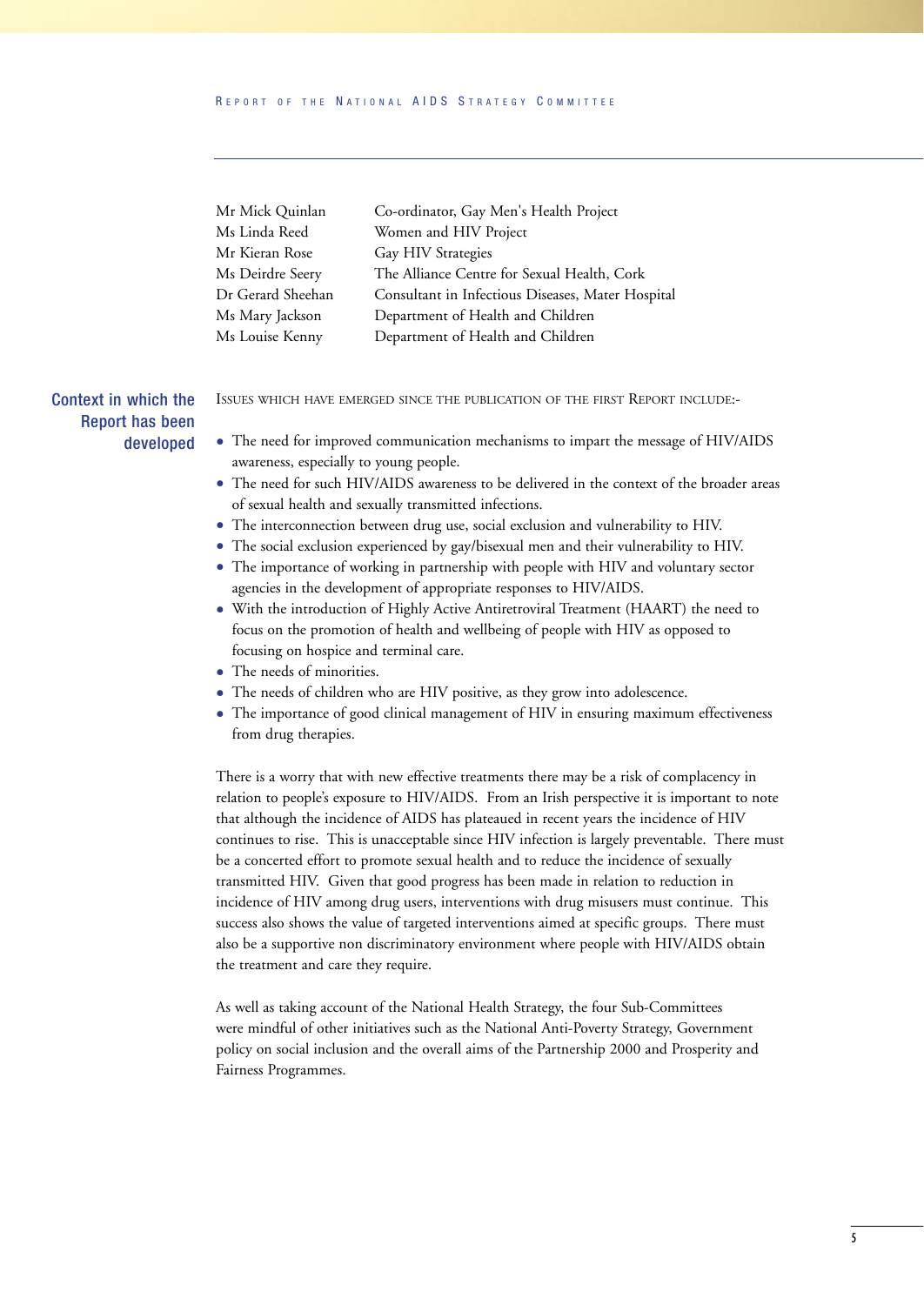

### AIDS Strategy 2000

# Section 1

Report of the

Surveillance Sub-Committee of the National AIDS Strategy Committee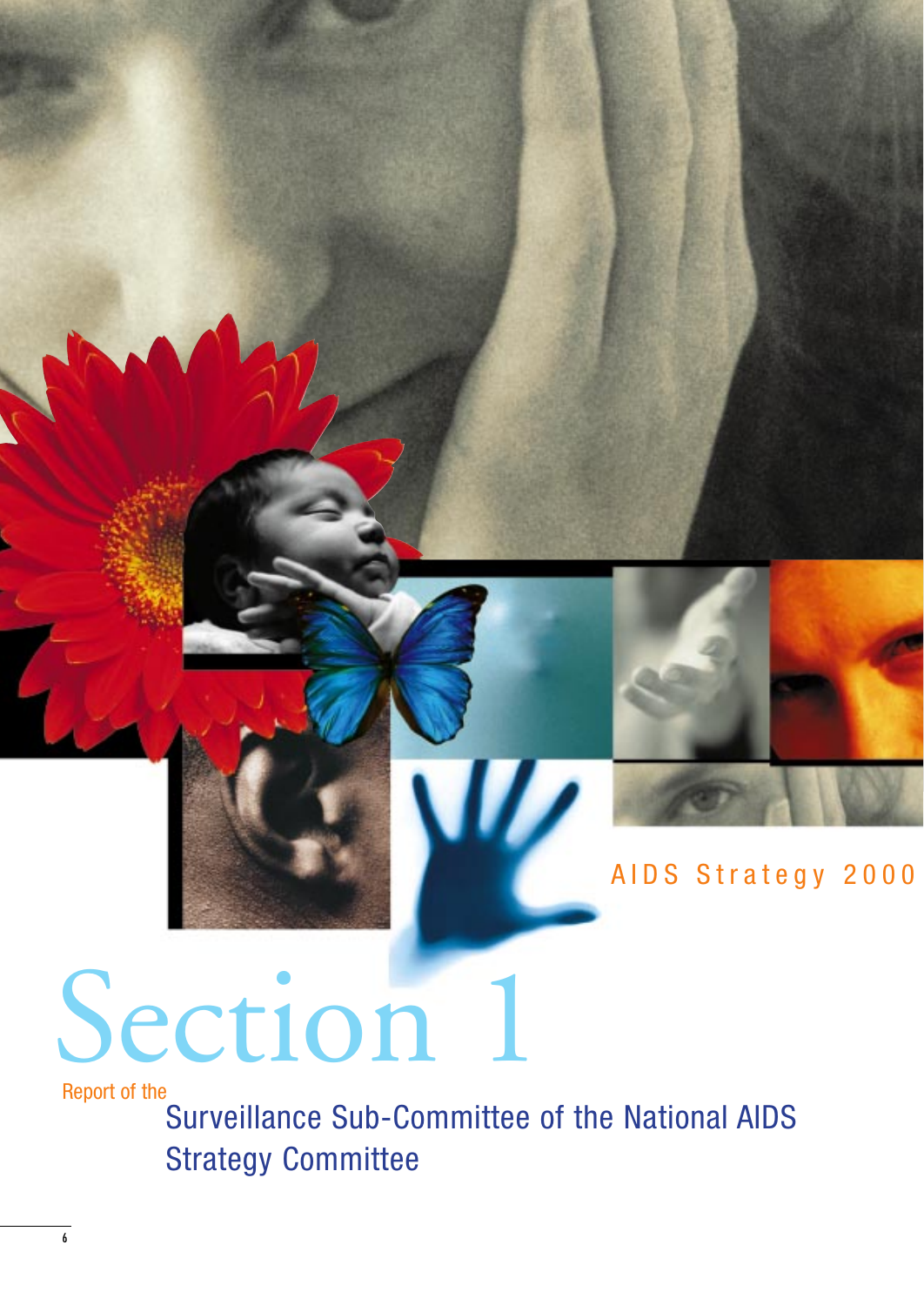## **Report of the Surveillance Sub-Committee** of the National AIDS Strategy Committee



#### Membership of Surveillance Sub-Committee

|  | Dr Joe Barry          | Specialist in Public Health Medicine, Eastern Regional Health Authority (Chair)              |  |  |  |  |  |  |  |
|--|-----------------------|----------------------------------------------------------------------------------------------|--|--|--|--|--|--|--|
|  | Dr John Brazil        | Virus Reference Laboratory, University College Dublin                                        |  |  |  |  |  |  |  |
|  | Dr Bartley Cryan      | Consultant Microbiologist, University College Hospital, Cork                                 |  |  |  |  |  |  |  |
|  |                       | Dr Geraldine Corbett Feeney Department of Medical Microbiology, University College Hospital, |  |  |  |  |  |  |  |
|  |                       | Galway                                                                                       |  |  |  |  |  |  |  |
|  | Dr John Devlin        | Deputy Chief Medical Officer, Department of Health and Children                              |  |  |  |  |  |  |  |
|  | Mr Jimmy Duggan       | Principal Officer, Department of Health and Children                                         |  |  |  |  |  |  |  |
|  | Dr Derval Igoe        | National Disease Surveillance Centre                                                         |  |  |  |  |  |  |  |
|  | Mr Hugh Magee         | Statistician, Department of Health and Children                                              |  |  |  |  |  |  |  |
|  | Dr Mary O'Mahony      | Public Health Specialist, Southern Health Board                                              |  |  |  |  |  |  |  |
|  | Dr Patrick O'Sullivan | Regional AIDS Co-ordinator, Eastern Regional Health Authority                                |  |  |  |  |  |  |  |
|  | Dr Mary Scully        | Public Health Specialist, Northern Area Health Board                                         |  |  |  |  |  |  |  |
|  | Ms Mary Jackson       | Department of Health and Children                                                            |  |  |  |  |  |  |  |
|  | Ms Louise Kenny       | Department of Health and Children                                                            |  |  |  |  |  |  |  |
|  |                       |                                                                                              |  |  |  |  |  |  |  |

#### Quality national and international surveillance is essential in order to assess the progress of HIV infection and AIDS. The objectives of surveillance have evolved since the commencement of the HIV epidemic, with a growing emphasis on its use as a tool to define, target and evaluate appropriate interventions for populations most at risk. Given the low incidence of HIV in this country a decline in prevalence or incidence in the short term may not necessarily reflect changes in behaviour or intervention effects, so policy makers and service planners must cautiously interpret short term changes in incidence and prevalence rates. Introduction

There are some problems with the present reporting systems, e.g people not coming forward for testing in the first place, others having duplicate tests, which may be anonymous, or delays in reporting. Reported figures must not be seen, therefore, as exact, but as a very good estimate of the incidence and prevalence of HIV and AIDS. The improvement of surveillance systems and the surveillance of HIV must continue as a priority in identifying high risk populations and in assessing the effectiveness of interventions targeted at high risk groups.

#### Global HIV Surveillance

The Joint United Nations Programme on HIV/AIDS estimated that in 1998 16,000 individuals were infected each day with HIV and that by year's end over 33 million would be living with HIV/AIDS, nine-tenths of them being unaware of their infection. More than 12 million adults and children have lost their lives to date to the disease.<sup>1</sup>

#### HIV/AIDS in Europe - Recent Trends

European AIDS surveillance was introduced in 1984. It involves the 48 countries of the WHO European Region. Prior to 1996 western Europe accounted for more than 90% of AIDS cases in Europe.2 However, with the introduction of new Highly Active Antiretroviral Treatment (HAART) and following major societal changes in Eastern Europe, trends are rapidly changing. In western Europe AIDS incidence declined, for the first time, in 1996 (11%) and is estimated to further decline in the future. Despite this decline, however, a major problem is that many HIV infected persons do not know that they are infected - a prerequisite for being treated. Among AIDS cases diagnosed in 1996 up to 41% of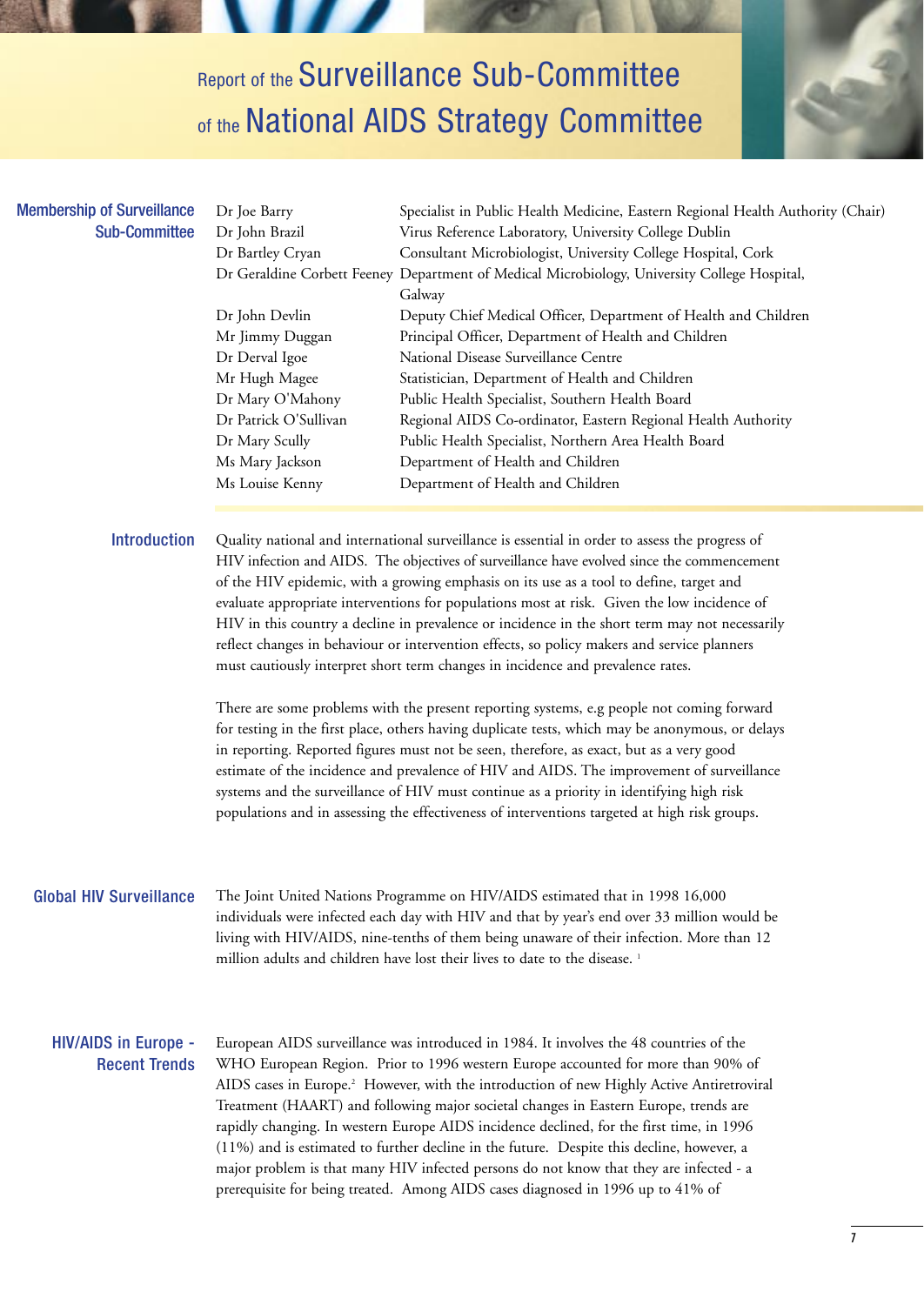heterosexual men, 20% of heterosexual women and homosexual/bisexual men and 9% of intravenous drug users were unaware of their infection, prior to AIDS diagnosis. In addition, many HIV infected persons do not present for testing and do not therefore know that they are infected.

#### **AIDS CASES**

A total of 201,593 AIDS cases were reported in the European Union by 31 December, 1998. Sixty percent (121,840) of these cases are known to have died. The declining trend in AIDS incidence has continued since 1996, with a reduction in incidence between 1997 (13,986 cases) and 1998 (11,071 cases) of 21%. The incidence of AIDS in the World Health Organisation European Region is shown in Figure 1. The highest incidence is in Spain (93.3 cases per million population) with the lowest in Finland (3.2 cases per million population) and Ireland (3.6 cases per million population).





Data reported to 31.12.98, adjusted for reporting delays CESES, Saint-Maurice, France

#### **AIDS DEATHS**

In parallel with trends in AIDS cases, AIDS deaths in the WHO European Region have been declining since 1996, with a 33% decline in deaths between 1997 (11,523 deaths) and 1998 (7,743 deaths).3 Figure 2 shows the reported deaths among AIDS cases in the 3 main transmission groups in the WHO Region since 1989. At a European level it is recognized that AIDS surveillance and reporting are no longer sufficient to monitor the epidemic, so efforts are being concentrated on reporting of new HIV cases.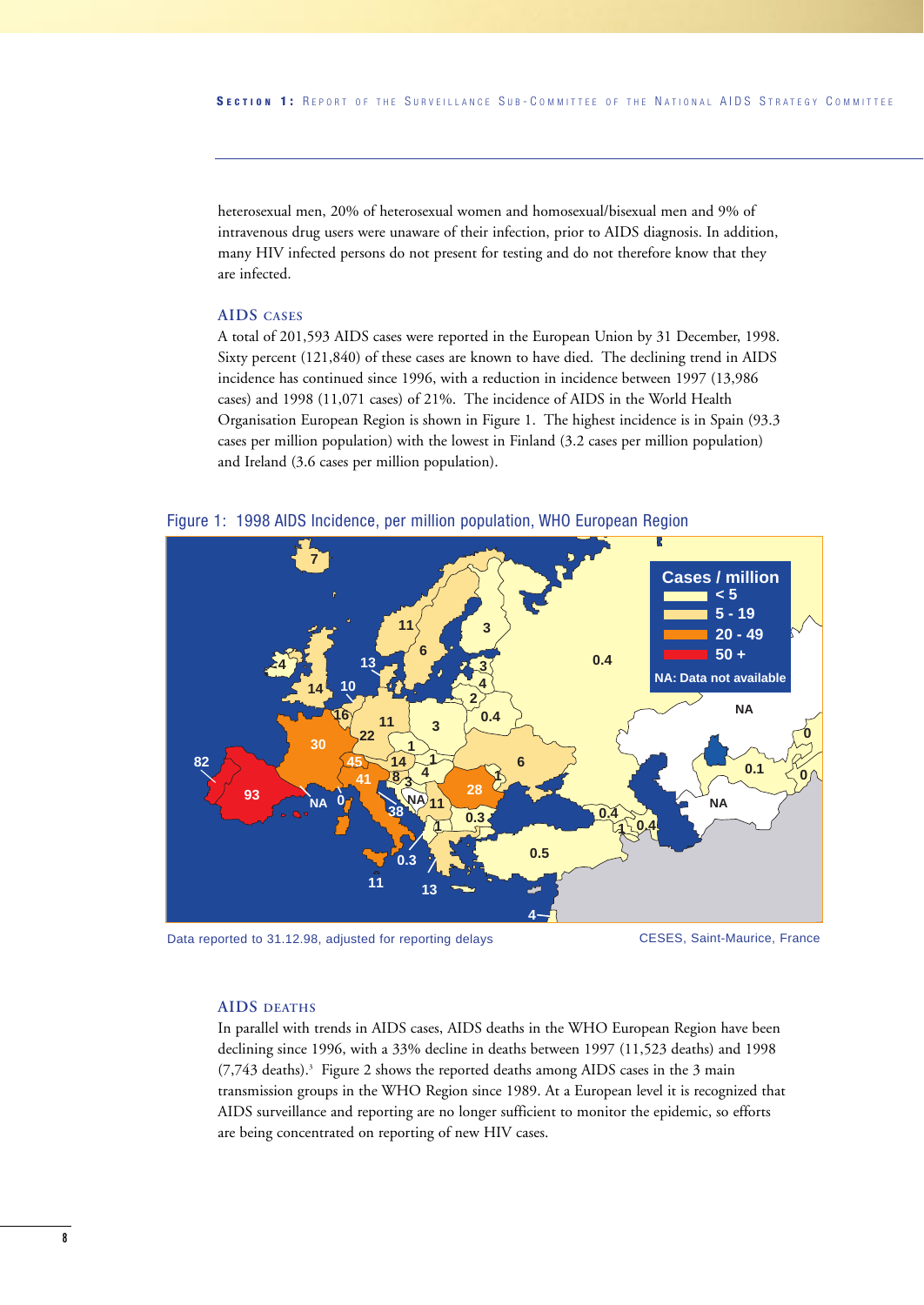



#### **HIV PREVALENCE**

The number of persons living with HIV or AIDS at the end of 1998 is estimated at 500,000 in western Europe and 270,000 in eastern Europe and the central Asian Republics of the former Soviet Union. It is also estimated that 30,000 persons become infected with HIV every year in western Europe.

The European HIV prevalence database contains aggregated data on HIV seroprevalence in various populations e.g. pregnant women and blood donors. Both these groups represent a population at low risk for HIV infection and provide some indication of the spread of HIV in the general population. Geographic and time trends in HIV prevalence in blood donations are consistent with the dynamics of the spread of HIV in Europe. Prevalence rates for blood donors in the WHO European region are shown below in Figure 3.



Figure 3: HIV prevalence in blood donations (per 100 000), 1997, WHO European Region

Portugal: Coimbra, Lisbon and Oporto only **CESES**, Saint-Maurice, France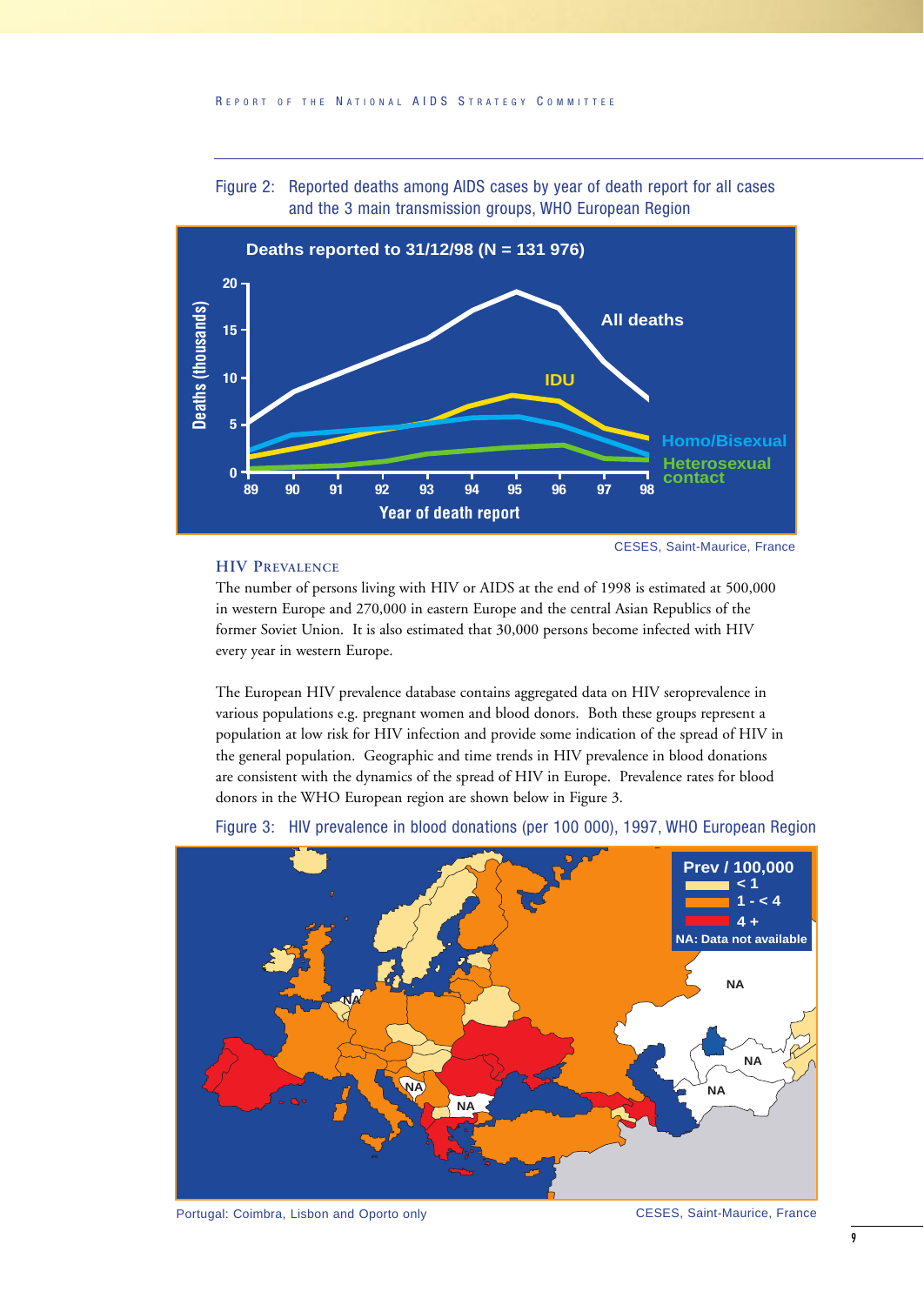#### **THE AIDS REPORTING SYSTEM** HIV/AIDS in Ireland

The AIDS reporting system is based on clinical events (i.e. the onset of illnesses which are associated with the Acquired Immune Deficiency Syndrome) which are reported by the Regional AIDS Co-ordinators to the National AIDS Co-ordinator in the Department of Health and Children.

Since reporting commenced in 1982 to the end of 1999 there has been a cumulative total of 691 reported cases of AIDS and 349 reported deaths in Ireland. Figures reported for each year may not reflect actual incidence rates as there may be reporting delays, up to a number of months in some cases, in reported cases and deaths. Cumulative statistics for cases of AIDS and deaths from AIDS (by year of reporting), the most recent statistics for new cases up to the end of October, 1999 and cumulative AIDS cases and deaths by age and gender are set out in Tables 1, 2, 3 and 4 in the Appendix.

#### **RECOMMENDED CHANGE IN THE IRISH SYSTEM FOR REPORTING AIDS CASES AND DEATHS**

The reporting system which has been adopted by the European Centre for the Epidemiological Monitoring of AIDS reports incidence by year of diagnosis rather than by year of reporting. In this system Irish figures are adjusted to take account of reporting delays. The Sub-Committee recommends that the Irish reporting system should, in future, report cases by year of diagnosis rather than by year of report to be consistent with the European system. In addition, the risk categories which have been used in Irish reports for HIV and AIDS should be changed to be consistent with the categories used by the European Monitoring Centre. The categorisations used by the Centre are shown in Table 5 in the Appendix. Irish figures, adjusted for reporting delays, based on the European system are set out in Figure 4.



#### Figure 4: AIDS incidence rates by year of diagnosis, Ireland, 1984 – 1998

The shaded area represents cases reported to the system in the year or years after first diagnosis.

CESES, Saint-Maurice, France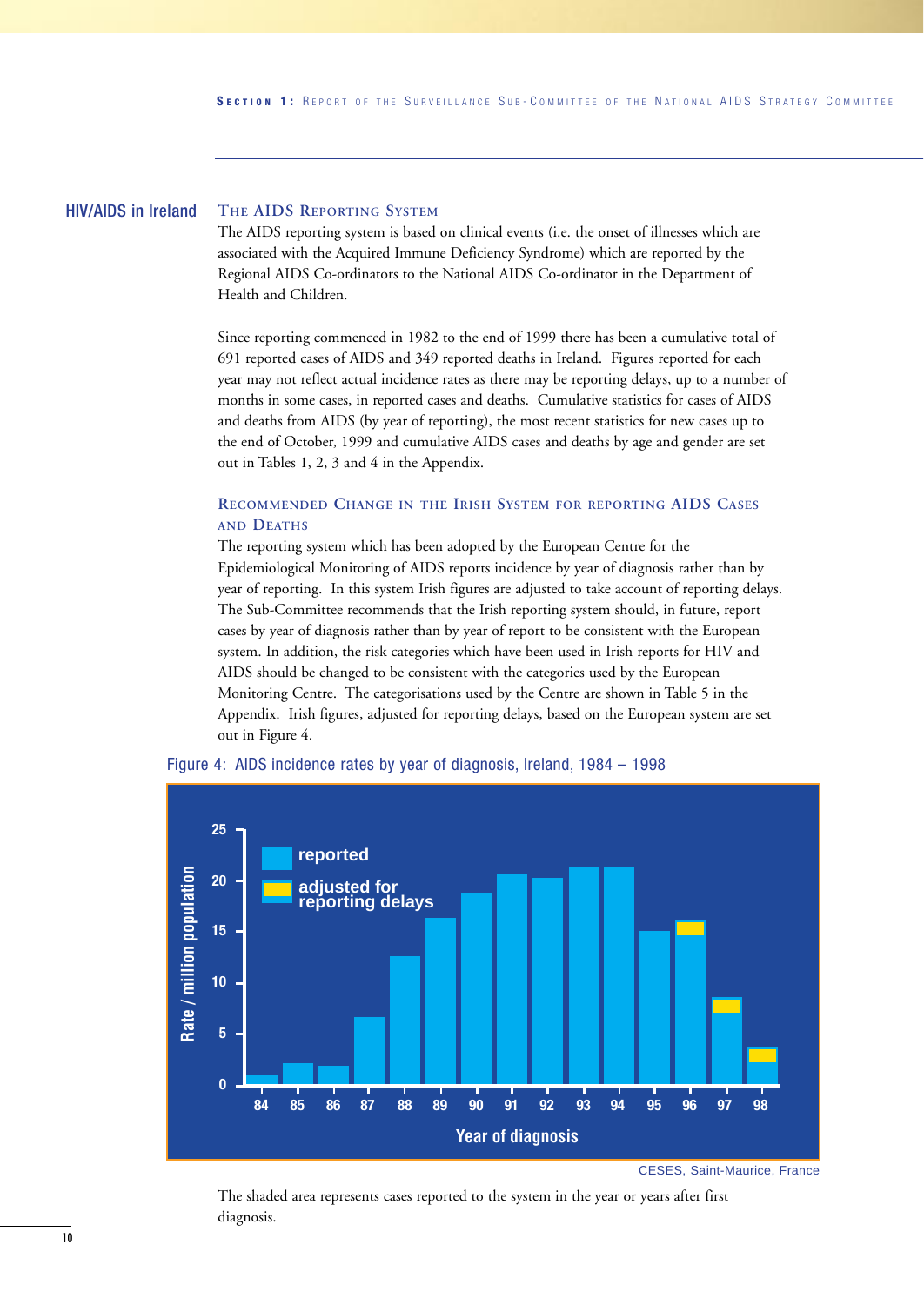Irish figures reflect western European trends. AIDS incidence plateaued in the early 90's. Similarly, when the number of AIDS cases by transmission group (for homosexuals, intravenous drug users and heterosexuals) are examined they clearly show a peak figure in the early 90s. (Figure 5).





#### **HIV SURVEILLANCE**

A number of laboratories throughout the country carry out HIV testing. Samples which test positive for HIV from nine health boards are sent to the Virus Reference Laboratory, University College Dublin, where a confirmatory test is carried out. Confirmatory tests on samples from one health board are carried out in the Royal Victoria Hospital, Belfast and the results of these tests are also reported to the Virus Reference Laboratory, for inclusion in Irish figures. The HIV surveillance system is based on reports of confirmatory HIV testing and anonymised results provided to the National AIDS Co-ordinator, based in the Department of Health and Children. Reported rates of HIV infection are published twice a year by the Department of Health and Children.

#### **HIV ANTIBODY TESTS**

In the mid 1990s approximately 200,000 HIV tests were carried out each year in Ireland. It is estimated that at least the same number of tests are undertaken at present. Examining HIV incidence since reporting began gives important information on infection trends. The cumulative statistics for reported Irish cases of HIV since 1985 to the end of 1999 are set out in Table 6 and cumulative cases broken down by risk category to the end of December, 1999 are in Table 7 in the Appendix. The cumulative figures show that 2,195 cases have tested positive. Intravenous drug users represent 41.6% of the total, homosexuals 22.7%, heterosexuals/risk unspecified 18.8% and the balance (16.9%) is made up of haemophiliacs, children and others.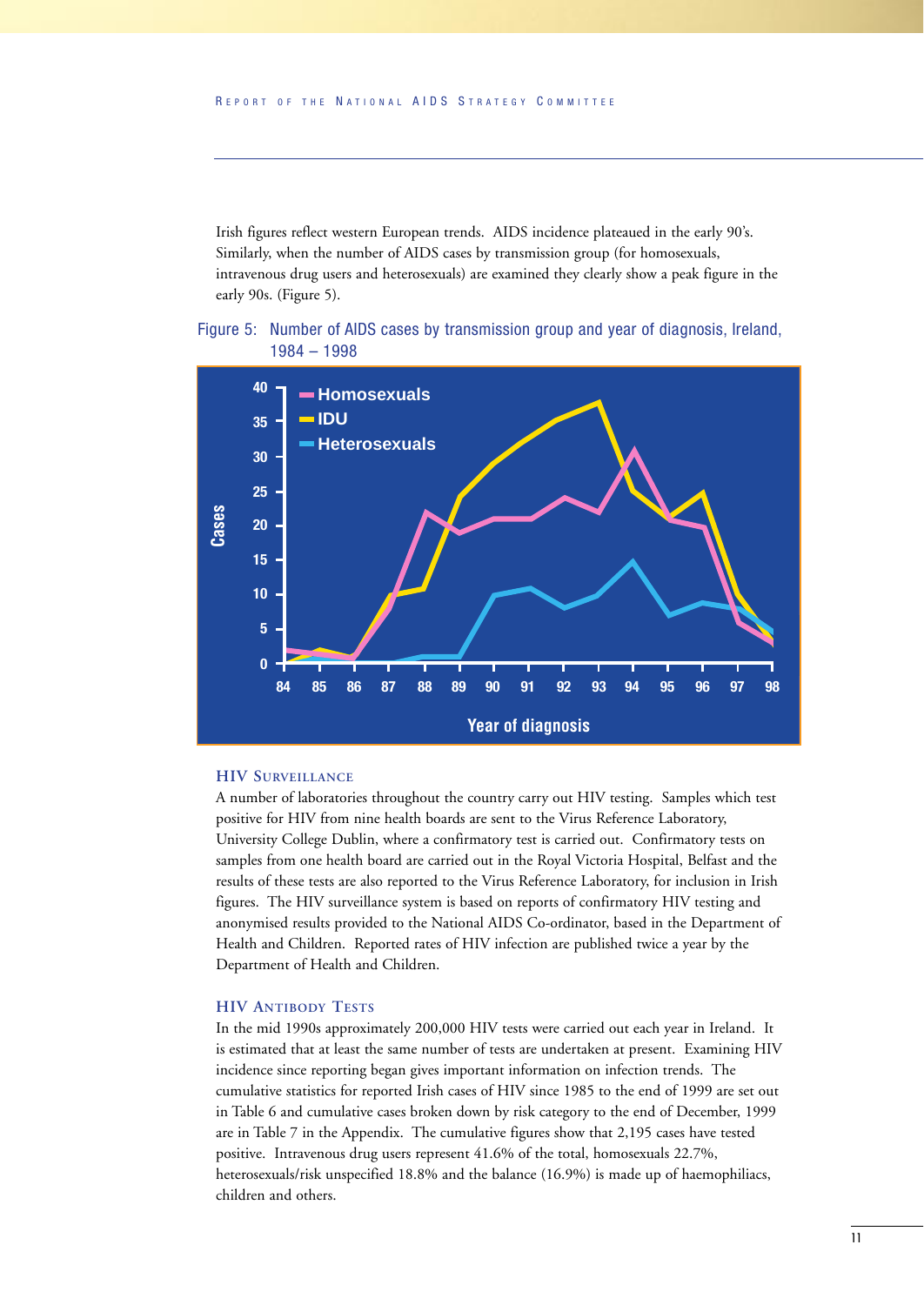#### **ANONYMOUS UNLINKED ANTENATAL HIV TESTING**

Results of anonymous unlinked antenatal HIV testing are indicative generally of the rate of heterosexual spread of HIV in a population. An anonymous unlinked antenatal HIV testing programme was established in October 1992. Screening was carried out on blood specimens routinely collected for rubella serology from pregnant women who booked into the antenatal clinics. Three laboratories, located in Dublin, Cork and Galway, were already responsible for the rubella testing for these clinics, and it was, therefore, agreed that these would be the laboratories involved in the unlinked anonymous HIV screening.

#### **RESULTS:**

The data<sup>4</sup> were analysed from the last quarter of 1992 until the last quarter of 1998 inclusively, providing results for 25 consecutive quarters. A total of 354,223 tests had been carried out up to the end of December 1998. 90 of these samples had been confirmed as HIV positive, giving a rate of 25.4/100,000 tests. 55 (61.1%) of these 90 positive results were from women in the Eastern Health Board region (now the Eastern Regional Health Authority) where 124,984 tests (35.3%) were performed.

Table 8 presents the annual figures for blood samples examined, together with positive test results and the percentage of tests which were confirmed positive. For the purpose of presentation data for the last quarter of 1992 have been included in the 1993 figures.

| YEAR  | <b>Total Tests</b><br><b>Undertaken</b> | <b>Total</b><br><b>Negative</b><br><b>Tests</b> | <b>Total Tests</b><br><b>Confirmed</b><br><b>Positive</b> | <b>Percentage</b><br><b>Confirmed</b><br><b>Positive</b> |
|-------|-----------------------------------------|-------------------------------------------------|-----------------------------------------------------------|----------------------------------------------------------|
| 1993* | 53,480                                  | 53,467                                          | 13                                                        | 0.024                                                    |
| 1994  | 51,118                                  | 51,112                                          | 6                                                         | 0.012                                                    |
| 1995  | 56.081                                  | 56.075                                          | 6                                                         | 0.011                                                    |
| 1996  | 62.008                                  | 61,996                                          | 12                                                        | 0.019                                                    |
| 1997  | 64.412                                  | 64.385                                          | 27                                                        | 0.042                                                    |
| 1998  | 67,124                                  | 67,098                                          | 26                                                        | 0.039                                                    |
| Total | 354.223                                 | 354.133                                         | 90                                                        | 0.025                                                    |

Table 8: Results of Anonymous Unlinked Antenatal HIV Screening in Ireland by Year.

\* Includes 4th Quarter of 1992.

A significantly higher sero-prevalence was seen amongst women presenting for antenatal care in the Eastern Health Board's antenatal clinics than in women attending the other Health Boards' clinics. In 1998, there were 18 positive tests in the EHB region out of the 24,949 tests undertaken, giving a rate of 72.14 per 100,000 tests, compared to the 8 positive results in all the other health boards taken together out of the 47,175 tests undertaken, a rate of 16.95 per 100,000 tests. Comparisons between overall totals in the East and in other health boards are provided in Table 9.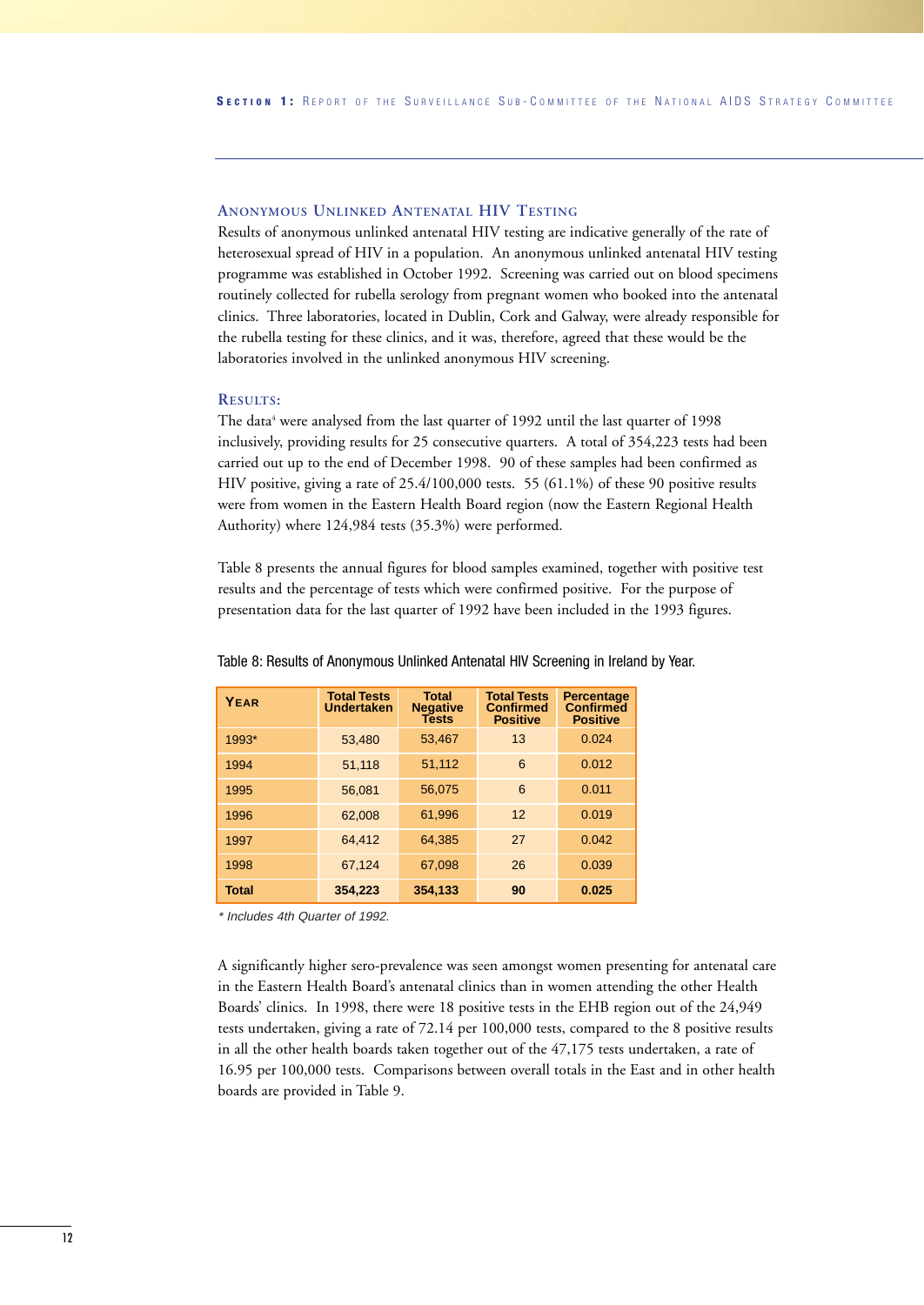| <b>Health</b><br><b>Board of</b><br><b>Residence</b> | <b>Total Tests</b><br><b>Undertaken</b> | <b>Total</b><br><b>Negative</b><br><b>Tests</b> | <b>Total Tests</b><br><b>Confirmed</b><br><b>Positive</b> | Rate of<br><b>Positive</b><br><b>Results per</b><br><b>100,00 Tests</b> |  |  |
|------------------------------------------------------|-----------------------------------------|-------------------------------------------------|-----------------------------------------------------------|-------------------------------------------------------------------------|--|--|
| <b>Eastern Health</b><br><b>Board</b>                | 124.984                                 | 124.929                                         | 55                                                        | 44.00                                                                   |  |  |
| <b>All Other Health</b><br><b>Boards</b>             | 229.239                                 | 229.204                                         | 35                                                        | 15.26                                                                   |  |  |
| <b>Total</b>                                         | 354,223                                 | 354,133                                         | 90                                                        | 25.40                                                                   |  |  |

Table 9: Results of Anonymous Unlinked Antenatal HIV Screening in Ireland by Health Board Region of Residence up to December 1998

#### **ANALYSIS OF HIV DATA HELD BY VIRUS REFERENCE LABORATORY**

In order to examine overall trends in HIV incidence in recent years the Virus Reference Laboratory undertook an analysis of the data held by it over the period 1/7/92 to 31/12/98.<sup>5</sup> The data provide valuable additional information on HIV transmission in Ireland, showing trends by gender, age and geographical location.

#### *The main findings in the Virus Reference Laboratory's survey were that in the period under review:*

69% of new cases of HIV were male, with 26% female and 5% unspecified. Since 1993 the proportion of female cases has increased from 24% to 31%.

32% of cases were transmitted by injecting drug use, 28% by homosexual activity, 21% by heterosexual activity and 19% by other routes.

The number of HIV cases associated with injecting drug use has fallen continuously since 1993, representing 21.66% of all new cases in 1998.

Two-thirds of all cases associated with drug use are male.

The incidence of HIV associated with homosexual risk activity has remained relatively stable, with an average of 45 cases per year.

There has been a significant increase in both the number and proportion of HIV cases associated with heterosexual risk activity, especially in 1998 (13.4% of all cases in 1993, but 29.4% of all cases in 1998).

50.7% of heterosexual cases are female, with 47.3% male.

The median overall age of adult females in the study was 28 years, compared with a median age of 32 years in adult males.

78% of cases originated from within the Eastern Health Board area.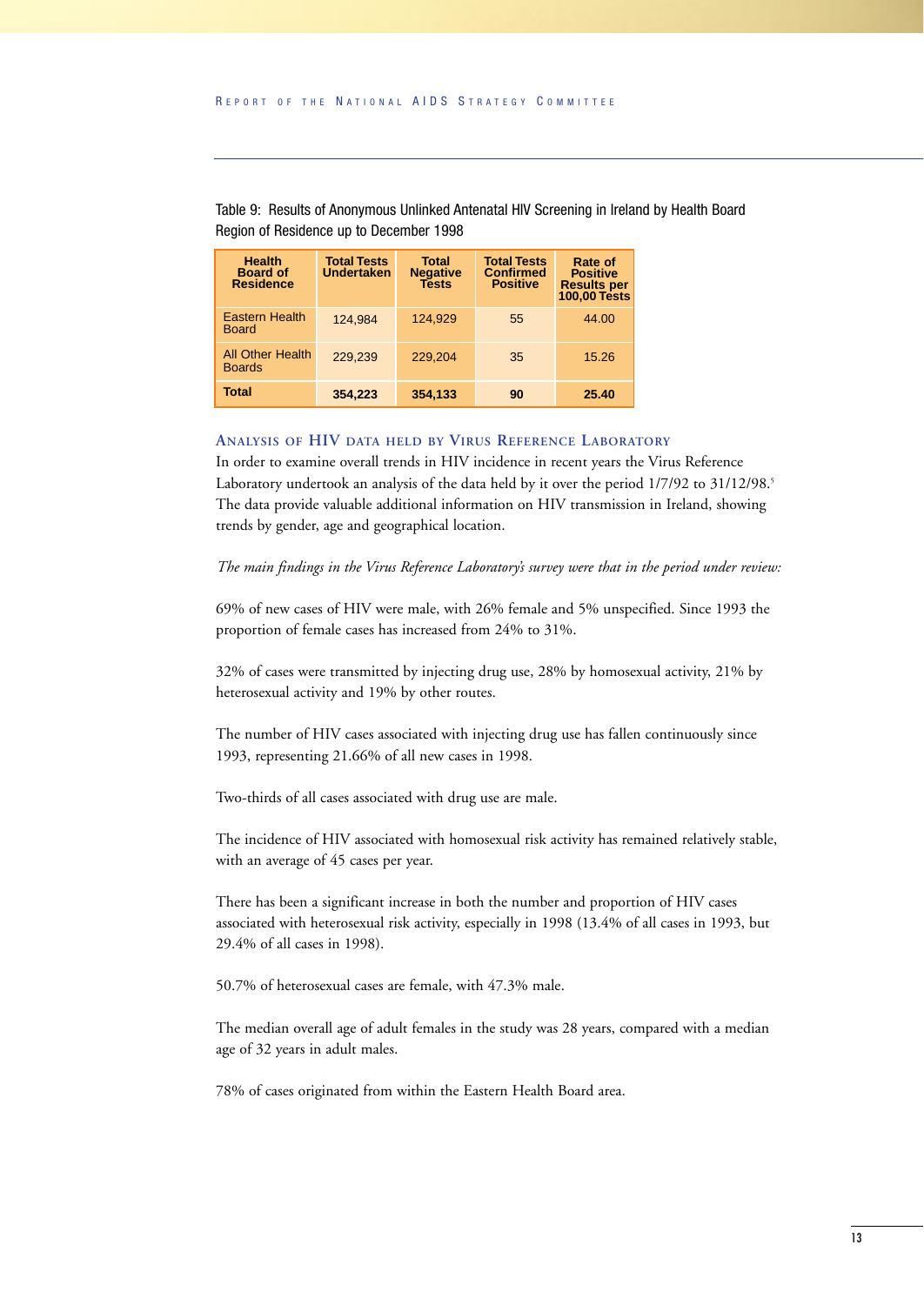The most common risk associated with infection in the Eastern Health Board area is injecting drug use (36.22%).

The most common risk associated with infection in other health boards is male homosexual activity (48.67%).

While Irish statistics indicate that there is a relatively low incidence of known HIV positivity, with approximately 150 new cases per year in a population of 3.6 million (.04 per 1000), there is still a worry that overall transmission rates have not greatly declined. Only those who have come forward for testing are included in reported figures, so this rate may be an underestimate of the real incidence of HIV. The chart below (Figure 6) shows the comparison of numbers of cases of HIV and AIDS since 1993. It clearly shows that HIV incidence continues to increase but it also shows the decline in the number of cases of AIDS.



Figure 6: Comparison of numbers of HIV and AIDS cases from 1993 – 1998

The Surveillance Sub-Committee of the National AIDS Strategy Committee.

In 1992 the National AIDS Strategy Committee, published its report which included the recommendations of the HIV/AIDS Epidemiological Surveillance Sub-Committee. The Report provided an assessment of systems in place and it set out the structures and improvements required to comprehensively address the potential HIV epidemic which was predicted at that time. The terms of reference of the Surveillance Sub-Committee were:

*To consider the development of a sero-surveillance programme to determine as accurately as possible the spread of HIV by category of person by region;*

and

*To consider the provision of information by the Virus Reference Laboratory, U.C.D. with a view to identifying the regional spread of the disease.*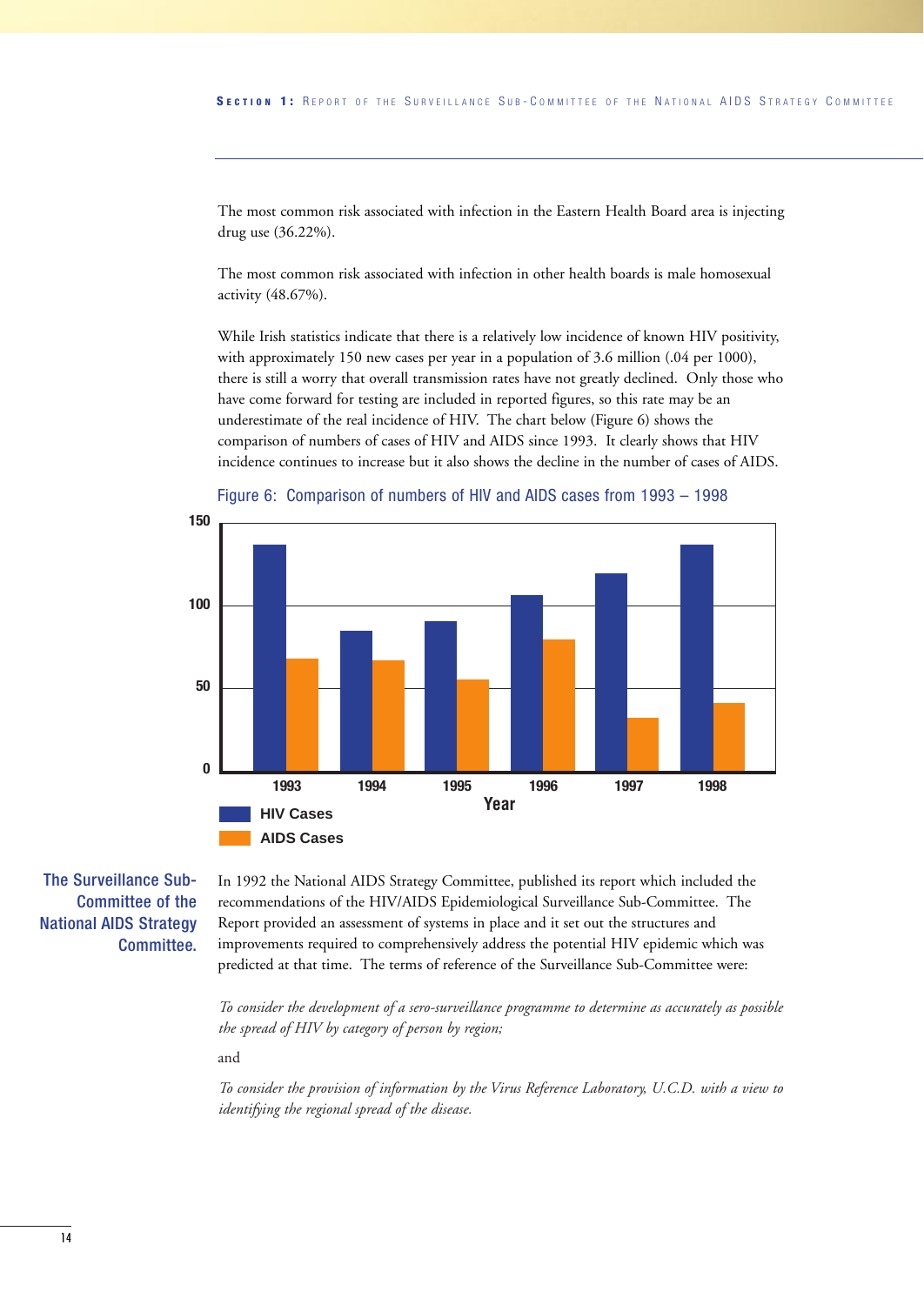The report was used as the basis for the development of an integrated and co-ordinated strategy to address the issue of epidemiological surveillance of HIV and AIDS. The Sub-Committee has met on a regular basis over the years and details of progress to date in implementing the recommendations in the 1992 Report (in italics) are set out below.

Recommendation 3. (i) Progress made on implementing the

recommendations in the 1992 Report

*The sub-committee recommends that AIDS cases should continue to be reported centrally as at present, which has been the practice since 1982. However, the reporting form should be amended to indicate the county, or in the case of Dublin the postal code, of the case and that this should be done without prejudice to the confidentiality of the case. Confidentiality must remain the most important aspect of case reporting.*

#### **This has been done.**

#### Recommendation 3. (ii)

*The sub-committee recommends that HIV positive test requests to the National Virus Reference Laboratory indicate the health board area, or in the case of Dublin the postal code, of the case and that the existing request form be amended appropriately. Existing confidentiality of these tests will be maintained.*

#### **This has been done.**

#### Recommendation 3 (iii)

*We recommend therefore that information on the regional spread of infection, both AIDS notifications and HIV positive tests be made available to health boards on a monthly basis.*

The Virus Reference Laboratory, in University College Dublin (VRL) does not provide monthly figures to health boards on new infections. It provides figures to the Department of Health and Children, but these figures are in turn, amalgamated to be reported, for confidentiality reasons, as Eastern Regional Health Authority (ERHA) and other health boards because there are so few reported cases of HIV outside the ERHA area. The Sub-Committee recommends that the Regional AIDS Co-ordinators should obtain anonymous details of figures from the VRL on a regular, confidential basis.

Section 4 of the NASC Report noted that the Sub-Committee was examining the feasibility of establishing surveillance programmes which would monitor the spread of HIV infection in the heterosexual population in various locations.

#### 4 (a) *Anonymous unlinked testing of blood specimens of pregnant women (already being tested for rubella).*

The programme has been running since October 1992. Since then a total of 90 cases of HIV infection were detected in the 354,223 women tested, giving a rate of 25.40 per 100,000 tests.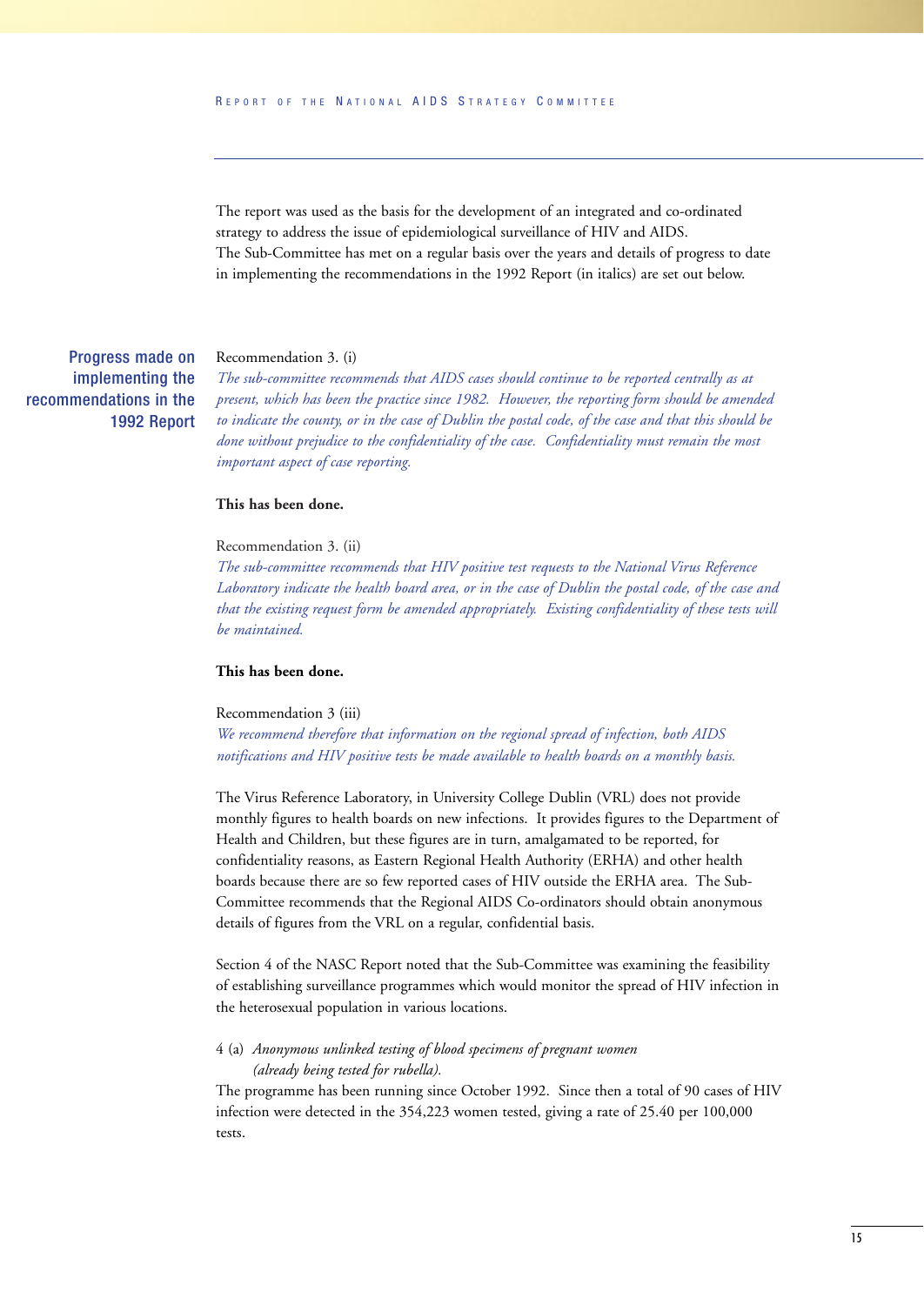Unlinked testing of antenatal women has provided useful statistics for comparison purposes between countries in a population that is largely accessible during attendances at antenatal clinics when blood is routinely taken from all women for rubella serology. It is an indicator generally of the rate of heterosexual spread in a population, though women who may have been infected by other routes such as injecting drug use will also be identified as HIV positive. However, this antenatal population cannot be taken to be representative of the whole population.

The increased number of positive antenatal women detected by unlinked testing in 1997 and 1998 supports the impression given by the results of linked testing that heterosexual spread of HIV is becoming increasingly important in Ireland. A logical difficulty with this programme is that because samples are anonymous it is impossible to remove duplicates from the system. It is known, for example, that there were 53,000 births in 1997, while over 58,000 antenatal blood tests were carried out.

4 (b)*Anonymous unlinked testing of newborn infants (currently being tested for PKU using the Guthrie card).*

Because unlinked antenatal testing got underway it was not considered necessary to undertake this testing.

(c) *Anonymous unlinked testing of blood from out-patient's departments of General Hospitals.* and

(d) *Anonymous unlinked testing of blood of hospital admissions.*

The Sub-Committee examined the feasibility of commencing an anonymous programme in each of these areas. It decided, however, that because other estimates of the incidence of HIV were being obtained in various population groups e.g. through testing of all blood donors in the Blood Transfusion Service Board (now the Irish Blood Transfusion Service), the benefits of conducting additional studies in hospitals were minimal relative to the resources necessary to implement such studies.

The sub-committee examined *the benefit of unlinked testing of blood from S.T.D clinic attendees.* Several attempts to get such a programme underway were undertaken, but due to ever increasing demands on GUM/STD services and from a cost benefit point of view it was decided not to commence a programme.

Another area which was identified for surveillance of HIV infection in "high risk" groups was *drug treatment clinics.* A survey<sup>6</sup> was carried out among a random sample of 20% of attendees at Eastern Health Board methadone maintenance clinics in 1998. The HIV seroprevelance rate in this cohort was 8.3% based on confirmed laboratory reports.

#### HIV Surveillance in Prisons

In order to assess the prevalence of hepatitis B, hepatitis C and HIV in the Irish prison population and to examine the association between the prevalence of these infections and factors such as age, prison history and risk behaviour, the Department of Community Health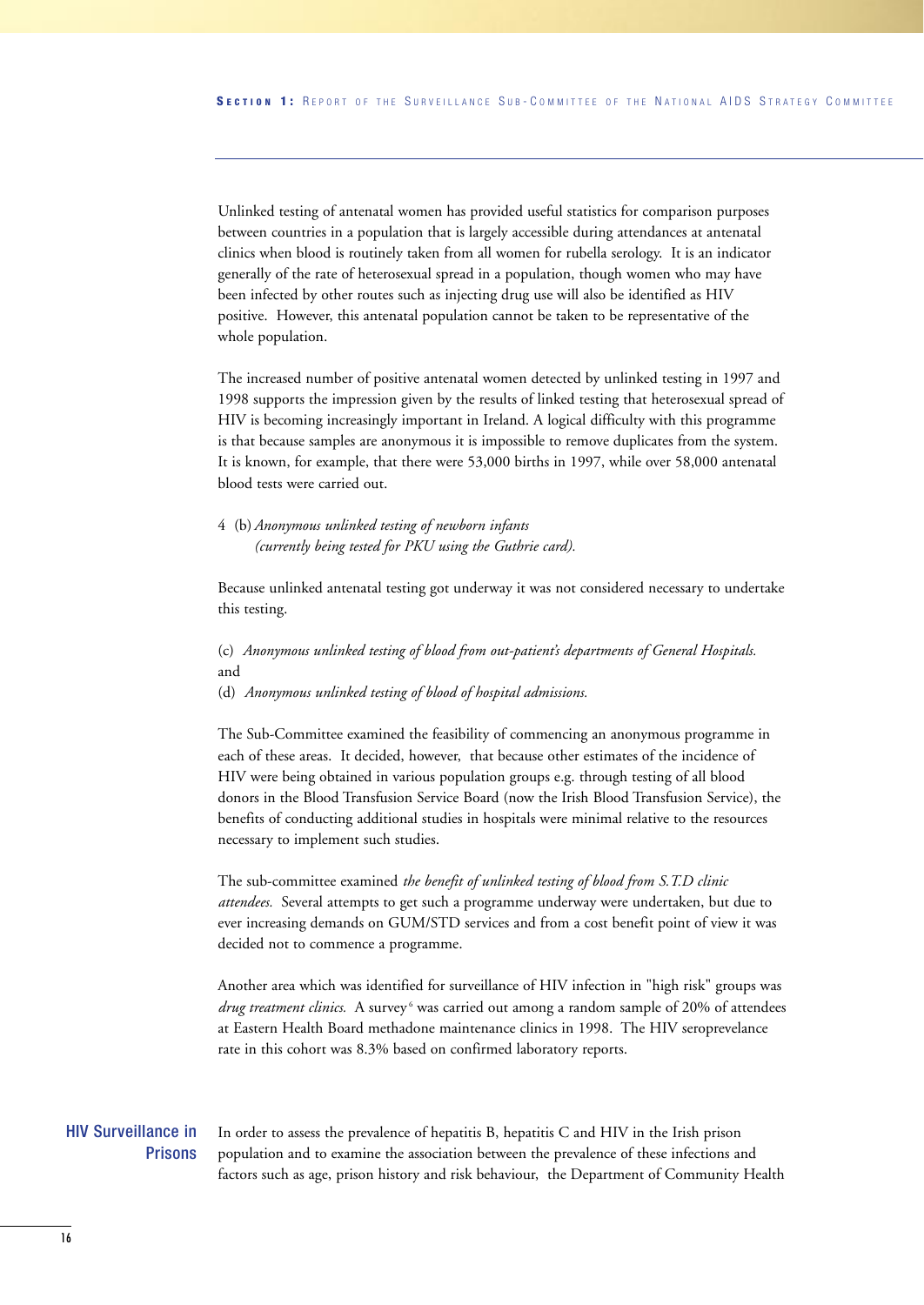and General Practice in Trinity College carried out a cross sectional survey<sup>7</sup> among the prison population in nine prisons between September and November, 1998. Five of the prisons had been classified as high risk and four as medium risk for infection. A total of 1,205 prisoners took part in the survey, representing a response rate of 88%, which consisted of completing a four page questionnaire and collecting a sample of oral fluid for testing for antibodies.

The overall prevalence of HIV was 2% in both male and female prisoners. The HIV infection rate was considerably higher in high risk prisons and especially among drug users, where the prevalence rate was 4%.

Six hundred and thirty respondents (52%) reported opiate use and 514 (43%) reported ever injecting drugs. 60% of women prisoners reported injecting drug use. Twenty one per cent of injectors first started injecting in prisons. Just over one third (37%) had shared drug injecting equipment (needles, syringes, spoons and filters) before committal to prison. Of those who injected in prison, 58% had shared drug injecting equipment (all types). Almost half (45%) of injecting drug users who had been in prison for three months or more said they had injected drugs in the preceding month, and, of these, one third had injected more than 20 times. Individuals who reported ever injecting drugs were 3 times as likely to be HIV positive as non injectors.

One in 40 (28/1116) men reported ever having anal sex with another man and just under 2%, (20/1087) reported having anal sex with men in prison. Men who had anal sex with other men were 8 times more likely to be HIV positive.

Anal sex was the strongest predictor of HIV, although the numbers involved were very small. A history of treatment for sexually transmitted infections was linked to increased risk of both HIV and hepatitis B, with individuals who reported ever having been treated for a sexually transmitted infection being 3 times as likely to be HIV positive. Because the numbers with HIV were small, however, inferences from them are limited.

The HIV/AIDS statistics, to the end December, 1999 show that to those dates there have been 172 reported cases of HIV in children. 23 children have AIDS and 8 children have died. HIV infection and babies

> Of all babies born with HIV antibodies in their bloodstream a number of these will seroconvert and will test HIV negative. Cumulative HIV figures do not take this into account. So the real number of children with HIV is much lower than 172. At the end of October, 1999 there were 33 HIV infected children with 37 others who were still indeterminate (i.e. they may remain HIV positive or may seroconvert). 7 pregnant women, who were HIV positive, were also in treatment at that date. The Surveillance Sub-Committee will examine how this can be taken into account in future reporting of HIV statistics.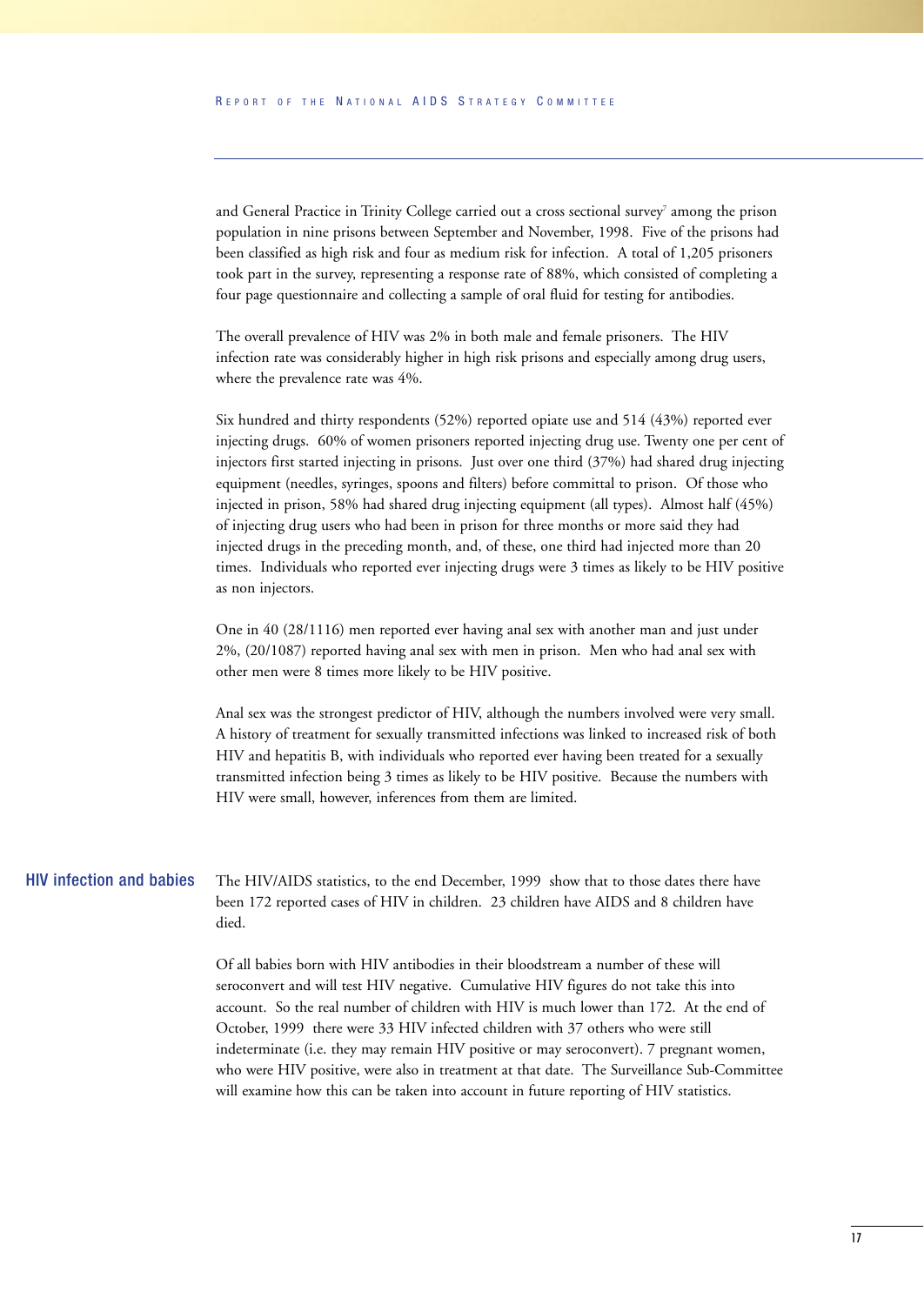### New Developments

In addition to implementation of the 1992 recommendations the following developments have taken place.

#### Routine Antenatal Linked Testing for HIV

The National AIDS Strategy Committee recommended in March, 1998 that routine antenatal linked HIV testing should be introduced nationally at the earliest possible date, giving due attention to providing appropriate information and support to women to allow them to opt for testing.

The establishment of nationwide routine linked antenatal HIV testing was seen as important since it has been clearly shown that perinatal transmission can be reduced or prevented by antenatal treatment of HIV positive women with anti-retroviral drugs and by careful management of the delivery. Mother to child transmission can be further reduced by advising mothers who are known to be HIV positive against breastfeeding, because of the risk of transmission of the virus in their breastmilk.

Drug therapies are available to women who know they are HIV positive, but, prior to the introduction of routine testing for HIV some women may have been unaware that they were HIV positive. It was estimated that in 1997/98 health services had identified less than 50% of HIV positive mothers at an early stage in pregnancy and so the opportunity of early treatment and better health outcomes for both mother and baby may have been missed.

The Rotunda Hospital in Dublin was already carrying out routine HIV testing for some years and its representatives played a key role in the development of practice models for other hospitals. Training was provided for midwives and other relevant staff initially in the Dublin maternity hospitals and Regional AIDS Co-ordinators in other health boards undertook to implement the programme and to organize training for medical personnel throughout the country. The programme has the full support of medical professionals, the National Womens' Council and voluntary agencies with an interest in HIV/AIDS. In areas outside Dublin a number of General Practitioners are involved in antenatal care and it will take time to involve all of them in the programme.

The programme was officially launched in April, 1999. When there is evidence of a high uptake of this antenatal HIV test the anonymous screening system will be discontinued. Until then, however, it will continue in order to give a reasonable estimate of prevalence of HIV in this sample group of the population.

A Committee was established in January, 2000 to draw up the criteria for monitoring and evaluation of the programme and a major part of its work will be monitor uptake rates at various centres and to advise the Surveillance Sub-Committee on how uptake rates can be improved, as an uptake rate of 90% or more is required in order to ensure that the majority of pregnant women who are infected with HIV are detected and offered treatment.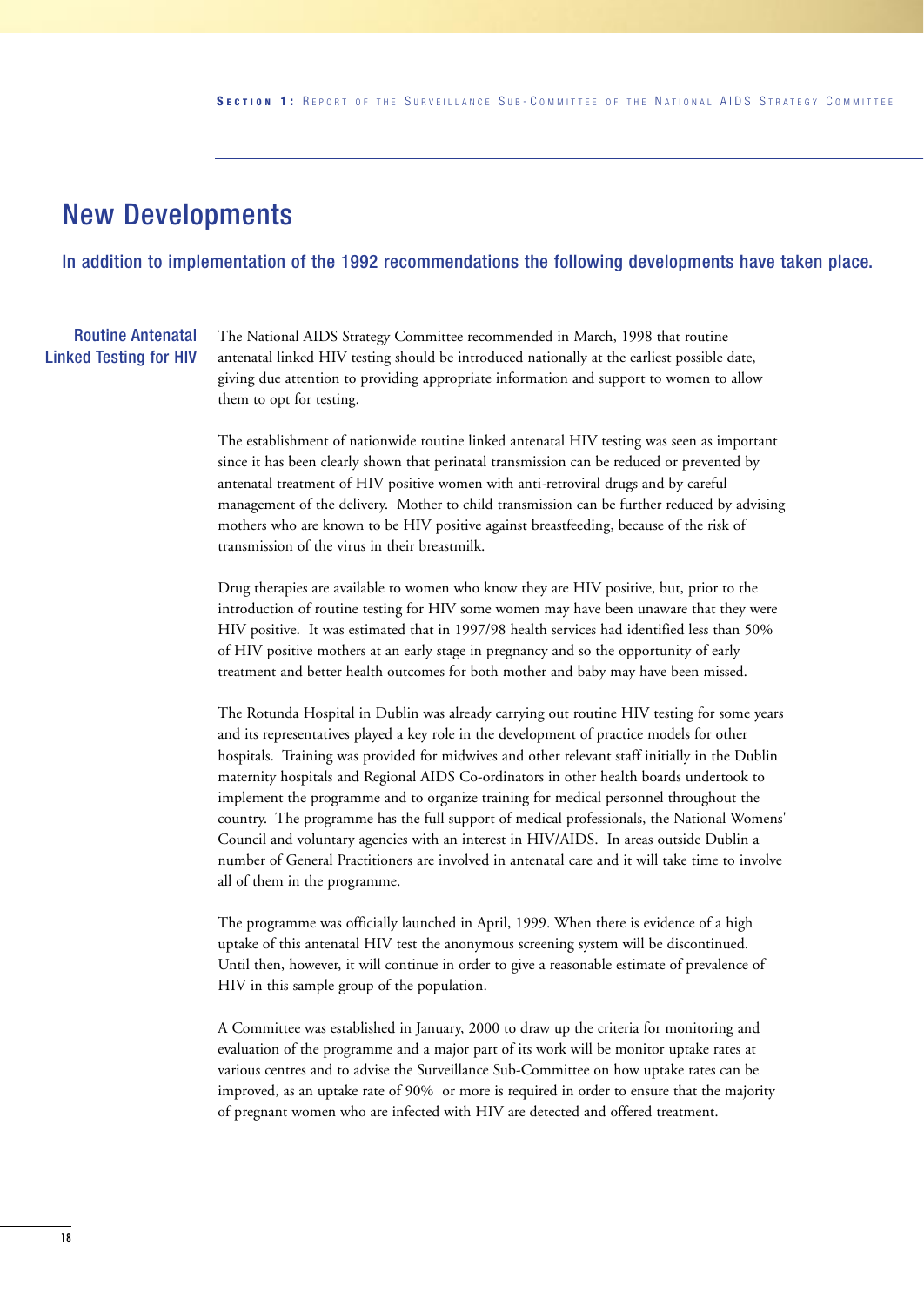#### Workshop on "Should HIV be made a Notifiable Disease"?

This question was raised by public health specialists who proposed that making HIV a notifiable disease would enhance epidemiological data available to service planners and those treating people with HIV/AIDS, which would, in turn, lead to the development of more targeted and effective prevention strategies and better clinical management of people with HIV/AIDS. A workshop<sup>8</sup> was held on 31 March, 1998 and attended by people representing NASC, its sub-committees, voluntary agencies working in the areas of HIV prevention and treatment and social workers and counsellors working in this area.

The group discussed the following;-

- **1.** The benefits of making HIV a notifiable disease.
- **2.** The drawbacks of making HIV a notifiable disease.
- **3.** Improving the present system and who should do this.

The Report of the workshop was examined by the National AIDS Strategy Committee which agreed that making HIV a notifiable disease might lead to people being more reluctant to being tested, so other strategies such as the introduction of HIV Case Based Reporting should be investigated.

#### HIV Case Based Reporting

For many years the epidemiological monitoring of HIV infection in Europe has been based on AIDS reporting. In recent years however, there has been a decline in incidence of AIDS in western Europe. This is due, in part, to the new antiretroviral treatment which has delayed the onset of AIDS in treated individuals. The shift in the pattern of disease has implications for surveillance strategies. In Europe at least 33 countries have developed HIV Individual Case Based Reporting (ICR) systems.<sup>9</sup> Some of these reporting systems are voluntary, but most are mandatory. In many countries ICR of HIV infection is linked to AIDS reporting. The European Centre for the Epidemiological Monitoring of AIDS is working towards establishing a standardised HIV ICR system at a European level. This will impact on the nature of Ireland's HIV and AIDS reporting systems over the coming years. At present the HIV surveillance system and the AIDS reporting system operate independently of each other. AIDS reporting is performed by clinicians whereas HIV reporting is laboratory based. The implementation of HIV case reporting will raise a number of issues including;

Confidentiality - there must be assurances that patient confidentiality is preserved. The AIDS reporting system has worked very effectively and, in this respect, it is expected that any new HIV reporting system would operate on the same basis.

Duplicate reporting - the elimination of duplicate samples is essential to obtaining a true picture of actual HIV infection in the population.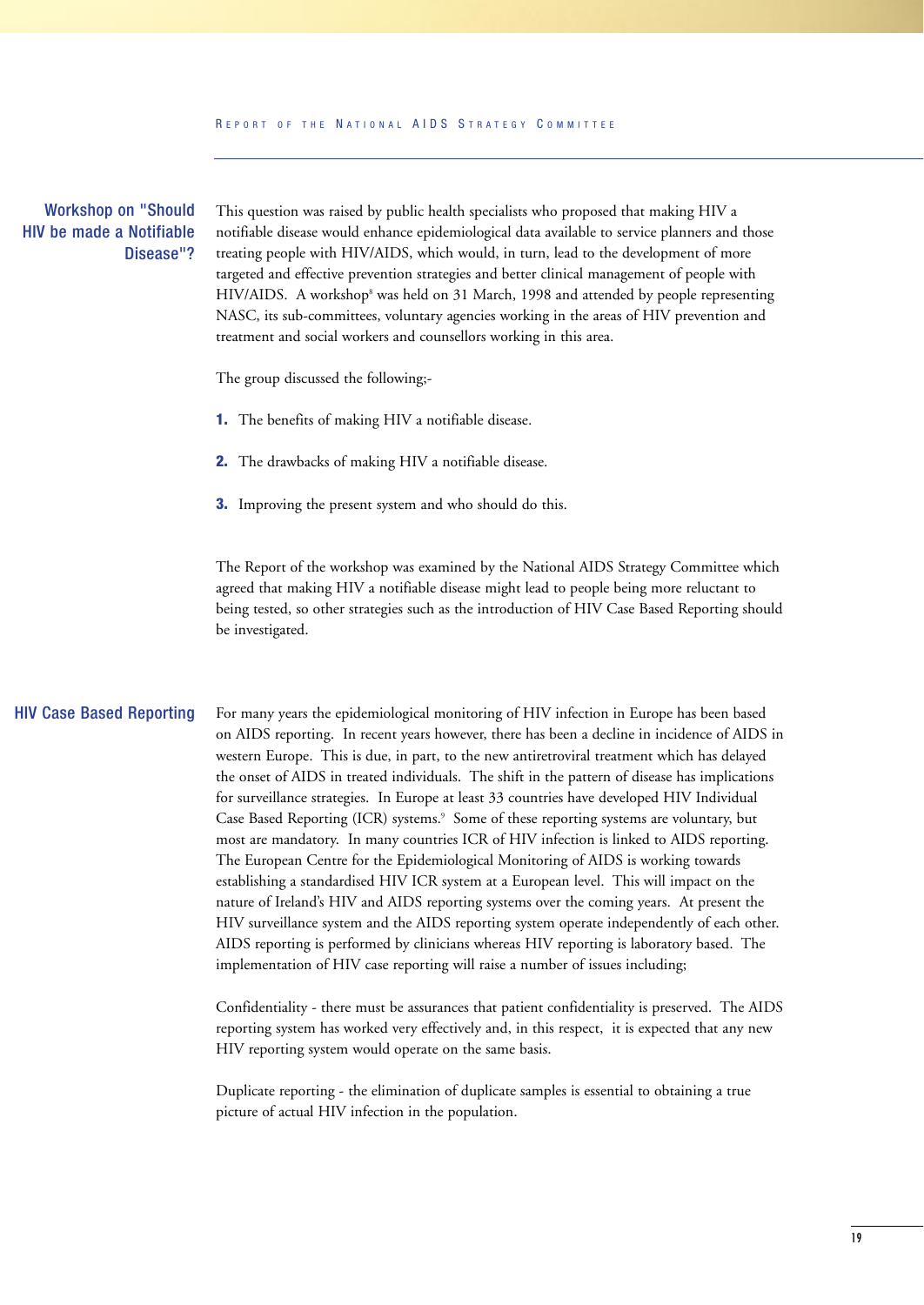Linkage of HIV and AIDS reports - From a clinical perspective it is vital that both HIV and AIDS reporting systems are linked in order to provide additional information on the progression of the diseases, prognosis, management and appropriate prevention strategies.

Incomplete information - At the time of the initial laboratory report many important variables may be missing because of limited contact between the persons tested and the laboratory information system. For follow-up on positive test results there must therefore be good co-ordination between laboratories and clinical information systems to address this issue.

A sub-group of the Sub-Committee is working on the development of this system, examining systems in place in other countries and linking with the European Monitoring Centre on models of best practice. The system will be established in the National Disease Surveillance Centre.

#### Conclusions and recommendations

Significant progress has been made in identifying incidence rates and transmission trends in various at risk groups. Recent HIV statistics indicate that interventions with intravenous drug misusers (methadone treatment programmes and needle exchange) are effective in reducing transmission rates in this group. However, short term trends may be misleading, so health service providers must continue providing appropriate treatment and aftercare to this group to minimise transmission.

Relative to other western European countries Ireland has a low prevalence rate of HIV/AIDS, but efforts must continue to reduce incidence in all risk groups.

Transmission among homosexuals has continued to rise at a steady rate, so further work is required among this group. Figures may be influenced by the fact that there is a change in the environment and people can be more open about their sexuality and therefore come forward for testing.

Heterosexual spread is the area where there has been the greatest increase in recent years. Education and prevention programmes need to address this issue, in the context of an overall programme of sexual health.

There is scientific evidence to show that a person with an untreated sexually transmitted infection is up to 6 - 10 times more likely to pass on or acquire HIV during sexual intercourse. According to current hypotheses the risk of becoming infected with HIV from a single exposure is increased 10 - 300 fold in the presence of a genital ulcer.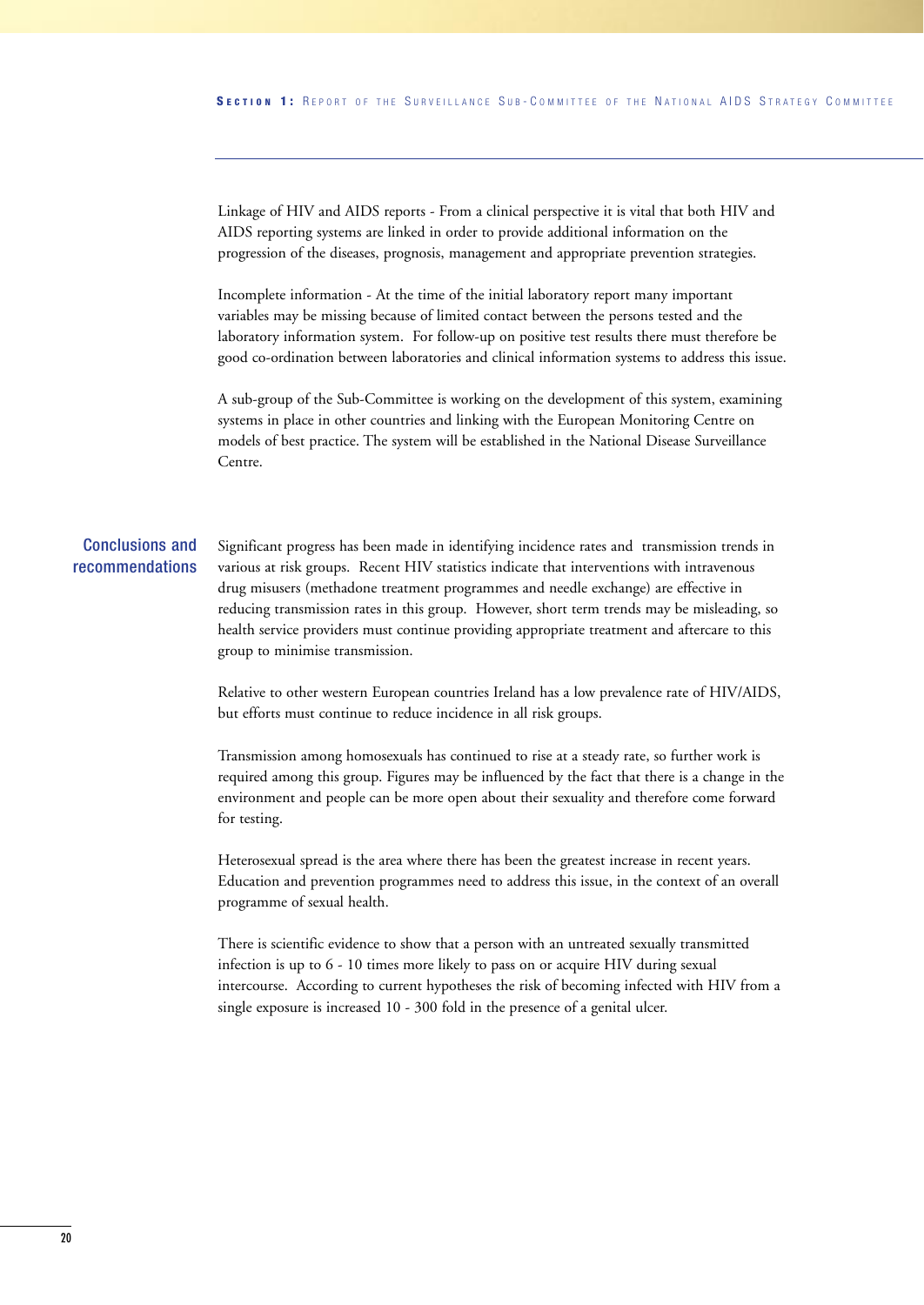#### The Sub-Committee therefore recommends that:

- **1.** Efforts should be made to normalise HIV within the context of other infectious diseases, especially sexually transmitted infections.
- **2.** At all times confidentiality in relation to individual cases must be maintained. This means that incidence data cannot be broken down by individual health boards, as the numbers are so small their publication may lead to identification of individuals. Giving information by individual health board could act as a deterrent to individuals coming forward for testing.
- **3.** Anonymised details of HIV incidence should be provided by the Virus Reference Laboratory to the Regional AIDS Co-ordinators on a regular basis, in order that they can plan services to meet the needs of clients in their respective health boards.
- **4.** Unlinked anonymous antenatal surveillance should continue until such time as the uptake of routine antenatal testing reaches 90% or more of the target population.
- **5.** Criteria should be set for monitoring and evaluation of the routine antenatal testing programme and a system of monitoring and evaluation should be established as soon as possible.
- **6.** Data from various at risk populations such as attendees at STI clinics and drug treatment clinics should continue to be captured.
- **7.** There should be further surveillance of STIs and an investigation of the links between various risk behaviour, HIV/AIDS and other sexually transmitted infections.
- **8.** HIV case based reporting should be introduced.
- **9.** The quality of HIV/AIDS reporting should continue to be improved. This can be facilitated by making changes to the risk categories under which reporting is made, bearing in mind the categories used at European and international levels, so that international comparisons can be made.
- **10.** Reporting of HIV and AIDS cases should be by year of diagnosis rather than year of report.
- **11.** HIV/AIDS reporting should be incorporated into the range of activities being undertaken by the National Disease Surveillance Centre.
- **12.** The structure of Regional AIDS Co-ordinators has worked well in bringing a co-ordinated approach to all aspects of AIDS management in health boards and should be continued.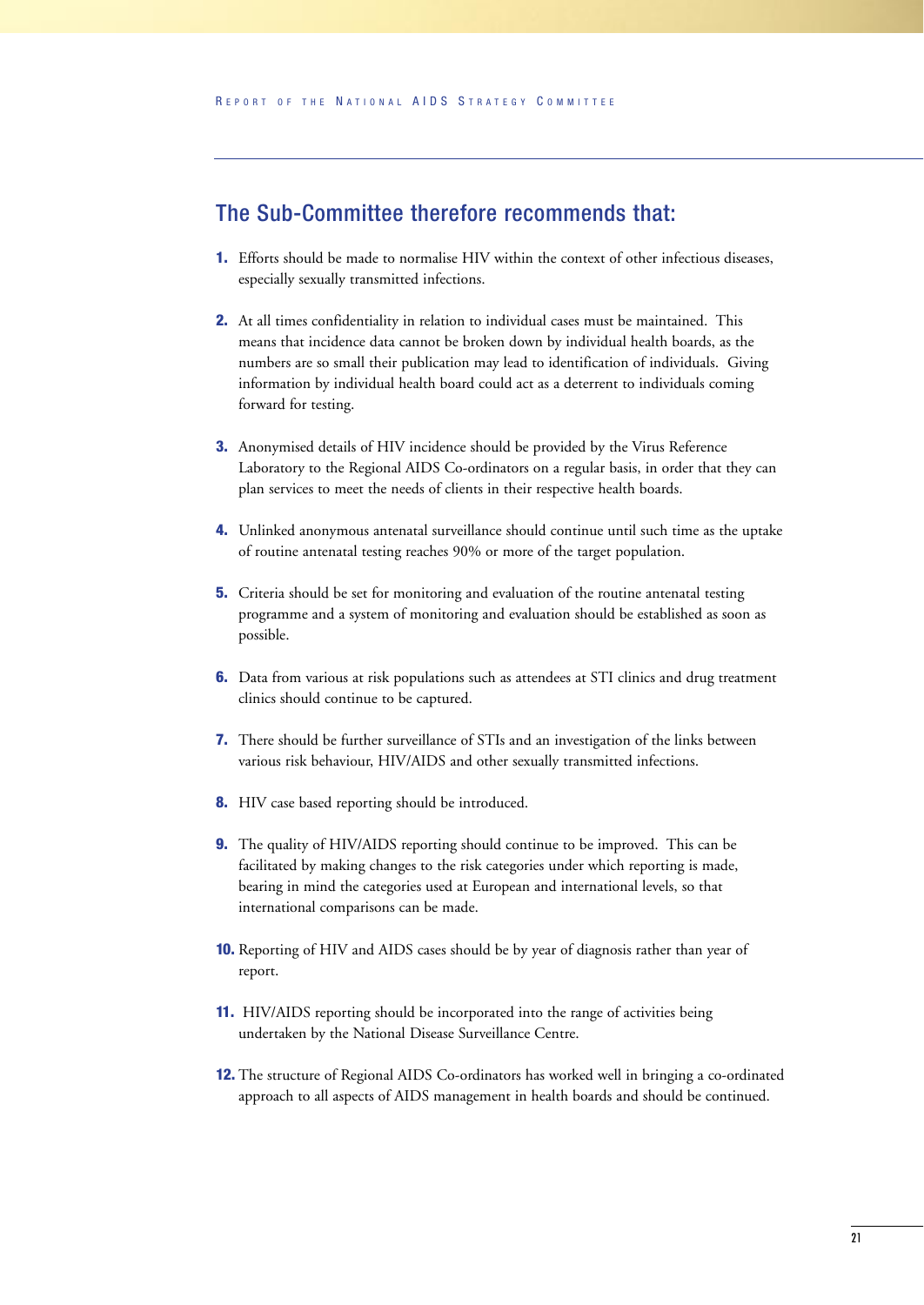- **13.** The relationship between the various laboratories, the health boards, hospitals and the Department of Health and Children needs to be clarified. This will become more important as surveillance and management of hepatitis B and hepatitis C in drug users gains more prominence. Testing protocols and funding for same have to be agreed between the laboratories and the relevant service providers.
- **14.** A process of converting from serum based testing to salivary based testing should be explored.

#### 1. UNAIDS Report *A joint response to AIDS,* UNAIDS/99 29E, June 1999, p.7. References

- 2. European Centre for the Epidemiological Monitoring of AIDS, Report of a meeting on Surveillance of *HIV Infection in Europe,* Saint Maurice, France, February 1998, p.2.
- 3. European Centre for the Epidemiological Monitoring of AIDS, *HIV/AIDS Surveillance in the European Union,* 4th Quarterly Report, Saint Maurice, France, 1998 p. 9.
- 4. Surveillance Sub-Committee of National AIDS Strategy Committee, Department of Health & Children *Anonymous Unlinked Antenatal HIV Screening in Ireland*, Results for the 4th quarter 1992 to the 4th quarter 1998; Department of Health & Children, Dublin, 2000.
- 5. Virus Reference Laboratory, *Analysis of HIV Data held by the Virus Reference Laboratory over the Period 1-7-92 to 31-12-98, June 1999* (unpublished).
- 6. Fitzgerald M., O'Sullivan P., Barry J., Thornton L., *HIV and Hepatitis B Prevalence in Attenders at the Eastern Health Board Methadone Clinics,* 1998 (unpublished).
- 7. Allwright S., Barry J., Bradley F., Long J., Thornton L., *Hepatitis B, Hepatitis C and HIV in Irish Prisoners: Prevalence and Risk,* - Report prepared for the Minister for Justice Equality and Law Reform; Stationery Office, Dublin 2, 1998.
- 8. Department of Health & Children, *Should HIV be made a Notifiable Disease?* Report of a workshop 1998 (unpublished).
- 9. European Centre for Epidemiological Monitoring of AIDS, Report of meeting on *HIV Infection in Europe,* Saint Maurice, France, February 1998, p. 3.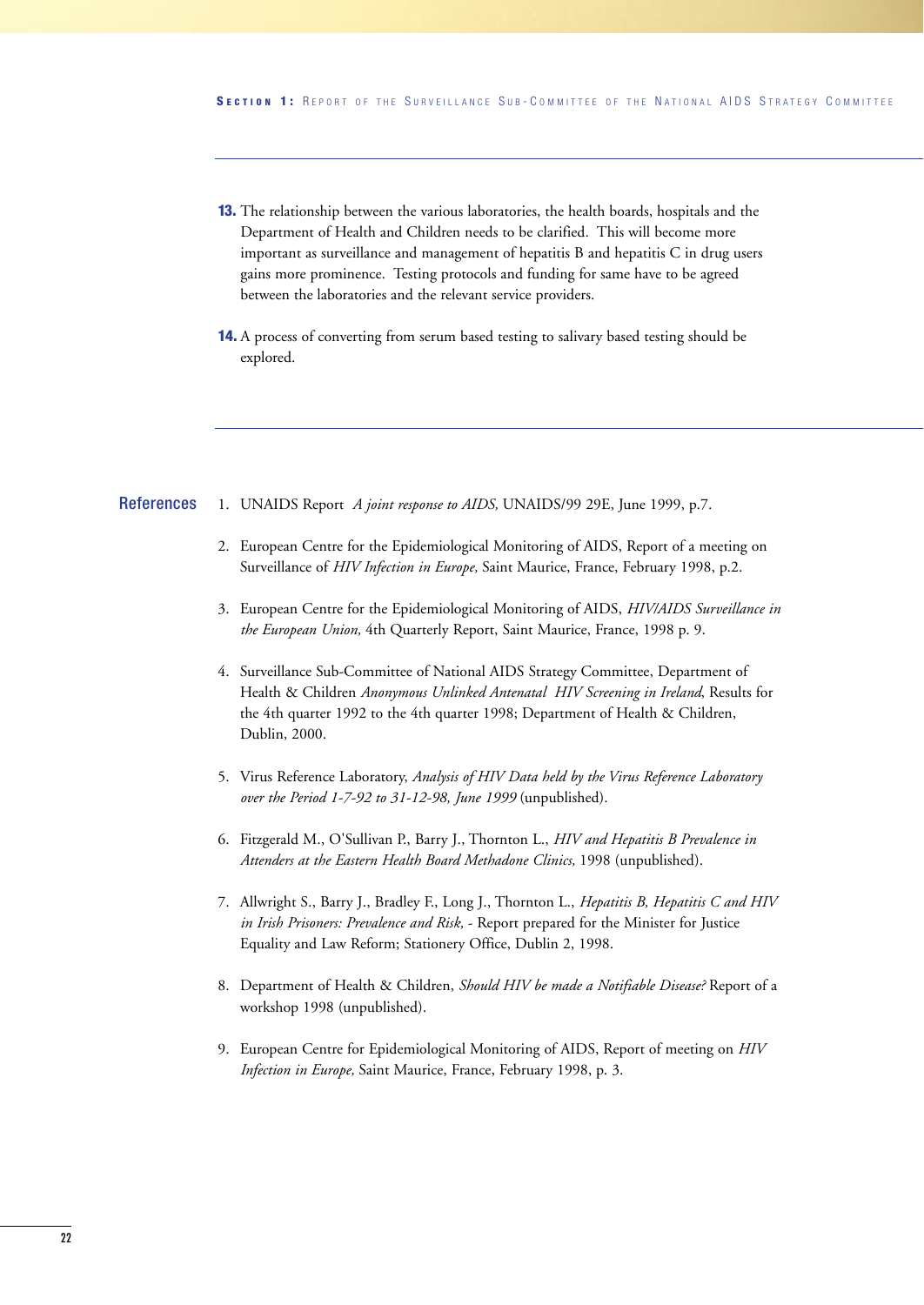| <b>CATEGORY</b>                        | 1982           | 1983         | 1984           | 1985         | 1986           | 1987           | 1988           | 1989            | 1990           | 1991           | 1992           | 1993           | 1994           | 1995                 | 1996           | 1997           | 1998           | 1999         | <b>Total</b> |
|----------------------------------------|----------------|--------------|----------------|--------------|----------------|----------------|----------------|-----------------|----------------|----------------|----------------|----------------|----------------|----------------------|----------------|----------------|----------------|--------------|--------------|
| Homo/Bisexual                          | $\overline{2}$ | $\mathbf{0}$ |                |              | 1              | 6              | 21             | 17              | 22             | 23             | 15             | 13             | 27             | 16                   | 34             | 12             | 13             | 13           | 237          |
| <b>IV Drug Users</b>                   | $\overline{0}$ | $\mathbf{0}$ | $\mathbf{0}$   |              |                | 9              | 10             | 21              | 27             | 31             | 27             | 42             | 21             | 23                   | 33             | 9              | 11             | 14           | 280          |
| Homo-Bisexual/<br><b>IV Drug Users</b> | $\mathbf{0}$   | 1            |                | 1            | $\overline{0}$ | $\overline{1}$ | $\mathbf{1}$   | $\overline{2}$  | $\mathbf{0}$   | $\mathbf{0}$   | $\mathbf{0}$   | $\mathbf{1}$   | $\overline{0}$ | $\mathbf{0}$         | $\mathbf{1}$   | $\mathbf{0}$   | $\overline{0}$ | $\mathbf{1}$ | 10           |
| Haemophiliacs                          | $\mathbf{0}$   | $\mathbf{0}$ |                | $\mathbf{0}$ | 3              | 3              | 3              | $6\phantom{1}6$ | $\mathbf{1}$   | 3              | $\mathbf{1}$   | $\mathbf{1}$   | 6              | 3                    | $\mathbf{0}$   | $\mathbf{0}$   | $\overline{2}$ | $\mathbf{0}$ | 33           |
| <b>Heterosexuals</b>                   | $\mathbf{0}$   | $\mathbf{0}$ | $\mathbf{0}$   | $\mathbf{0}$ | $\mathbf{0}$   | $\overline{1}$ | $\mathbf{1}$   | $\overline{2}$  | 8              | 11             | $\overline{7}$ | 11             | $\overline{7}$ | 10                   | 11             | $\overline{7}$ | 5              | 11           | 92           |
| Babies born to<br><b>IV Drug Users</b> | $\mathbf{0}$   | $\mathbf{0}$ | $\overline{0}$ |              |                | $\mathbf{0}$   | $\overline{2}$ | $\mathbf{1}$    | $\overline{2}$ | 1              | $\mathbf{0}$   | $\mathbf{0}$   | $\mathbf{1}$   | 2                    | $\overline{0}$ | 1              | 1              | $\mathbf{1}$ | 14           |
| <b>Other Children</b>                  | $\mathbf{0}$   | $\mathbf{0}$ | $\mathbf{0}$   | $\mathbf{0}$ | $\mathbf{0}$   | $\mathbf 0$    | $\mathbf{0}$   | $\overline{0}$  | $\overline{0}$ | $\overline{1}$ | $\mathbf{0}$   | $\mathbf{0}$   | 5              | $\mathbf{0}$         | $\overline{0}$ | $\Omega$       | 3              | $\mathbf{0}$ | 9            |
| <b>Undetermined</b>                    | $\mathbf{0}$   | $\mathbf{0}$ | $\mathbf{0}$   |              | $\overline{0}$ | $\mathbf{0}$   | 0              | $\overline{2}$  | $\mathbf{1}$   | 1              | $\mathbf{0}$   | $\overline{0}$ | $\overline{0}$ | $\blacktriangleleft$ | $\overline{0}$ | $\overline{2}$ | $\overline{4}$ | $\mathbf{1}$ | 12           |
| <b>Transfusion</b><br>Recepient        | $\mathbf{0}$   | $\Omega$     | $\mathbf{0}$   | $\Omega$     | $\Omega$       | $\overline{0}$ | $\overline{0}$ | $\Omega$        | $\overline{0}$ | $\overline{0}$ | $\mathbf{0}$   | $\Omega$       | $\Omega$       | $\mathbf{0}$         | $\overline{0}$ | 1              | $\overline{2}$ | $\mathbf{0}$ | 3            |
| <b>TOTAL</b>                           | $\overline{2}$ |              | 3              | 5            | 6              | 20             | 38             | 51              | 61             | 71             | 50             | 68             | 67             | 55                   | 79             | 32             | 41             | 41           | 691          |

#### Table 1: Cases of AIDS to 31st December 1999

#### Table 2: Deaths from AIDS to 31st December 1999

| <b>CATEGORY</b>                        | 1982           | 1983           | 1984         | 1985                 | 1986           | 1987         | 1988           | 1989           | 1990           | 1991           | 1992           | 1993            | 1994           | 1995           | 1996           | 1997           | 1998           | 1999           | <b>Total</b>    |
|----------------------------------------|----------------|----------------|--------------|----------------------|----------------|--------------|----------------|----------------|----------------|----------------|----------------|-----------------|----------------|----------------|----------------|----------------|----------------|----------------|-----------------|
| Homo/Bisexual                          | 2              | $\overline{0}$ | 1            |                      |                | 3            | $\overline{4}$ | $\overline{7}$ | $\overline{7}$ | $\overline{7}$ | 12             | 14              | 11             | 11             | 16             | 3              | 9              | 5              | 114             |
| <b>IV Drug Users</b>                   | $\mathbf{0}$   |                | $\mathbf{0}$ | 1                    | 0              | 3            | $\overline{2}$ | 1              | 11             | 9              | 21             | 21              | 27             | 26             | 17             | 1              | $\overline{7}$ | $\overline{7}$ | 155             |
| Homo-Bisexual/<br><b>IV Drug Users</b> | $\Omega$       | $\Omega$       | $\mathbf{1}$ | $\blacktriangleleft$ | $\overline{0}$ | 2            | $\overline{0}$ | 1              | $\mathbf{1}$   | $\mathbf{0}$   | $\overline{0}$ | $\mathbf{0}$    | $\overline{0}$ | $\mathbf{0}$   | $\overline{0}$ | $\Omega$       | $\overline{0}$ | $\mathbf{0}$   | $6\overline{6}$ |
| <b>Haemophiliacs</b>                   | $\mathbf{0}$   | $\Omega$       | $\mathbf{1}$ | $\mathbf{0}$         | 3              | 1            | $\overline{0}$ | 1              | 3              | $\overline{2}$ | $\mathbf{1}$   | $6\phantom{1}6$ | 3              | 3              | $\overline{0}$ | $\Omega$       | 1              | $\mathbf{0}$   | 25              |
| <b>Heterosexuals</b>                   | $\mathbf{0}$   | $\Omega$       | $\mathbf{0}$ | $\overline{0}$       | $\overline{0}$ | $\mathbf{0}$ | $\mathbf{1}$   | 2              | $\overline{2}$ | $\overline{2}$ | 8              | 3               | 3              | 5              | 1              | $\overline{2}$ | 3              | 5              | 37              |
| Babies born to<br><b>IV Drug Users</b> | $\mathbf{0}$   | $\mathbf{0}$   | $\mathbf{0}$ | 1                    | $\overline{0}$ | $\mathbf 0$  | $\overline{2}$ | 1              | 1              | 1              | $\mathbf{0}$   | $\mathbf{0}$    | $\overline{0}$ | $\mathbf 1$    | $\mathbf{0}$   | $\mathbf{0}$   | 1              | $\mathbf{0}$   | 8               |
| <b>Other Children</b>                  | $\Omega$       | $\mathbf{0}$   | $\mathbf{0}$ | $\Omega$             | $\mathbf{0}$   | $\mathbf{0}$ | $\overline{0}$ | $\mathbf{0}$   | $\overline{0}$ | $\overline{0}$ | $\mathbf{0}$   | $\mathbf{0}$    | $\overline{0}$ | $\mathbf{0}$   | $\overline{0}$ | $\Omega$       | $\mathbf{0}$   | $\mathbf{0}$   | $\overline{0}$  |
| Undetermined                           | $\overline{0}$ | $\Omega$       | $\mathbf{0}$ | 1                    | $\overline{0}$ | $\mathbf{0}$ | $\overline{0}$ | $\overline{2}$ | $\overline{0}$ | $\mathbf{0}$   | $\mathbf{0}$   | $\Omega$        | $\overline{0}$ | $\overline{0}$ | $\overline{0}$ | 1              | $\mathbf{0}$   | $\mathbf{0}$   | $\overline{4}$  |
| <b>TOTAL</b>                           | $\overline{2}$ |                | 3            | 5                    | 4              | 9            | 9              | 15             | 25             | 21             | 42             | 44              | 44             | 46             | 34             |                | 21             | 17             | 349             |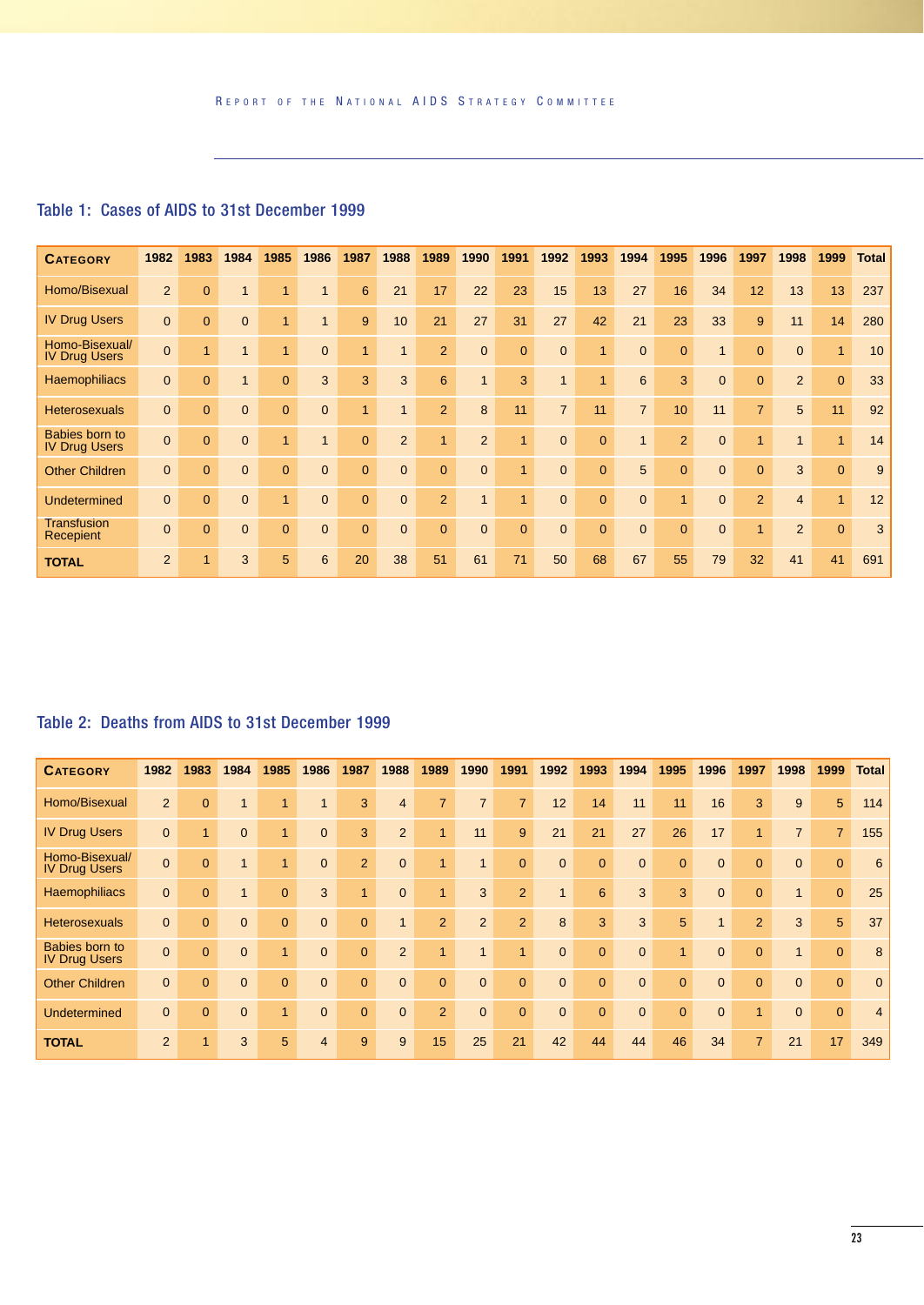|                  |                | <b>AIDS Cases</b>          |                | <b>AIDS Deaths</b> |  |  |  |
|------------------|----------------|----------------------------|----------------|--------------------|--|--|--|
| <b>AGE GROUP</b> | <b>Male</b>    | <b>Female</b>              | <b>Male</b>    | <b>Female</b>      |  |  |  |
| <1 year          | 2              | $\overline{2}$             | $\mathbf{1}$   | 1                  |  |  |  |
| 1-4 years        | $\overline{4}$ | 8                          | $\overline{2}$ | $\overline{1}$     |  |  |  |
| 5-9 years        | 3              | $\overline{4}$             | $\mathbf{1}$   | 2                  |  |  |  |
| 10-12 years      | $\mathbf{1}$   | $\mathbf{1}$               | $\mathbf{1}$   | $\Omega$           |  |  |  |
| 13-14 years      | $\overline{2}$ | $\Omega$<br>$\overline{2}$ |                |                    |  |  |  |
| 15-19 years      | 9              | $\Omega$                   | 8              | $\Omega$           |  |  |  |
| 20-24 years      | 11<br>30       |                            | 16             | 3                  |  |  |  |
| 25-29 years      | 131            | 42                         | 72             | 25                 |  |  |  |
| 30-34 years      | 144            | 42                         | 76             | 20                 |  |  |  |
| 35-39 years      | 107            | 14                         | 54             | $\overline{7}$     |  |  |  |
| 40-49 years      | 93             | $\overline{4}$             | 41             | 3                  |  |  |  |
| 50-59 years      | 26             | 5                          | 9              | $\overline{2}$     |  |  |  |
| $60+$ years      | $\overline{4}$ | $\overline{0}$             | $\overline{0}$ | $\mathbf{0}$       |  |  |  |
| Unknown age      | $\overline{2}$ | $\Omega$                   | 2              | $\Omega$           |  |  |  |
| <b>Total</b>     | 558            | 133                        | 285            | 64                 |  |  |  |

#### Table 3: Age Breakdown of AIDS Cases and Deaths by Gender to 31st December 1999

#### Table 4: Revised List of AIDS Cases and Deaths up to 31st December 1999

| $CASES - 691$                  | <b>Male</b>    | <b>Female</b>  | <b>Total</b>   |
|--------------------------------|----------------|----------------|----------------|
| Homosexuals/Bisexuals          | 237            |                | 237            |
| <b>IV Drug Users</b>           | 211            | 69             | 280            |
| Homo/Bisexual/IVDU             | 10             |                | 10             |
| <b>Haemophiliacs</b>           | 33             |                | 33             |
| <b>Heterosexuals</b>           | 48             | 44             | 92             |
| Children born to IV Drug Users | $\overline{7}$ | $\overline{7}$ | 14             |
| <b>Other Children</b>          | $\overline{1}$ | 8              | 9              |
| Undetermined                   | 9              | $\overline{4}$ | 13             |
| <b>Transfusion Recepient</b>   | $\overline{2}$ | $\mathbf{1}$   | 3              |
|                                | 558            | 133            | 691            |
| <b>DEATHS - 349</b>            |                |                |                |
| Homosexuals/Bisexuals          | 114            |                | 114            |
| <b>IV Drug Users</b>           | 114            | 41             | 155            |
| Homo/Bisexual/IVDU             | 6              |                | 6              |
| <b>Haemophiliacs</b>           | 25             |                | 25             |
| <b>Heterosexuals</b>           | 19             | 18             | 37             |
| Children born to IV Drug Users | $\overline{4}$ | $\overline{4}$ | 8              |
| Undetermined                   | 3              | $\mathbf{1}$   | $\overline{4}$ |
|                                | 285            | 64             | 349            |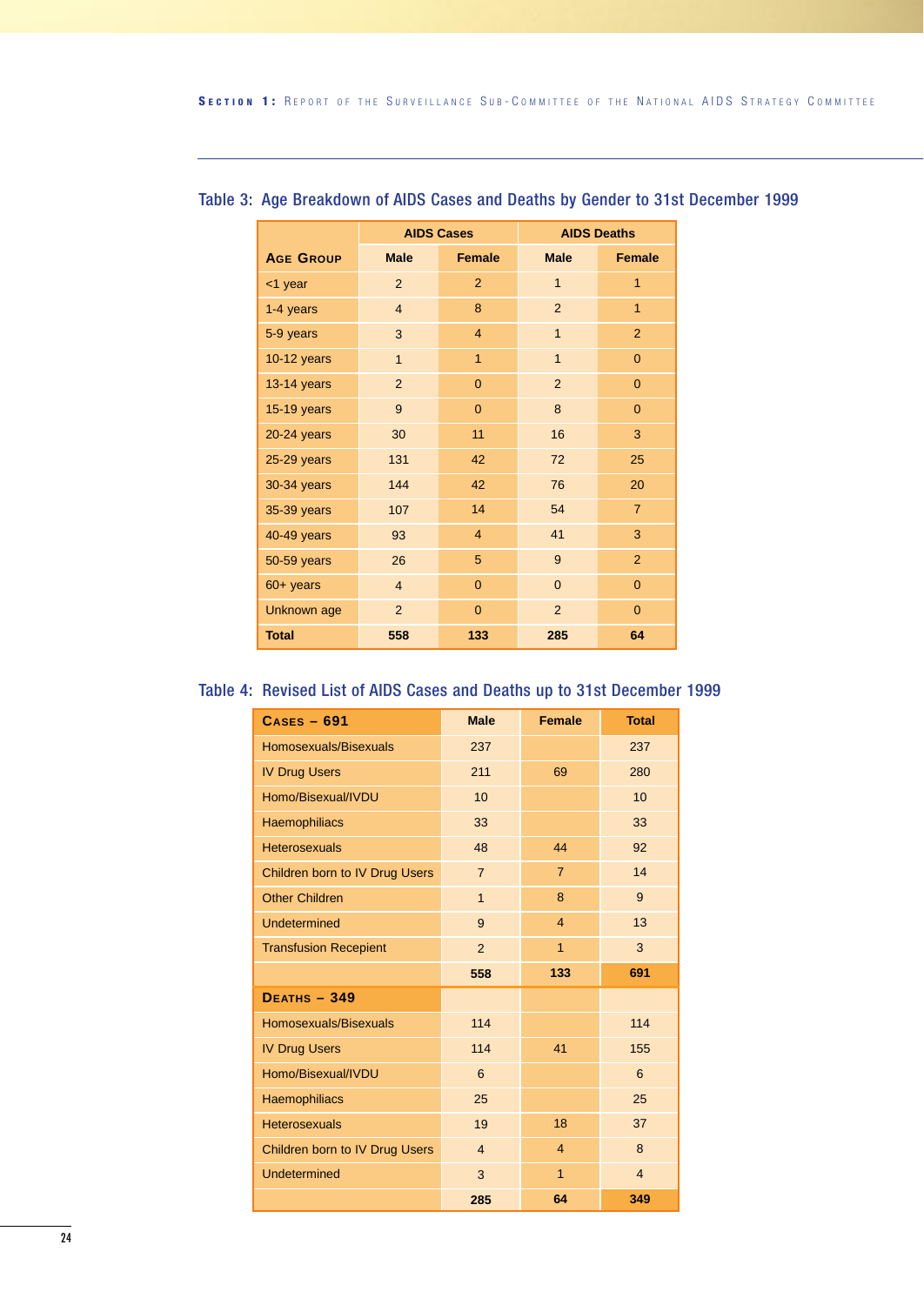Table 5: HIV Transmission Categories used by the European Monitoring Centre for the Epidemiological Monitoring of AIDS.

Homosexual/bisexual male

- Injecting drug user
- Homo/bisexual male & injecting drug user
- Haemophilia/coagulation disorder
- Transfusion recipient
- Heterosexual contact
- Mother to child
- Nosocomial infection
- Other/undetermined

#### **Sub Categories of heterosexual contact**

- 1. Originating from a country with a generalised HIV epidemic
- 2. Sex with a bisexual male
- 3. Sex with an injecting drug user
- 4. Sex with a haemophiliac or transfusion recipient
- 5. Sex with a person originating from or living in a country with a generalised HIV epidemic
- 6. Sex with an HIV positive person not known to belong to one of the above
- 7. Strongly believed to have been infected through heterosexual transmission, information on partner(s) not available
- 9. Not applicable.

#### **Sub Categories of transmission category of mother**

- 1. Injecting drug user
- 2. Originating from a country with a generalised HIV epidemic
- 3. Infected through heterosexual contact and not known to belong to category "2" above
- 4. Transfusion recipient
- 5. Other/undetermined
- 9. Not applicable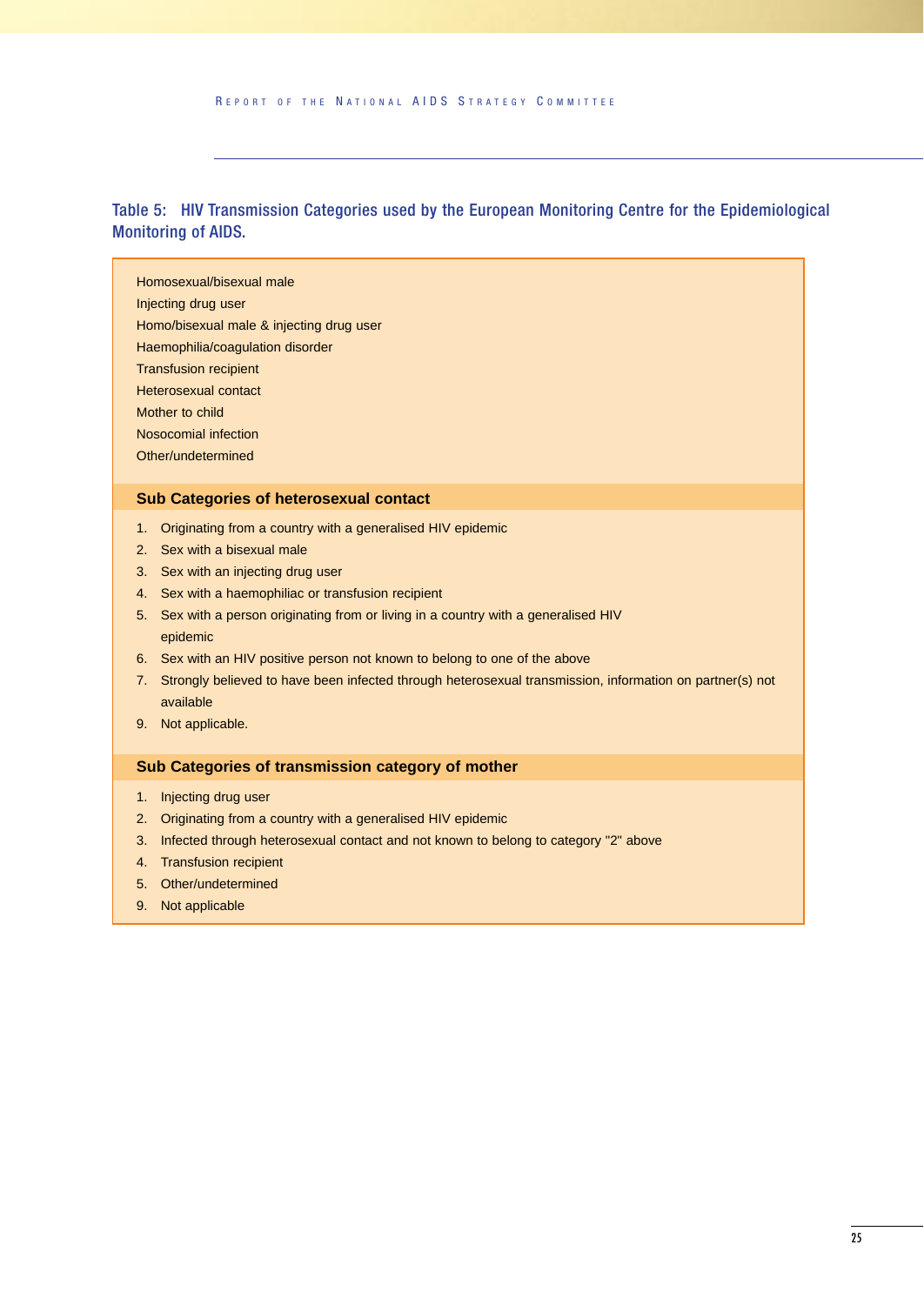| <b>CATEGORY</b>                                                 | 1985* | 1986           | 1987           | 1988           | 1989           | 1990           | 1991           | 1992           | 1993           | 1994           | 1995           | 1996           | 1997           | 1998           | 1999           | <b>Total</b>   | $%$ of<br><b>Total</b> |
|-----------------------------------------------------------------|-------|----------------|----------------|----------------|----------------|----------------|----------------|----------------|----------------|----------------|----------------|----------------|----------------|----------------|----------------|----------------|------------------------|
| <b>Intravenous Drug Abusers</b>                                 | 221   | 112            | 72             | 58             | 57             | 50             | 34             | 82             | 52             | 20             | 19             | 20             | 21             | 26             | 69             | 913            | 41.59                  |
| <b>Children at Risk</b>                                         | 8     | 11             | 16             | 18             | 10             | 11             | $\overline{4}$ | $\overline{7}$ | 12             | 10             | $\overline{4}$ | 8              | 10             | 20             | 23             | 172            | 7.84                   |
| <b>Homosexuals</b>                                              | 39    | 11             | 21             | 17             | 33             | 25             | 27             | 58             | 48             | 31             | 33             | 41             | 37             | 37             | 40             | 498            | 22.69                  |
| <b>Haemophiliacs</b>                                            | 92    | 13             | $\overline{7}$ | $\overline{0}$ | $\overline{0}$ | $\Omega$       | $\Omega$       | $\mathbf{1}$   | $\mathbf{1}$   | $\Omega$       | $\Omega$       | $\overline{0}$ | $\Omega$       | $\Omega$       | $\overline{0}$ | 114            | 5.19                   |
| <b>Haemophiliac Contacts</b>                                    | 0     | $\Omega$       | $\Omega$       | $\overline{0}$ | $\overline{0}$ | $\Omega$       | $\Omega$       | $\overline{0}$ | $\overline{0}$ | $\Omega$       | $\mathbf 1$    | $\mathbf{1}$   | $\mathbf{1}$   | $\Omega$       | $\mathbf{1}$   | $\overline{4}$ | 0.18                   |
| <b>Hospital Staff/Occupational</b><br><b>Hazard/Needlestick</b> | 0     | $\Omega$       | $\Omega$       | $\mathbf{0}$   | $\overline{0}$ | $\Omega$       | $\overline{0}$ | $\overline{0}$ | $\overline{0}$ | $\Omega$       | $\overline{A}$ | $\overline{0}$ | 3              | $\Omega$       | $\overline{2}$ | 6              | 0.27                   |
| <b>Transfusion</b>                                              | 0     | $\overline{0}$ | $\overline{0}$ | $\overline{0}$ | $\overline{0}$ | $\overline{0}$ | $\overline{0}$ | $\overline{0}$ | $\overline{0}$ | $\overline{0}$ | $\Omega$       | 2              | $\overline{1}$ | 1              | $\mathbf{0}$   | $\overline{4}$ | 0.18                   |
| <b>Blood Donors</b><br>(specimens referred by BTSB)             | 3     |                | 3              | 2              | $\overline{4}$ | $\overline{1}$ |                | $\overline{2}$ | $\mathbf{1}$   | $\overline{2}$ | $\Omega$       | 5              | $\overline{1}$ | $\overline{2}$ | $\mathbf{1}$   | 29             | 1.32                   |
| <b>Organ Donors</b>                                             | 0     | $\Omega$       | $\overline{0}$ | $\overline{0}$ | $\overline{0}$ | $\Omega$       | $\overline{0}$ | $\overline{0}$ | $\overline{0}$ | $\overline{0}$ | $\overline{0}$ | $\overline{0}$ | $\overline{0}$ | $\Omega$       | $\mathbf{1}$   | $\blacksquare$ | 0.05                   |
| <b>Visa Requests</b>                                            | 0     | $\Omega$       | $\Omega$       | $\mathbf{0}$   | $\overline{0}$ | $\Omega$       | $\Omega$       | $\overline{1}$ | $\Omega$       | $\Omega$       | 1              | $\Omega$       | $\Omega$       | $\Omega$       | $\overline{0}$ | $\overline{2}$ | 0.09                   |
| <b>Insurance</b>                                                | 0     | $\Omega$       | $\overline{0}$ | $\overline{0}$ | $\overline{0}$ | $\Omega$       | $\Omega$       | $\overline{0}$ | $\overline{1}$ | $\Omega$       | $\Omega$       | $\overline{0}$ | $\overline{0}$ | $\Omega$       | $\mathbf{0}$   | $\blacksquare$ | 0.05                   |
| <b>Prisoners</b>                                                | 0     | $\Omega$       | $\Omega$       | $\overline{0}$ | 12             | $\Omega$       |                | $\overline{0}$ | $\mathbf{1}$   | $\Omega$       | 2              | 2              | 5              | 3              | 13             | 39             | 1.78                   |
| Hetero/Risk unspecified                                         | 0     | 21             | 26             | 20             | $\overline{0}$ | 24             | 25             | 50             | 21             | 22             | 30             | 27             | 40             | 47             | 59             | 412            | 18.77                  |
| <b>TOTAL</b>                                                    | 363   | 169            | 145            | 115            | 116            | 111            | 92             | 201            | 137            | 85             | 91             | 106            | 119            | 136            | 209            | 2195           |                        |

#### Table 6: HIV Positive Antibody Results from the Virus Reference Laboratory

\*Cumulative Figures

#### Table 7: Cumulative HIV Antibody Results to 31st December 1999.

| <b>CATEGORY</b>                                            | <b>Positive Individuals</b> |
|------------------------------------------------------------|-----------------------------|
| <b>Intravenous Drug Users</b><br>Male<br>Female<br>Unknown | 663<br>236<br>14            |
| <b>Children at Risk</b>                                    | 172                         |
| <b>Homosexuals</b>                                         | 498                         |
| Haemophiliacs                                              | 114                         |
| <b>Haemophiliac Contacts</b>                               | $\overline{4}$              |
| <b>Hospital Staff/Occupational Hazard/Needlestick</b>      | 6                           |
| *Transfusion                                               | $\overline{\mathbf{A}}$     |
| *Blood Donors (specimens referred by BTSB)                 | 29                          |
| *Organ Donors                                              | $\overline{1}$              |
| *Visa Requests                                             | $\mathfrak{p}$              |
| *Insurance                                                 | $\overline{1}$              |
| *Prisoners                                                 | 39                          |
| Hetero/Risk unspecified                                    | 412                         |
| <b>TOTAL</b>                                               | 2195                        |

This does not include specimens tested in unlinked anonymous surveillance programme.

**NOTE: The above figures relate to categories of persons as identified either by patients themselves or by their clinicians.**

\*Categorised by site reason rather than risk.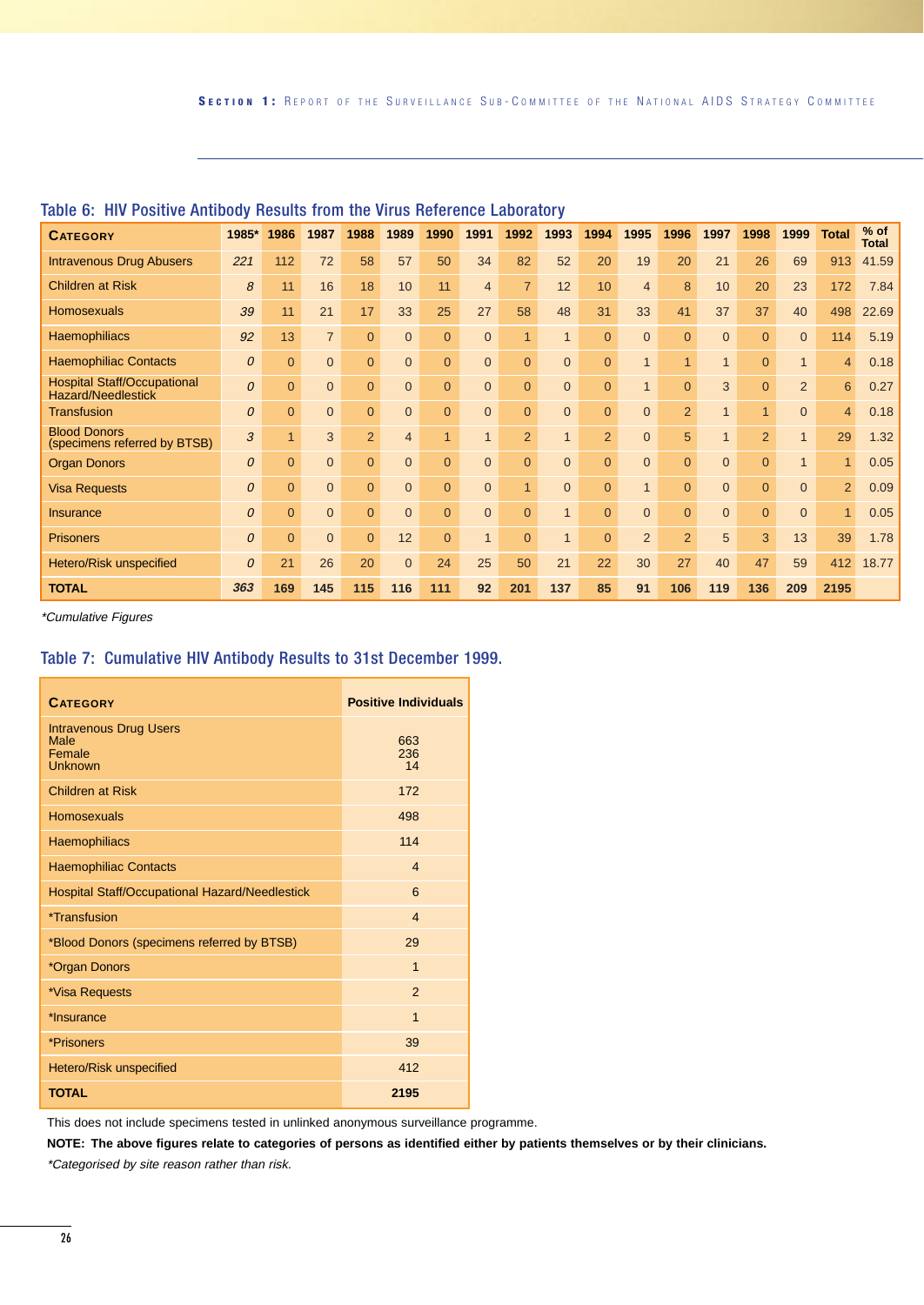

## AIDS Strategy 2000

## Section 2

Report of the

Education / Prevention Sub-Committee of the National AIDS Strategy Committee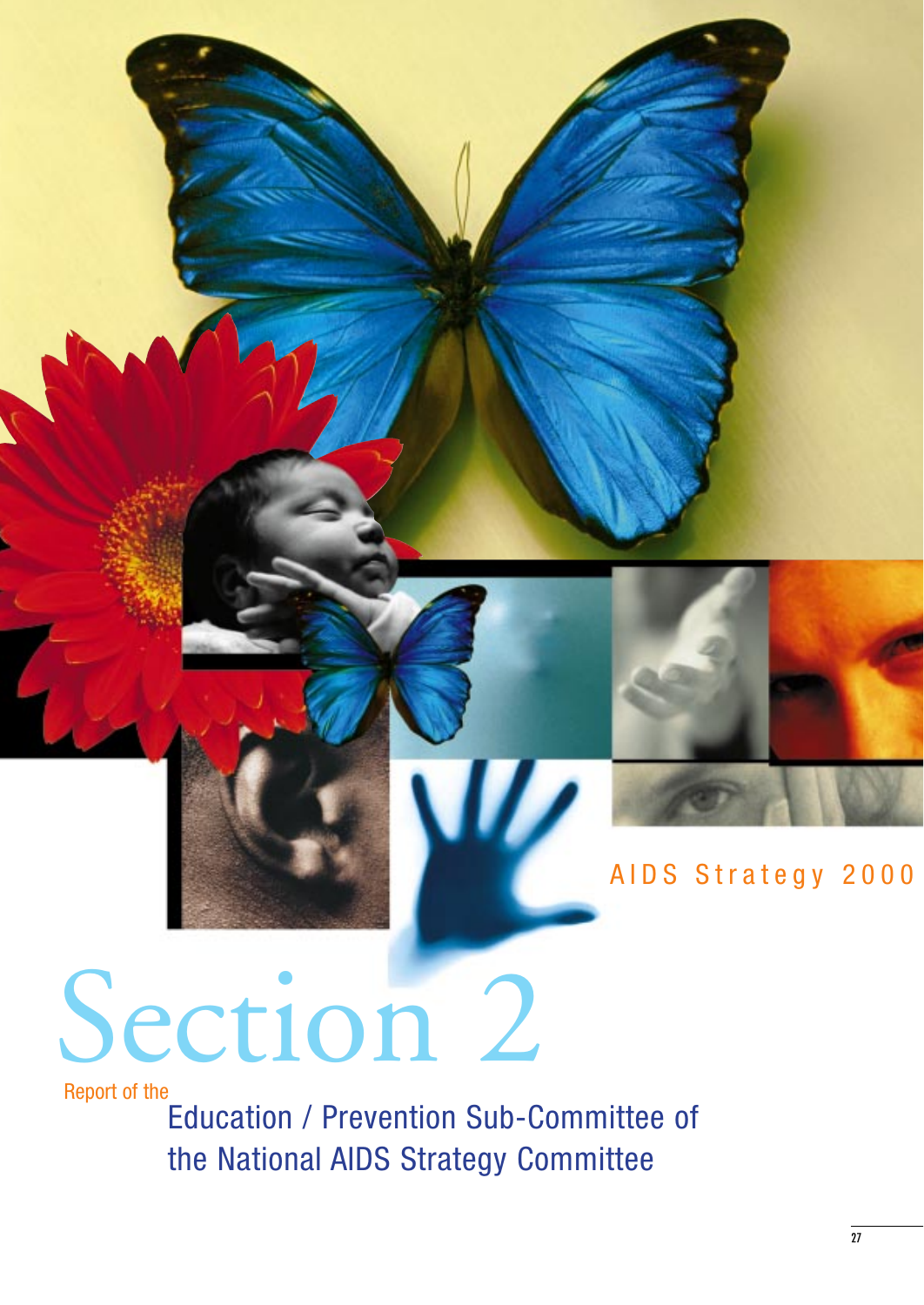

## Report of the Education/Prevention Sub-Committee of the National AIDS Strategy Committee (NASC)

#### Membership of the Education and Prevention Sub-Committee

Mr Kieran Rose Gay HIV Strategies

Mr Owen Metcalfe Department of Health and Children (Chair) Ms Deirdre Foran Eastern Regional Health Authority Ms Mary Ellen McCann Ballymun Youth Action Programme Mr Tony O'Gorman Department of Education and Science Mr Mick Quinlan Gay Men's Health Project, Eastern Regional Health Authority Ms Deirdre Seery The Alliance Centre for Sexual Health Mr Evan Hackett Department of Health and Children

#### Introduction

The first two cases of AIDS in Ireland were diagnosed in late 1982 and reported in 1983. When Minister Mary O'Rourke set up the NASC in December 1991 there were 257 people with AIDS and 1,156 people with  $\rm HIV^{_1}.$  There was a sense of urgency at the time and the Sub-Committees were asked to make clear recommendations in response to a growing HIV/AIDS problem. The multidisciplinary, multisectoral committee initiated by Minister O'Rourke produced the NASC Report and Recommendations document<sup>2</sup> published in April 1992.

#### The Education/Prevention Sub-Committee of the National AIDS Strategy **Committee**

The Education / Prevention Sub-Committee was comprised of a number of representatives from organisations in the statutory and voluntary sectors who attempted to represent the complexity of the social realities from their varying perspectives. There were certain difficulties in writing the recommendations for the Education / Prevention Sub-Committee at that time.

The issues of safer sex and safer drug use were shrouded in the illegality of some of the risk activities and possible responses to HIV prevention. Condoms were not generally available. Sex between men was illegal. There were difficulties in acknowledging that drug use and sex between some men occurred in prison. Prisoners with HIV were segregated from the rest of the prison population. Possession of controlled drugs, such as heroin, without a proper licence of authority was and still is illegal. Sex education in schools was not yet part of educational policy, although a schools programme on HIV prevention was introduced in 1988<sup>3</sup>.

There have been considerable changes in the political context since the publication of the NASC report and recommendations in 1992. Sex and sexuality are far more openly discussed today. Public policy has altered to accommodate change and provide a more supportive environment for HIV education / prevention work and community participation in strategy development and implementation. There has also been considerable progress in the national health policy with the publication of the National Health Strategy Document, "Shaping A Healthier Future", and the National Health Promotion Strategy, which made recommendations on "making the healthier choice the easier choice".

The Education / Prevention Sub-Committee's remit as stated in the NASC report document of 13 April 1992 was "to examine the primary role of prevention and education as an integral part of an overall strategy to prevent the transmission of HIV and AIDS". The stated objective was "to limit the spread of HIV infection through public awareness campaigns,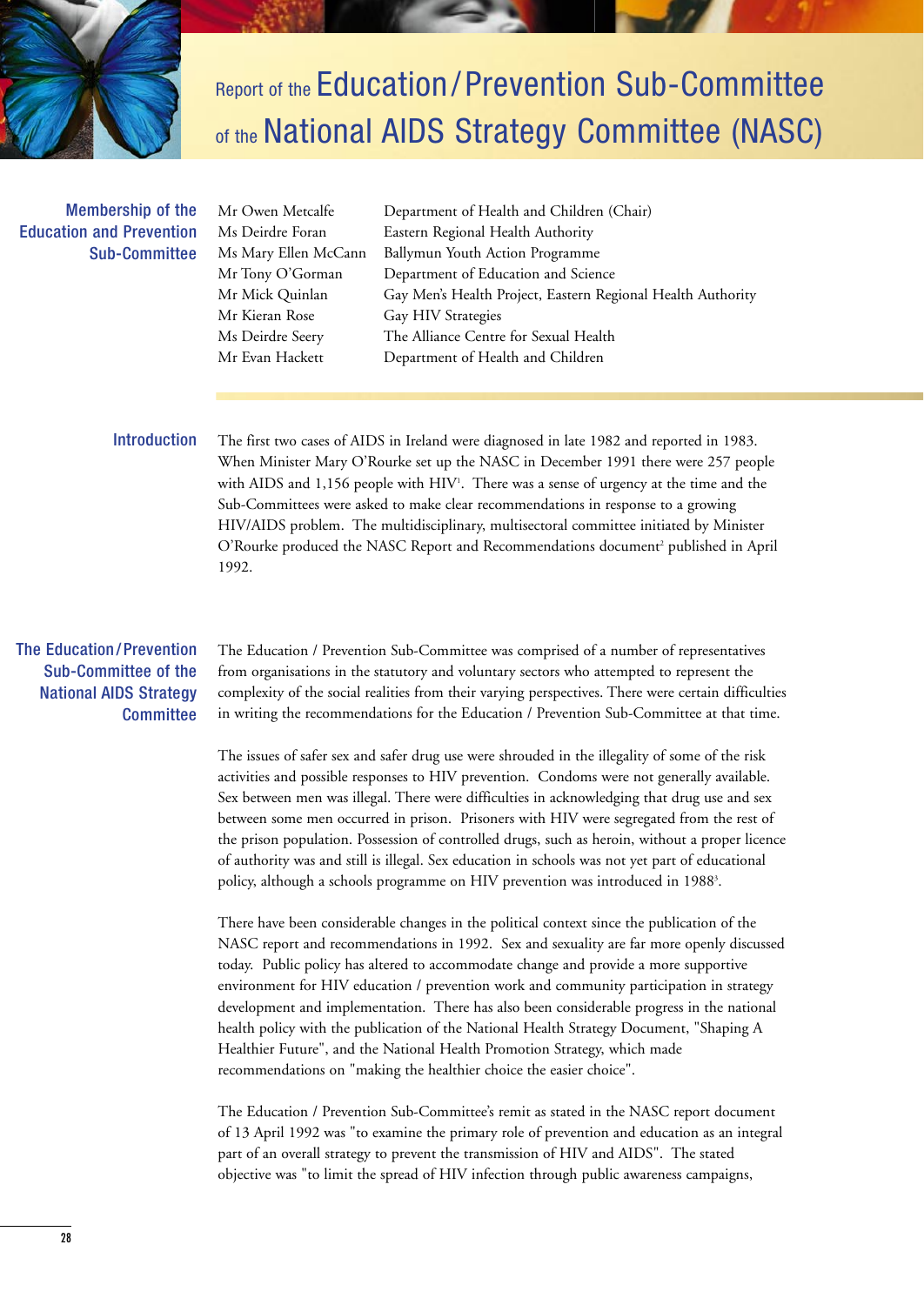community-based prevention initiatives and improved infection control procedures". The Sub-Committee reviewed the interventions up to 1992 and considered that a combined input from both voluntary and statutory sectors provided the most effective framework for HIV education and prevention.

#### Methodology for the Review of NASC Policy

The Department of Health and Children invited submissions for this review in order to include a broad range of perspectives and experiences. In addition, the Education / Prevention Sub-Committee circulated a questionnaire to organisations working in HIV and related fields. Twenty-four organisations, including health boards, government departments, non-governmental organisations (NGOs) and hospitals responded to this questionnaire. This review of the education / prevention strategy therefore reflects the expressed viewpoints of people involved in the issue of HIV.

Progress made on implementing the recommendations in the 1992 Report.

Recommendations(1992)

Since 1992, significant progress has been made in relation to the NASC recommendations for Education / Prevention. The 1992 recommendations are in italics.

*The committee feels that the legislation should be amended to allow for sale of condoms from vending machines and also to allow for the distribution of free condoms by statutory and voluntary agencies involved in HIV prevention.*

Condoms were deregulated in The Health (Family Planning) (amendment) Act of 1993 and were available from vending machines shortly after that time. Condoms in Ireland are however amongst the most expensive in Europe and this can prohibit usage amongst the younger population. Consideration also needs to be given to the difficulties in purchasing condoms in rural areas or small towns where outlets might be restricted.

Condoms and lubricant are distributed widely in the Eastern Regional Health Authority (ERHA) area, and are generally available free of charge in other health board clinics. NGOs throughout the country often distribute condoms free of charge, but this activity is restricted, as the condoms must be purchased from existing budgets. It is **recommended** that this issue be addressed by health boards.

*The (1992) committee … considered that the combination of both voluntary and statutory input constitutes the most effective framework for delivering education and information on HIV and AIDS to particular target groups. The Committee recommends that this should continue and that co-ordination between both sectors will lead to more effective service delivery. In order that this liaison can continue effectively, the committee recommends that funds to the voluntary sector should be increased.*

The voluntary sector (NGOs) continue to play a key role in education / prevention, by providing their target groups and the general public with information about HIV and other STIs and promoting the conversion of knowledge into practice. Increased funding was made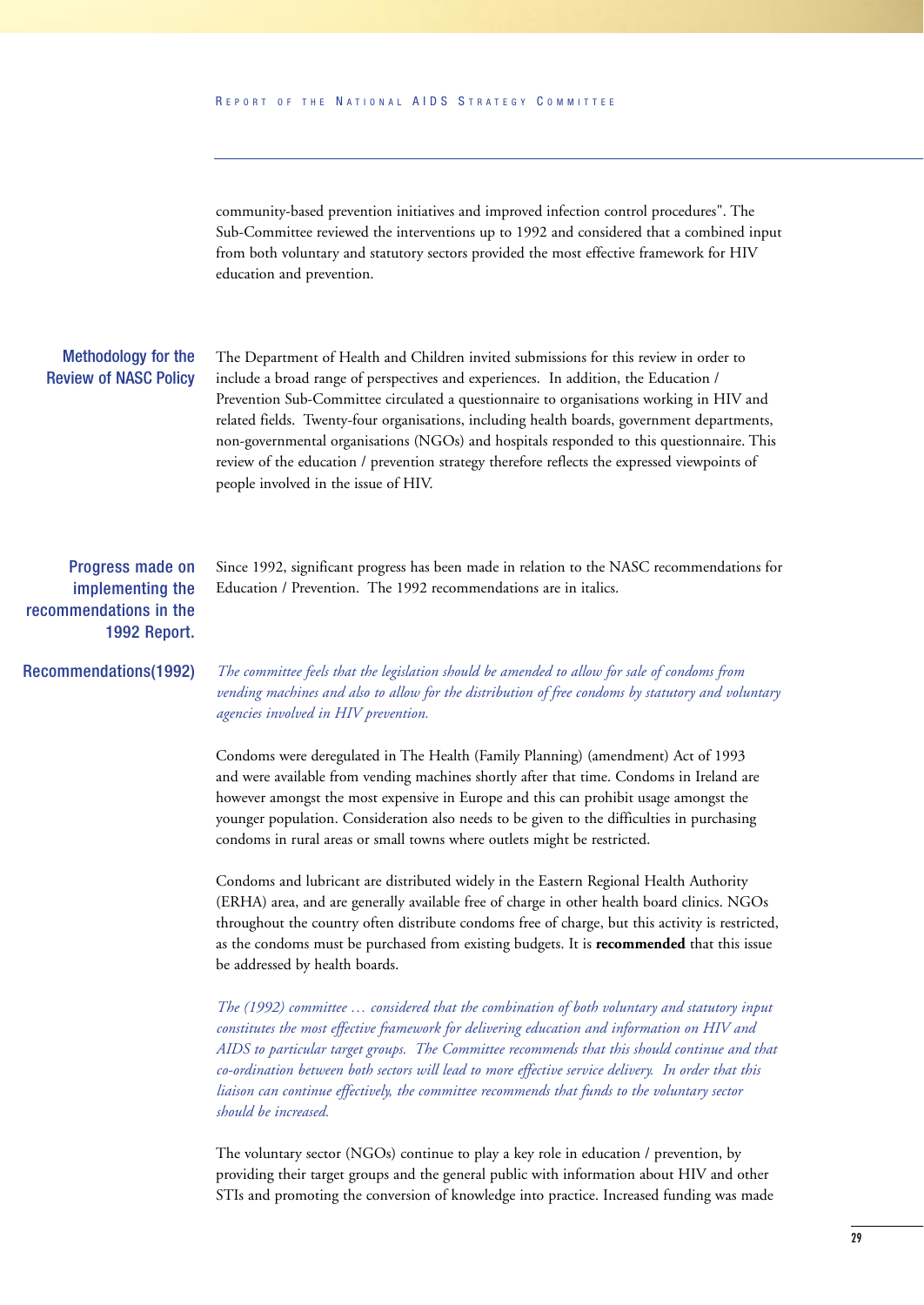available to facilitate this work. Since 1992, funding has been provided to the health boards, which in turn fund the NGOs. Two submissions from NGOs suggested that there are often barriers to meaningful partnership between health boards and NGOs and suggested the provision of a framework for participation similar to that encouraged by the Department of Health & Children in the physical and sensory disability and mental disability fields. There are also good models of partnership being developed in the social development department of the Eastern Regional Health Authority and the health promotion departments of health boards throughout the country.

NGOs have actively participated as representatives on NASC where their perspective has been instrumental in informing strategies and responses. The National Health Strategy recommends a partnership role for the voluntary sector and their role on NASC has been in keeping with this recommendation. In order to enhance partnership and co-ordination between the sectors, the committee **recommends** that NGO involvement on NASC be viewed as a model for participation in strategy development and implementation at health board levels.

The 1992 NASC report highlighted particular target groups for specific interventions and the recommendations for action will be reviewed under the same headings

### **A** General Public

#### *It is recommended that the dissemination of the Health Promotion Unit's leaflet "AIDS – The Facts" should be continued.*

An updated and improved "AIDS – The Facts" was produced for World AIDS Day 1996 and disseminated by the Health Promotion Unit (HPU). It provides information on how the virus is spread, methods of avoiding infection and contact places and numbers where people can go for help and information. It has received positive general feedback. It is now envisaged that the health boards will take responsibility for dissemination of this leaflet from the year 2000. The HPU also produced a leaflet "Eating for Health" containing nutritional information for people who are HIV positive.

Other services for the general public are provided by the NGOs and the statutory sector agencies. NGOs provide information and health promotion advice and counselling to the general public at their centres and through their helpline facilities. These services should be continued.

The STI, HIV and drug treatment clinics continue to be important sites for the provision of counselling, health education and prevention messages targeting those most at risk. In recognition of the unique opportunity provided by such clinics, it is **recommended** that consideration be given to developing the prevention role of these clinics in partnership with NGOs.

*It is also recommended that on-going, regular media campaigns be implemented on a national and local level emphasising different aspects of the problem from time to time as appropriate. It is recommended that a series of radio advertisements should be produced in time for Irish AIDS Day in May and a bigger mass-media campaign be developed to coincide with World AIDS Day on December 1st.*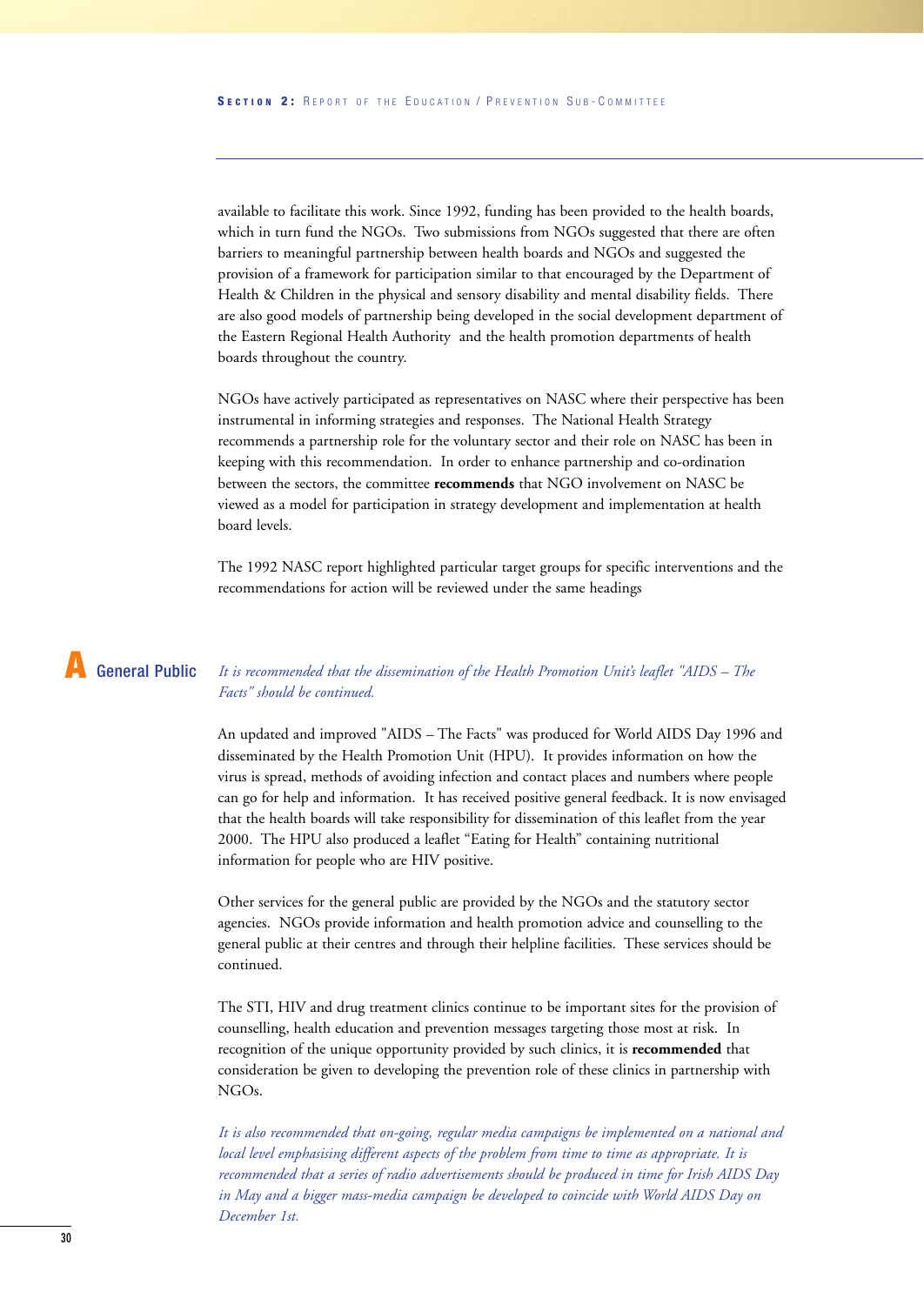Most of the national initiatives for informing the general public have occurred under the auspices of the HPU of the Department of Health & Children. TV and radio campaigns were initiated; leaflets and videos were produced. There have been three different campaigns since 1992. The first was a multi-media campaign involving radio, television and newspaper advertisements which ran from 1993 to 1995. It involved a selection of well known personalities giving strong messages in relation to HIV prevention, particularly emphasising the use of condoms.

The second campaign which was launched to co-incide with World AIDS Day 1995 showed young people's responses to a vox pop ending with the message: find out about AIDS; use a condom; don't take risks. It was also transmitted on TV during 1996 and 1997. This advertisement won a Golden Apple award for the best TV commercial campaign.

The third campaign was launched in 1998. This consisted of an advertisement entitled "The Brain", which was shown to cinema audiences over 15 years of age. This is an explicit campaign, which focuses on the major transmission routes of homosexual intercourse, heterosexual intercourse and injecting drug use and it gives a clear message regarding safer sex and not sharing needles.

"Convenience Advertising" involves the placing of HIV/AIDS awareness messages in toilet areas where the patrons are guaranteed to view them. These advertisements were first placed in third level colleges and following very positive evaluation, the programme was extended to women's health clinics, health centres, gay venues, selected entertainment venues and the offices of the Department of Health & Children. In 1994, the programme was extended so that the messages were designed to target disadvantaged youth. These messages are reviewed and updated on a regular basis and now include broader sexual health messages. The Committee **recommends** that these advertisements are continued and the venues extended.

In addition to the national campaigns, NGOs and statutory sector organisations, funded by the Department for work on HIV, were effective in gaining media coverage on a regular basis and this practice should be continued. Although media campaigns were produced by the HPU for World AIDS Day each year, the cost of running them on an on-going basis was prohibitive. Campaigns at national level are effective at keeping HIV in the public consciousness. However, the gaps in campaigns between World AIDS Day and Irish AIDS Day could possibly feed a public perception that HIV is no longer a problem.

Analysis of HIV data for Ireland<sup>4</sup> indicates that heterosexual spread has increased from 10.8% of new infections in 1992 to 29.4% of new infections in 1998. While men represent 69% of people with HIV, the proportion of women living with HIV has increased from 24% in 1993 to 31% in 1998. For cases associated with heterosexual transmission, women form 50.7% of the total of cases in 1998. These statistics indicate that HIV prevention strategies targeting the general public need to be sustained and developed.

With increases in the heterosexual spread of HIV there is still a need for national media campaigns. Such campaigns should include other sexually transmitted infections, while at the same time promoting sexual health. It is **recommended** that national media campaigns should be continued in order to promote sexual health and safer drug use amongst the general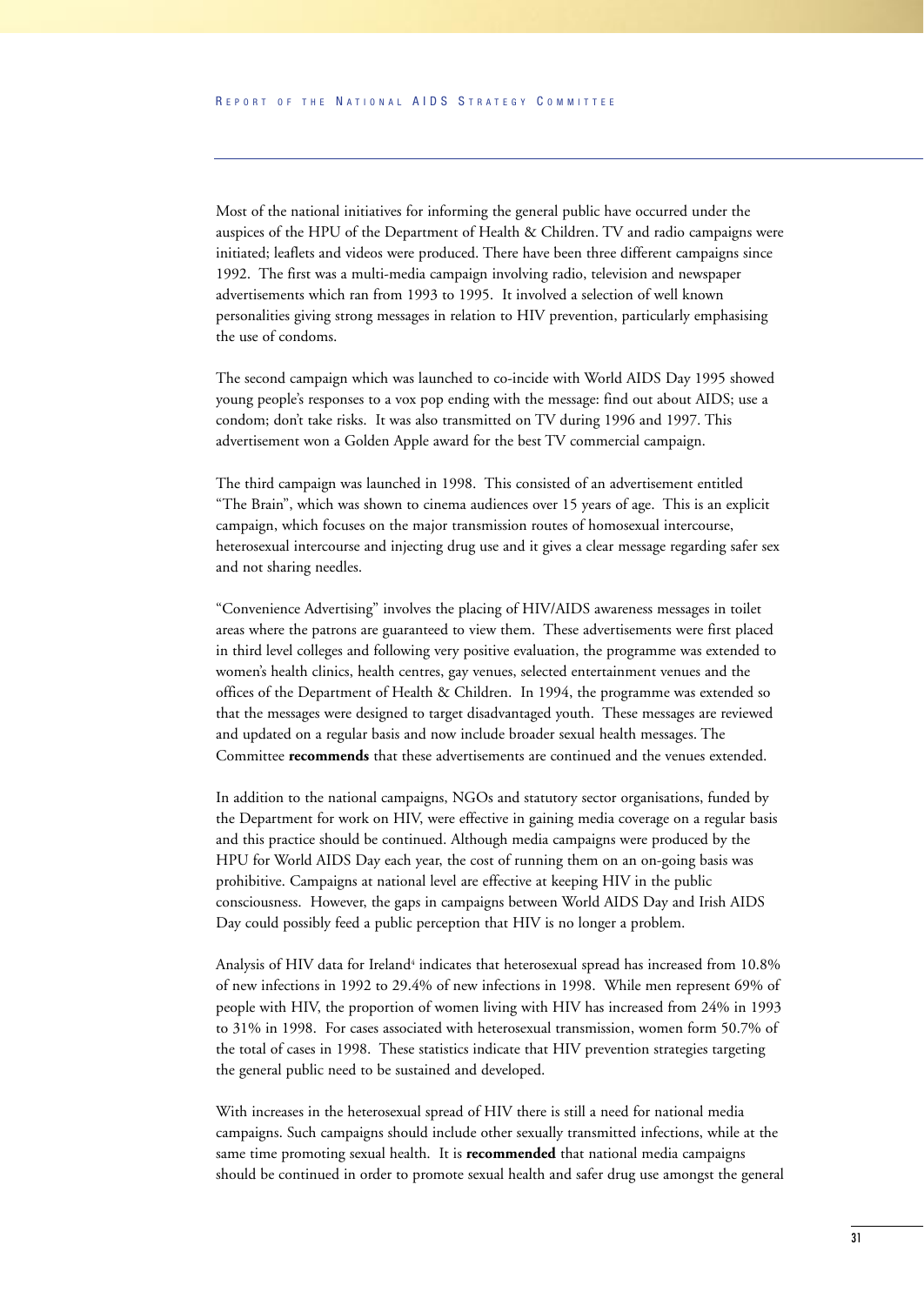public, with a special emphasis on (a) challenging discrimination and stigma and (b) presenting a balanced view between raising awareness of new treatments while promoting the importance of primary prevention.

*Liaison should be built up between the regional health promotion officers where they exist, and the local radio stations.*

Information on whether this happened is not available. In the last ten years there has been a large development of prevention roles in the health boards, whose role is to educate staff and the general population in relation to HIV prevention and sometimes to develop targeted approaches to more high risk audiences.

#### **B** Young People

*The Department of Education in conjunction with the Department of Health should be responsible for developing appropriate materials accompanied by associated in-service (training) which would target earlier years.*

The Department of Education & Science and the Department of Health & Children provided for education of young people through the development of AIDS Education Resource materials for schools and in-service training for teachers. The Department of Education & Science conducted an evaluation of the AIDS resources materials for secondlevel schools and participated in the Education / Prevention Committee until recently. The Department of Education and Science has also developed the Relationships and Sexuality Education (RSE) Programme<sup>5</sup> for national and secondary school levels which will be incorporated into the Social, Personal and Health Education (SPHE) programme. Some progress has been made in terms of providing equal educational opportunities for gay and lesbian youth (see forthcoming report from GAY/HIV Strategies<sup>6</sup>) and in making mainstream youth services accessible to gay and lesbian youth. The Education / Prevention Sub-Committee welcomes the integration of HIV prevention education into a broader RSE programme and **recommends** that support be provided for the full implementation of the programme. It is further **recommended** that co-operation between the Department of Education and Science and the Education / Prevention Committee be continued.

Studies in Cork<sup>7</sup> and Galway<sup>8</sup> indicate the levels of sexual behaviour in those cities require an integrated approach to sexual health promotion for young people. The study in Cork indicated that 71% of young men and 79% of young women did not regard HIV as a concern for them. Agencies involved in HIV prevention work should work within a sexual health context rather than a disease prevention context in order to be relevant and effective.

To date, there is no national study on the knowledge, attitudes and skills of young people in relation to sexual health and diseases. Such a study would provide useful data on young people and a benchmark by which work on HIV and sexual health could be evaluated. It is **recommended** that a national KAB (knowledge, attitudes, and behaviour) survey be undertaken, in line with studies in other European countries.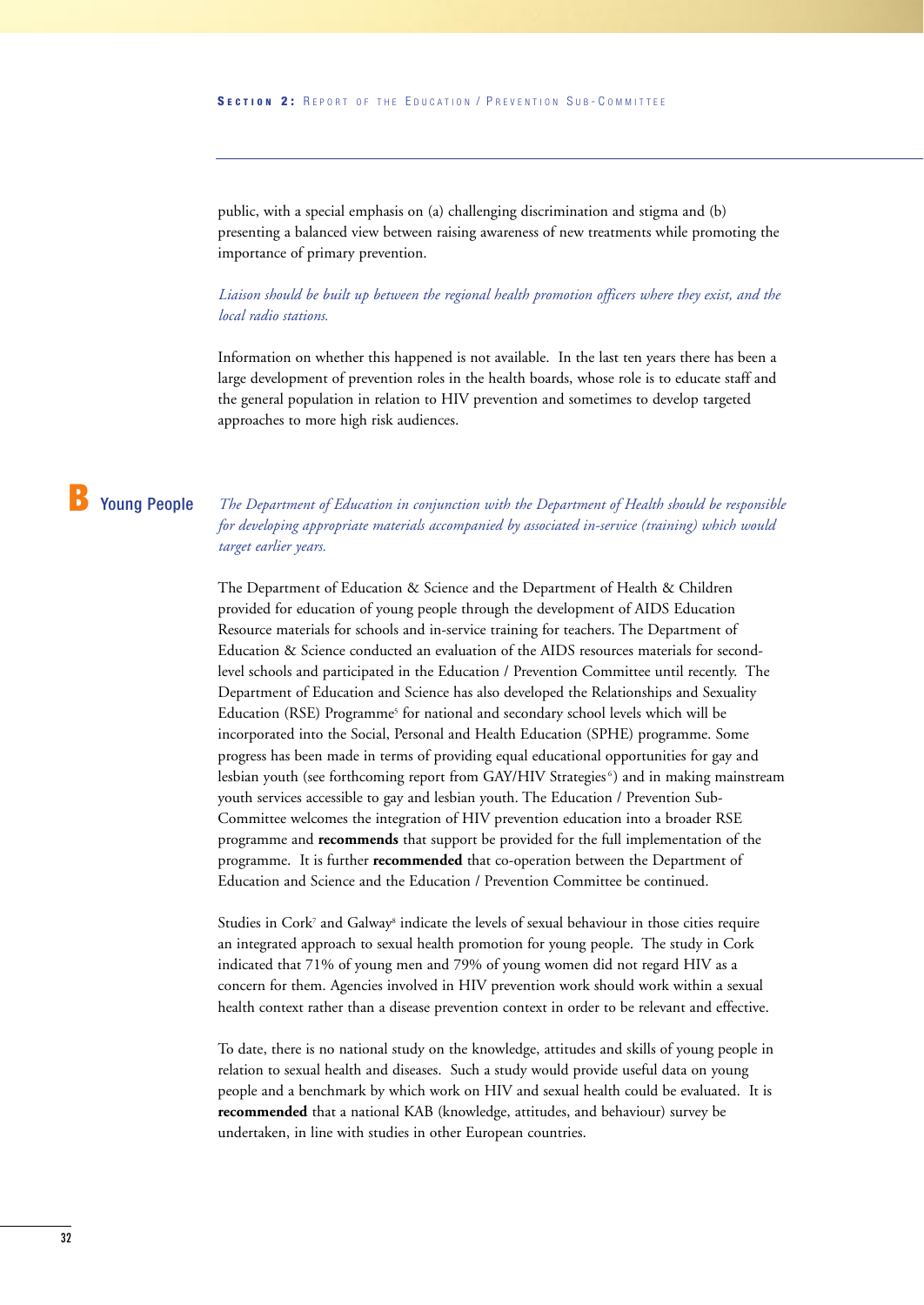*It is recommended that early school leavers from post-primary schools should receive particular attention along with those from primary schools who are likely to drop out early. The committee recognises that the voluntary agencies have an important role to play as a resource in the formal and informal education sector.*

The voluntary HIV agencies, through outreach and education programmes and the production of appropriate resource materials, targeted early school leavers in addition to working in the school setting. NGOs usually adopt a multi-sectoral approach, working with other organisations involved with young people in their areas. Voluntary and statutory drugs agencies, particularly in the Eastern Regional Health Authority area, have also played a significant role in working with early school leavers who are using or are at risk of using drugs. Counsellors based in these agencies (including the young persons' treatment programme piloted at some ERHA sites) provide an essential service in engaging young people in risk reduction discussion.

The National Youth Health Programme supports and provides training for health promotion in the non-formal education sector. This programme commissioned The Alliance Centre for Sexual Health in Cork, to develop the education pack "Knowledge is Power", a HIV/AIDS education resource for exploring sexual health issues with young people in this sector. Training to accompany this pack was organised with the Midland Health Board and further training events in other health board areas are scheduled.

The Eastern Regional Health Authority funds the Teenage Health Initiative and has also funded work with lesbian and gay youth groups which included work on HIV awareness and other sexual health initiatives. It is also developing a youth project with treatment and outreach services in the City Clinic in Amiens Street, Dublin

The link between social class and age of first intercourse has been established by a number of studies and the committee recognises the importance of sexual health promotion, outreach work and peer education with this target group. It is **recommended** that funding continues to be provided for this valuable work and a partnership approach between the various voluntary and statutory agencies is fostered, in accordance with the National Health Strategy.

#### **Young Emigrants**

*It is recommended that the Health Promotion Unit should be responsible for developing an information leaflet which would be made available at travel agents, student welfare offices, student medical centres, voluntary agencies, youth information offices, as well as at points of exit from the country.*

There was no leaflet produced specifically aimed at young emigrants. The HPU produced a leaflet entitled "The Sunseeker's Guide to Health" which provides advice for people travelling abroad on how to avoid HIV infection. A European initiative produced an information leaflet for people travelling abroad in the style of a passport with a flying condom. This leaflet was widely distributed in Ireland by the voluntary agencies, co-ordinated by the Red Ribbon Project in Limerick.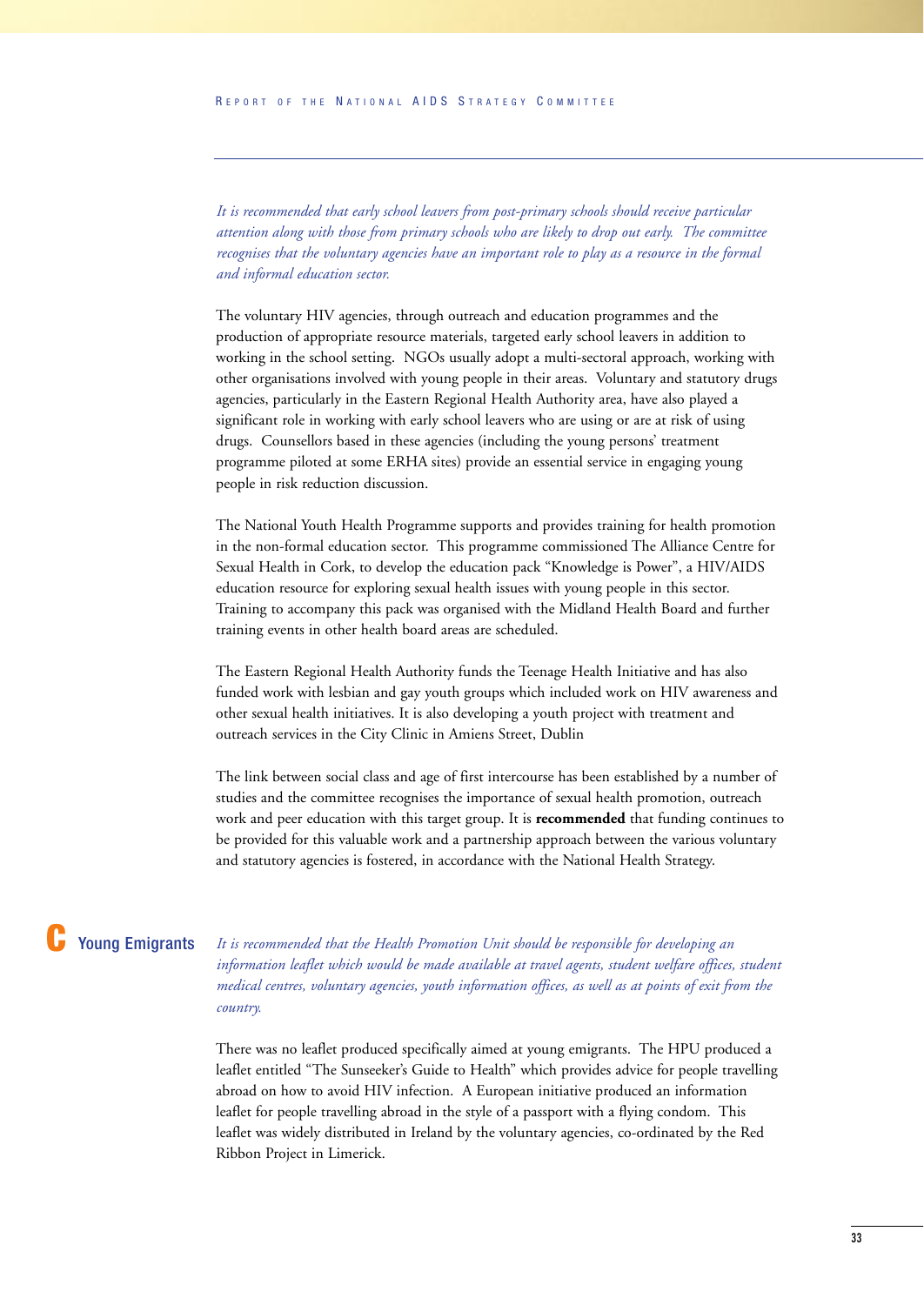Although Ireland now has net migration, a considerable number of young people emigrate and travel abroad for holidays or as volunteers for overseas agencies. There is therefore a need for an information leaflet on HIV, Hepatitis, STIs and other infectious diseases which could be prevented. It is **recommended** that the Health Promotion Unit should be responsible for developing this information leaflet, in consultation with appropriate agencies, and that it is made available at the outlets referred to above.

#### *There should be on-going links with emigrant groups abroad to monitor and evaluate the situation.*

Funding was provided for Positively Irish Action on AIDS in Britain (the destination of 40% of Irish emigrants) and links were maintained with that agency during its existence. In 1992, it was considered that many people emigrated to avail of better service provision for HIV. As treatment services in Ireland have improved greatly since that time, more people with HIV are believed to be returning to Ireland for treatment than leaving it. Statutory and voluntary sector agencies are in contact with agencies abroad on an individual case basis, particularly when a HIV positive individual wishes to return to Ireland on a short or long-term basis.

At the time of writing the 1992 NASC report, there were no recommendations for migrants. Ireland had traditionally been a country with high emigration. Emigration however has been in decline since 1993. In a reversal of the trend, Ireland now has a growing number of migrants of whom returning emigrants and EU nationals form the majority. Net migration was 15,000 for the year ended April 1997 and 22,800 for the year ended April 1998. In Europe, migrants are perceived to be an 'at risk' group and the Committee acknowledges the work of the Irish AIDS & Mobility Network in highlighting the situation for migrants since 1997. **Migrants** 

> Ireland also has a growing number of refugees and asylum seekers for whom medical screening is available. Although HIV test results are confidential, the uptake of HIV testing may be low due to fears that a positive test result may impact negatively on applications for refugee status.

The committee acknowledges the special problems which refugees and asylum seekers face. Training should be provided to staff in key sites working with refugees and asylum seekers to provide appropriate culturally specific support services including medical treatment, risk assessment and risk reduction counselling.

#### **Drug Users**

*The committee considered that whilst HIV preventive services such as methadone maintenance and needle exchange were extremely important strategies, these were more appropriate topics for consideration by the Care and Management Sub-Committee.*

*The (Education / Prevention Sub-Committee) recognises that intervention of an outreach nature based on one-to-one communications is the most effective method of reaching this group*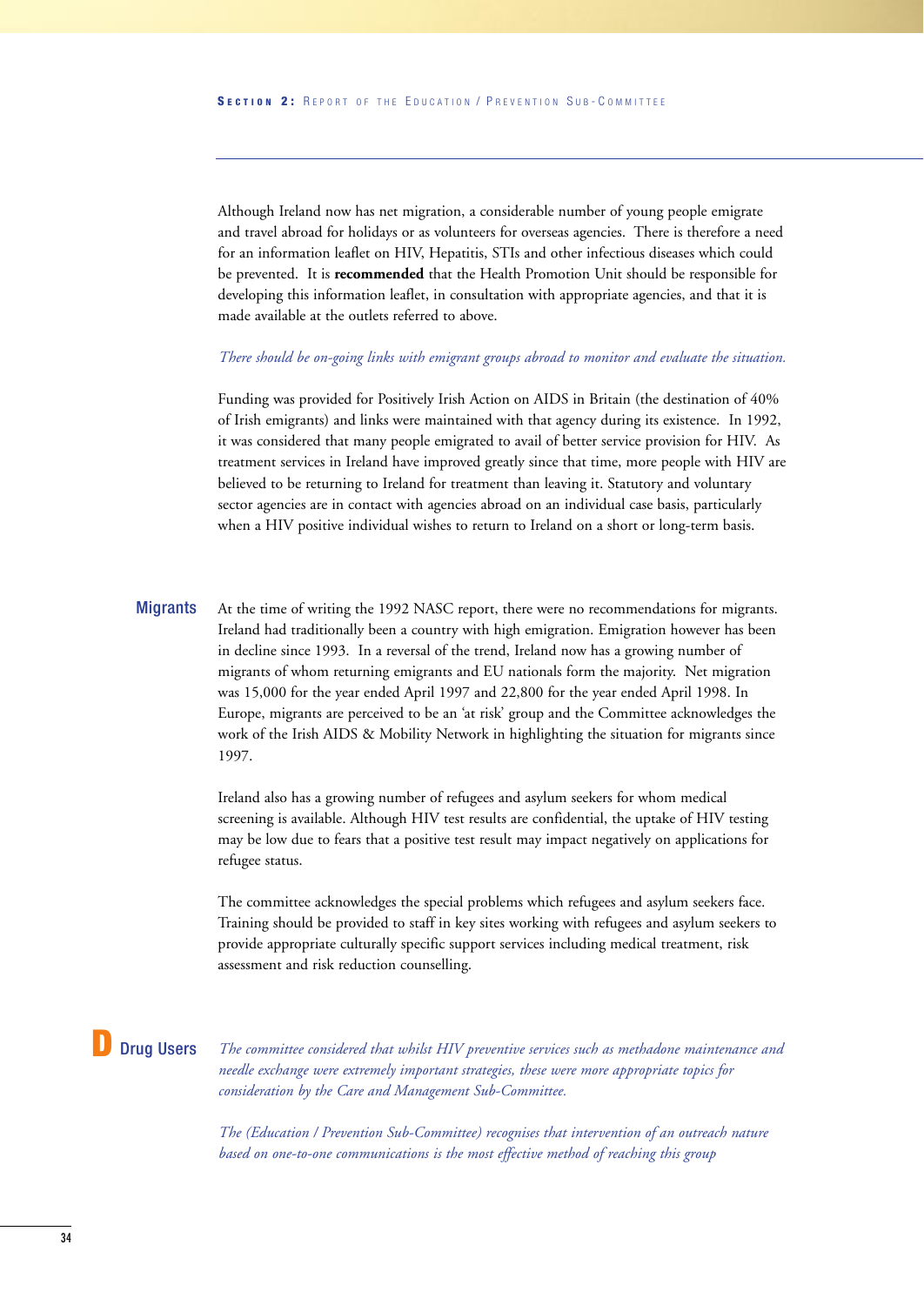In 1992, the NASC report noted that IV drug use was one of the primary modes of transmission of HIV at that time, particularly in the Eastern Health Board area. Debates on drug use centred on whether a harm reduction or a drug free policy (abstinence) should be pursued. In 1991, the Government Strategy to Prevent Drug Misuse<sup>9</sup> recognised the importance of a harm reduction approach for HIV prevention. The NASC report in 1992 endorsed this approach and recommended the establishment of satellite clinics outside the hospital setting. As a result, transmission of HIV by IV drug use was considered by the Care and Management Sub-Committee of NASC rather than the Education / Prevention Sub-Committee.

Since 1992, considerable resources have been allocated to the drugs issue. In 1996, the First Report of the Ministerial Task Force on Measures to Reduce the Demand for Drugs<sup>10</sup> established the National Drug Strategy Team and the Local Drugs Task Forces in twelve areas of Dublin and one in Cork City. Strategies to reduce drug use cannot be divorced from strategies to develop community responses, to combat poverty, unemployment, housing shortages and social exclusion. Much of the response to drugs therefore lay beyond the remit of the Education / Prevention Committee which concentrated its efforts in maintaining a focus on HIV within the response to the drugs problem.

The NASC report recognised the importance of outreach work, community drugs teams, satellite clinics, needle exchanges and methadone maintenance programmes. There are approximately 25 outreach workers, 10 education officers, 12 needle exchanges amongst a range of other services in the Eastern Regional Health Authority. While NASC recognised the importance of one-to-one counselling, the sheer numbers of people affected by drug use has sometimes resulted in a high ratio of clients to addiction counsellors in the Eastern Regional Health Authority, despite major investment in services.

Given the large and increasing numbers of drug users attending drug treatment services, the role of counsellors at these clinics needs to be defined and developed. Engaging on a one to one basis with clients can be a highly effective way of addressing the psycho/social factors contributing to on-going drug use, risk taking behaviour and secondary prevention issues such as safer sex / drug use between sero-discordant couples. Guidance for health care workers for the referral of clients to counsellors at these sites is desirable. The prevention role of counsellors at STI clinics and in pre-HIV test counselling needs to be redefined on a multidisciplinary level to take account of the changing socio-medical environment in which services are provided.

Methadone maintenance programmes have become a major part of the response to HIV and opiate use since 1992. At the end of December 1999, a total of 4,332 people were on the central methadone treatment list.

Transmission of HIV infections through IV drug use has fallen from 41.4% of new infections in 1992 (and 45.2% in 1993) to 21.5% in 1998. This indicates a large measure of success for harm reduction initiatives. However, statistics released by the Department of Health & Children for the period January 1999 to May 1999 indicate an increase in new infections from IV drug use, with 30 (15 men and 15 women) of the total of 76 for the period.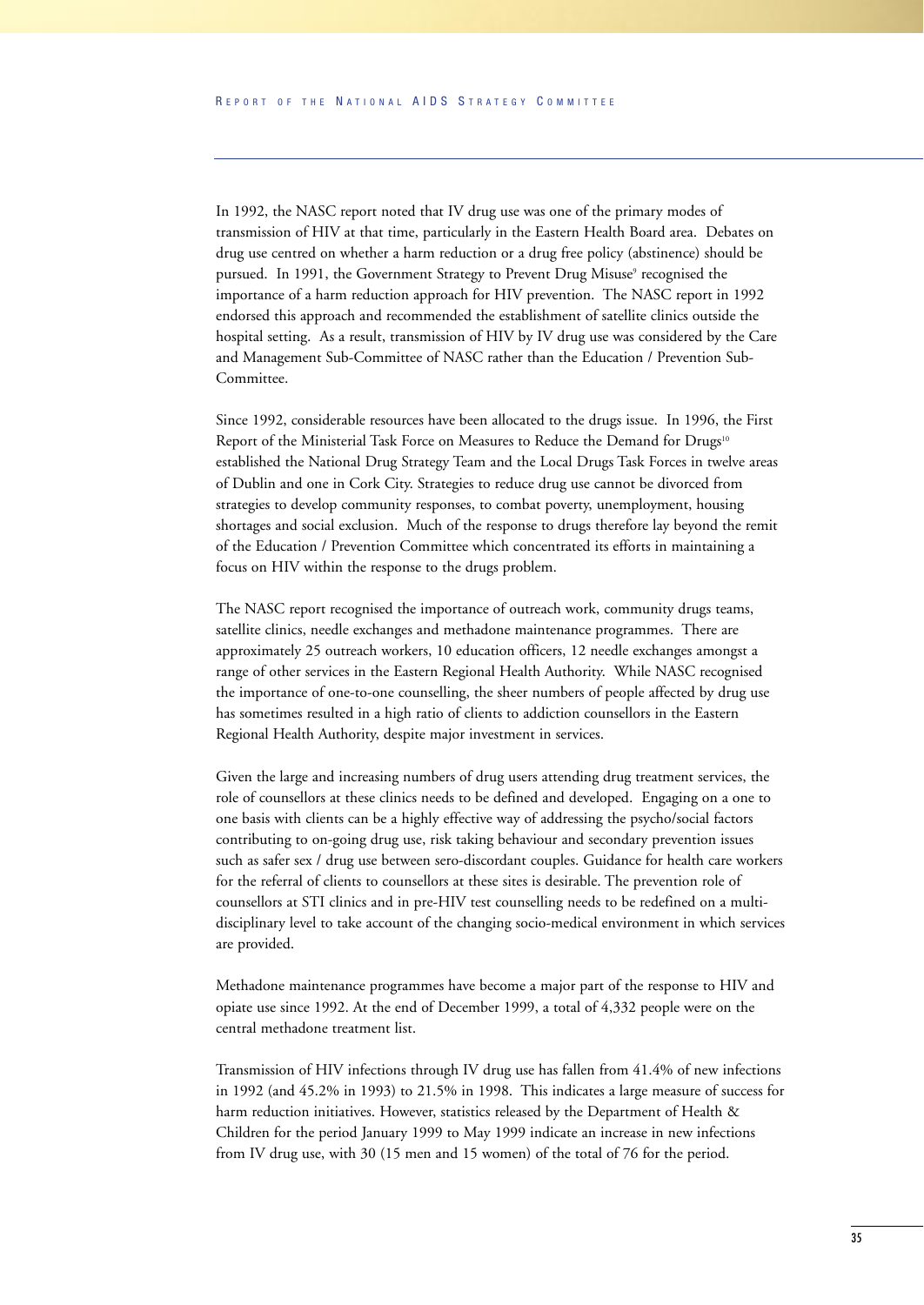A study undertaken by the Merchants Quay Project<sup>11</sup> indicates that young injectors (under 25 years of age) reported significantly greater lending and borrowing of used injecting equipment than older (over 25 years of age) injectors. Ballymun Youth Action<sup>12</sup> reported a lack of focus on education and awareness raising for all young people. Clearly there is no room for complacency and HIV prevention initiatives need to be maintained and strengthened, particularly in relation to young drug users.

HIV has been replaced by Hepatitis C as a major concern of the IV drug using community. Concern has also been expressed by agencies about the potential for increases in STIs, as drug users (male and female) turn to prostitution to raise money for their drugs. The use of drugs, including alcohol, has been reported to have an impact on sexual risk-taking. HIV therefore needs to be seen in the context of a broader range of problems facing IV drug users. There is continued need for safer sex / safer injecting information (some of which takes literacy problems into account). There is a continued need for targeted approaches, within the context of a more holistic response.

#### Homosexuals / Men who have sex with men / **Bisexuals E**

#### *It is recognised that the criminalisation of homosexuality inhibits promotional work in this field.*

The 1993 Criminal Law Sexual Offences Act which decriminalised homosexual acts provided for equality with heterosexuals and was a fundamental shift in public policy towards the gay community. Research commissioned by The Combat Poverty Agency<sup>13</sup> and The Department of Health and Children<sup>14</sup> have provided essential data on the experiences of gay men which were not available in 1992. The Combat Poverty report illustrated how the gay community is a marginalised or socially excluded community, a fact which impacts on health status. There has been a developing policy response to discrimination, poverty and social exclusion of the gay community. One example of this is the National Anti-Poverty Strategy and its Poverty / Equality Proofing Guidelines. The further integration into mainstream programmes of responses to gay disadvantage, particularly those aimed at gay men experiencing multiple disadvantages, would be of great benefit to HIV prevention programmes. The initiative launched by the Waterford Area Partnership could be viewed as a model of good practice in this regard. The net effect of policy improvements is to create a healthier environment and reduce the sense of marginalisation of gay and bisexual men and women, which in turn should provide a context for healthier choices.

#### *This committee recommends that information and education should be provided by developing an Outreach programme.*

In 1992, the Eastern Health Board established the Gay Mens' Health Project in Dublin. The service operates a drop-in sexual health clinic with medical screening and counselling, outreach and information services and the distribution of condoms free of charge for gay and bisexual men<sup>15</sup>. The project has shown the benefits of a targeted approach to sexual health promotion. In Dublin, there are now three outreach workers who work exclusively with the gay community. Outreach workers have also been funded in Cork, Limerick and Galway and are involved in education / prevention work in those cities. The Gay Men's Health Network acts as a national network of gay and HIV organisations and includes people with HIV.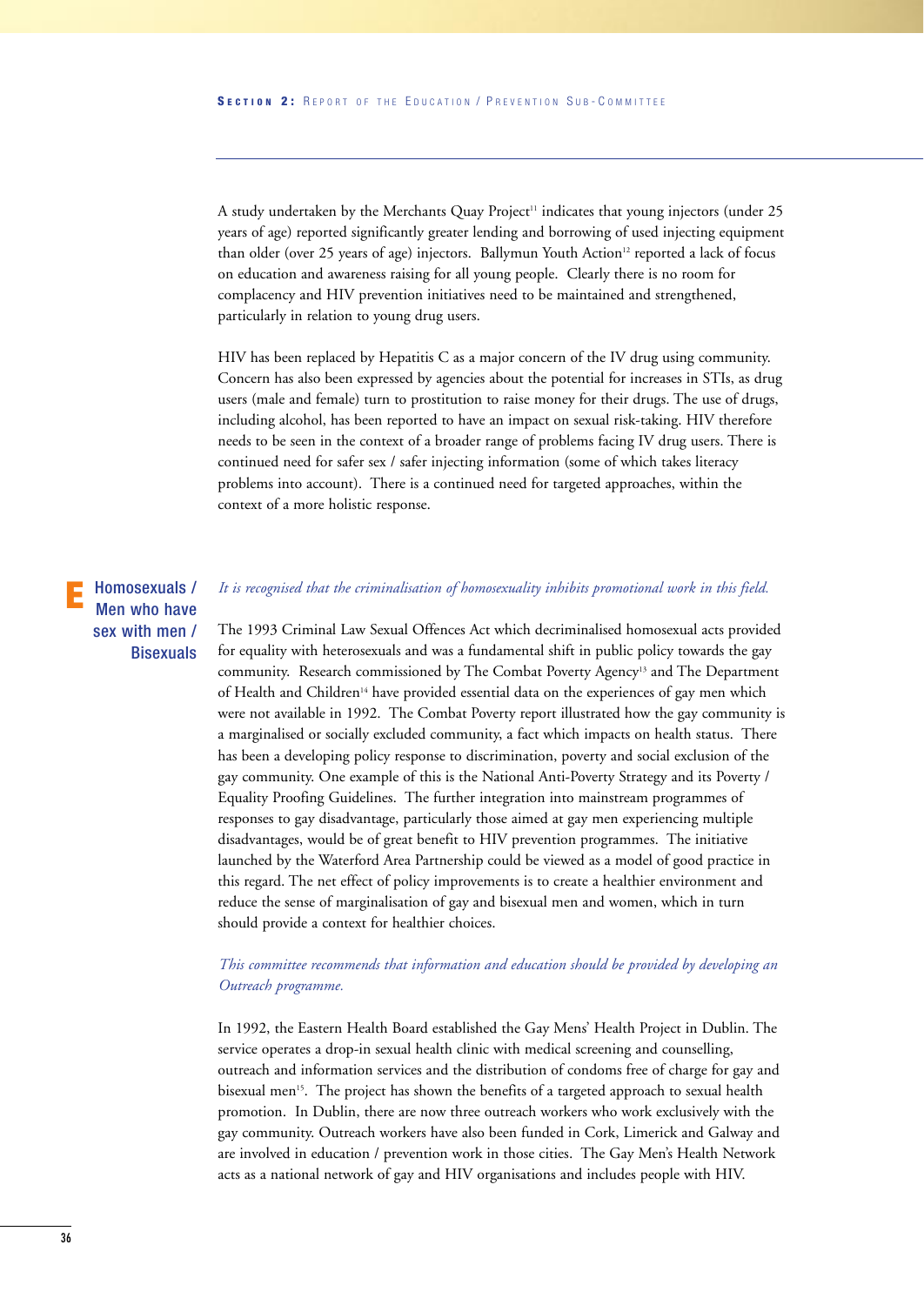Outreach programmes provide a vital service in bringing those gay men most at risk of HIV and STIs into contact with testing and treatment clinics. In the light of developments in policy, the role of counsellors at these clinics needs to be clarified. In addition to the provision of medical treatment, the clinics are in a unique position to engage clients in individual risk reduction strategies (including, for example, motivational interviewing and cognitive behavioural therapy).

Transmission of HIV in the gay community has remained steady, despite the heightened awareness brought about by the campaigns, outreach work and the direct experience which a number of gay men have had of friends and partners dying of AIDS. The median age associated with transmission by homosexual sex is 34. In 1998, transmission by homosexual / bisexual sex was 26.8% of new infections compared to 29% in 1993. There is a need to continue with HIV prevention and sexual health promotion work in the gay community. Young gay men also need to be targeted in order to promote healthy sexual choices.

Gay HIV Strategies, funded by the Department of Health & Children, was formed in 1997 and has played an active role in policy development and capacity building. One of their aims is to gain funding for HIV prevention pilot projects and to build the capacity of the community groups to engage in health promotion and HIV prevention work. They have illustrated the benefits of a partnership approach through the pursuit of another of its aims, which was to improve education and awareness of safer sex in the gay commercial sector. The Sauna Project, as this initiative is called, developed a partnership process between the sauna owners, management and staff, the customers, the various health service providers and the gay community service providers so that effective HIV prevention measures were developed and implemented.

It is **recommended** that since partnership and capacity building is an effective strategy for working with marginalised groups, this approach should continue.

#### *It is also recommended that funding for appropriate literature should continue to be made available to the relevant agencies.*

The Gay Health Network has produced a host of publications for HIV prevention and sexual health promotion. These include a HIV testing leaflet, Hepatitis B information and the "Play Safe, Play Sexy" booklet and cards. The role of gay organisations should be acknowledged as providers of health information, particularly to those who may be isolated or not actively involved in the gay community.

# **F** Prostitutes

*The committee recognises that the most effective method of reaching this group is through an Outreach programme and recommends the establishment of same. It is recommended that members of this group should be consulted in the development of educational materials. This will necessitate increased expenditure for the voluntary sector.*

There is extensive work undertaken with female prostitutes in the Eastern Regional Health Authority area. It is felt by some workers in the field that criminalisation of prostitution is a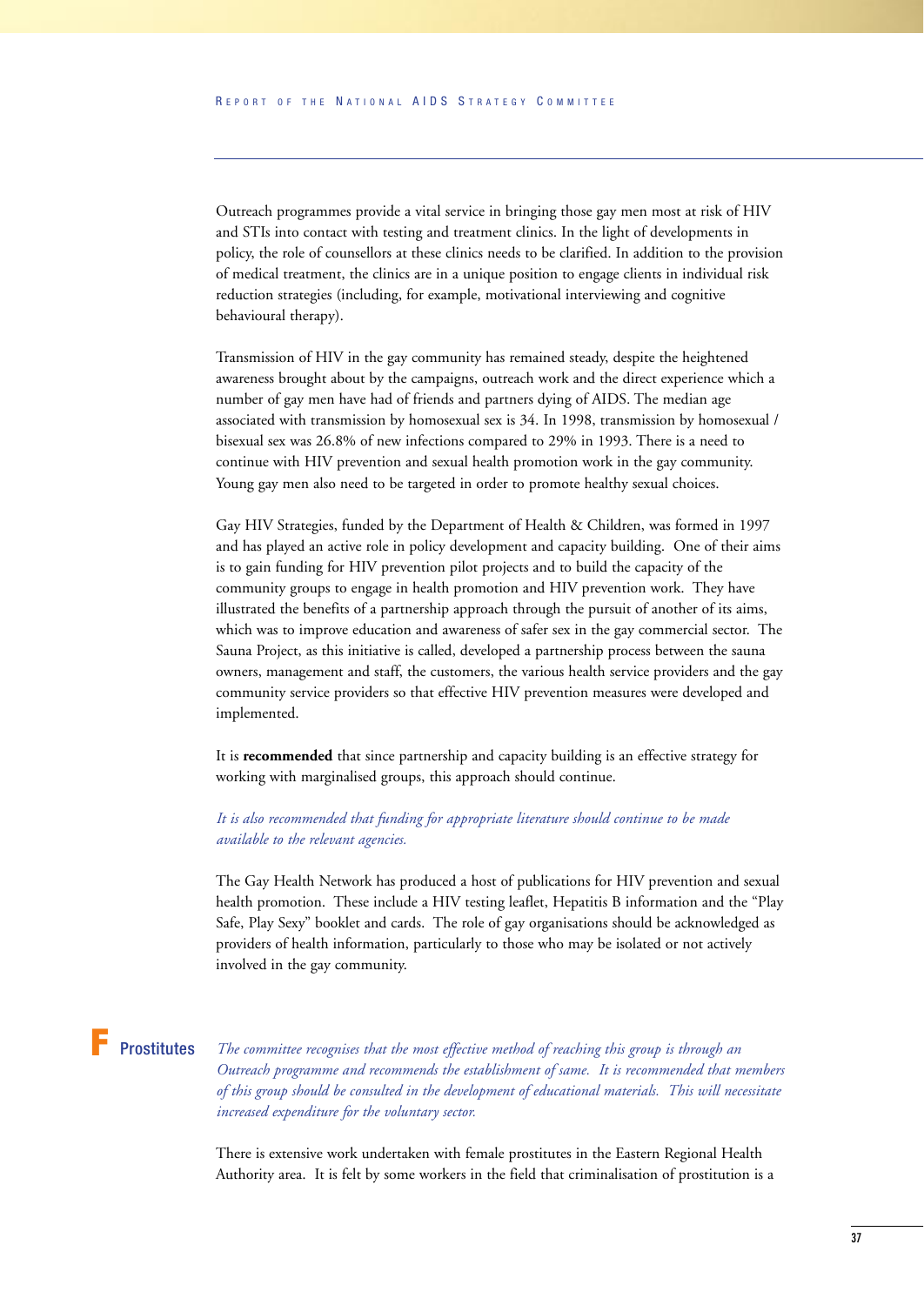barrier to effective health promotion and HIV prevention work. The Women's Health Project provides medical, counselling and outreach services. The service is linked to Europap which is an EU funded network of people involved in working with prostitutes. Through their involvement in this network, members of the Women's Health Project have been involved in research and organised meetings in collaboration with agencies working on HIV in other health board areas. However, to date, there are few outreach services available for prostitutes outside of Dublin and this should be addressed.

The Gay Men's Health Project has researched into male prostitution and is a member of the European Network of Male Prostitution. GMHP is also developing services with voluntary and statutory agencies for male prostitutes.

# **G** Health Staff

#### *In-service and pre-service training initiatives are seen as being the most effective way of reaching health staffs.*

Courses provided by St. James's Hospital have been running throughout the decade. These courses provide training on knowledge and attitudes and have been well attended by nurses and others interested in the field.

The Southern Health Board has run a number of HIV training courses for nurses in its area.

The Education / Prevention Sub-Committee organised a series of training days which included updates on medical treatments for health staff.

In 1998, Galway STD clinic staff attended specific training in the UK for Health Advisers and the training of a doctor for 8 weeks in the UK in HIV / STIs for clinic work.

The NGOs in Cork, Dublin, Galway and Limerick provided a range of training courses and inputs into courses for health staff throughout the country.

The Department of Health & Children produced guidelines for the prevention of transmission of blood-borne diseases<sup>16</sup> in health care in 1999. The guidelines aim to protect patients and health care workers from HIV and Hepatitis by providing practical advice and detailed procedures.

More recently, with the availability of antenatal testing in maternity hospitals, training of midwives throughout the country has occurred. With the recent introduction of routine testing in GU Clinics, the emphasis on preventative work, such as health promotion counselling, should be maintained.

## **H** General Training

*The committee recognises that the establishment of a specific HIV/AIDS training unit would constitute the provision of a very important service to meet training needs of many groups working in the HIV/AIDS field. The proposal to establish such a training unit should be structured in conjunction with workers already in the field.*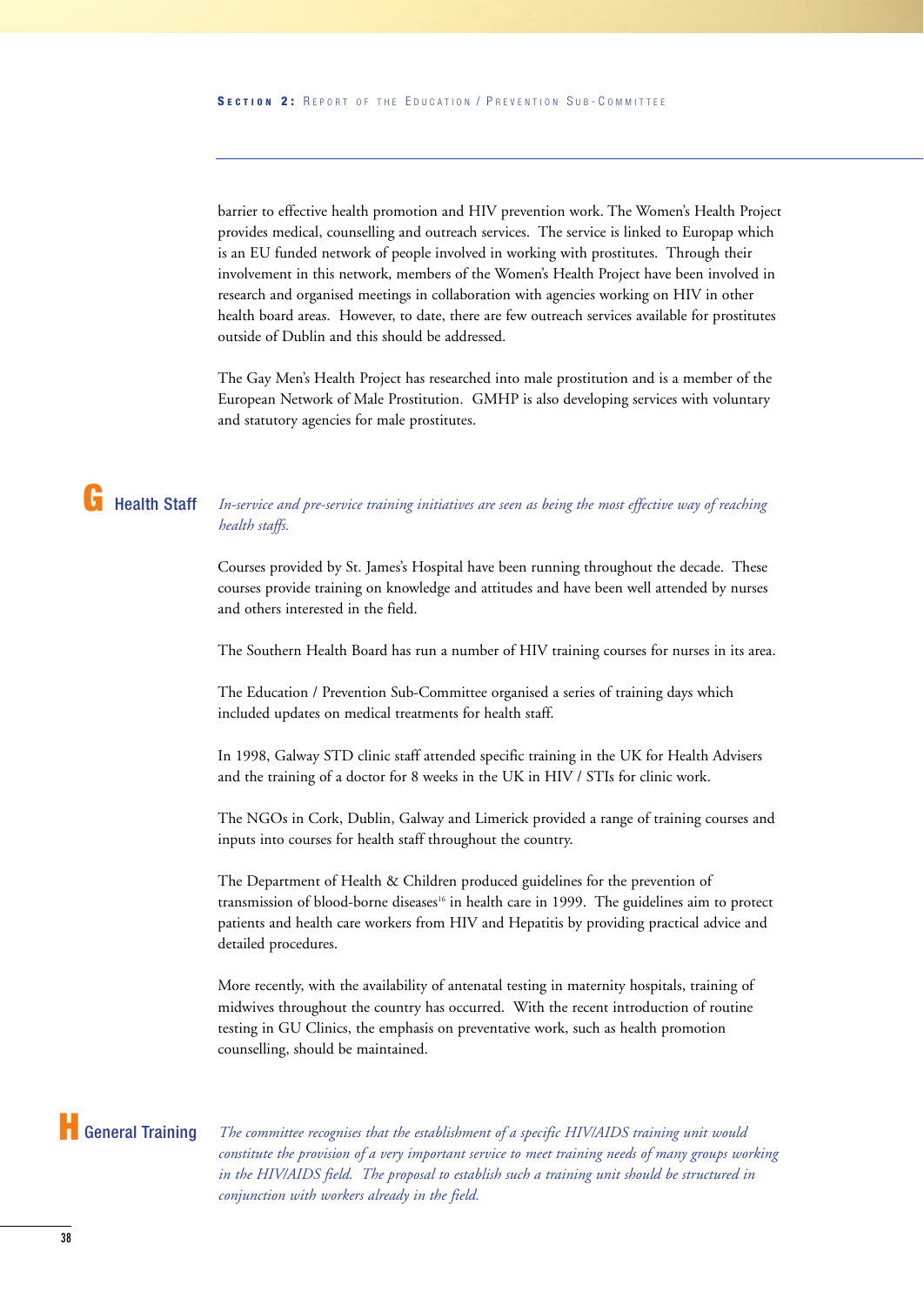A specific HIV/AIDS training unit has not been established. The Education / Prevention Sub-Committee organised a series of training days, following assessments of the needs of people working in HIV and related fields. As they were organised in response to the stated needs of the respondents, these training days were very well attended and highly evaluated. It is **recommended** that this work should continue.

St. James's Hospital has provided training on medical treatments and attitudes around HIV. The AIDS and Drugs Unit of the Eastern Regional Health Authority is currently establishing a training unit for staff, which includes training on HIV.

NGOs provide training to a variety of individuals and organisations. The Red Ribbon Project, in partnership with the Health Promotion Unit of the Mid-Western Health Board, organise successful conferences for World AIDS Day and provides specialist training for social workers and youthreach workers in that area. The Alliance Centre for Sexual Health has developed a holistic sexual health programme in response to findings of its research and provides training to young people and to professionals in contact with young people. Dublin AIDS Alliance has provided training in the use of drama as a tool in education / prevention work and is also engaged in broad training initiatives. In addition to its education work with young people, AIDS Help West provides training in self-care for people living with HIV and their significant others. It is **recommended** that funding for the work of the NGOs for the provision of training is continued.

The Education / Prevention Sub-Committee produced *Guidelines for Effective Education* 17. The Guidelines, which provided a detailed framework for participative education, aimed at promoting a consistent approach and good practice in HIV/STI education.

#### The committee recommends: Prisoners and Ex-Offenders

**I**

(a) *The establishment of an organisational structure in the form of a centralised committee that would allow for the dissemination of HIV/AIDS information accompanied by a one-to-one counselling service within the prison context.*

Written and audio-visual information on HIV (risk factors, prevention, treatments etc.) is made available to all prisoners and staff routinely.

#### (b) *A process of desegregation should be initiated as soon as possible*

Since January 1995 segregation of prisoners with HIV has ceased.

#### (c) *A policy of confidential testing should be adopted.*

Information is made available to all prisoners and staff. Treatment facilities for prisoners with HIV have been greatly improved which should impact on tertiary prevention. Confidential pre and post-test counselling should continue to be available to prisoners within the prison environment.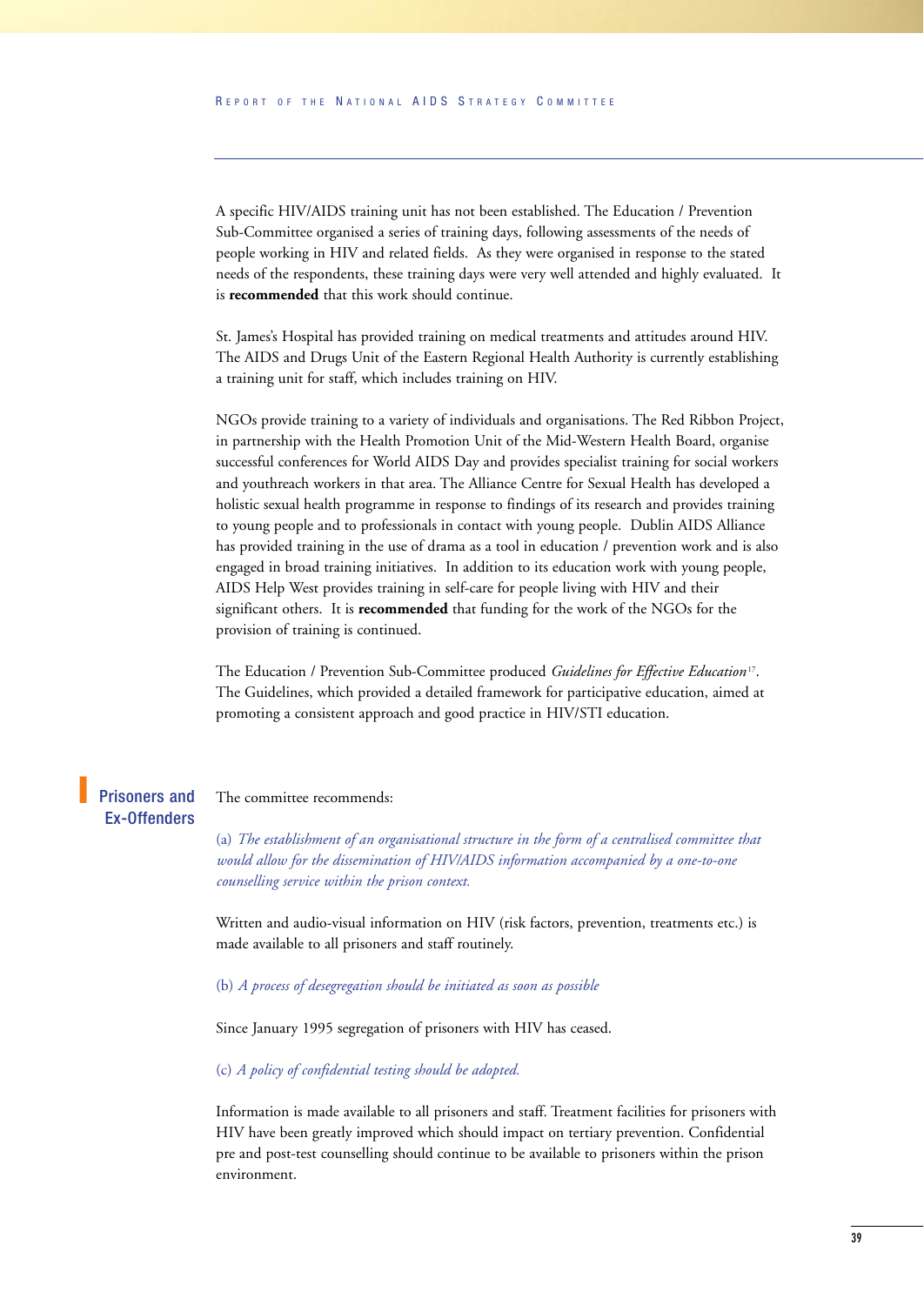*In the longer term the dissemination of information reinforced by counselling is absolutely essential to prevent the spread of the AIDS virus within the prison system.*

Members of statutory and voluntary agencies in Dublin, Cork and Limerick are involved in education and counselling work in prisons on an on-going basis.

A recent study into Irish prisons<sup>18</sup>, which was commissioned by The Department of Justice, Equality and Law Reform provided some interesting data. The report found that 9% of prisoners had hepatitis B, 37% had hepatitis C and 2% had HIV. 52% of respondents reported having used opiates, 43% reported having injected drugs at some time and 37% reported having shared injecting equipment before being imprisoned. Just under 2% reported having had anal sex with men in prison. The report produced detailed recommendations for consideration by the Department of Justice, Equality and Law Reform.

#### *Continuing research and evaluation should be undertaken in order to assess the effectiveness of interventions.* Other recommendations **J**

Although some programmes and initiatives have been evaluated, there is perhaps less emphasis on evaluation and research than in other European countries. It is **recommended** that The Education / Prevention Sub-Committee organise a training day on evaluation techniques with a view to helping organisations to devise protocols for more extensive evaluation of work so that resources can be utilised in the most efficient and effective manner.

#### Impact of new treatments on education / prevention

The availability of HAART has made it possible to provide effective treatment to most people living with HIV. This has shifted emphasis at HIV treatment centres from symptom management and prevention counselling to focussing on planned medical treatment. While new treatments are highly valuable to people with HIV, the role of preventing new infections remains crucial. It is important that HIV negative people who have identified themselves as being at risk of HIV / STIs by presenting for a test continue to have access to health promotion advice and counselling. The Committee recognises the importance of the role of health promotion advice and counselling at clinics and treatment centres in addressing continued risk behaviour among those most at risk, in helping with adherence problems and in helping to prevent secondary infections.

The improvements in treatments have impacted on the lives of people living with HIV. It is **recommended** that The Education / Prevention Sub-Committee organise a consultation day with people with HIV and develop a strategy for secondary prevention. It is also **recommended** that The Sub-Committee co-opt a HIV positive person to the committee to enhance its work.

The Sub-Committee emphasises the need to continue to accommodate to new medical advances by developing a responsive system, to be alert to changing needs and to avoid complacency.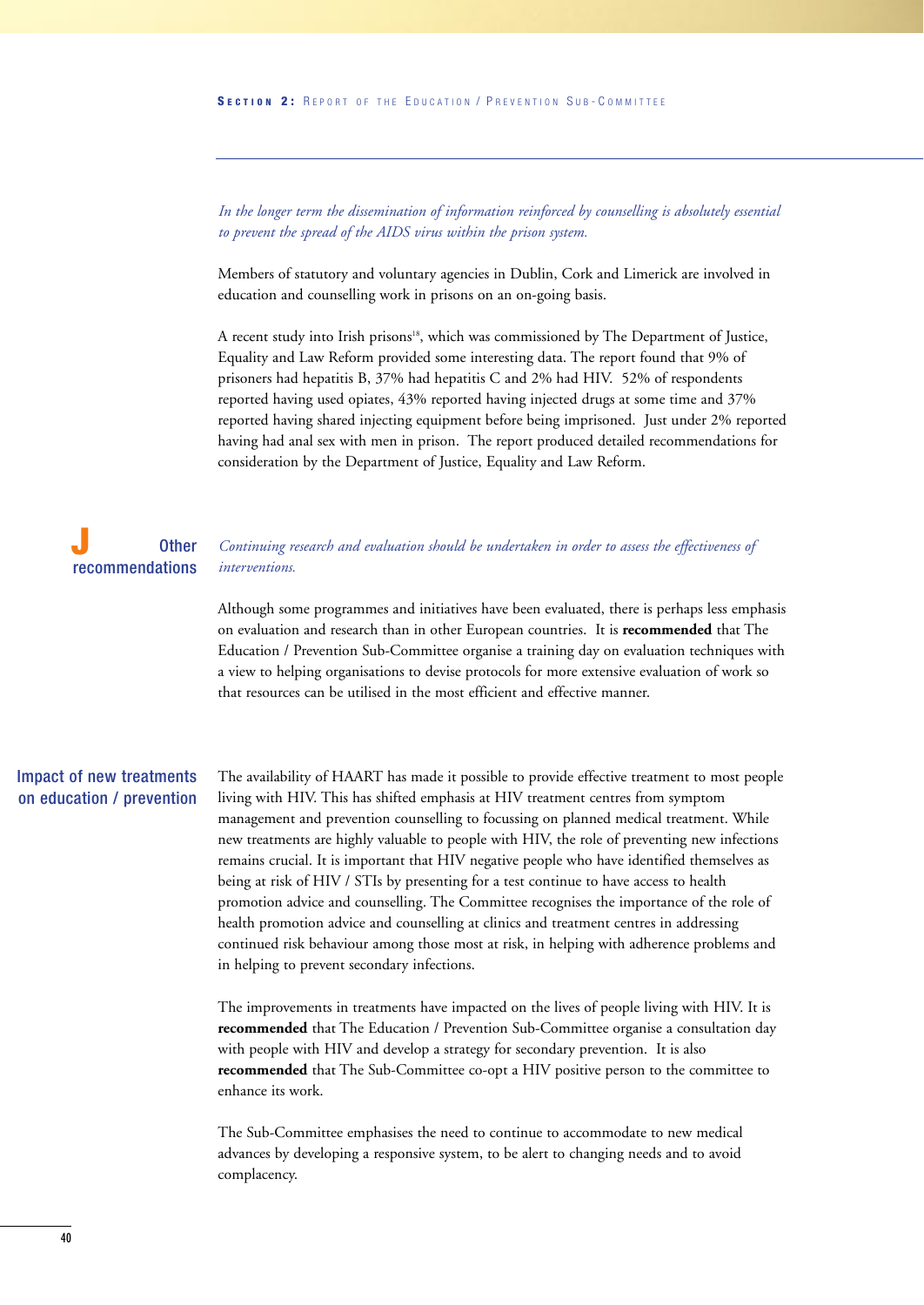### Recommendations

- **1.** It is recommended that consideration be given to the difficulties in purchasing condoms in rural areas and small towns where outlets might be restricted. It is also recommended that health boards throughout the country address the issue of condom availability to NGOs for distribution free of charge.
- **2.** In order to enhance partnership and co-ordination between the sectors, the committee recommends that NGO involvement on NASC be viewed as a model for participation in strategy development and implementation at health board levels.
- **3.** The Sub-Committee recommends that convenience advertising is continued and the venues extended.
- **4.** It is recommended that national media campaigns should be continued in order to promote sexual health and safer drug use amongst the general public, with a special emphasis on target groups with high or increasing rates of infection from HIV, STIs and Hepatitis. The campaigns should have the twin aims of (a) challenging discrimination and stigma and (b) presenting a balanced view between raising awareness of new treatments while promoting the importance of primary prevention.
- **5.** The Sub-Committee welcomes the integration of HIV prevention education into a broader RSE programme and recommends that support be provided for the full implementation of the programme. It is further recommended that co-operation between the Department of Education and Science and the Education / Prevention Sub-Committee be continued.
- **6.** There is no national study of the knowledge, attitudes and skills of young people in relation to sexual health and diseases. Such a study would provide useful data on young people and a benchmark by which work on HIV/STIs and sexual health could be evaluated. It is recommended that a national KAB (knowledge, attitudes, and behaviour) survey is undertaken, in line with studies in other European countries.
- **7.** The link between social class and age at first intercourse has been established by a number of studies and the Sub-Committee recognises the importance of sexual health promotion, outreach work and peer education with young people. It is recommended that funding continues to be provided for this valuable work and a partnership approach between the various voluntary and statutory agencies is fostered, in accordance with the National Health Strategy.
- **8.** It is recommended that the Health Promotion Unit, in consultation with appropriate agencies, should be responsible for developing an information leaflet on HIV, Hepatitis and STIs and that it be made available at appropriate outlets.
- **9.** The Sub-Committee acknowledges the special problems which refugees and asylum seekers face and it is recommended that training should be provided to staff in key sites working with refugees and asylum seekers to provide appropriate culturally specific support services including medical treatment, risk assessment and risk reduction counselling.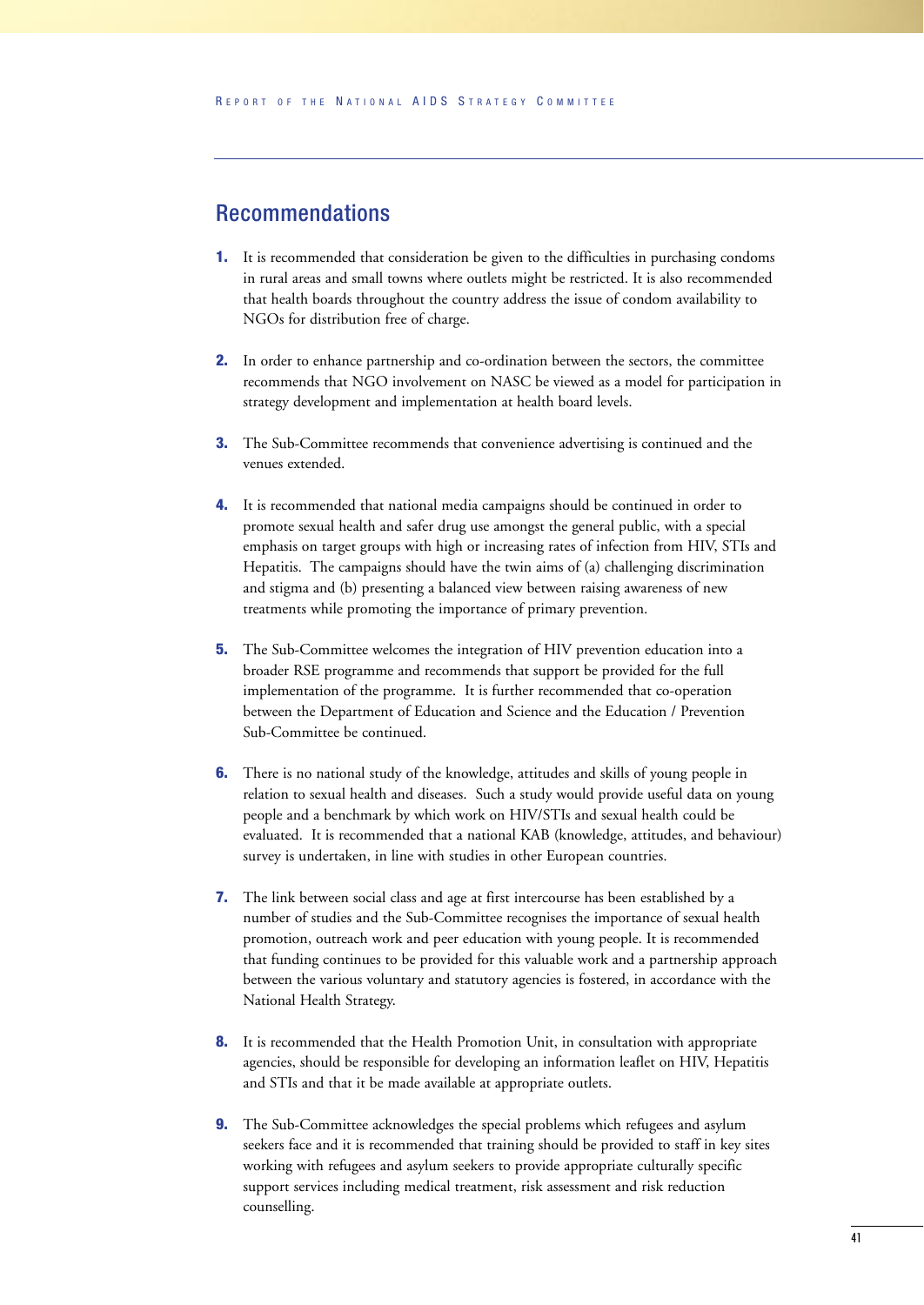- **10.** The Sub-Committee recommends that HIV/ STI and Hepatitis prevention initiatives need to be maintained and strengthened within the strategy to prevent drug use. There is on-going need for safer sex / safer injecting information (some of which takes literacy problems into account) for drug users. There is also continued need for targeted approaches, within the context of a more holistic response. HIV prevention initiatives need to be maintained and strengthened, particularly in relation to young drug users.
- **11.**. The Sub-Committee recommends that the further integration into mainstream programmes of responses to gay disadvantage, particularly those aimed at gay men experiencing multiple disadvantages, would be of great benefit to HIV prevention programmes. There is a need to continue with HIV prevention and sexual health promotion work in the gay community. Young gay men need to be targeted in order to promote healthy sexual choices.
- **12.** The role of gay organisations should be acknowledged as providers of health information, particularly to those who may be isolated or not actively involved in the gay community. Funding for appropriate information materials for the gay community needs to be continued.
- **13.** It is recommended that partnership and capacity building is an effective strategy for working with marginalised groups and that this approach should continue in all health boards.
- **14.** The recommendations of the report on Hepatitis B, Hepatitis C and HIV in Irish prisons should be explored with a view to improving prevention of these diseases in that environment.
- **15.** It is recommended that resources continue to be made available for the provision of training and that the Education / Prevention Sub-Committee's training initiatives be maintained. It is recommended that the Education / Prevention Sub-Committee organise a training day on evaluation techniques with a view to helping organisations to devise protocols for more extensive evaluation of work so that resources can be utilised in the most efficient and effective manner.
- **16.** It is recommended that the Education / Prevention Sub-Committee organise a consultation day with people living with HIV and develop a strategy for secondary prevention. It is also recommended that the Sub-Committee co-opt a person with HIV to the committee.
- **17.** It is recommended that funding continues to be made available to the NGOs to develop and provide innovative training initiatives.
- **18.** It is recommended that the Education / Prevention Sub-Committee include sexual health promotion and other sexually transmitted diseases in its brief.
- **19.** The HIV/STI and drug treatment clinics continue to be important sites for the provision of counselling, health education and prevention messages targeting those most at risk. The role of counsellors at these clinics needs to be clarified. In recognition of the unique opportunity provided by these clinics, it is recommended that consideration be given to developing their prevention role.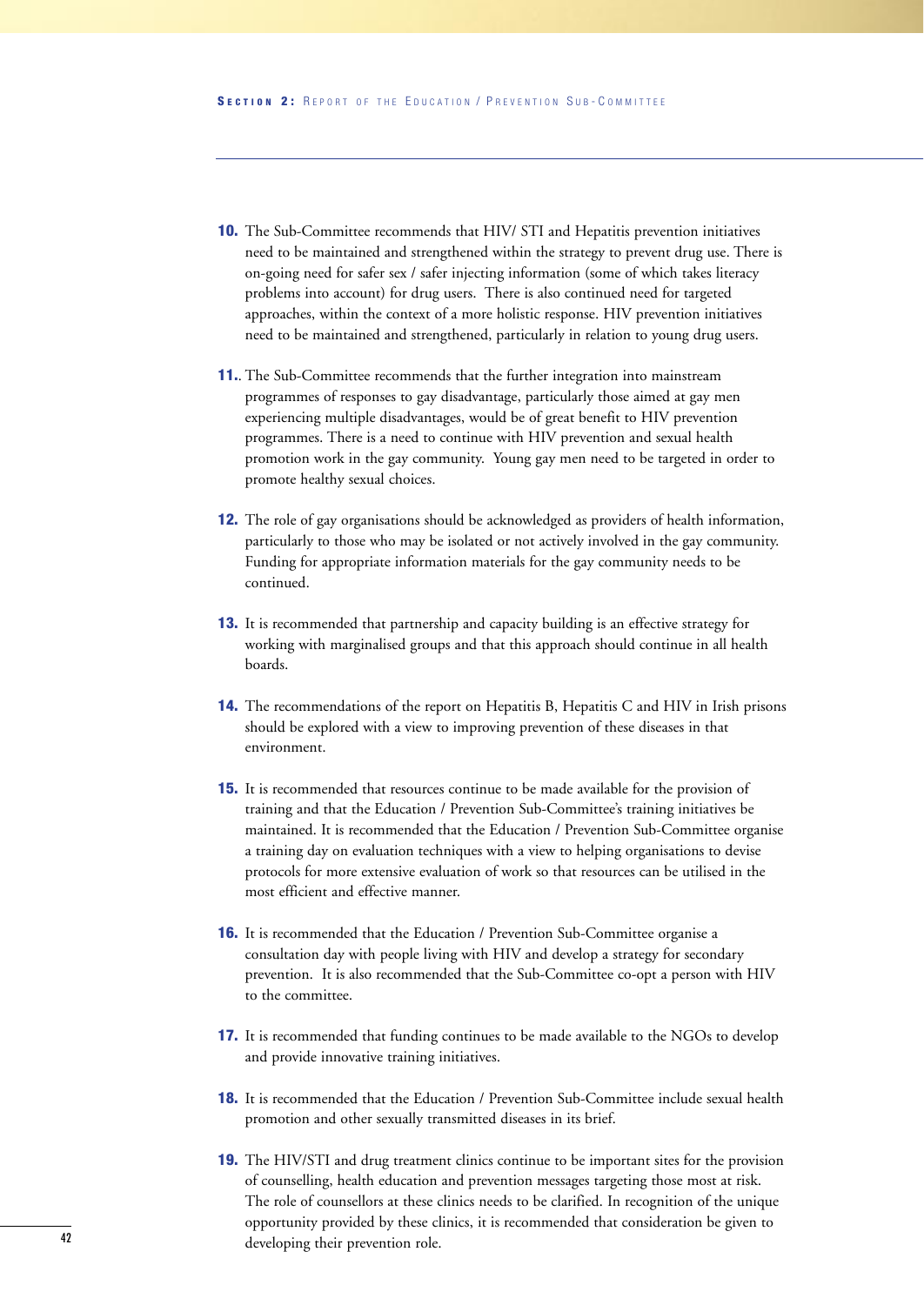#### 1 Department of Health & Children, *HIV / AIDS Statistics,* 1992. **References**

- 2 Department of Health & Children, *National AIDS Strategy Committee: Reports and Recommendations of the Sub-Committees of the National AIDS Strategy Committee,* Dublin; Department of Health & Children, 1992.
- 3 Department of Health and Department of Education, *AIDS Education Resource Materials,* Dublin; 1988.
- 4 Brazil, J. *Analysis of HIV Data Held by The Virus Reference Laboratory over the period 1-7- 92 to 31-12-98,* Virus Reference Laboratory for the Department of Health and Children, Dublin;1999.
- 5 Department of Education and Science, *Relationships & Sexuality Education,* Dublin; 1998.
- 6 Gay /HIV Strategies, *Providing Equal Educational Opportunities for Gay and Lesbian Students,* Dublin; 1999.
- 7 Alliance Centre for Sexual Health, *What on Earth Are They Doing?* Cork, 1997
- 8 Mac Hale, E. & Newell, J. *Sexual Behaviour and Sex Education in Irish school-going teenagers,* International Journal of STDs and AIDS, Vol. 8, 1997.
- 9 Department of Health and Children, *Government Strategy to Prevent Drug Misuse,* Dublin; 1991.
- 10 Department of Tourism, Sport and Recreation, *Ministerial Task Force on Measures to Reduce the Demand for Drugs, First Report,* Dublin; 1996.
- 11 Cassen, S. Geoghegan, A. Cox, G. *Young Injectors, A Comparative Analysis of Risk Behaviour,* in Irish Journal of Medical Science, Vol 167 No.4 November – December 1998, pp234-237.
- 12 Ballymun Youth Action Project, *Progress Report,* unpublished report, Dublin; 1999.
- 13 GLEN / Nexus Research Co-operative, *Poverty: Lesbians and Gay Men,* Dublin; Combat Poverty Agency, 1995.
- 14 GLEN / Nexus Research Co-operative, *HIV Prevention Strategies and the Gay Community,* Dublin; 1996
- 15 Eastern Health Board, *Gay Men's Health Project: Reports and Developments,* EHB,1998.
- 16 The Department of Health & Children, *The Prevention of Transmission of Blood-Borne Diseases in the Health Care Setting,* Dublin; 1999.
- 17 Department of Health and Children, *Guidelines for Effective HIV/AIDS Education,* Dublin; 1997.
- 18 The Department of Community Health and General Practice, *Hepatitis B, Hepatitis C and HIV in Irish Prisons: Prevalence and Risk,* Trinity College, Dublin; 1999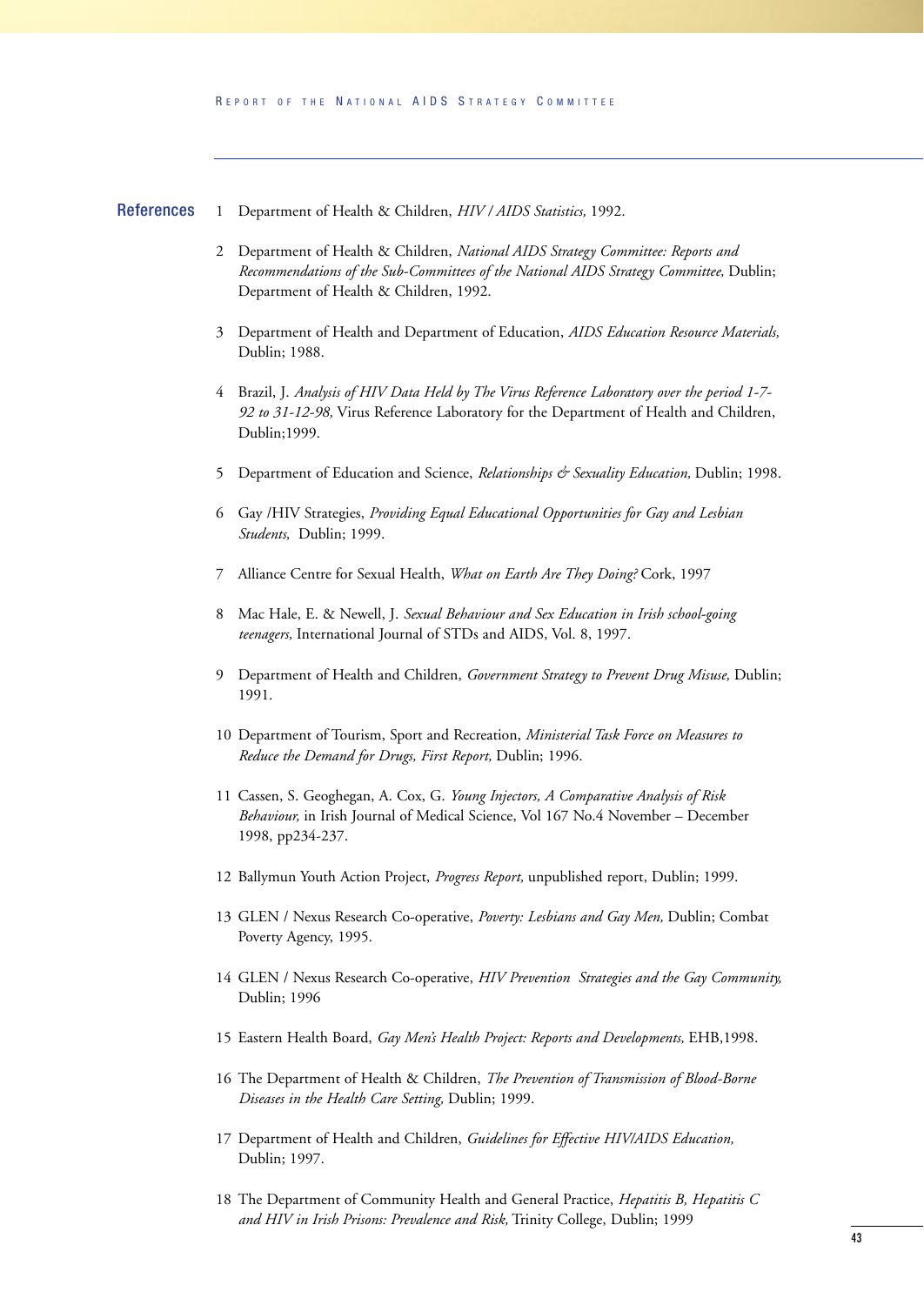

# AIDS Strategy 2000

# Section 3

Report of the

Care & Management Sub-Committee of the National AIDS Strategy Committee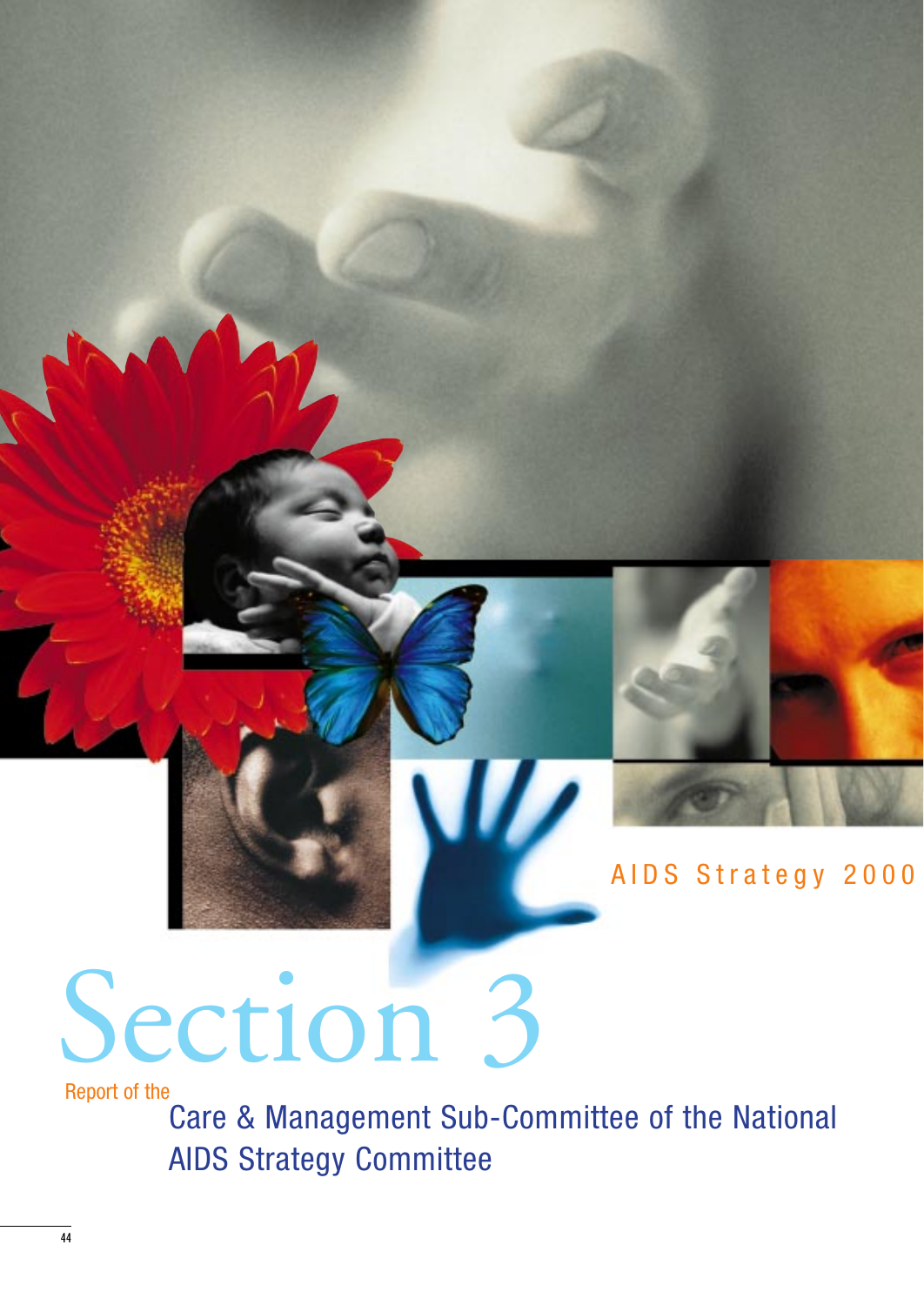Report of the Care & Management Sub-Committee of the National AIDS Strategy Committee (NASC)

Membership of Care and Management Sub-Committee of the National AIDS Strategy **Committee**  Mr Donal Devitt Assistant Secretary, Department of Health and Children (Chair) Dr Joe Barry Specialist in Public Health Medicine, Eastern Regional Health Authority Dr Karina Butler Consultant in Infectious Diseases, Our Lady's Children Hospital, Mr Paddy Connolly Director, Cairde Dr John Devlin Deputy Chief Medical Officer, Department of Health and Children Dr Enda Dooley Medical Director Prisons, Department of Justice, Equality and Law Reform Mr Jimmy Duggan Principal Officer, Department of Health and Children Ms Maeve Foreman Senior Medical Social Worker, St James's Hospital Mr Tony Geoghegan Director, Merchants Quay Project Dr Mary Horgan Consultant in Infectious Diseases, Cork University Hospital, Cork Dr Emer Mac Hale Regional AIDS Co-ordinator, Western Health Board Mr Joe Martin MALAIDS Dr John O'Connor Drug Treatment Centre, Trinity Court Dr Fiona Mulcahy Consultant of Genitourinary Medicine, St James's Hospital Dr Fergus O'Kelly Irish College of General Practitioners Ms Deirdre Seery The Alliance Centre for Sexual Health, Cork Dr Gerard Sheehan Consultant in Infectious Diseases, Mater Hospital Ms Mary Jackson Department of Health and Children Ms. Louise Kenny Department of Health and Children

**1 Introduction** 

When the Report of the National AIDS Strategy Committee (NASC) was published in 1992 HIV was seen as a terminal illness. However, the development and availability of combination Highly Active Antiretroviral Therapy (HAART) in recent years has had a dramatic effect on the natural history of HIV infection. In the early 90's the focus was on acute and terminal care. However, with the development of the new drug treatments HIV can be considered more like a chronic illness, with patients now requiring different levels of medical treatment, housing and social supports at different times over a long period of time.

**2** Implementation of NASC recommendations

Since 1992 significant progress has been made in implementing the NASC recommendations in relation to care and management (set out in italics below) and an outline of progress made to date is as follows:-

*It is recommended that proper resource structures should be introduced to allow the general practitioner to care for the HIV/AIDS patients in his own practice setting. [Rec. No. 9(i)]*

and

*The Committee recommends that adequate services be provided at a local level in order to ensure that, having taken due consideration of medical needs individuals can remain outside of hospital care as much as possible. [Rec. no. 9(v)]*

Although GPs were willing to treat patients with HIV it has transpired, of necessity, that patients must access specialist care in outpatient clinics of hospitals, because of the complex nature of the new drug therapy regimens. Combination antiretroviral therapy with three or more agents is offered to those attending HIV treatment clinics where such treatment is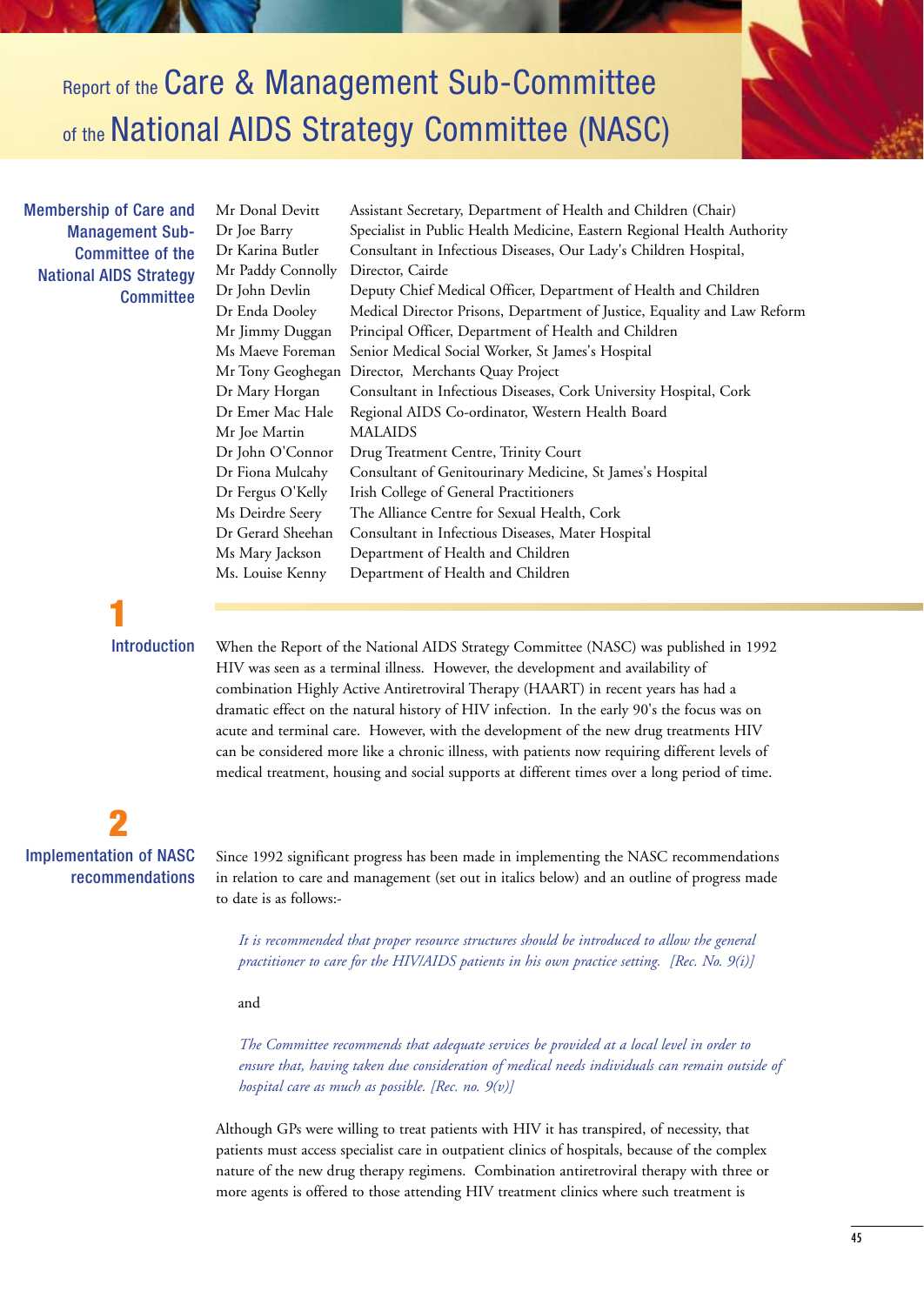clinically indicated. Monitoring of the effects of drug therapy is done at frequent intervals, using tests such as viral load testing.

Because of the complex nature of the newly developed drug therapies for treating HIV/AIDS this treatment must, of necessity, be provided mainly in specialist facilities in hospitals, on an outpatient basis. A liaison nurse is in place in Cork University Hospital and Our Lady's Hospital, Crumlin. In each case this person greatly improves communication and coordination of services between hospital and community.

Drug treatment services are provided through a network of treatment locations and health board policy is to provide treatment in the person's own local area where possible. For example, at the end of February, 2000 156 general practitioners and 207 community pharmacies were involved in the provision of treatment to opiate misusers in their local areas.

HIV statistics indicate that health board policies of including harm reduction (needle exchange) and substitution treatment (e.g. methadone treatment) interventions are successful in reducing the incidence of HIV among intravenous drug misusers. The average percentage of all newly reported cases of HIV made up by intravenous drug users in 1991,1992 and 1993 was 39%, while the average for the years 1996, 1997 and 1998 was 20%. However, figures for 1999 show a dramatic increase in new cases (69 compared with 26 in 1998 and 21 in 1997), so health board services must intensify their efforts with this target group.

*The Committee recommends the establishment of satellite clinics outside the hospital setting which would provide primary care for all HIV positive individuals and for all drug users. [Rec. no. 9(ii)]*

*The Committee recommends that satellite clinics be established initially on a pilot basis and that a minimum of two such centres should be established in the Dublin area and consideration should be given to the establishment of a similar clinic in Cork. [Rec. no. 9(iii)]*

To tackle the major health and social problems posed by the opiate problem in Dublin the Eastern Health Board (now the Eastern Regional Health Authority) has developed a comprehensive programme of treatment and care for opiate misusers over recent years. It has established drug treatment services at 52 locations. These services include education and counselling, methadone maintenance, needle exchange, testing for hepatitis B and C and HIV, rehabilitation and aftercare.

A satellite clinic was not set up in Cork as drug misuse there is mainly non-intravenous and the majority of diagnosed cases of HIV are linked with other risk activities. This situation needs to kept under review, however, in case there is a change in drug misuse trends in the future.

*It is proposed that a strengthening of generic community services provided by the health boards in deprived urban areas would be an important initial step in developing a range of accessible and appropriate services. [Rec. no. 9(iv)]*

Since 1992 health boards have been provided with additional funding to expand and enhance their drugs and HIV/AIDS services. A number of projects have been undertaken to target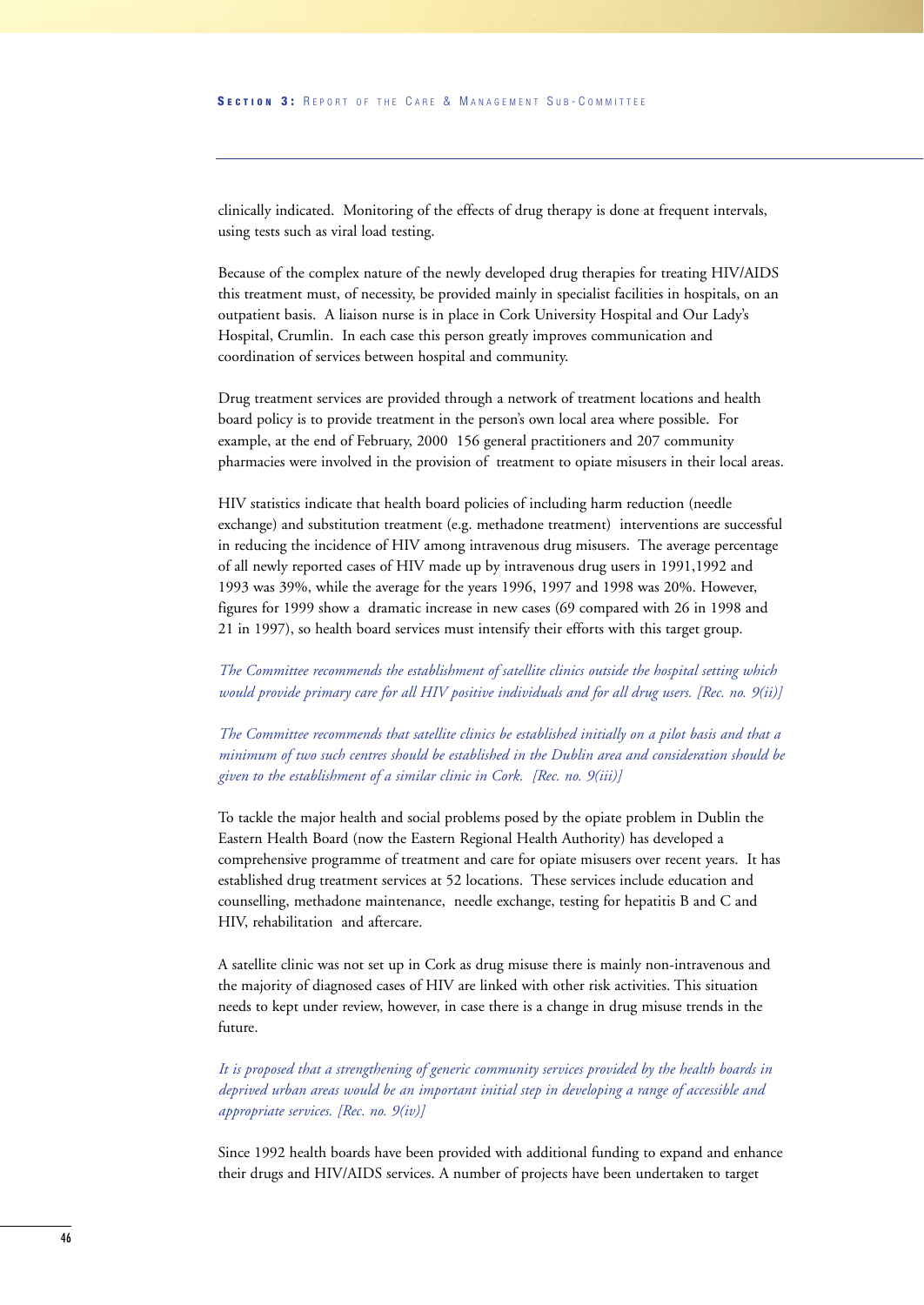social exclusion in deprived urban areas including over 200 projects being undertaken by Local Drugs Task Forces in the 14 areas where the drug problem is most acute in Dublin and Cork.

As part of the Government's initiative on drugs £34.8 million has been allocated to the Young People's Facilities and Services Fund to develop youth facilities and services in disadvantaged areas where a significant drug problem exists or has the potential to develop. The projects being supported by this fund aim to attract young people in those areas who are at risk of becoming involved in drugs into more healthy and productive pursuits. £25 million of this sum was allocated to the Local Drugs Task Force areas.

Recognising that the problem of drug misuse is not confined to the Task Force Areas in Dublin and Cork funding was also allocated to areas outside these priority areas. £2.4 million has been provided each year for 3 years, 1998 to 2000 to set up family support projects aimed at children at risk and families at risk within particular communities and working with voluntary and community groups in a co-ordinated way. Projects have commenced in Cherry Orchard, Naas, Waterford, Mahon in Cork, Thurles, Southill, Athlone, Galway City, Letterkenny, Sligo, Navan and Dundalk.

Future developments will depend on the results of evaluation of the programme.

There is a need for social and health services to develop an integrated service, where providers work in unison to promote the health and wellbeing of individuals while tackling the issues linked to social inclusion. This is particularly relevant to providing optimum services for people with HIV/AIDS. The Taoiseach launched the Integrated Services Process in four areas (Dublin's North East Inner City, The Canal Communities, Jobstown in Tallaght and Togher in Cork) in December, 1998. The Process aims to develop new procedures to ensure a more focused and better co-ordinated response by statutory agencies to the needs of communities with the greatest levels of disadvantage, as a basis for the development of a model of good practice. The Eastern Regional Health Authority and the Southern Health Board are playing a key role in the process being undertaken as part of this two year pilot phase.

*It is recommended that the voluntary agencies should be allocated additional resources to enable them to fulfill the role they are currently undertaking and to allow them to complement the expanded statutory service. [Rec. no. 9(vi)]*

Voluntary organisations play a key role in the delivery of appropriate care and support at regional and local levels to people with HIV and their families. This is in keeping with the recommendations in the National Health Strategy which sees a partnership role for voluntary organisations in the development and delivery of appropriate services. Voluntary organisations are represented on the National AIDS Strategy Committee and its subcommittees where they work in conjunction with statutory agencies in the development of targeted responses to issues which emerge. Since 1992 additional funding has been provided to health boards which in turn fund voluntary organisations whose work complements that of statutory agencies.

*The Committee recommends that welfare entitlements for those who are HIV positive be standardised. [Rec.no 9 (vii)]*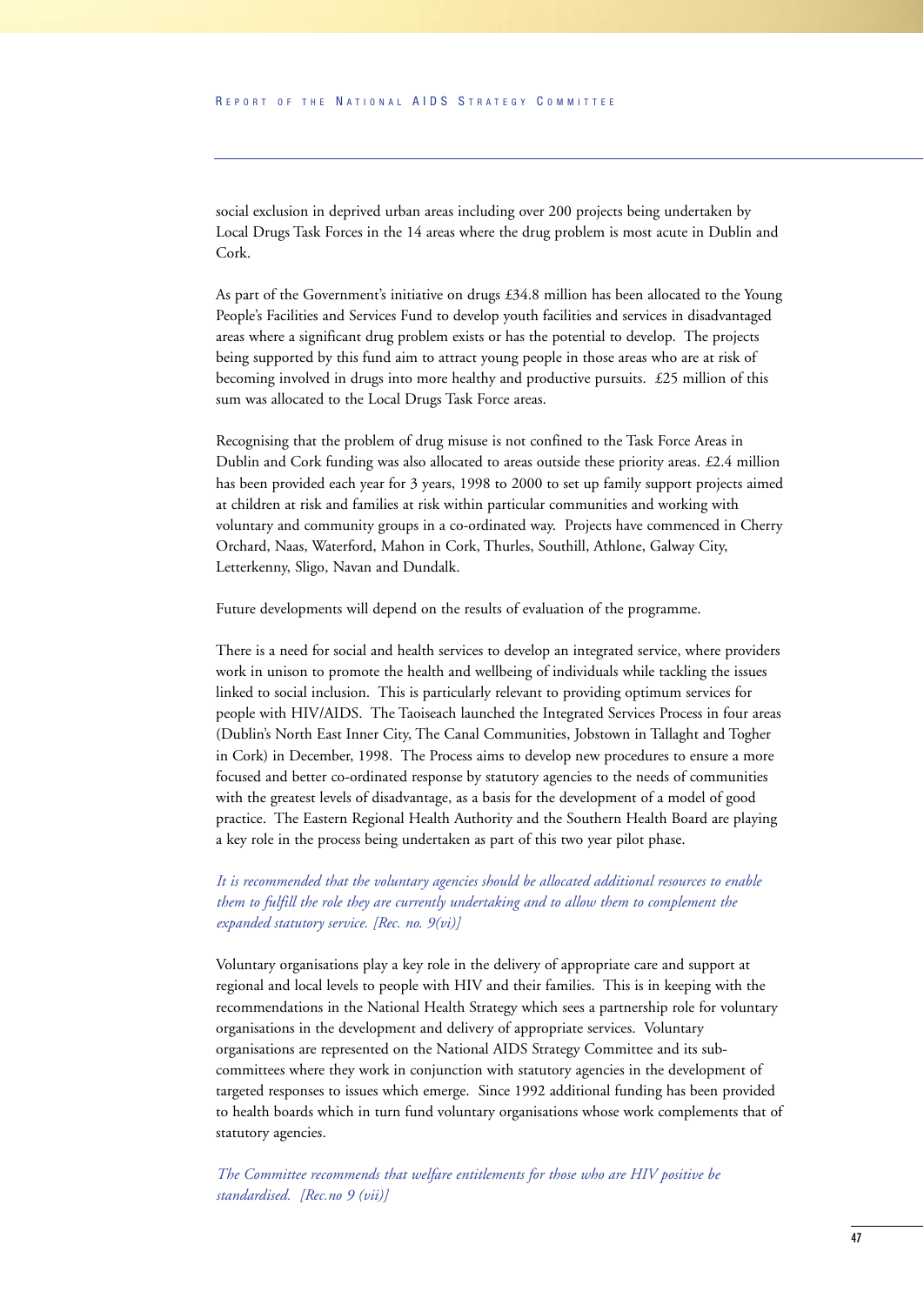Health Boards are responsible for the payment of Supplementary Welfare Allowance, which allows discretion for claims to be determined on a case by case basis. Welfare entitlements have not been standardised as each case is dealt with on the basis of the needs of that individual. The Drugs/AIDS Teams in the Eastern Regional Health Authority include a Community Welfare Officer. In the Southern Health Board a Community Welfare Officer, based in Cork City deals with HIV/AIDS issues.

*The Committee recommends the availability of free condoms to those who are HIV positive, through health board and other service outlets. [Rec. no. 9(viii)]*

Condoms are available in health board clinics. Voluntary organisations must purchase stocks of condoms from within their own budgets. This is an issue which should be addressed by health boards.

*The Committee recommends that open access to retraining opportunities should be given to individuals who are HIV positive through FÁS and where appropriate, the National Rehabilitation Board. [Rec. no. 9(ix)]*

With the development of new drug treatments the scope for making progress with this recommendation has been expanded. People with HIV are encouraged to access existing education and re-training services for people with a long-term illness such as those run by the National Rehabilitation Board and FÁS.

#### *The Committee recommends:*

*No individual who is HIV positive should be discharged from institutional care on Friday afternoons without clear prior arrangements being made for housing and medical care (if needed);*

*that attention be paid to the special needs of individuals with HIV, including the fact that ordinary hostel accommodation is often not sufficient;*

*that existing discharge protocols for the homeless already in place in many hospitals should be examined to ensure that they provide for persons with HIV;*

*that hostels receiving funding should not be entitled to continue their practices of refusing to take individuals who are HIV positive. [Rec. no. 9(x)]*

Although some progress has been made, homelessness is still of major concern, especially in the Greater Dublin area. In Dublin chronic drug misusers present particular problems. They require specialised help and support to stabilise their drug using habit and to aim at personal rehabilitation. The chaotic lifestyles of many chronic drug misusers present a particular set of challenges to both statutory and voluntary service providers.

Unstructured release from prisons still takes place.

*The Committee considers that ongoing evaluation and research are necessary to ensure both the widespread dissemination of information on good practice and the development of an integrated approach to the provision of primary care for the HIV/AIDS patient. [Rec. no. 9(xi)]*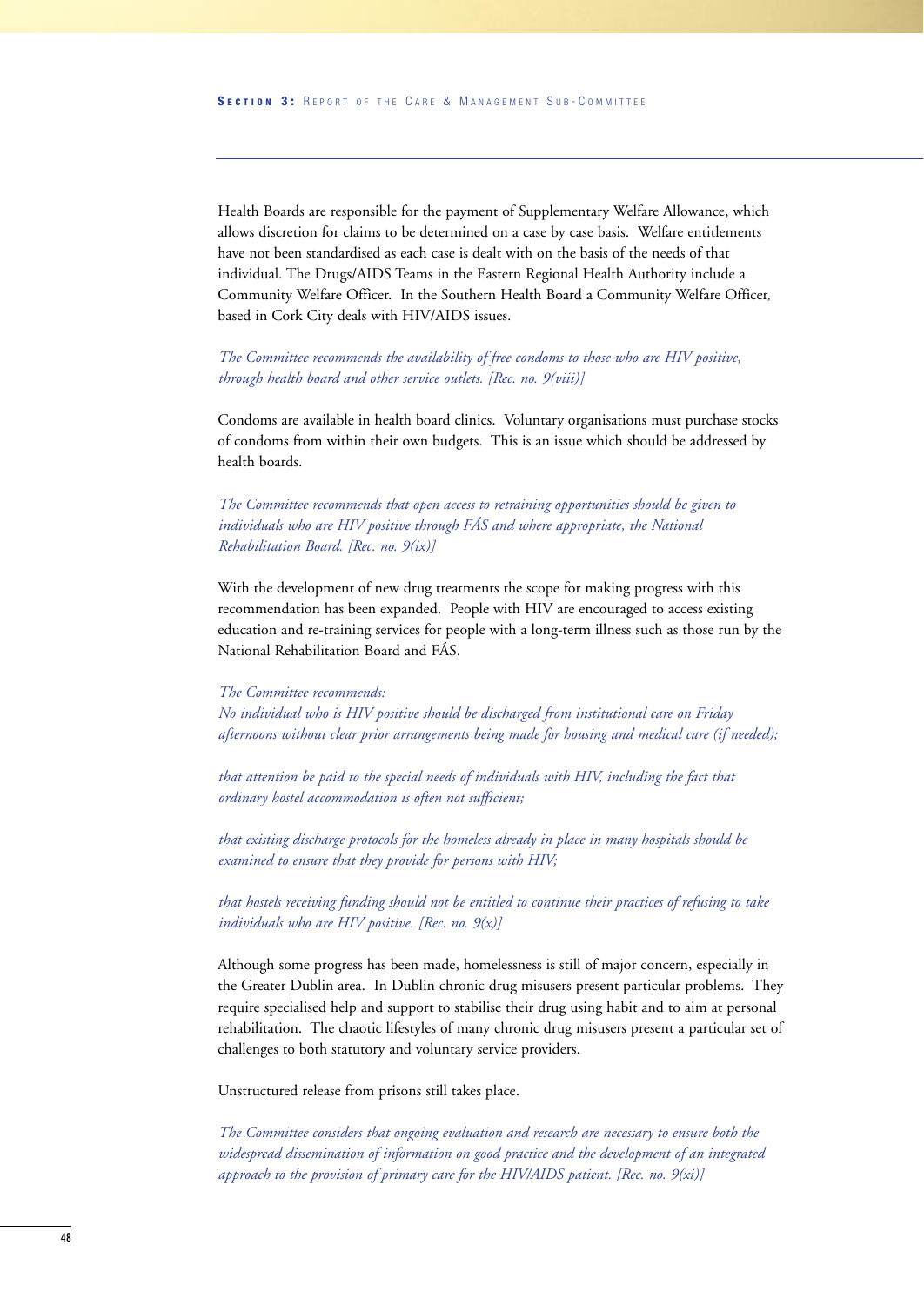The HIV in Primary Care Research Project is a forum for collaborative research with members from three different institutions - Department of General Practice in University College Dublin, Department of Community Health and General Practice in Trinity College Dublin and the HIV / Drugs Service in the Eastern Regional Health Authority, with funding initially provided by the Department of Health and Children and more recently provided by the Eastern Regional Health Authority.

#### **THE UNITS AIMS ARE TWOFOLD:**

- **1.** to explore the role of the general practitioner in the diagnosis, management and prevention of HIV disease and other bloodborne viruses;
- **2.** to facilitate relevant education programmes in general practice.

Early research by the unit facilitated the increased involvement of general practitioners in caring for HIV positive patients. It explored the medical, psychological and social issues that are important for those involved in caring for this group and included:

| 1993 | Attitudes of Irish GPs to HIV infection;                                          |  |  |  |  |  |  |
|------|-----------------------------------------------------------------------------------|--|--|--|--|--|--|
|      | Irish general practice and the human immunodeficiency virus;                      |  |  |  |  |  |  |
|      | Clinical aspects of HIV infection, the use of primary care services by drug users |  |  |  |  |  |  |
|      | attending an HIV prevention unit.                                                 |  |  |  |  |  |  |
| 1994 | HIV / AIDS infection;                                                             |  |  |  |  |  |  |
|      | Attitudes towards and experience of general practice among HIV positive           |  |  |  |  |  |  |
|      | patients in the Republic of Ireland;                                              |  |  |  |  |  |  |
|      | Sexual functioning and use of safer sexual practices in an Irish HIV positive     |  |  |  |  |  |  |
|      | cohort.                                                                           |  |  |  |  |  |  |
| 1995 | Analysis of care of HIV positive patients – hospital and general practice         |  |  |  |  |  |  |
|      | components;                                                                       |  |  |  |  |  |  |
|      | Quality of life in a cohort of individuals with HIV / AIDS;                       |  |  |  |  |  |  |
|      | Community participation in research and planning.                                 |  |  |  |  |  |  |
| 1996 | An analysis of the effect of HIV infection in a cohort of injecting drug users;   |  |  |  |  |  |  |
|      | Application of a new short form quality of life measure in a cohort of            |  |  |  |  |  |  |
|      | individuals with HIV / AIDS.                                                      |  |  |  |  |  |  |
|      |                                                                                   |  |  |  |  |  |  |

Subsequently, as opiate substitution with methadone became accepted as an important adjunct in reducing the spread of HIV infection, the unit was involved in evaluating the introduction of this treatment to primary care:

**1999** Assessment of patients on methadone maintenance considered unsuitable for discharge to general practice; The impact of methadone maintenance in general practice on staff attitudes; Can research questionnaires trigger learning? Randomised controlled trial of methadone maintenance by GPs and drug treatment centres.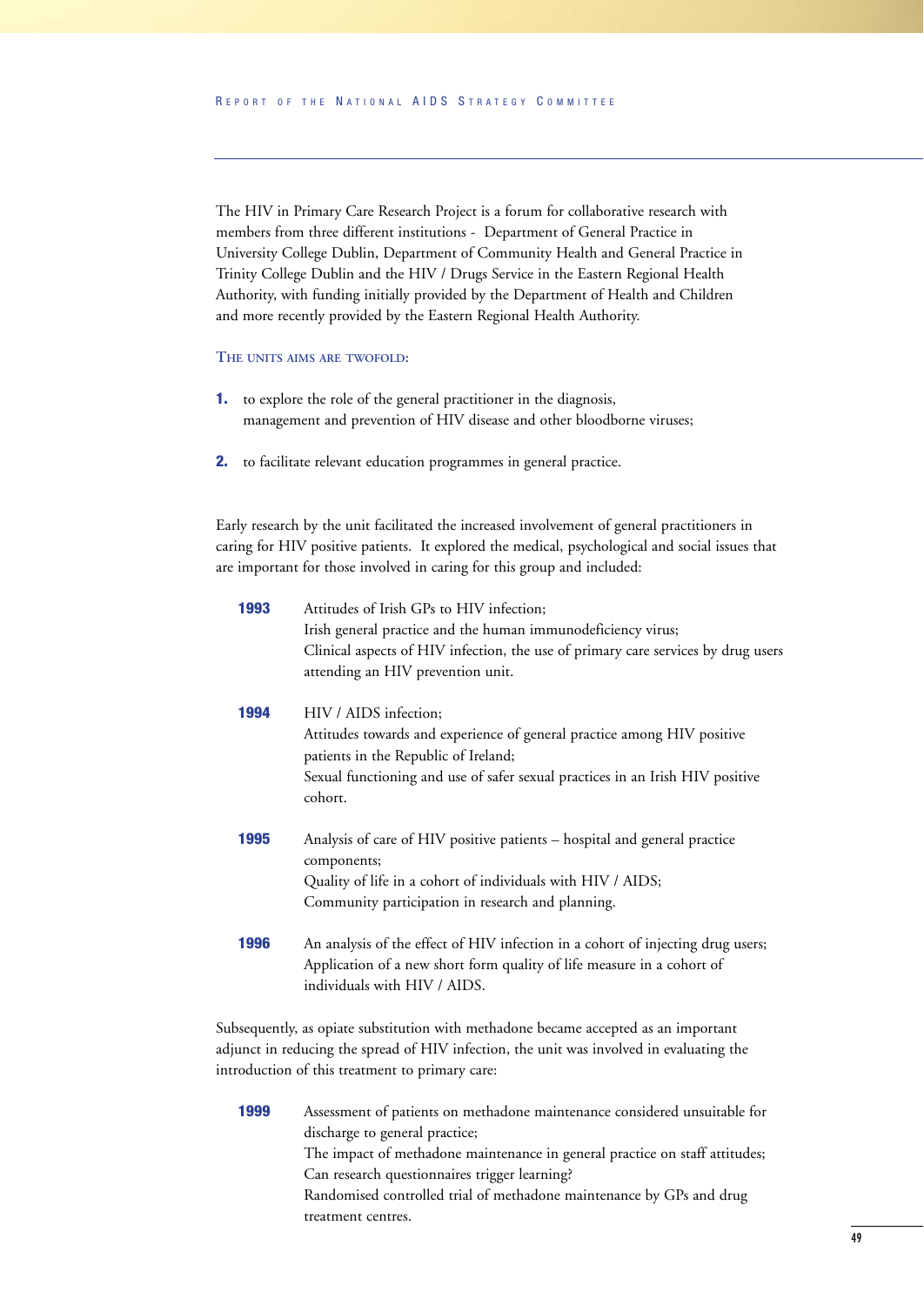More recently, the research interests of the project have diversified to other areas of concern, particularly other causes of morbidity and mortality. It has highlighted heroin overdose and other bloodborne viruses (hepatitis B and C) as areas requiring particular attention in the coming years:

**1999** Experience of heroin overdose among drug users attending general practice; Impact of new methadone prescribing legislation on opiate overdoses; Prospective study of opiate overdose in an urban Emergency Department; Cross sectional survey of drug users attending general practice in Dublin area; Prevalence of hepatitis C among drug users.

Research by the unit has reported a higher prevalence of HIV among young drug users than has been reported in Ireland since the late 1980's. Continued vigilance and research into this area, it seems, are therefore as important as ever. A bibliography of works published by the Research Unit is provided at Appendix 1.

Evaluation and research has been ongoing and account is taken of the results of such research. For example, the outcome evaluation of the clinical management of pregnant women with HIV who had been treated with antiretroviral therapy gave a strong basis to the argument why routine antenatal testing for HIV should commence as soon as possible for all pregnant women. Health Research Board grants are available for fellowships, projects and research on areas such as immunology and pathology, microbiology and pathology and public health. The contribution of psycho-social disciplines are part of this integrated approach and should come under the remit of such research.

The Dublin Dental Hospital, in collaboration with the Moyne Institute of Trinity College, was awarded a grant through the Health Research Board to study opportunistic infections in the AIDS Unit. This research resulted in the isolation (with very important therapeutic implications) from HIV-infected patients of a new species of a yeast called Candida, which was named Candida dubliniensis, along with many publications in the international scientific literature in this field and on the molecular biology of an essentially HIV specific oral lesion.

*It is recommended that doctors operating from the satellite clinics should be permitted to prescribe methadone. [Rec. no. 9(xii)] and*

*It is recommended that protocols for the treatment of drug misusers be established by a subgroup of this Committee as a matter of urgency. [Rec. no. 9(xiii)]*

Prescribing of methadone is an integral part of the services provided in the 52 treatment locations operating in the Eastern Regional Health Authority area. The Misuse of Drugs (Supervision of Prescription and Supply of Methadone) Regulations 1998 sets out the terms under which methadone can be prescribed by General Practitioners in any part of the country to intravenous drug misusers.

A protocol for prescribing of methadone to drug users was published in 1993, recommending the controls necessary for the effective operation of an opiate misuse treatment service. In February 1998 the Methadone Treatment Services Review Group produced its Report; and in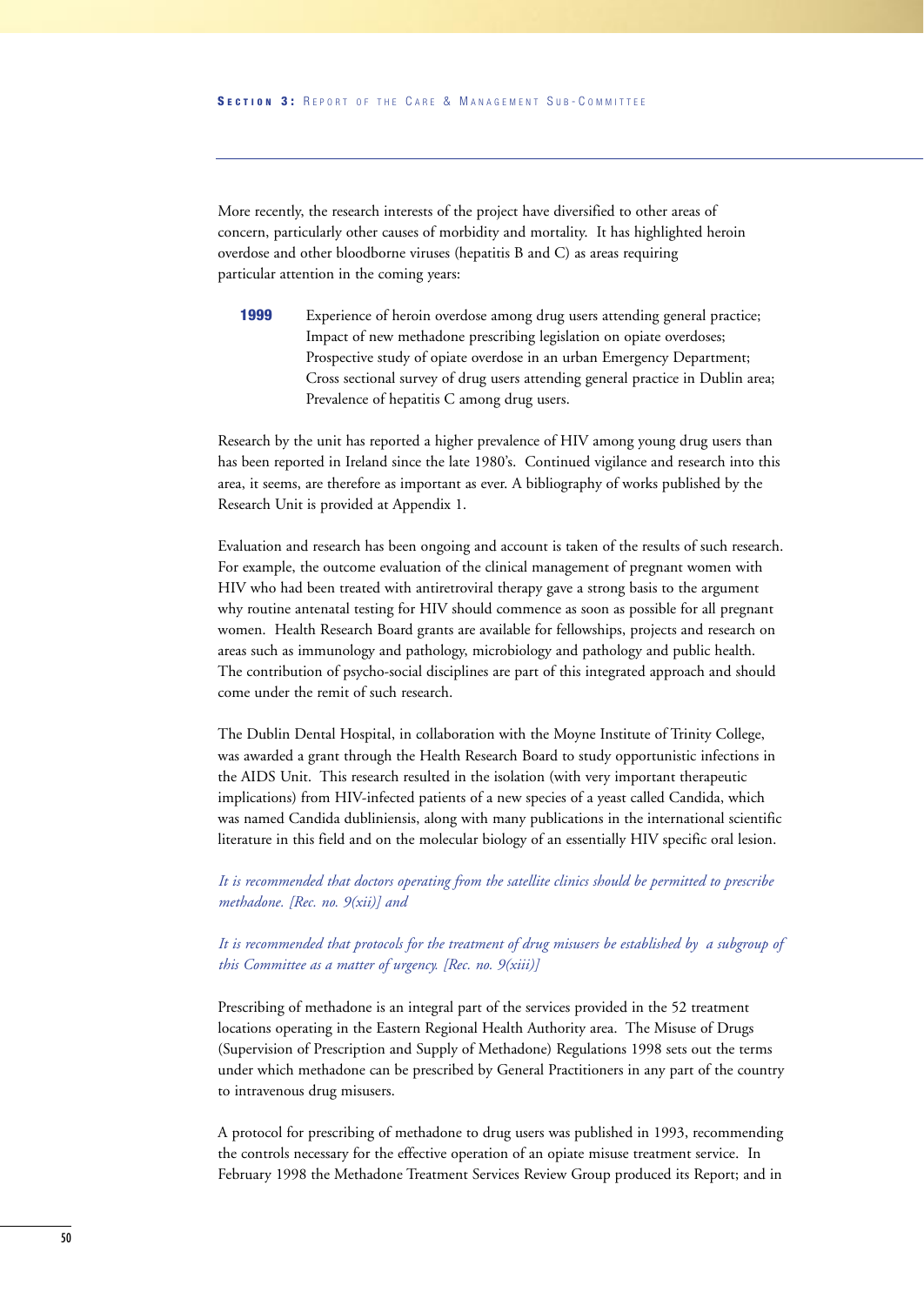line with the recommendations in this report the prescribing and dispensing of methadone was placed on a statutory basis in July 1998. At the end of February, 2000 a total of 4420 people were on the Central Methadone Treatment List, with 67 of these from areas outside the Eastern Regional Health Authority area.

*The Committee supports the conclusions and recommendations of the Comhairle na nOspideal Committee on the management of AIDS at consultant level and recommends their implementation at the earliest possible date and in particular:*

- *(a) the creation and appointment of an Infectious Diseases Consultant in North Dublin and a similar post in South Dublin*
- *(b) the appointment of a Consultant in Genitourinary Medicine to North Dublin. [Rec. no. 9(xiv)]*
- *(c) the appointment of a Consultant in Infectious Diseases to be based at University College Hospital, Galway. (although this recommendation was made at 5.18 in the 1992 Comhairle report it did not appear as a recommendation in the Sub-Committee's 1992 report).*

*The Committee recommends that additional support be given to the present hospital based services at St James's which are under increasing pressure. [Rec. no. 9(xv)]*

There are now Consultants employed as follows:

- \* 2 St James's Hospital (Genito Urinary Medicine and Infectious Diseases) with some sessions in the the Eastern Regional Health Authority.
- \* 1 Mater/Beaumont (Infectious Diseases)
- \* 1 Our Lady's Hospital for Sick Children, Crumlin (Infectious Diseases)
- \* 1 Cork University Hospital (Infectious Diseases).

Sessional Sexually Transmitted Infection (STI) clinic arrangements have been put in place between the North Western Health Board and the Royal Victoria Hospital, Belfast.

A Palliative Care Consultant, based in Our Lady's Hospice in Harold's Cross, Dublin has overall responsibility for management of HIV/AIDS patients. In September, 1999, 5 of the 145 patients in the hospice had AIDS related illnesses.

3 Consultant Psychiatrists, with responsibility for Drug Misuse oversee the clinical management of treatment services for drug misusers in the Eastern Regional Health Authority area. A fourth Consultant post will be filled in the coming months.

A Consultant-led dedicated unit in the Dublin Dental Hospital provides specialist services for people with HIV/AIDS.

It is clear that significant progress has been made in implementing the recommendations set out in the 1992 Comhairle na nOspidéal Report. As part of this review the Department of Health and Children met representatives of Comhairle na nOspideal, who, in turn met a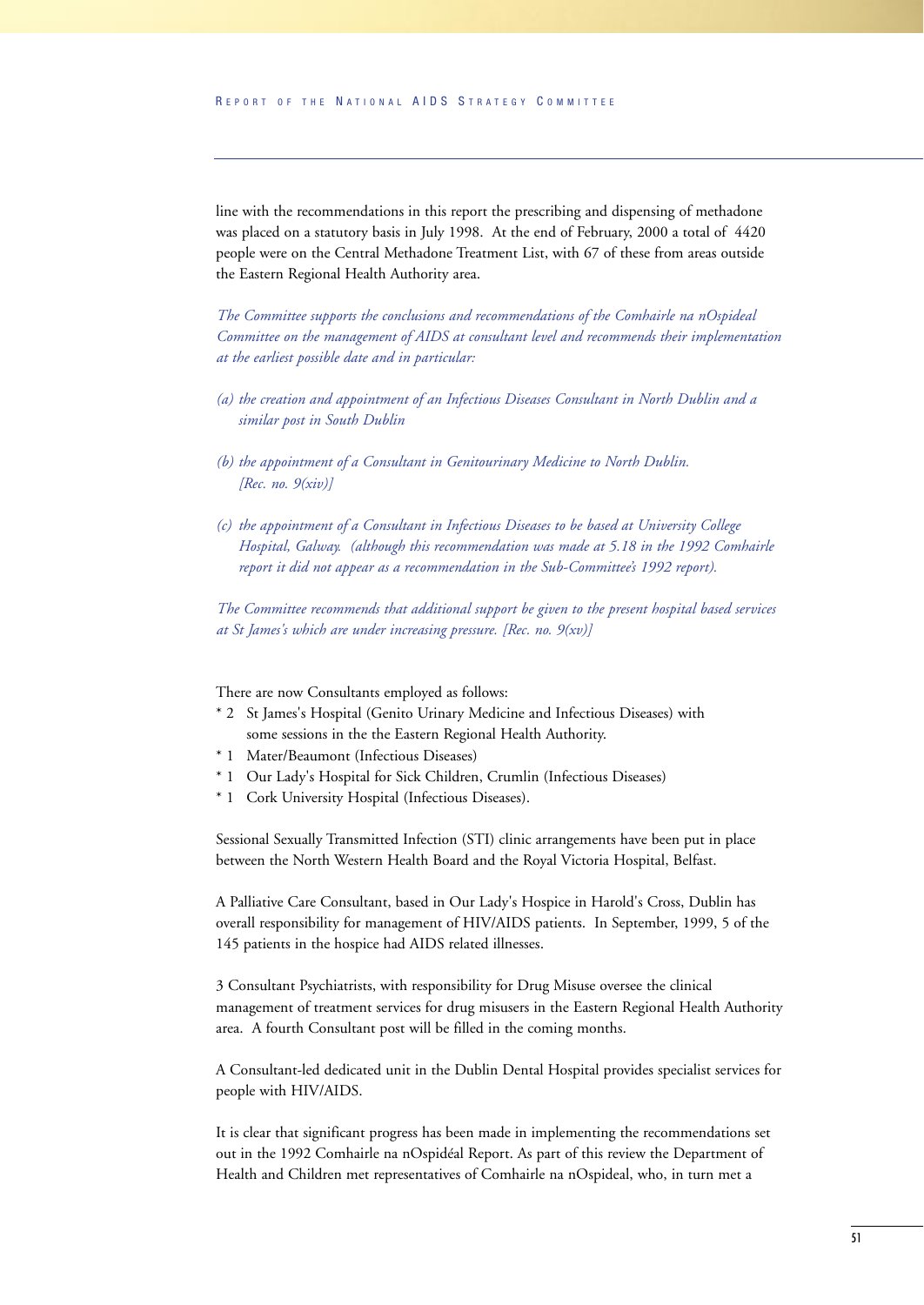number of consultants working in the area and examined service needs in the context of the 1992 Report and this consultation. The Report of Comhairle and its recommendations for future development of consultant based services is attached at Appendix 2.

Another Comhairle Report on Haematology Services<sup>1</sup> recommended that a consultant virologist post be shared between the Blood Transfusion Services Board (BTSB), now renamed the Irish Blood Transfusion Service (IBTS) and the Virus Reference Laboratory (VRL), with a commitement to a Dublin teaching hospital. This recommendation has been approved by the Minister and has been the subject of discussion between the Irish Blood Transfusion Service, the Virus Reference Laboratory and University College Dublin. The 1992 Comhairle Report on "AIDS at Consultant Level" made a specific recommendation that the VRL should be staffed by "a minimum of three microbiologists each of whom would have a hospital commitment". One of these posts has been filled and a second post was approved by Comhairle na nOspidéal in 1999 and is in the process of being filled.

In the light of the fact that the second consultant post approved by Comhairle na nOspidéal in 1999 will deal exclusively with issues relating to the Irish Blood Transfusion Service the Sub-Committee recommended (and this was endorsed by NASC) that the third consultant post recommended by Comhairle in its 2000 report should be appointed at the earliest opportunity to cater for the increased demands being made on the VRL.

#### *The Committee recommends that the present services in Cherry Orchard Hospital should be expanded as required to cope with increasing demand. [Rec. no. 9(xvi)]*

Facilities were developed in Ward 3 (The Rowan Ward) Cherry Orchard Hospital in 1990 to provide respite and terminal care to people with HIV/AIDS. The sub-committee understands that this service worked well initially but that a number of problems have developed regarding the role of this unit. In 1998 an Eastern Health Board committee examined the changing needs in Ward 3, taking account of new treatments. The Ward has been operating to full capacity (16 beds) and a waiting list is maintained at ward level. The Eastern Regional Health Authority will further evaluate the situation, particularly in the context of the appointment of an Infectious Diseases Consultant in 2000, with a sessional commitment to the Authority.

*The Committee supports the recommendations of the Comhairle na nOspideal Committee on the management of AIDS at consultant level that the existing services for palliative care of terminally ill patients both home care and in-patient care should be extended to include patients with advanced and terminal AIDS. [Rec. no. 9(xvii)]*

Although the new drug therapies are delaying the onset of advanced and terminal AIDS there will be some people for whom treatment will not be effective. There is a need therefore to ensure that respite care and the care of terminally ill patients be co-ordinated between the acute hospital setting, the hospice and community services. This process should involve the Consultant in Palliative Care, the General Practitioner, community services and voluntary agencies. The AIDS Liaison Nurse has also a key role to play in co-ordinating services and linking with counselling psycho-social practitioners.

Details of the services available for palliative/respite care are set out in Appendix 3.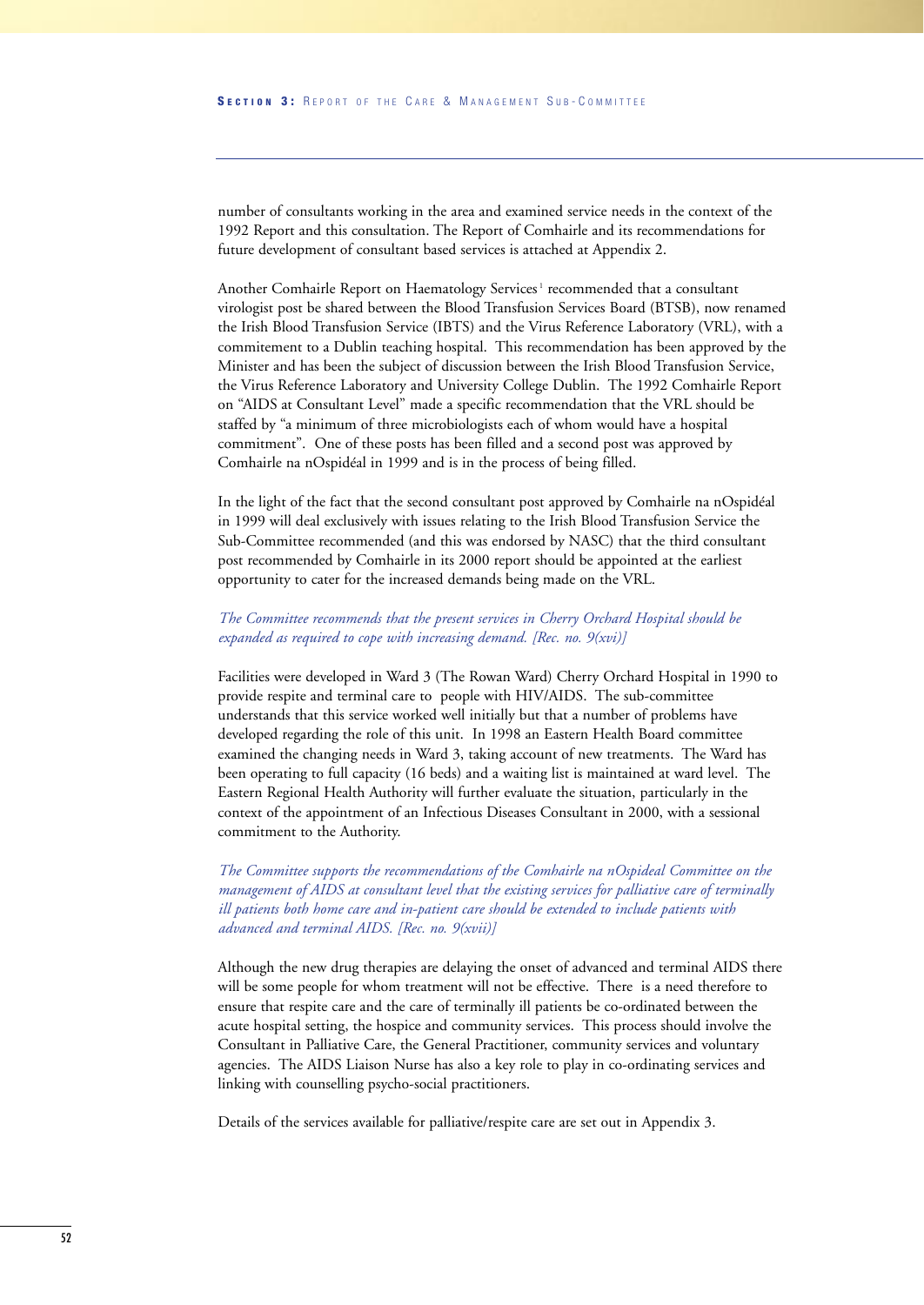Neither respite nor palliative care has been an issue for some health boards but the subcommittee recommends that Regional AIDS Co-ordinators consult with health service providers, including the Dublin/Cork hospitals where patients are attending for HIV treatment to project the respite/palliative care needs of patients from their respective boards, so that adequate provision can be made for this through liaison with hospital and community based services. To achieve this there needs to be better communication between hospitals and Regional AIDS Co-ordinators, taking account of the need for confidentiality and for nonidentification of individuals.

The aim of those providing medical and support services to people with HIV and AIDS is to provide them with medical, psychological and practical support in a non-judgmental context. Confidentiality has been of paramount importance and respect of the rights of people living with HIV has been seen as central to ensuring that people with the virus are not discriminated against.

Three workshops were held to examine the issues arising for professionals, both in the statutory and voluntary sectors. Speakers from other countries attended these workshops. As a result of this process a report was prepared entitled "*Confidentiality - Ethical Considerations in HIV Transmission: Guidelines for Professionals*".<sup>2</sup> The report explores the concerns expressed by professionals working in the field of HIV/AIDS about, firstly, their responsibilities to people with HIV and, secondly, their responsibility to those who are at risk of contracting HIV without their knowledge.

The guidelines were prepared to help professionals caught between both of these responsibilities and to help them find a suitable response that acknowledges both of these areas of concern. They were circulated to professional bodies, which would have their own ethical codes and the comments from these organisations were absorbed, insofar as was possible into the main document.

The report will give assistance to those working in the area of partner notification and the ethical dilemmas facing health service providers when dealing with this issue.

## **4** HIV testing policy and practice in Ireland

As part of a review of policy and practice in relation to HIV testing in Europe a survey of HIV testing policy and practice in Member States of the European Community was carried out by the London School of Hygiene and Tropical Medicine and ORSPCA-INSEREM in France<sup>3</sup> on behalf of the European Commission. The following points emerged in relation to Ireland, where practice in relation to testing is in keeping with overall practice in the rest of Europe.

- In Ireland HIV testing is not required by law.
- An HIV test cannot be done without a person's consent.
- HIV positive individuals are encouraged to notify their partners. With the availability of new effective treatments notification may not exclusively be the responsibility of HIV positive individuals. This matter was examined in great detail by the group which drew up the document *"Confidentiality - Ethical Considerations in HIV Transmission: Guidelines for professionals".*

## **3** Ethical Guidelines for Professionals working in the area of HIV/AIDS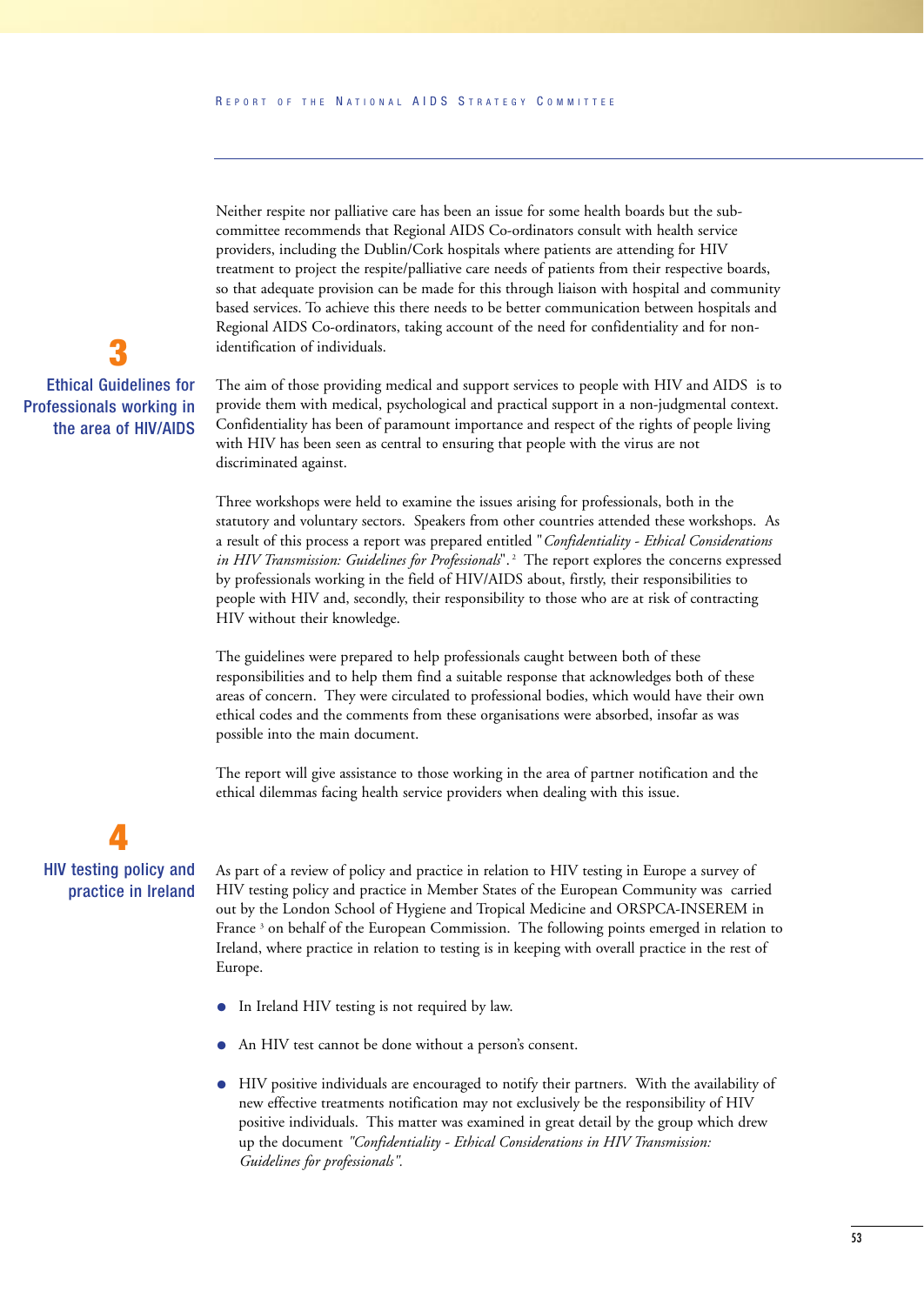- The HIV test is offered to pregnant women, STD patients, prostitutes, intravenous drug users.
- There is no set policy on home testing kits for HIV. In October, 1998 European Directive 98/79 EC was adopted by Ireland. The Directive provides for the regulation of in vitro diagnostic medical devices, including HIV testing kits, and forms part of an overall drive to complete the single market in Europe, by laying the groundwork for establishing harmonised standards in the manufacturing of in vitro medical devices. The Directive has a defined scope and lays down essential requirements for in vitro diagnostic medical devices and the procedures for checking that all products comply with them. Devices meeting these requirements will be entitled to carry the "CE marking", which is the European wide recognised symbol for the safety, quality and performance of medical devices and may be placed on the Community market without further restrictions. The Department of Health and Children is preparing regulations which will transpose the Directive into Irish law but they will not become mandatory until December 2003, in accordance with the terms of the Directive.
- When a person tests positive antiretroviral treatment is available free of charge when such treatment is clinically indicated.
- Pre-test counselling is no longer automatically provided, but clients can "opt in" to such services. Referral to counsellors should be subject to review to devise a protocol for such referral for counselling therapy and to help standardise best practice.

## **5** Infection Control and HIV/AIDS

The Advisory Group on the Transmission of Diseases in the Healthcare Setting has produced two reports (in September, 1997 and February, 1999) on "*The Prevention of Transmission of Blood-borne disease in the health-care setting*".<sup>4,5</sup> The Group considered the prevention of transmission of hepatitis B, hepatitis C and HIV. It noted that the major risk for transmission of HIV in the health-care setting is associated with percutaneous exposure to blood or blood-containing fluids contaminated with HIV. Transmission can occur rarely through mucous membranes.

Most contact between healthcare workers and patients carries no risk of transmission of blood-borne pathogens. Exposure-prone procedures are the only procedures associated with a risk of transmission and this risk is extremely low, provided that Standard Precautions for infection control are used. Standard Precautions combine the major features of Universal Precautions, which were designed to reduce the risk of transmission of blood-borne pathogens and Body Substance Isolation, which was designed to reduce the transmission of pathogens from moist body substances. Standard Precautions apply to blood; all body fluids, secretions and excretions except sweat, regardless of whether or not they contain visible blood; nonintact skin; and mucous membranes.

#### **The Group recommended that;**

- **1.** testing healthcare workers for infection with HIV and HCV should not be instituted
- **2.** any health care worker who suspects that he/she may have been exposed to HIV or HCV be required to seek professional advice and diagnostic HIV or HCV testing.
- **3.** an infected healthcare worker should not perform exposure prone procedures.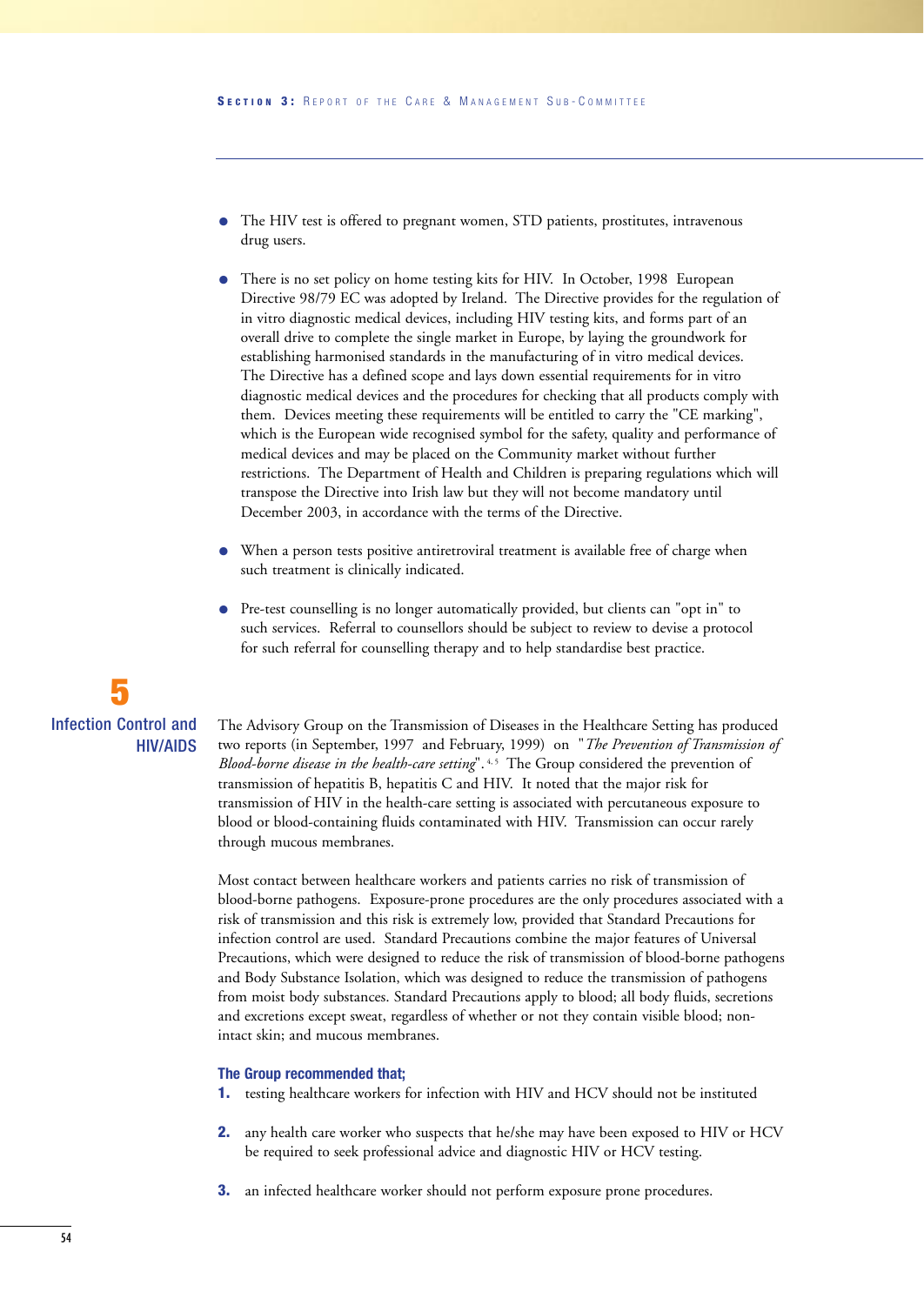The Report sets out essential safety procedures in the health-care setting, which, with Standard Precautions, are effective if applied correctly and consistently. The Sub-Committee supports the recommendations of the Advisory Group. It also recommends that people undergoing testing in relation to occupational exposure risk should be offered therapeutic counselling.

## **5.1** Body Bags

A number of questions were raised in the 1992 Report in relation to body bags, mainly referring to the medical reasons for the practice of using body bags for people with HIV or AIDS.

There has been ongoing debate on the subject among hospital staff, pathologists, funeral directors and voluntary agencies. It is generally agreed that the policy of using body bags makes no contribution to reducing occupational risks where Universal Precautions are used.

## **6** Treatment for HIV/AIDS

In Ireland there is universal access to free treatment for anyone who is diagnosed HIV positive or who has AIDS and for whom such treatment is therapeutically indicated.

Two major classes of drugs are currently available - reverse transcriptese inhibitors (RTIs) and protease inhibitors (PIs). A third class integrase inhibitor is under development, as are drugs with other mechanisms of action.

Combination therapy or Highly Active Antiretroviral Treatment (HAART), using a range of drugs is proving to be effective in suppressing the replication of HIV. This is resulting clinically in decreased incidence of opportunistic infections, decreased hospitalisation and the ability to return to a normal lifestyle. Serologically, it is reflected in decreased viral loads, often to undetectable levels and increases in the number of CD4 cells.

Adherence to treatment is a problem for a number of people on antiretroviral therapy. Medication has to be taken many times a day. Some drugs have unpleasant side effects. Incomplete or poor compliance may lead to treatment failure. It is important therefore that there is good communication between healthcare staff and people with HIV and AIDS, helping them to deal with stress and side effects of treatment. Counsellors should be part of care planning to provide support, advice and encouragement in negotiating difficulties regarding HAART.

For some people treatment may not be effective. Counselling and support must be available to help people come to terms with this situation and to address secondary prevention and risk reduction issues.

**The major challenges facing service providers in the future are:-**

- access to appropriate treatment at the earliest stage,<br>• ensuring that treatments are administered correctly.
- ensuring that treatments are administered correctly,
- adherence to treatment by patients,
- development of resistance.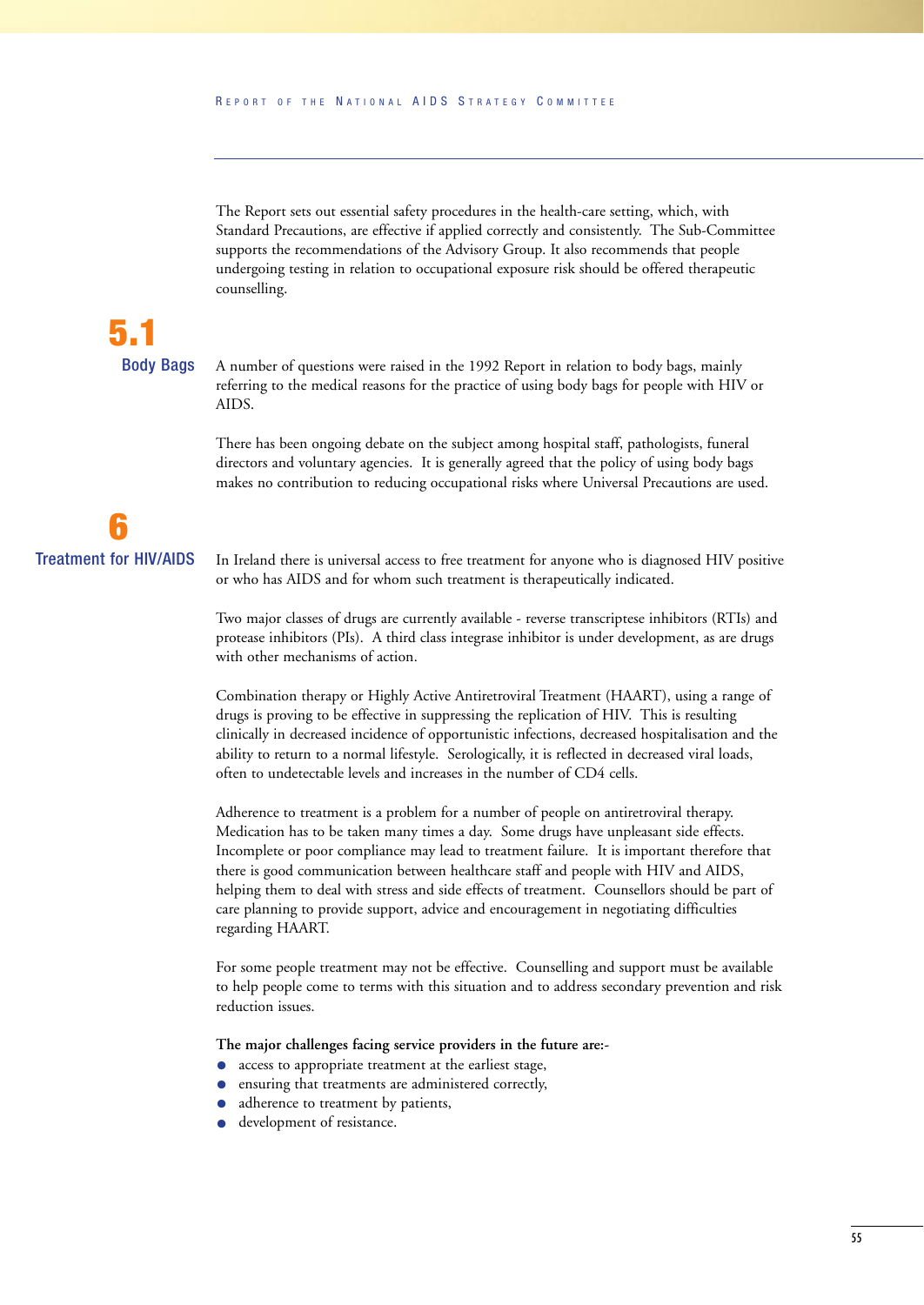## **7** Laboratory Services/ Viral Load Testing/Resisance **Testing**

In addition to HIV test analysis, laboratories now play an even greater role in the care and management of patients with HIV. The advances in HIV treatments have focused on antiretroviral therapy, HIV RNA testing and more recently on genotype and phenotype resistant assays as essential components of HIV management. Viral load testing facilities are available at the Virus Reference Laboratory (VRL) and Cork University Hospital.

It is estimated that up to 15% of all new infections involve viruses which display resistance to at least some and, in certain cases, all of currently used medications. The monitoring and detection of resistance has been accepted as essential in optimising drug treatment as it provides a rational basis for drug selection and ensures that the most effective therapy is prescribed. With the introduction of routine antenatal HIV testing vertical transmission of HIV from mother to baby can be prevented, but resistance testing of the virus is essential. The Virus Reference Laboratory commenced provision of national genotype resistance monitoring in December, 1999. It is anticipated that viral resistance will become an increasingly important issue in the next decade and constant monitoring will be essential to reduce the impact of this problem in the management of HIV. In this regard the VRL is part of a European group which is currently making specific recommendations on the indications for, and methods to be employed in, resitance testing.

# **8** Children and HIV

Paediatric Infectious Diseases services are based at Our Lady's Hospital for Sick Children, Crumlin and the Children's Hospital, Temple Street. The service was established in 1993 and a Consultant in Paediatric Infectious Diseases was appointed in December 1994.

Services provided at Crumlin are listed at Appendix 4a.

Because of the overlap in risk factors between HIV and hepatitis C infection it is now apparent that many HIV infected mothers were dually infected with HIV and hepatitis C. The monitoring of infants born to HCV infected mothers is also necessary as these also form a risk group for HIV, significantly expanding the number of families attending the service.

Services have expanded rapidly in recent years, particularly with the effectiveness of new treatments, which have led to the need to establish a family based service, spanning antenatal care, the neonatal period, childhood and adolescence. This expansion has put increased pressure on both staff and space in the Centre in Crumlin Hospital, to such an extent that additional facilities are required to cope with needs. The need for an expanded range of services arises from a number of factors which include:

- the increased number of HIV positive infants and children presenting for treatment (25 referrals in 1998 compared with 11 in 1997);
- the chronic nature of the illness, which requires long-term care for children into adolescence and adulthood;
- the need to provide appropriate sex education and awareness to adolescents who are HIV positive;
- the impact of HIV on uninfected siblings of children attending the service, many of whom are at increased risk of acquiring HIV in adolescence either through drug use or sexually;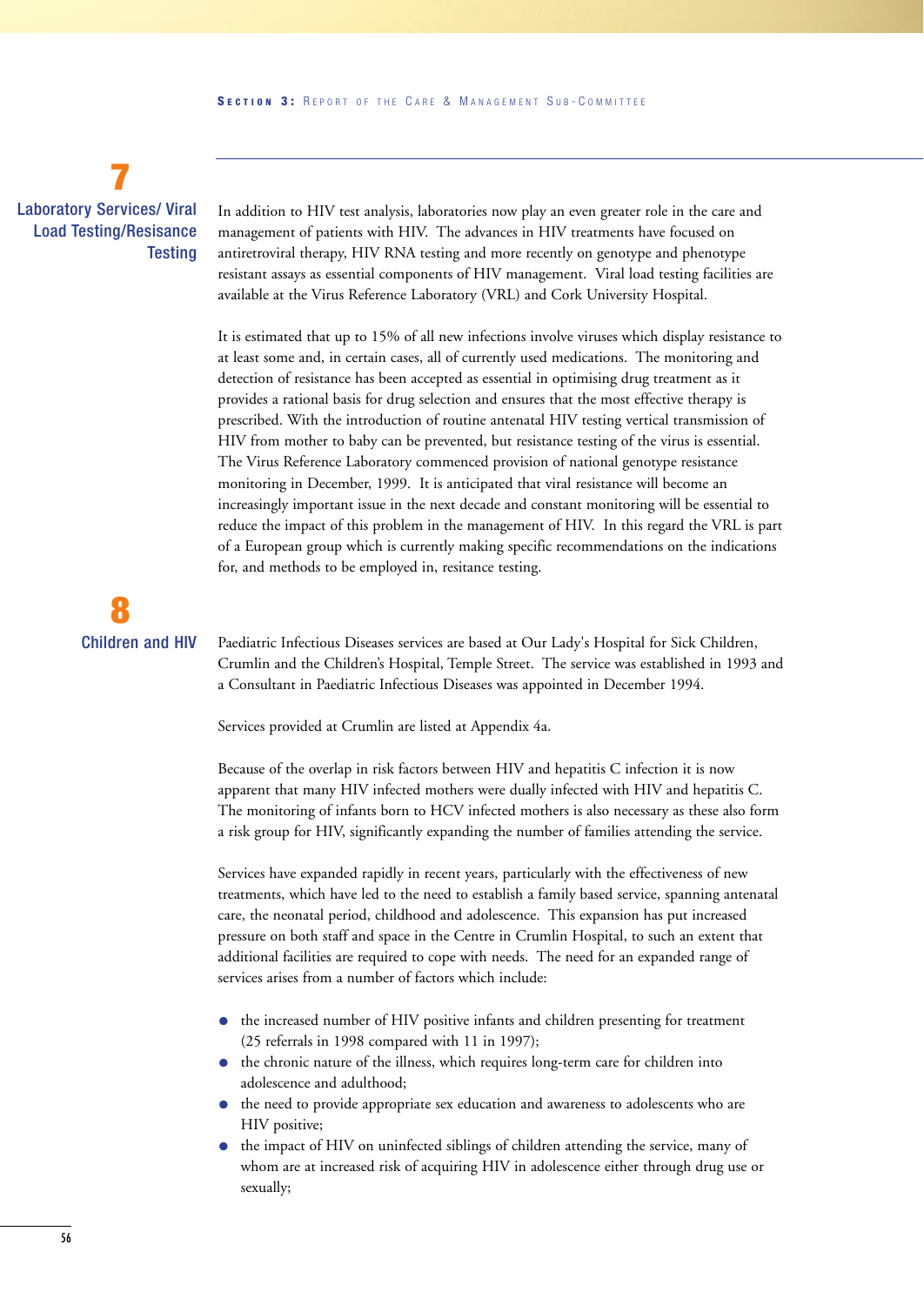- the advent of complex combination antiretroviral therapy regimens which demand detailed education for families and attention to promoting adherence;
- the increased number of HIV positive women being detected in pregnancy;
- the arrival of people from countries of high prevalence of HIV, with the added difficulties of language and cultural differences;
- incorporation of services to include management of hepatitis B and hepatitis C exposed infants.

Recommendations have been made by the Medical Consultants in Our Lady's Hospital, Crumlin and St James's for the effective management of HIV in children.<sup>6</sup> These recommendations are attached at Appendix 4b.

In Ireland, by adopting a policy of routine antenatal testing for HIV, a major step has been taken to combat paediatric HIV infection. The outcome for an HIV infected woman who is treated with antiretroviral therapy during pregnancy is very good with a reduction of up to 66% in the risk of her baby being infected with the virus. Following on from this, if a comprehensive programme of treatment and support is provided for children diagnosed as HIV positive and their families, this will lead to an overall gain in health and quality of life for those children and their families.

## **9** Adult HIV/AIDS treatment services

Because of the complex nature of treatment for HIV and AIDS adult treatment services have remained under the clinical supervision of Consultants in Infectious Diseases based in St James's and the Mater/Beaumont Hospitals in Dublin and the Cork University Hospital in Wilton, Cork. HIV/AIDS testing and follow-up support and counselling are carried out at primary healthcare level through GPs and Sexually Transmitted Infections' Clinics. Where more specialist counselling is required an agreed referral protocol is appropriate.

#### St James's Hospital, Dublin

This is the largest teaching hospital in Ireland. The Department of Genito-Urinary Medicine has approximately 20,000 STD attendances per year and provides both inpatient and outpatient care for around 842 HIV seropositive patients. Over the last 3 years the number of new HIV cases presenting for treatment has increased, despite education and prevention measures.

A significant number of patients are less than 23 years of age, with about 50 % of patients being intravenous drug users. There is one full-time Consultant in Genito-Urinary Medicine in St James's Hospital. A second Consultant in Infectious Diseases has just been appointed with 6 sessions in St James's Hospital and 5 sessions in the Eastern Regional Health Authority's clinics. Services need to be expanded to cope with patient needs.

#### Mater/Beaumont Hospitals, Dublin

A consultant post in Infectious Diseases is shared between these hospitals. Around 400 patients are provided with HIV services between both hospitals, with 10-15% of these patients from outside the greater Dublin area.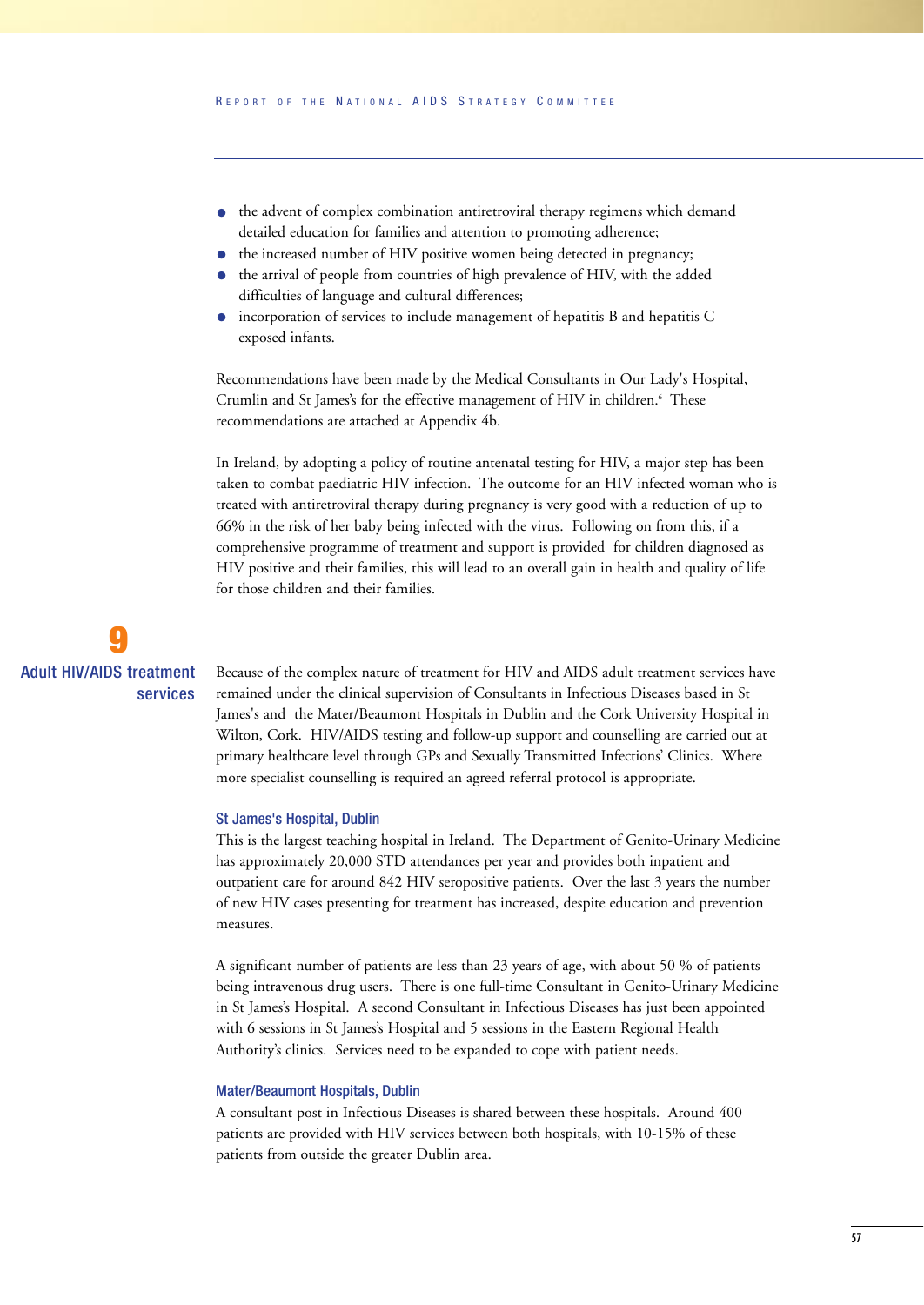The Mater Hospital has an 11 bed in-patient facility, divided into small units but the outpatient services are provided from a temporary building. Major upgrading and refurbishment are in the process and it is expected that improvements in Sexually Transmitted Infections' facilities will be part of these developments.

In Beaumont Hospital inpatient facilities are incorporated in a general medical ward, with only one of the beds being in a single room. This does not allow for family consultations or isolation facilities if required. Outpatient facilities are satisfactory. Additional consultant cover is required to cope with patient needs.

#### Cork University Hospital

An Infectious Diseases Consultant was appointed in 1997. 2 acute hospital beds are available at present, but around 4 others are required. Combination antiretroviral therapy with 3 or more agents is offered where clinically indicated. A pharmacist, as well as the AIDS Liaison Nurse and the doctor provide education on medications. Monitoring of the effects of drug therapy is done at frequent intervals at the Infectious Diseases Outpatients Clinic in the hospital. Home support is arranged by the AIDS Liaison Nurse.

The Consultant is also the Regional AIDS Co-ordinator and works closely with the Department of Public Health and voluntary and community groups on epidemiological surveillance and prevention and education initiatives.

Initial management of HIV exposed infants is done by the Consultant Neonatologist. The children are referred to the Paediatric Consultant in Infectious Diseases in Our Lady's Hospital, Crumlin. This is done in conjunction with the Consultant in Infectious Diseases and the Liaison Nurse.

#### Western Health Board

Although Comhairle na nOspideal recommended that an Infectious Diseases Consultant be appointed in the Connacht region this recommendation was not made in the recommendations of the 1992 Care and Management Sub-Committee.

The Sub-Committee strongly recommends that this post should be established.

#### North Western Health Board

Arrangements have been made between the Board and the STI Consultant in the Royal Victoria and Altnagelvin Hospitals for the provision of STI clinic sessions in the Health Board. The Sub-Committee recommends that these arrangements should continue.

#### Future direction of services

There has been a steady increase in the incidence of many sexually transmitted infections in recent years (See table at Appendix 5). Hospital consultants on the Sub-Committee wish that the issue of consultant cover to deal with infectious diseases be examined in greater detail in the light of this upward trend. This needs further analysis in the context of the National AIDS Strategy Committee taking on the broader remit of sexually transmitted infections. This issue should be dealt with as a priority whenever the new committee meets, in consultation with Comhairle na nOspideal.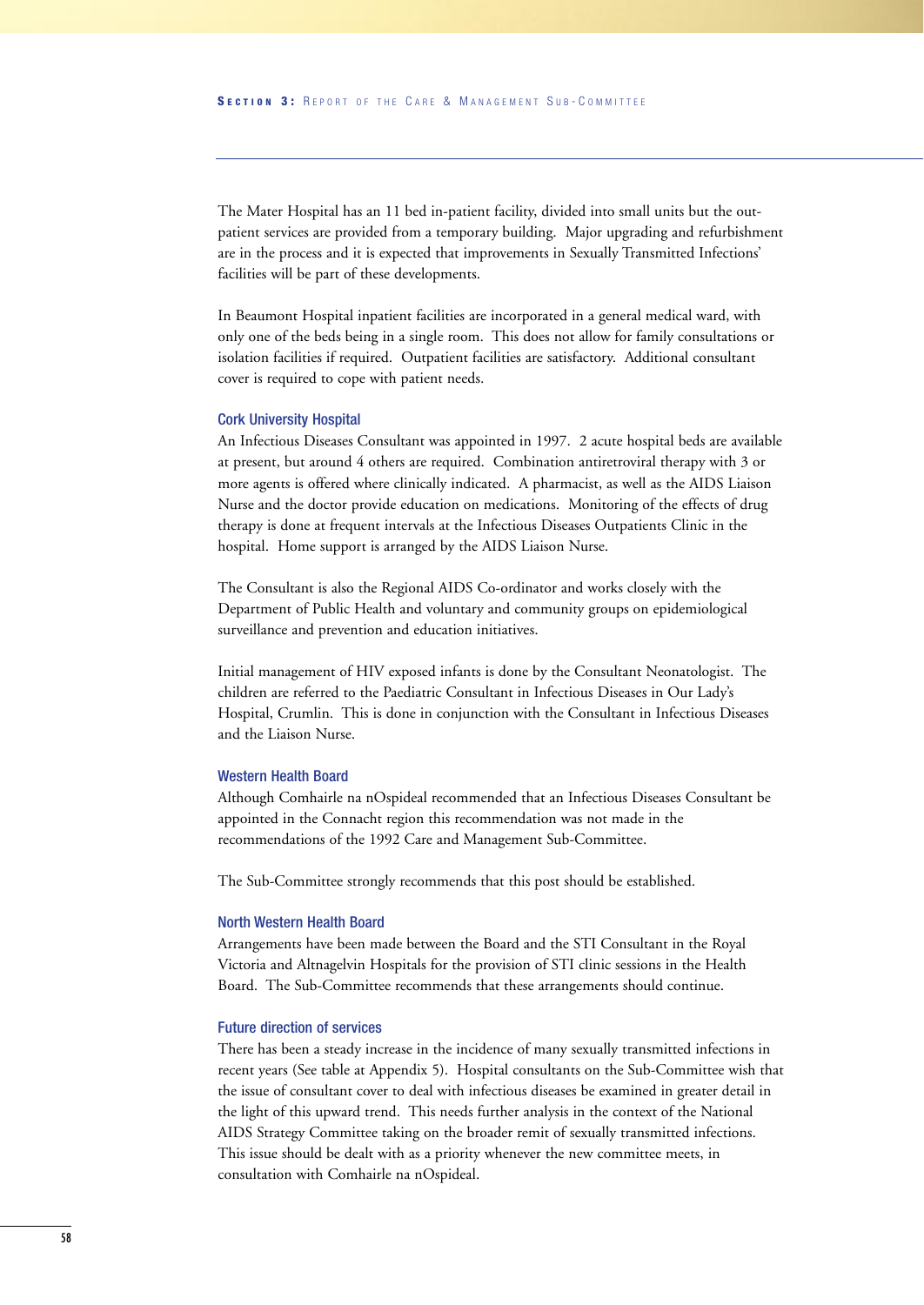

There is a multidisciplinary approach to the provision of obstetrical services for women who are HIV positive. In the Eastern Regional Health Authority Liaison midwives are being appointed to work between maternity hospitals and the community in the management of pregnancy, particularly for drug misusers. When someone is diagnosed HIV positive in pregnancy there is close liaison between the Infectious Diseases Consultant, the Obstetrician, the Neonatologist, General Practitioner and the Liaison Nurse. Cork University Hospital and Our Lady's Hospital have a Liaison Nurse post.

**11** HIV/AIDS Strategy and the Gay Community

As a result of publication of the Report of the National AIDS Strategy Committee in 1992, under the aegis of this Sub-Committee the following initiatives were undertaken:-

*Outreach services were established for gay men and lesbian women in Dublin, Cork and Galway. These services include counselling and advice on where health services can be obtained. The Eastern Health Board established the Gay Men's Health Project at Baggot Street Clinic which provides an outreach and drop-in sexual health clinic.*

*A research project on "HIV Prevention Strategies in the Gay Community"* <sup>7</sup> *was conducted on behalf of the Department of Health and Children by the Gay and Lesbian Equality Network (GLEN) and Nexus Research, resulting in the publication of a report in 1996. A number of gay and lesbian associations around the country were involved in the research process.*

In order to pursue the process of implementing the recommendations in this report further support has been given to the Gay HIV Prevention Strategies. A project officer has been assigned to work on implementation of the recommendations. The report identified a number of areas where action was required and work has been undertaken in these areas, including;-

- working with the gay commercial sector to improve education and awareness in relation to safer sex,
- linking with health boards to improve support for the gay community,
- contacting voluntary organisations dealing with the gay community and helping to link them with other similar groups around the country.

The person who was the project officer for the first two years of this project is a member of the National AIDS Strategy Committee and so has an input into the development and monitoring of national policy on HIV/AIDS. The new officer in post since August, 1999 will work in close collaboration with NASC.

An evaluation of the first 2 years of the Gay HIV Prevention Strategies Project has just concluded. Evaluation shows that the Project has been very successful in:

- the development of transferable intervention models within the gay community
- strengthening group development capacities
- forging partnerships with a range of statutory and voluntary agencies.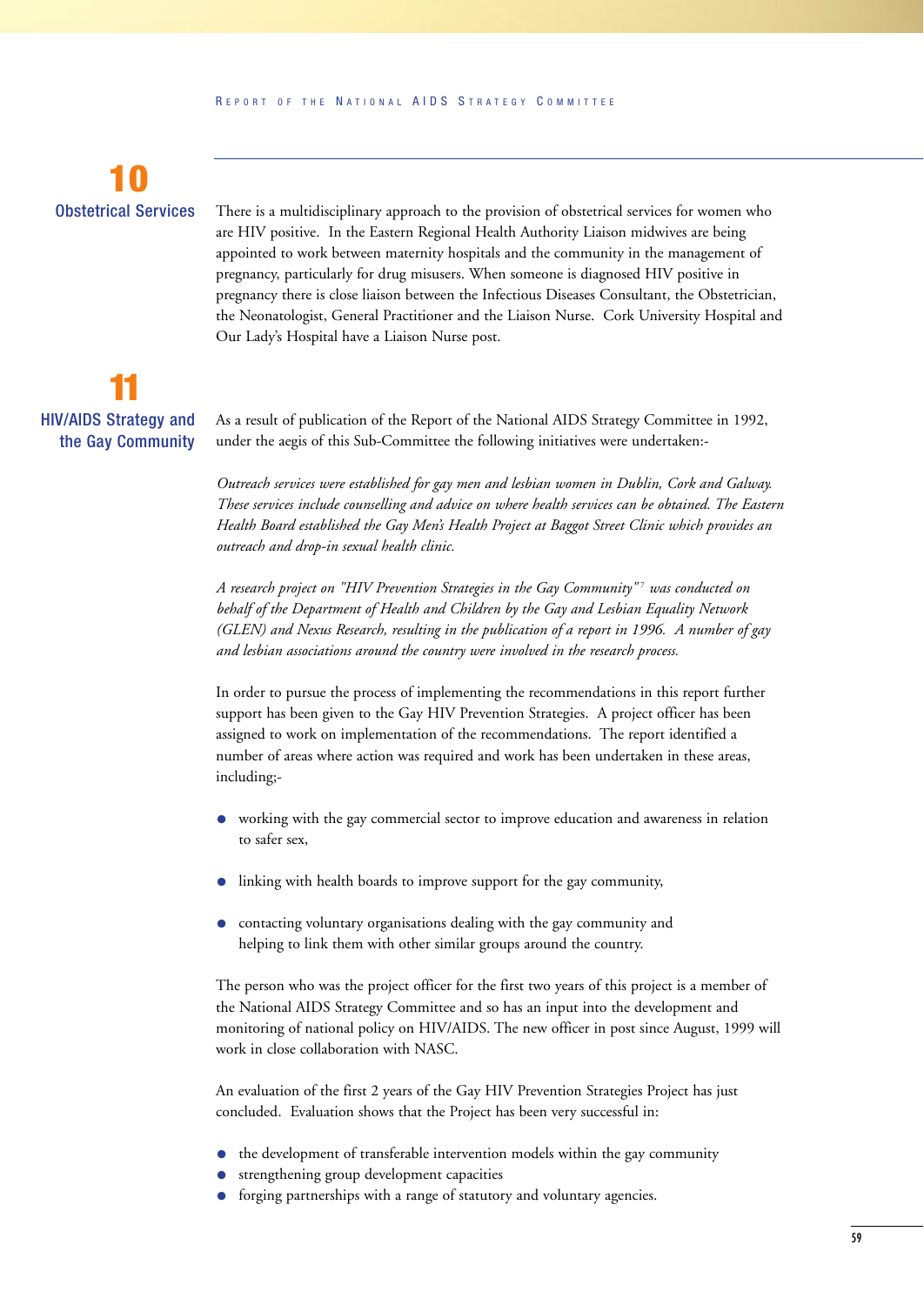On the basis of this evaluation it is clear that the work of this Project should be continued.

The Gay Health Network (GHN) is a group of gay men working in HIV/AIDS prevention and support services nationally. This Network provides an opportunity to gay frontline workers to share experiences and to help plan co-ordinated services. It has provided and distributed thousands of safer sex packs/condoms and leaflets addressing such issues as HIV testing, safer sex guidelines and heptatis B vaccination advice. The GHN and a range of other voluntary organisations provide information and support to gay people who are diagnosed HIV positive.



Mobility has increased world-wide. A number of mobile population groups lack information on the available health services in the new country. They may not even have access to those services, perhaps due to their uncertain legal status, financial concerns or language problems. The United Nations AIDS programme has referred to the widespread discrimination and disadvantage suffered by migrant groups and ethnic minorities because of their vulnerability to HIV and other infections due to little or no access to appropriate information, education and health care services.<sup>8</sup>

Within the European Union travellers and migrants were seen as groups with varying needs in the area of education and health care. Travellers include leisure travellers and business travellers. Migrants include immigrants and returned emigrants, migrant male and female sex workers, migrant drug users, displaced persons, asylum seekers, refugees, immigrants and European expatriates. A number of these groups are frequently subjected to unjustified and harmful forms of stigmatisation and discrimination.

Health Board staff based in the Baggot Street Clinic in Dublin are part of a European Network on AIDS and Mobility and the information shared through this network has assisted service providers to respond appropriately to the needs of mobile groups.

Medical personnel who travel as part of their training are given advice on how to avoid infection and on post exposure prophylaxis. Some Medical Schools are working on upgrading the skills of personnel travelling abroad and in addition, one School issues a prophylaxis pack, with others considering the matter.

The Sub-Committee recommends that agencies who have responsibility for personnel travelling abroad should provide those individuals with information on prevention and transmission of HIV/AIDS.

In relation to persons migrating to Ireland all persons, including refugees and asylum seekers, have access to healthcare services in line with Ireland's international commitments to provide such services.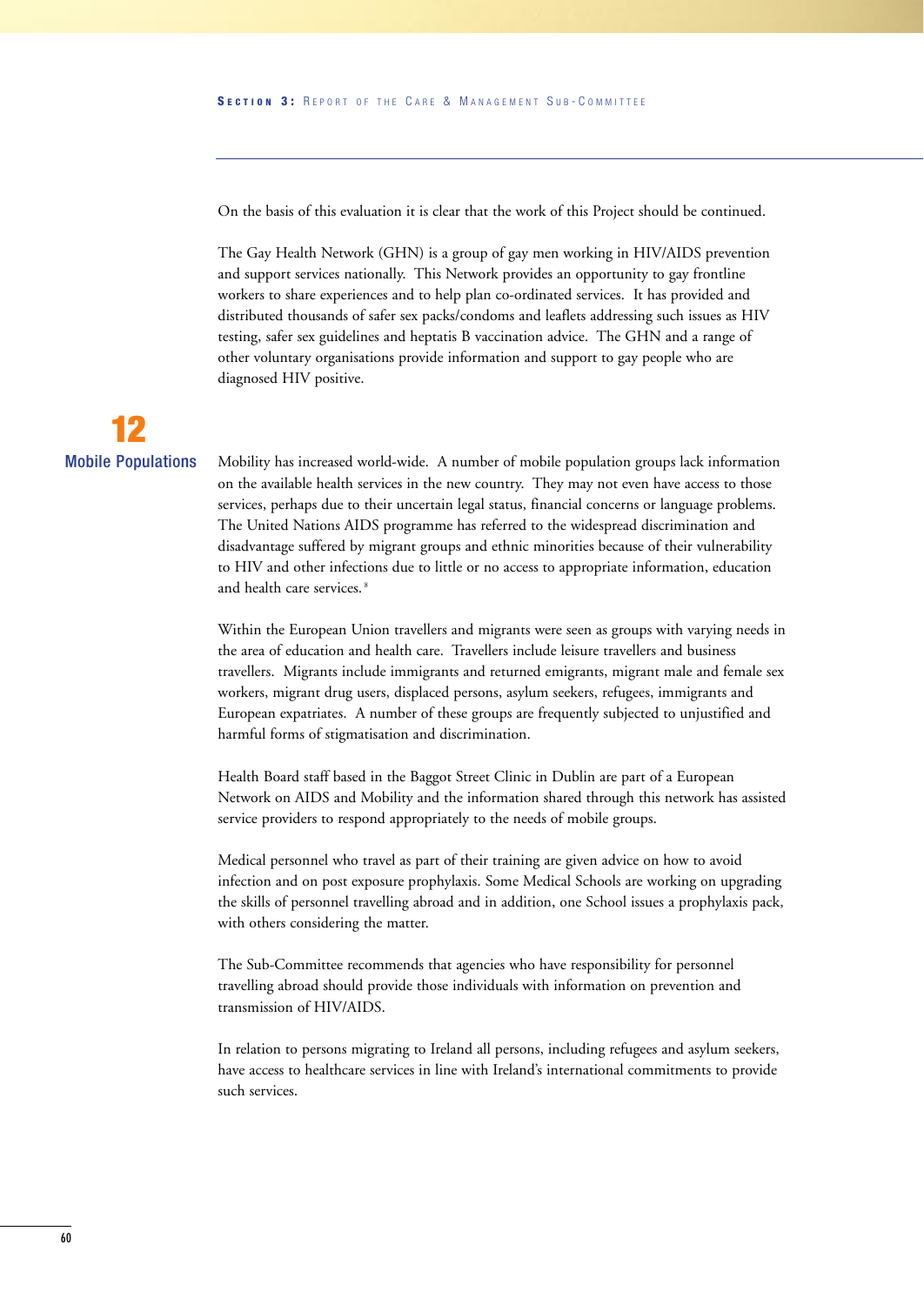## **13** Intravenous Drug Misuse and HIV

The heroin problem has been growing, particularly in the Greater Dublin area since the early 1980s. In 1983 there were 1,500 heroin addicts identified. 196 people were in treatment in the only treatment centre at Jervis Street. By 1991, 2,000 people were attending treatment services for heroin addiction in a small number of treatment centres. At the end of February, 2000 a total of 4420 people were on the Central Methadone Treatment List with 4353 of these people being treated in the Eastern Regional Health Authority area in one of 52 treatment locations or through their general practitioners. The average age of those in treatment is the lowest in Europe at 23.6 years. <sup>9</sup> A recent evaluation of the Eastern Health Board's drug services<sup>10</sup> noted that "a programme of service expansion was embarked on that is probably one of the more innovative community drug services programmes in Europe" and that "by international standards of assessment of methadone clinics the rates of both positive and negative opiate tests indicate that they are operating to a very high standard of performance on this particular parameter".

Health Boards have responded to the increasing opiate problem by expanding their services, particularly in the last four years since the publication of two Ministerial Task Force Reports on Measures to Reduce the Demand for Drugs. 11, 12 Estimates of the number of opiate misusers in the Greater Dublin Area range from 8,000 to13,500, but not all of these are intravenous drug users and only a proportion of them will look for treatment.

A National Drugs Strategy Team was mandated to implement the Government's Strategy and this Team is chaired by an official from the Department of Health and Children. Local Drugs Task Forces were established in the 14 areas experiencing the highest levels of problem drug use (13 in the Eastern Regional Health Authority area and 1 in Cork city). These Local Drugs Task Forces prepared action plans, which were aimed at providing a co-ordinated response to the drug problem at local level, with the involvement of local voluntary and community groups. The Department of Health and Children and health boards, with the support of voluntary and community groups, continue to implement the relevant recommendations in the Ministerial Task Force Reports.

The Reports recognised that in order to comprehensively address the problem of drug misuse a number of other areas linked with social inclusion and economic deprivation, especially in inner city areas needed to be tackled.

#### **The main activities underway at present include:-**

- expansion of treatment services aimed at eliminating drug treatment waiting lists;
- special attention is being paid to the needs of young misusers in the priority areas, and in particular to Community Employment (CE) applications offering integrated services for recovering drug misusers;
- a series of education and prevention steps, including a drug misuse prevention programme have been introduced in primary schools in priority areas, and is being implemented nationally;
- an Estate Improvement Programme is being developed for severely run-down urban housing estates;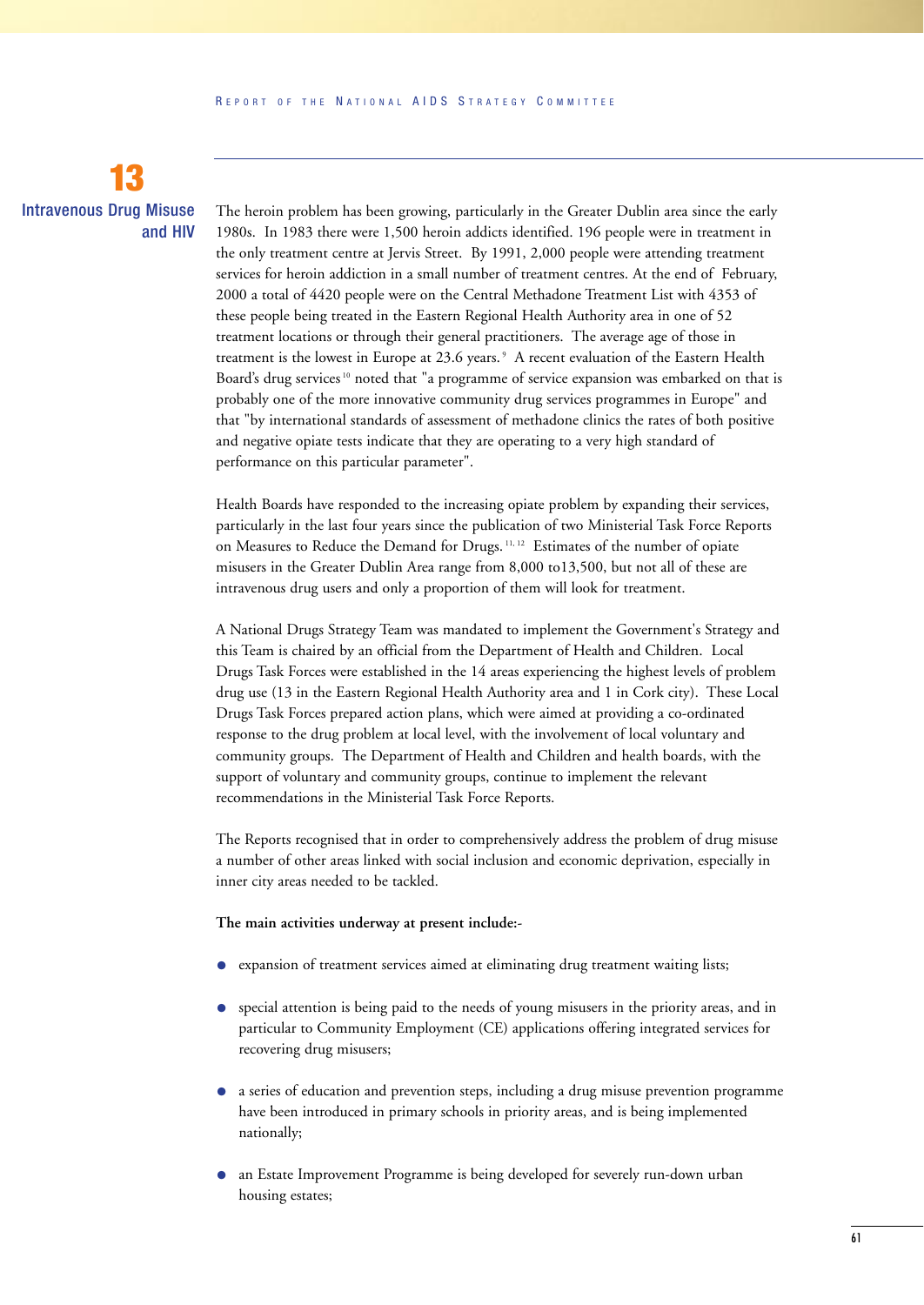- the development of sports and recreation activities by Local Authorities in priority areas;
- the establishment of a Youth Services development Fund, to develop youth services in disadvantaged areas;
- the development of other initiatives aimed at meeting the needs of young people in disadvantaged areas;
- the training and employment of youth leaders from disadvantaged communities.

It is hoped that the multi-agency approach being used, which provides support to health services will result in a lowering of the number of young people turning to drugs in Task Force areas and it will provide not just treatment, but a means of social re-integration and a return to a normal life for people who had turned to drugs as a way of coping with life.

The Eastern Regional Health Authority area is the one worst affected by the drug problem. Treatment services were expanded throughout the Authority during 1999, with an emphasis on providing treatment to people in their own local area. 10 new treatment locations were established. As already stated this brings the number of treatment locations to 52. As services develop in local areas, however, more people come forward to access these services, so it is impossible to say when waiting lists can actually be eliminated. The Authority will continue to expand its services with the objective of providing prevention, treatment, rehabilitation and aftercare services to everyone who needs such services. The Eastern Regional Health Authority's total budget for drugs and AIDS services in 2000 is over £22 million.

Irish Government policy in relation to drug misuse is that a wide range of treatment options should be provided, including methadone treatment, detoxification and other programmes aimed at those addicted to drugs, especially people who are addicted to heroin. Methadone maintenance is internationally recognised as a valid and successful part of an integrated response to the drug problem. It has also been shown that it is possible to reduce the antisocial behaviour of intravenous drug users by taking them into treatment on methadone maintenance programmes.

#### Methadone Protocol

The 1998 Report of the EMCDDA<sup>13</sup> on the State of the Drugs Problem in the European Union noted that substitution treatment is the most evaluated field of drug demand reduction, with generally positive results including increases in employment, improvement in emotional status, physical appearance, health, family and social relations, finances and vocational skills, with reduction in criminality, debts and heroin use. Generally also, HIV patients comply with monitoring and treatment. In Member States in 1997 a total of 265,664 people were on substitution treatment, mainly methadone.

The Report of the Review Group on Methadone Treatment Services <sup>14</sup> recommended, inter alia, that strict controls should be introduced on the prescribing and dispensing of methadone. The Misuse of Drugs (Supervision of Prescription and Supply of Methadone) Regulations, 1998,<sup>15</sup> were introduced to give effect to the recommendations of the Review Group. They came into full effect on 1st October, 1998 from which date methadone could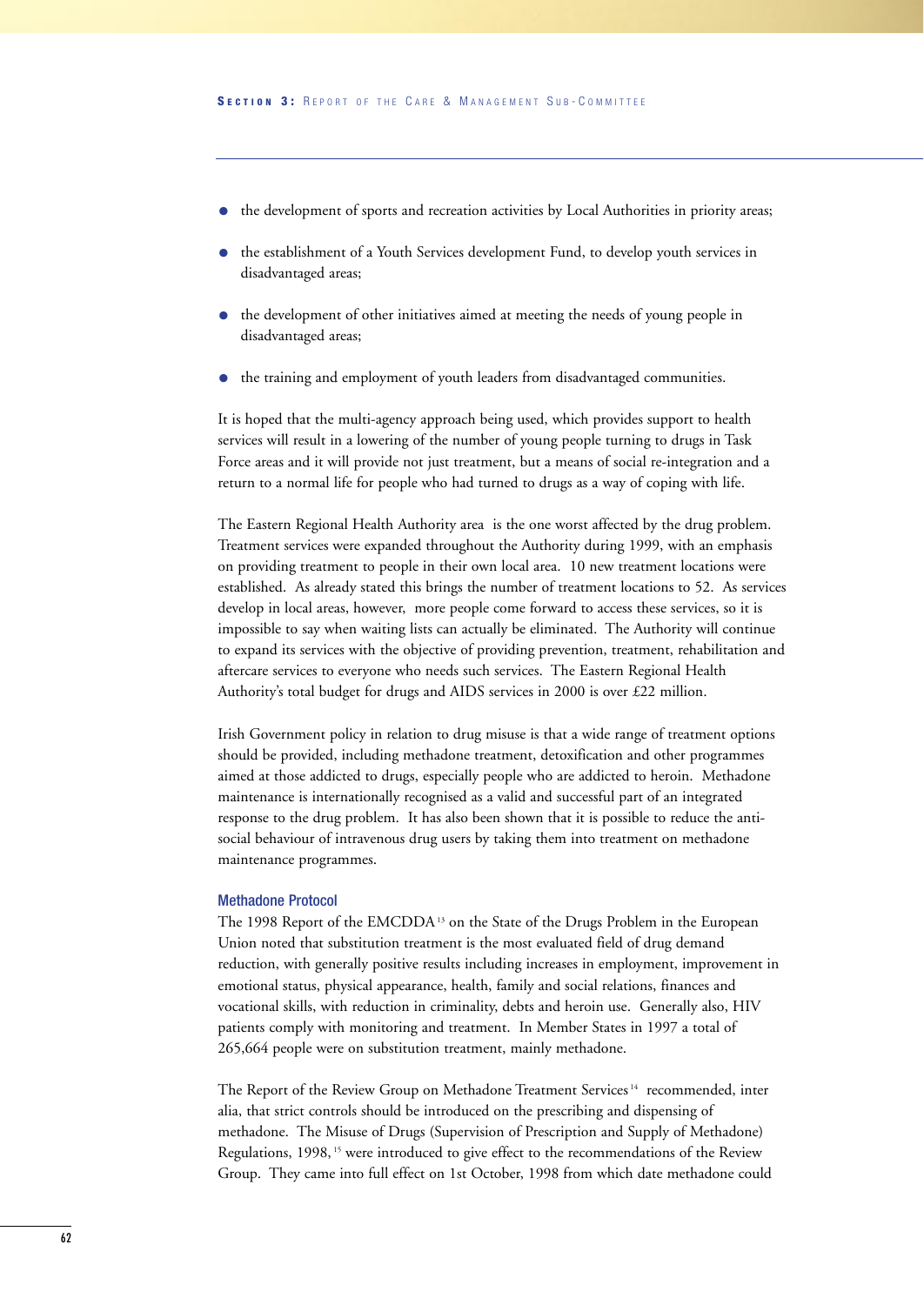only be prescribed to people who were on a Central Methadone Treatment List and who held a valid treatment card.

Epidemiological surveillance of HIV would indicate that in recent years the overall incidence of HIV among intravenous drug users is reducing. While we must be wary of drawing major conclusions from short term changes in infection patterns service providers are optimistic that this trend is as a result of the intervention through a combination of substitution therapy with methadone and needle exchange services. Although the problem of intravenous drug use is a serious concern in major cities throughout the world it is hoped that, with the availability of treatment and rehabilitation options on demand to those who need them, together with the range of community based programmes aimed at tackling the drug problem in the wider context of social inclusion, there will be a continued reduction in incidence of HIV among intravenous drug users.

Intravenous drug misuse has not become a major problem outside the Greater Dublin area. However, all health boards are involved in the methadone protocol and can provide appropriate treatment to IV drug users who contact their services.

## **14** HIV/AIDS Care in Prisons

People who require HIV/AIDS treatment in prisons are referred to hospitals for this treatment. A unit in Mountjoy Prison provides triple therapy. Limited methadone maintenance is also available to patients who are HIV positive in the medical unit, but not to other prisoners, who may be intravenous drug misusers. A recent study of hepatitis B, hepatitis C and HIV in the Irish prison population  $16$  showed that the prevalence of HIV in a cohort representative of the five main prisons in the country was 2%, both in males and females. However, in prisons where there were large numbers of people with a drug misuse history, the prevalence rate was 4%.

There needs to be greater emphasis on education and awareness campaigns among prison populations in order to reduce the risk of sexual transmission of the virus. Drug misuse treatment services need to be on a par with those provided by health boards and should be put in place as a matter of urgency. The Department of Justice Equality and Law Reform and the Eastern Regional Health Authority have agreed on a draft action plan for the provision of appropriate drug treatment services in prisons. This will involve working to provide the same range of services, including counselling and treatment, that are available at community level from health board services.

**15** Homelessness and HIV/AIDS

Accommodation for HIV positive people, particularly those with an intravenous drug using history, remains a significant problem. While there has been an increase in the availability of supported accommodation in the voluntary sector, supply has not kept pace with demand. This situation has been exacerbated by the generally poor availability of accommodation in the Dublin area. Homelessness carries with it attendant problems of poverty and lack of a support base. The capacity of those who are homeless to commence or continue with the medication regimens in HAART is severely compromised. Existing health board hostel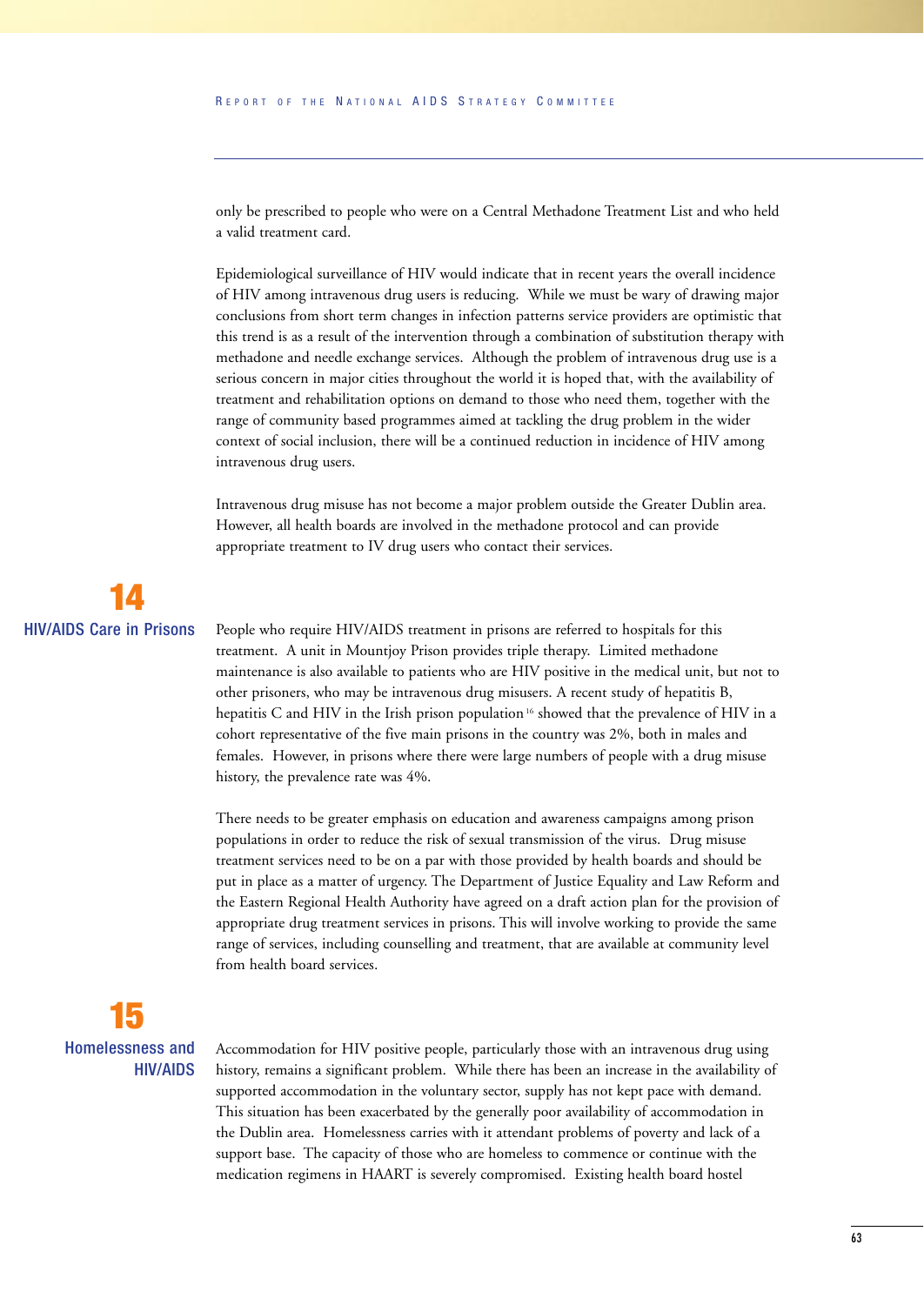accommodation is often inadequate to meet the needs of available suitable accommodation for HIV positive homeless persons. The special housing/placement needs of those suffering from HIV dementia needs to be considered. There is currently no facility which caters for this small group. Those suffering from HIV dementia and not requiring full-time placement will require suitable supported accommodation.

As well as the hospital based statutory services a number of voluntary agencies engage in providing assistance to homeless people with HIV/AIDS.

The AIDS Fund Housing Project has received funding from the Department of Health and Children and the Eastern Regional Health Authority. The Project provides accommodation for homeless people with AIDS. The 15 apartments in the scheme are currently occupied and the majority of the occupants are on combination antiretroviral therapy. At the end of 1999 there was a waiting list of around 80 people in the Dublin area for accommodation in the Project. The majority are drug misusers on methadone maintenance who have AIDS. The Simon Community provides food and shelter to a number of people with HIV/AIDS. Problems have arisen in certain cases, mainly linked with intravenous drug misuse, where anti-social behaviour has occurred.

Cairde's child and family support service and the help and assistance provided by groups such as Dublin AIDS Alliance, Merchants Quay Project, the Alliance in Cork, the Red Ribbon Project in Limerick, AIDS Helpwest in Galway and AIDS Help Northwest play a major part in helping people with HIV who are homeless to access basic services.

The Wethouse model in the U.K. provides chaotic drug misusers with access to basic facilities such as food and shelter with an opportunity for statutory services to provide outreach and counselling services. This model should be examined as an approach to dealing with the problem of homeless chaotic drug misusers, many of whom may be HIV positive.

Local Drugs Task Forces in the Greater Dublin area are developing appropriate responses on a cross-Task Force basis to the problem.

## **16** Specialist Dental Care for People with HIV

A Consultant-led Unit in the Dublin Dental Hospital provides specialist treatment for people with HIV and AIDS. Another clinic has been set up at St James's Hospital and services are also provided for prisoners in Mountjoy, Arbour Hill and Wheatfield prisons. In May 1999 over 1000 known HIV positive patients were under the care of these clinics. The Unit maintains close links with Infectious Diseases and Genito-Urinary Medicine Consultants in the course of its work. Consultants in the Dental Hospital and School have acted as advisors to the Dental Council and the Irish Dental Association culminating in publications which have been sent to every registered dental practitioner on two important issues: the Pictorial Recognition of Oral Manifestations of HIV Infection<sup>17</sup> and Guidelines on Cross-Infection Control in Dental Practice, including Ethics. <sup>18</sup> UCC School of Dentistry provides specialist services in the Southern Health Board area.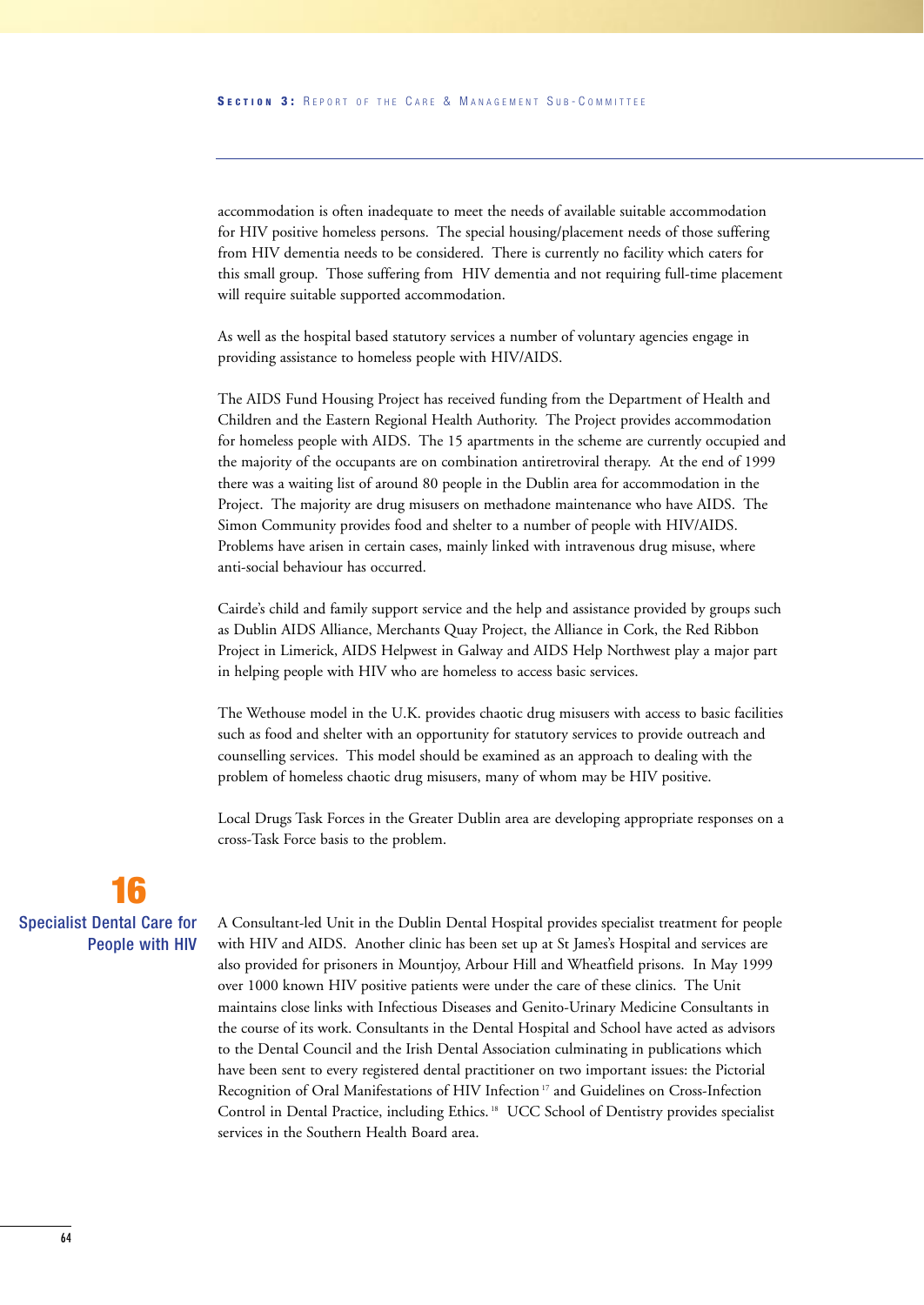

The availability of Highly Active Antiretroviral Treatment (HAART) and the introduction of routine HIV testing in many STI clinics and in antenatal clinics has led to a change in the services being provided by social workers/counsellors, who now concentrate their skills on working with those who are at high risk or have a multitude of problems. These recent changes in practice would suggest that there is a need to devise a protocol around referral criteria on a team level in all sites where HIV testing is carried out. This would help to standardise a "best practice" base.

Ongoing training and information updates are required by those involved in providing counselling services. To address this the Eastern Regional Health Authority is providing training to its drug counsellors in its addiction services to:

- address risk taking activity in a therapeutic context;
- deal with problems of adherence;
- provide support and assistance to people living with HIV/AIDS;
- address secondary prevention issues;
- provide support and assistance to people living with HIV/AIDS.



Regional AIDS Co-ordinators were appointed in each Health Board in 1993. The main objectives of the Co-ordinators are :

- **1.** To maintain an epidemiological information base on HIV/AIDS for the health board area covered;
- **2.** To report new cases and deaths from AIDS within the respective health boards to the National AIDS Co-ordinator (a designated Medical Officer) in the Department of Health and Children at present and when a new reporting system is devised, to the National Disease Surveillance Centre, to be used for National and European surveillance purposes;
- **3.** To be proactive in encouraging an holistic and effective multi-sectoral response to the changing nature of HIV/AIDS in the health board area.

#### **The duties and functions of AIDS Co-ordinators include:**

- **1.** To collect and collate regional data on HIV positive cases confirmed by the VRL.
- **2.** To collect and collate regional data on new AIDS cases and deaths and to report on these to the National AIDS Co-ordinator.
- **3.** To develop a health board HIV/AIDS strategy for the health board area and review existing services, identify needs and make recommendations based on National AIDS Strategy.
- **4.** To promote the use of appropriate HIV/AIDS diagnostic, therapeutic and prevention policies in the health board area.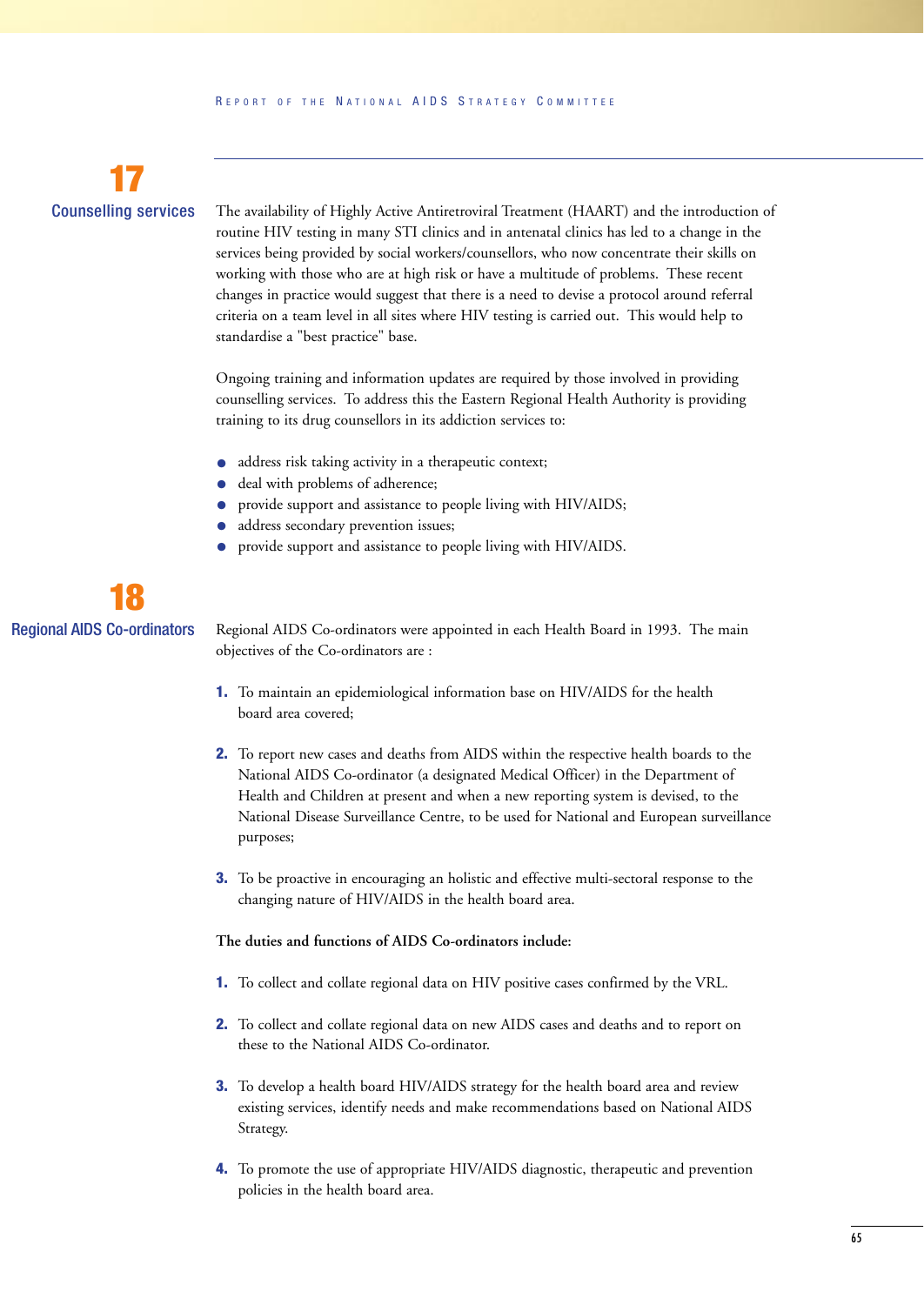- **5.** To promote educational programmes for professional, public and voluntary groups.
- **6.** To co-ordinate HIV/AIDS services in the health board area.
- **7.** To act as a resource person for general practitioners, public health nurses and voluntary bodies in the health board area.
- **8.** To particularly consider the needs of marginalised and minority groups within the region, in terms of HIV/AIDS prevention and care and to ensure that efforts are made to address these needs.

Regional AIDS Co-ordinators have played an important role in co-ordinating appropriate regional responses to HIV/AIDS issues. Most recently they played an active role in the development and implementation of the routine HIV antenatal testing programme. The Sub-Committee recommends that they should continue in their role. Reporting arrangements for AIDS cases will change when the National Disease Surveillance Centre takes over the management of the HIV/AIDS database.

# **19** AIDS Dementia

There are no accurate statistics on the national prevalence of dementia. It is however estimated that around 8%-16% of people with AIDS will develop dementia. A small percentage of AIDS dementia patients, will, in turn develop psychosis. A good psychiatric service can cope with AIDS dementia patients, as part of an overall care programme for all patients with dementia.

There needs to be good liaison between hospitals and community based workers, as early assessment is the key to good management of this condition. Most people with dementia are looked after by relatives, so support structures are needed in health boards to assist in the care of these patients.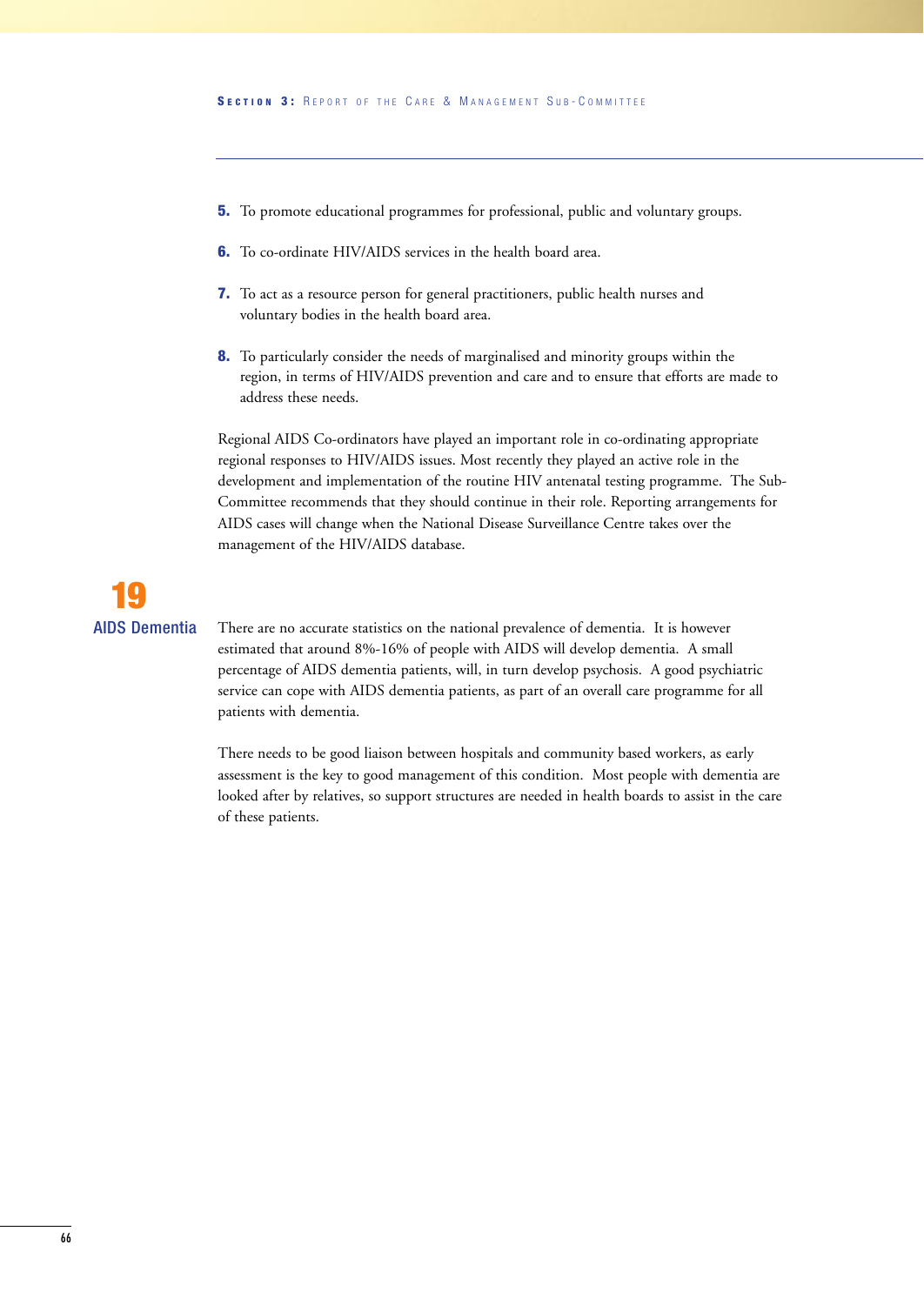## Care and Management Sub-Committee Recommendations

#### The Sub-Committee recommends that:-

- **1.** In view of the close links between HIV/AIDS and other infections, particularly sexually transmitted infections the National AIDS Strategy Committee should broaden its remit to deal with such infections also.
- **2.** Because of the increase in sexually transmitted infections, the National AIDS Strategy Committee should, as a priority examine the adequacy of resources provided to deal with this area, in consultation with Comhairle na nOspideal.
- **3.** People with HIV/AIDS should be encouraged and assisted to access re-training services, where appropriate.
- **4.** There needs to be a multi-agency approach to tackling the problem of homelessness and HIV/AIDS, particularly in relation to chaotic drug misusers. Partnerships between statutory and voluntary agencies should be investigated.
- **5.** Evaluation and research into all aspects of HIV/AIDS should continue.
- **6.** Methadone treatment, in accordance with the (Supervision of Prescription and Supply of Methadone) Regulations, 1998 should continue as a central element of a range of treatment options for opiate misusers.
- **7.** Consultant posts should be established in accordance with the recommendations of Comhairle na nOspideal. Because the second consultant post approved by Comhairle to be appointed in the Virus Reference Laboratory will deal exclusively with Irish Blood Transfusion Service issues it is recommended that the third post identified by Comhairle should be filled as soon as possible.
- **8.** The facilities at Cherry Orchard hospital should be re-focused and re-organised, under the supervision of the newly appointed Consultant in Infectious Diseases.
- **9.** The recommendations of the Advisory Group of the Transmission of Diseases in the Healthcare Setting as set out in its reports on "The Prevention of Transmission of Bloodborne Disease in the Healthcare Setting" should be adopted.
- **10.**People undergoing testing in relation to occupational exposure risk should be offered therapeutic counselling.
- **11.** When Standard Precautions are used in dealing with cadavers body bags are not required since they make no contribution to reducing occupational risk of infection.
- **12.**People who are diagnosed with HIV or who have AIDS should continue to have access to treatment where such treatment is therapeutically indicated.
- **13.**There should be enhanced support for people in treatment and their families to help them deal with issues such as adherence to treatment.
- **14.**A liaison nurse should be identified in all health boards where such a liaison nurse is not already in post to act as liaison person between patients and medical service providers.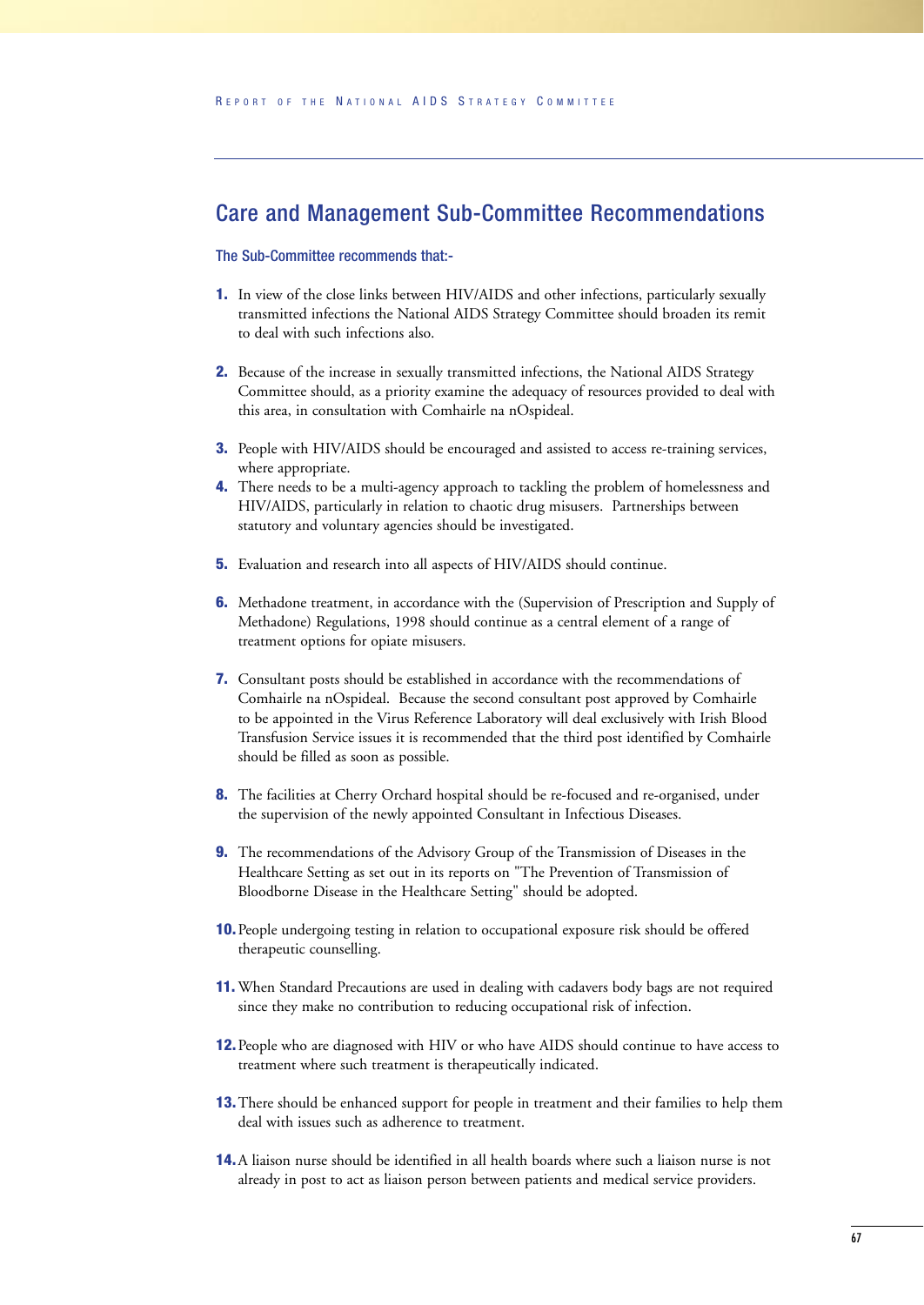**15.**In relation to Our Lady's Hospital Crumlin:-

- the physical space in which services are provided should be expanded and should include the establishment of a family clinic to care for HIV infected mothers and infants;
- additional staff should be appointed to deal with the growing number of cases presenting for treatment and aftercare.
- **16.**Routine antenatal HIV testing should be introduced countrywide and all staff involved in implementation should be provided with appropriate training to ensure that in the pretest discussion women are encouraged to opt to be tested.
- **17.**Following the positive evaluation of the first phase of the Gay HIV Prevention Strategies the second phase should continue to build on the developments of the first two years, incorporating an evaluation element into this phase from the outset.
- **18.**The specific needs of mobile populations should be taken into account in relation to service provision. Health boards should examine the nature of HIV/AIDS services being provided and work to accommodate the linguistic and cultural differences of non-national patients.
- **19.**Agencies which have staff travelling overseas should provide those staff with information on prevention and transmission of HIV.
- **20.**Health boards should continue to enhance and expand their intravenous drug treatment services, including heroin substitution and needle exchange, aimed at reducing the incidence of HIV in this population.
- **21.**There must be more education and awareness in relation to HIV/AIDS among the prison population.
- **22.**Intravenous drug misuse services within prisons must provide the same range of treatment options as those provided by health boards, so that there is a continuum of treatment in and outside of the prison environment.
- **23.**Dental services should continue to be provided at community care and/or Dental Hospital levels for patients with HIV/AIDS.
- **24.**Statutory agencies should continue to work in partnership with voluntary organsiations who play a key role in the development and delivery of HIV/AIDS services.
- **25.**Regional AIDS Co-ordinators should continue to co-ordinate and integrate HIV/AIDS services in partnership with other agencies, both statutory and voluntary which play an important role.
- **26.** There should be a review of counselling services to;
	- devise a protocol for referral criteria,
	- help standardise best practice, and
	- clarify its on-going role in prevention and treatment adherence issues.
- **27.**There must be good liaison and communication between hospitals and community based workers in relation to early diagnosis and management of AIDS dementia.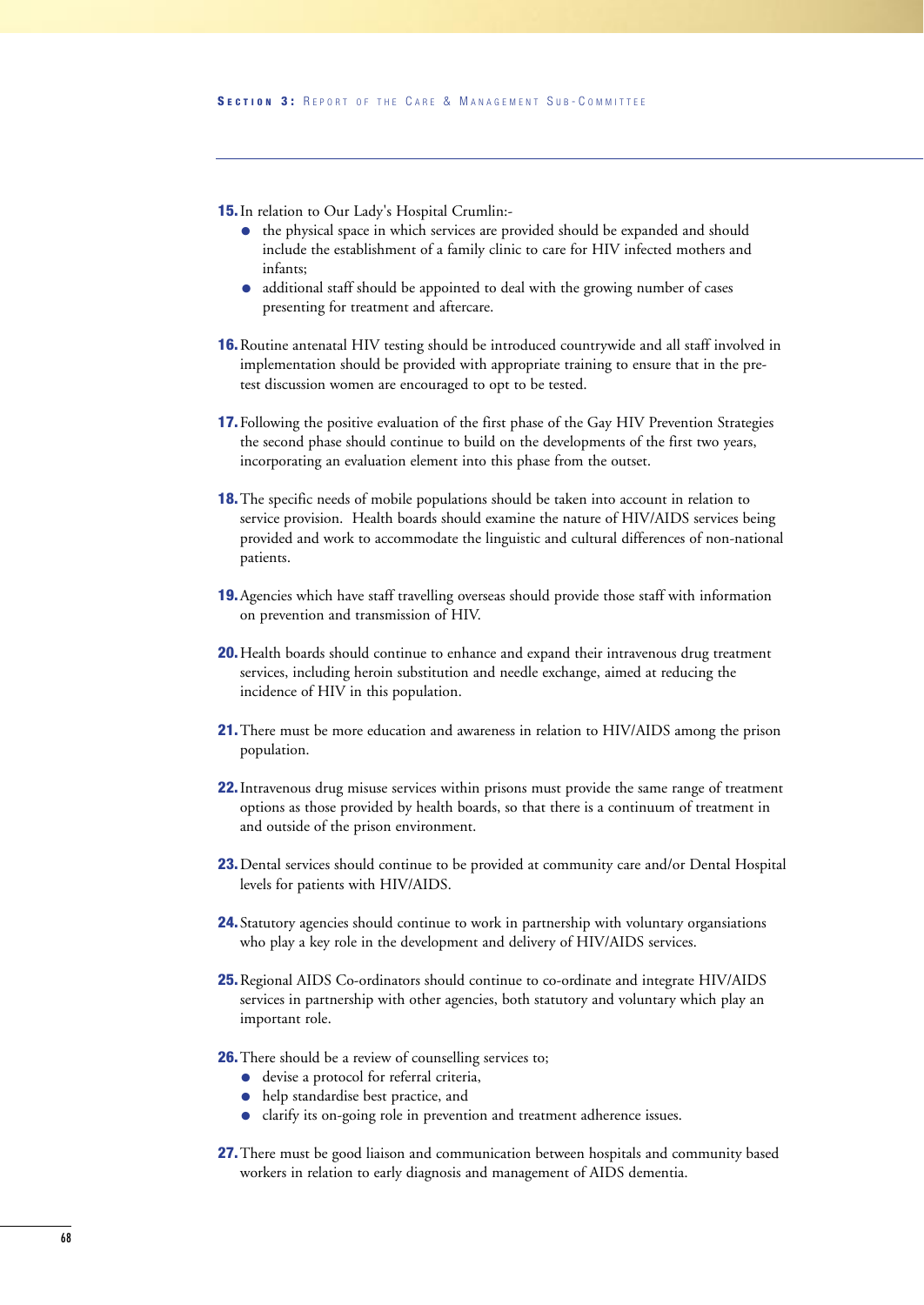#### Appendix 1 - References and Bibliography from the HIV Primary Care Research Project.

Bradley F. Clinical aspects of HIV infection. JICGP 1993; 10(1): 55-7.

Bradley F. HIV / AIDS and Irish General Practice. JICGP 1993; 9(12): 60-2.

Bradley F, Bury G, O'Kelly FD, Shannon W. Attitudes of Irish GPs to HIV infection. JICGP 1993; 10 (2): 64-68.

Bradley F, Bury G, O'Kelly FD, Shannon W. Irish General Practice and the human immunodeficiency virus. Ir Med J 1993; 86(5): 152-3.

Bury G, O'Kelly FD, Pomeroy L. The use of primary care services by drug users attending an HIV prevention unit. Ir Med J. 1993; 86(2): 53-5.

Bradley F, Bury G, Mulcahy F, O'Kelly FD, Shannon W, Langton Burke D. Attitudes towards and experience of general practice among HIV positive patients in the Republic of Ireland. Int J STD and AIDS 1994; 5:327-331.

Hickey A, Bury G, O'Boyle C, Bradley F, O'Kelly FD, Shannon W. No (safer) sex please, we're Irish: sexual functioning and use of safer sexual practices in an Irish HIV positive cohort. Ir J Psychol 1994; 15: 404-17.

O'Kelly FD. HIV / AIDS infection – a major health challenge. JICGP 1994 (Suppl) 8-9.

Bradley F, Bury G, O'Kelly FD, Shannon W, Hickey A, Mulcahy F. Analysis of care of HIV positive patients: hospital and general practice components. Ir Med J 1995; 88(3): 98-100.

Hickey A, Bury G, O'Boyle C, Bradley F, O'Kelly FD, Shannon W. A new short form individual quality of life measure (SEIQoL-DW): application in a cohort of individuals with HIV / AIDS. Br Med J. 1996; 313: 29-33.

O'Kelly FD, Bury G. An analysis of the effects of HIV infection in a cohort of intravenous drug users. Ir Med J. 1996; 89(3): 112-4.

Bradley F, Geoghegan T, O'Kelly FD, Hickey A, Kevaney J, Bury G, Cassin S, Shannon W. Community participation in research and planning: defining the primary health care needs of injecting drug users. WONCA Conference. Dublin 1998.

Bury G, Hickey A, Smith M, Langton D, Barry J, O'Kelly FD, Sweeney B, Bourke M. A randomised controlled trial of methadone maintenance by GPs and drug treatment centres. WONCA Conference. Dublin 1998.

Bury G, Hickey A, Smith M, O'Kelly FD, Langton-Burke D, Barry J, Sweeney B, Bourke M. Assessment of patients on methadone maintenance considered unsuitable for discharge to general practice. WONCA Conference. Dublin 1998.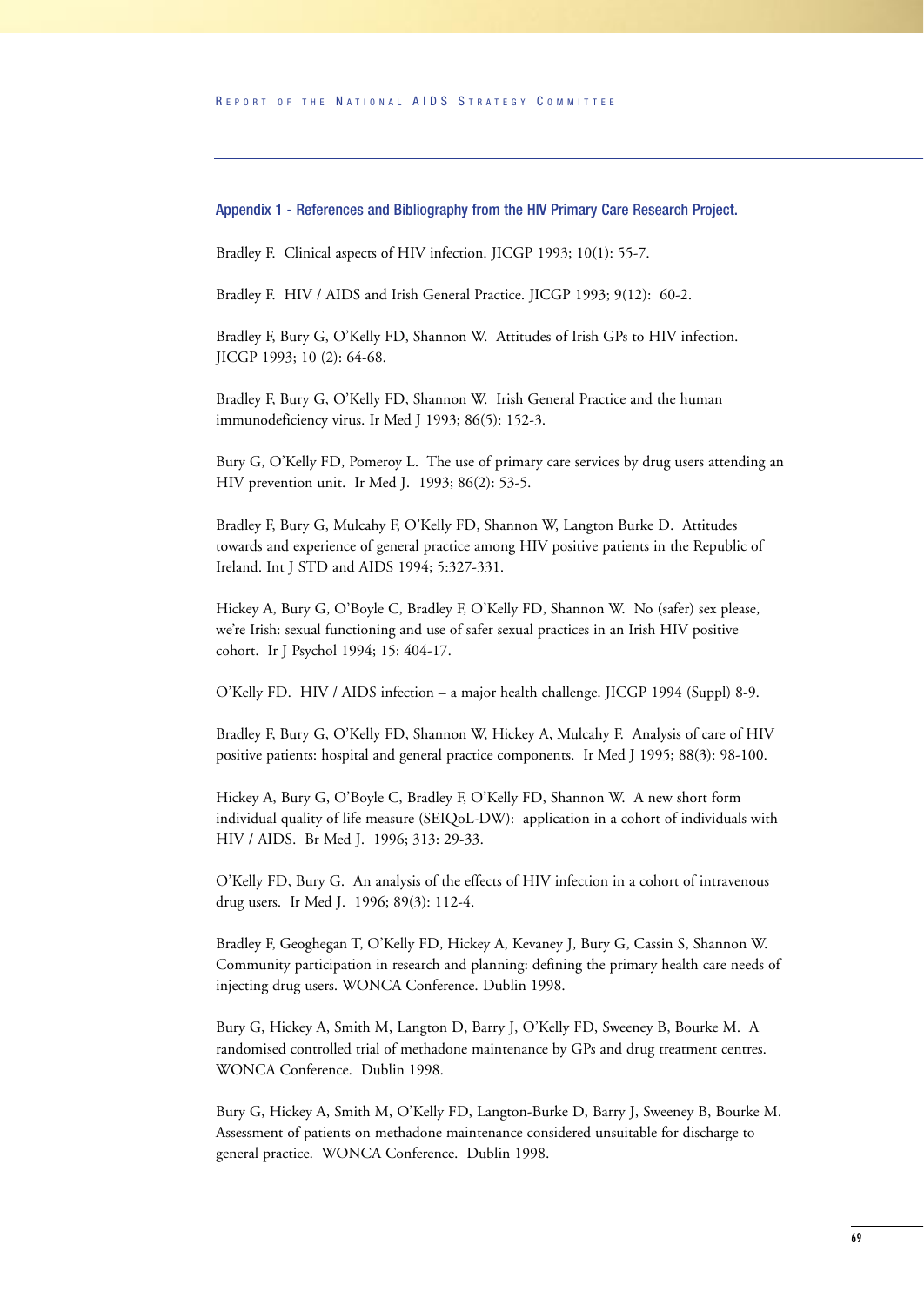Langton D, Hickey A, Bury G, Smith M, O'Kelly FD, Barry J, Sweeney B, Bourke M. Methadone maintenance in general practice: impact on staff attitudes. Society for the Study of Addiction. Edinburgh 1999.

Cullen W, Bury G, Barry J, O'Kelly FD. Drug users attending general practice in Dublin area. Association of University Departments of General Practice in Ireland. March 2000.

Cullen W, Bury G, Barry J, O'Kelly FD. Prevalence of hepatitis C among drug users attending general practice. Association of University Departments of General Practice in Ireland. March 2000.

Cullen W, Bury G, Barry J, O'Kelly FD. Profile of drug users attending general practice for continuing medical care. Royal Academy of Medicine in Ireland. Annual Scientific Meeting. March 2000.

Cullen W, Bury G, Langton D. Experience of heroin overdose among drug users attending general practice. Br J Gen Pract 2000 (in press).

Cullen W, Griffin S, Bury G, Plunkett P. Prospective study of opiate overdose in an urban Emergency Department. Association of University Departments of General Practice in Ireland. March 2000.

Griffin S, Cullen W, Plunkett P, Bury G. Impact of new methadone prescribing legislation on opiate overdoses. Association of University Departments of General Practice in Ireland. March 2000.

Cullen W, Bury G, Barry J, O'Kelly FD. Bloodborne virus infections among drug users attending general practice for continuing medical care. Royal Academy of Medicine in Ireland. Annual Scientific Meeting. April 2000

*Please note that the above is not a comprehensive listing of references. For clarity, each research project has been represented by one entry only, with publications being listed in preference to conference proceedings or presentations where possible.*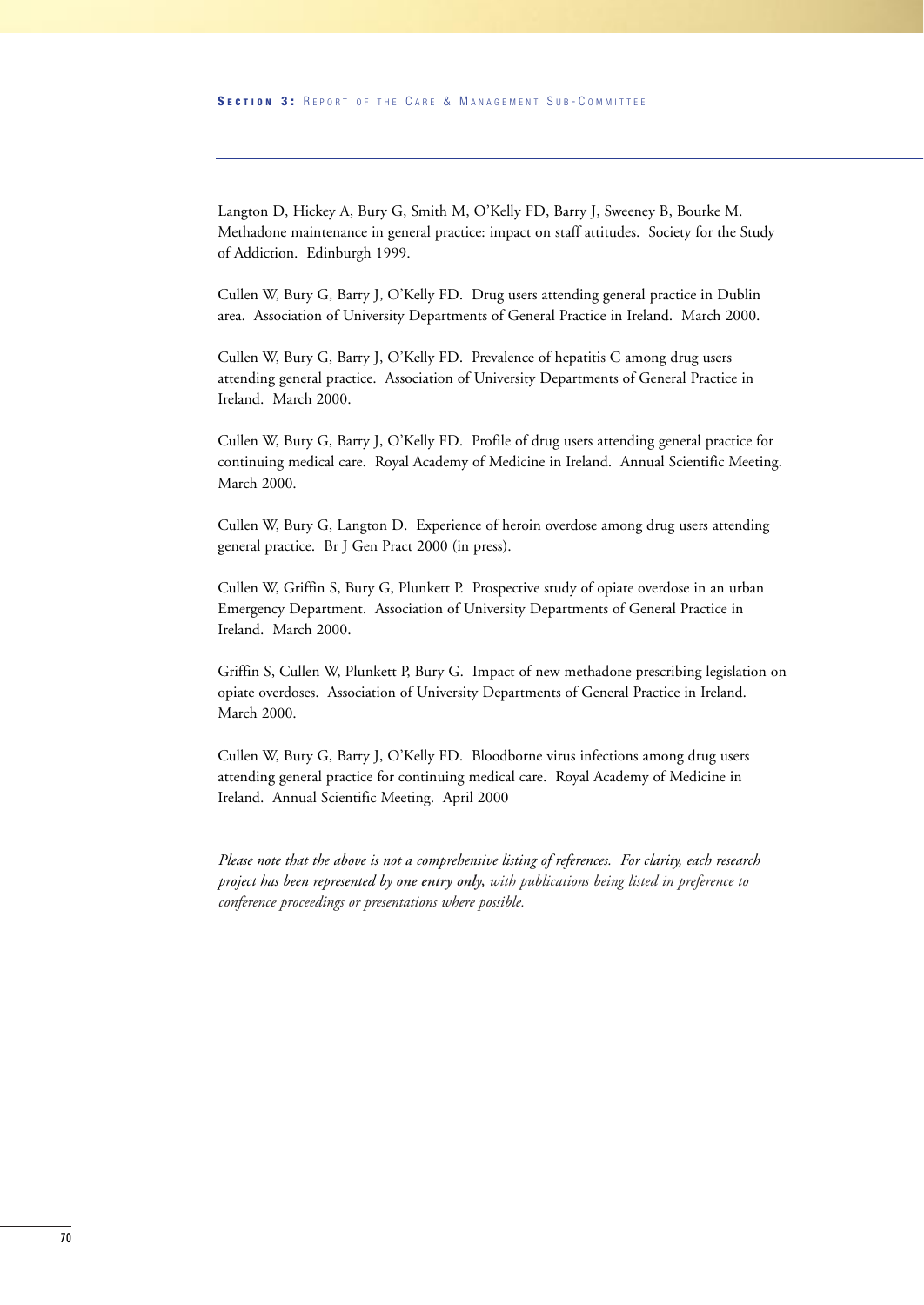Appendix 2 - Report of Comhairle na nOspidéal to Secretary of the National AIDS Strategy Committee.

#### 21st February 2000

I refer to your letter of 20th October 1999 and previous correspondence. The request from the Care and Management Sub-Committee of the National AIDS Strategy Committee to "*examine the present situation regarding Consultants in the light of epidemiological trends in relation to HIV / AIDS and taking account of Comhairle's earlier recommendations on consultant appointments*" was considered by Comhairle at its October 1999 meeting.

Before responding to the Department, Comhairle considered it appropriate to meet those leading the provision of medical services for people with AIDS/HIV in order to ascertain their views on current and future provision of service, consultant staffing and disease epidemiology.

The following members and officials were nominated to represent Comhairle na nOspidéal and develop a response: Dr. T. Pierce - who chaired the group, Ms C. Carney, Dr. F. Jackson, Mr. T. Martin and Mr. A. Condon. The Comhairle group met with doctors responsible for service provision to patients with HIV / AIDS on 18th November and 8th December 1999. Copies of the minutes of these meetings are attached for background information. The epidemiological trends in Ireland since 1992 and the oral and written views of those consulted including Dr. K. Butler, Consultant in Paediatric Infectious Diseases who was unable to attend either meeting were taken into consideration by the group in formulating the following recommendations:

The 1992 report of Comhairle na nOspidéal entitled "*AIDS at Consultant Level*" states that "*the most appropriate consultant profile to manage HIV and AIDS patients is a combination of infectious diseases consultants and consultants in genito-urinary medicine. Both specialties have complementary roles to play in the care of HIV and AIDS patients*".

The majority of those invited attended and those present at both meetings agreed with the broad thrust of the recommendations set out in the Comhairle Report of 1992, particularly in regard to the consultant workforce. The Report's recommendations were still valid. Those recommendations not yet acted upon should be implemented as soon as possible. Set out below is a table outlining the main recommendations of the 1992 report together with the current position:

| Area               | <b>Infectious Diseases*</b> |              | <b>Genito - Urinary Medicine</b> |              | <b>Psychiatry of Drug</b><br><b>Misuse</b> |              | <b>Palliative Medicine</b><br>Re: HIV / AIDS |               |
|--------------------|-----------------------------|--------------|----------------------------------|--------------|--------------------------------------------|--------------|----------------------------------------------|---------------|
|                    | Recommended                 | <b>Now</b>   | Recommended                      | <b>Now</b>   | Recommended                                | <b>Now</b>   | Recommended                                  | <b>Now</b>    |
| N. Dublin          | 2                           | $\mathbf{1}$ |                                  |              | 1                                          | 2            |                                              |               |
| S. Dublin          | 2                           | $\mathbf{1}$ | $\mathbf{1}$                     | $\mathbf{1}$ | $\overline{1}$                             | $\mathbf{1}$ | $\mathcal{P}$                                | $\mathcal{P}$ |
| Munster**          | $\mathbf{1}$                | $\mathbf 1$  |                                  |              |                                            |              |                                              |               |
| Connacht           | $\mathbf{1}$                |              |                                  |              |                                            |              |                                              |               |
| <b>Paediatrics</b> | $1 - 2$                     | $\mathbf 1$  |                                  |              |                                            |              |                                              |               |
| <b>Total</b>       | $7 - 8$                     | 4            | $\mathbf{2}$                     | 1            | $\mathbf{2}$                               | 3            | 3                                            | 3             |

*\*The report recommended that the infectious diseases consultants in Dublin would have small sessional commitments to Mountjoy Prison.*

*\*\*The report also suggested that consideration may need to be given in due course to the appointment of further consultants in Munster.*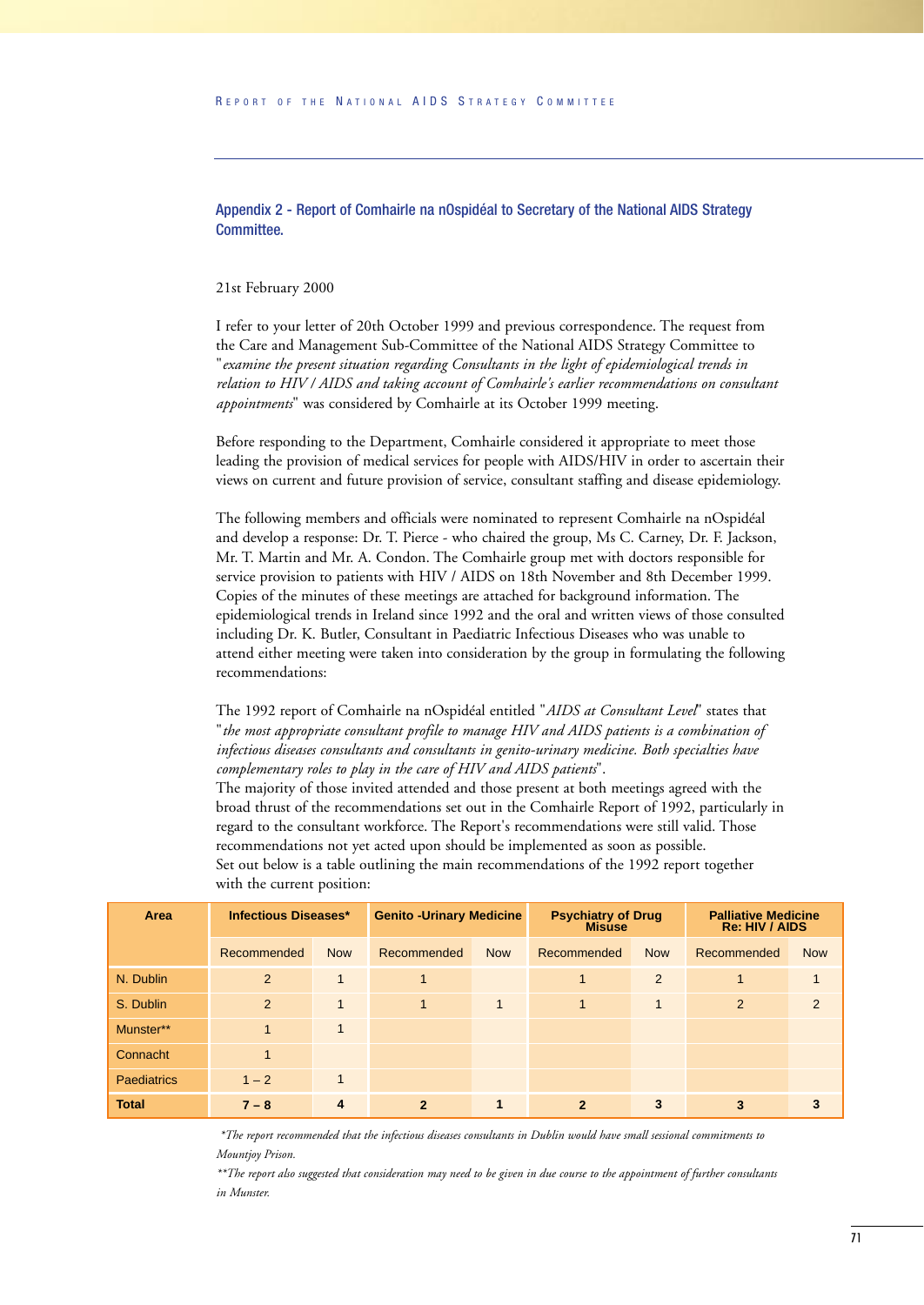**Set out below are a number of the more salient issues arising from the two meetings and submissions received:** 

#### **Dublin**

In its 1992 Report, Comhairle na nOspidéal recommended the appointment of four consultants in infectious diseases, two in North Dublin and two in South Dublin. The Report also recommended the appointment of two consultants in genito-urinary medicine. Currently, in North Dublin there is one consultant in infectious diseases who has been in post since 1993. In South Dublin, there is one consultant in genito-urinary medicine since 1987. A consultant in infectious diseases has been appointed this year.

There is a need for the creation of a second post of infectious diseases consultant in South Dublin, together with a new post of consultant in genito-urinary medicine and a second infectious diseases consultant in north Dublin.

#### **Munster**

An infectious disease service is operating in Cork, which is led by an infectious diseases consultant appointed in 1997. She utilises the services of 4 Area Medical Officers in the provision of STD clinics.

#### **Connacht**

Concern was expressed that the recommendation of Comhairle's 1992 Report regarding the creation of a post of Consultant in Infectious Diseases in the Western Health Board area had not been progressed. It is noted that this remains a priority if appropriate services are to be provided nationally.

The major priority is someone at consultant level to deal with S.T.Ds and also cater for the spectrum of infectious diseases. The Comhairle Report of 1992 recommended the appointment of an infectious disease consultant.

The infectious disease service operating in Cork, led by an infectious diseases consultant which utilises the services of 4 Area Medical Officers in the provision of STD clinics, is perceived to be a suitable model for service provision in the Western Health Board area.

#### **Paediatric Infectious Diseases**

In its 1992 Report, Comhairle na nOspidéal "*recommended the creation of a post of consultant paediatrician with a special interest in infectious diseases based at Our Lady's Hospital for Sick Children, Crumlin, with services at The Children's Hospital, Temple Street (and also to Cherry Orchard for as long as Cherry Orchard Hospital continues to admit seriously ill children with infectious diseases). Close liaison with the maternity hospitals will be essential. The need for a second appointment shared between the children's hospitals should be determined in due course when the first has been filled for a reasonable period*"

The first post was approved and filled in 1994. In view of the increased workload the second post is now required. We are advised by the consultant in paediatric infectious diseases that children with serious infectious diseases are not and should not be admitted to Cherry Orchard Hospital. Two posts of consultant in paediatric infectious disease are recommended involving the restructuring of the existing post and the creation of a second post. Both posts should be shared between Our Lady's Hospital Crumlin and The Children's Hospital Temple Street with formal sessional commitments to the maternity hospitals in Dublin.

#### **Virus Reference Laboratory**

The holder of the post of Consultant Microbiologist / Professor of Microbiology at St Vincent's Hospital/University College Dublin is also Director of the Virus Reference Laboratory in UCD. In addition, there is a need for one full time virologist based at the VRL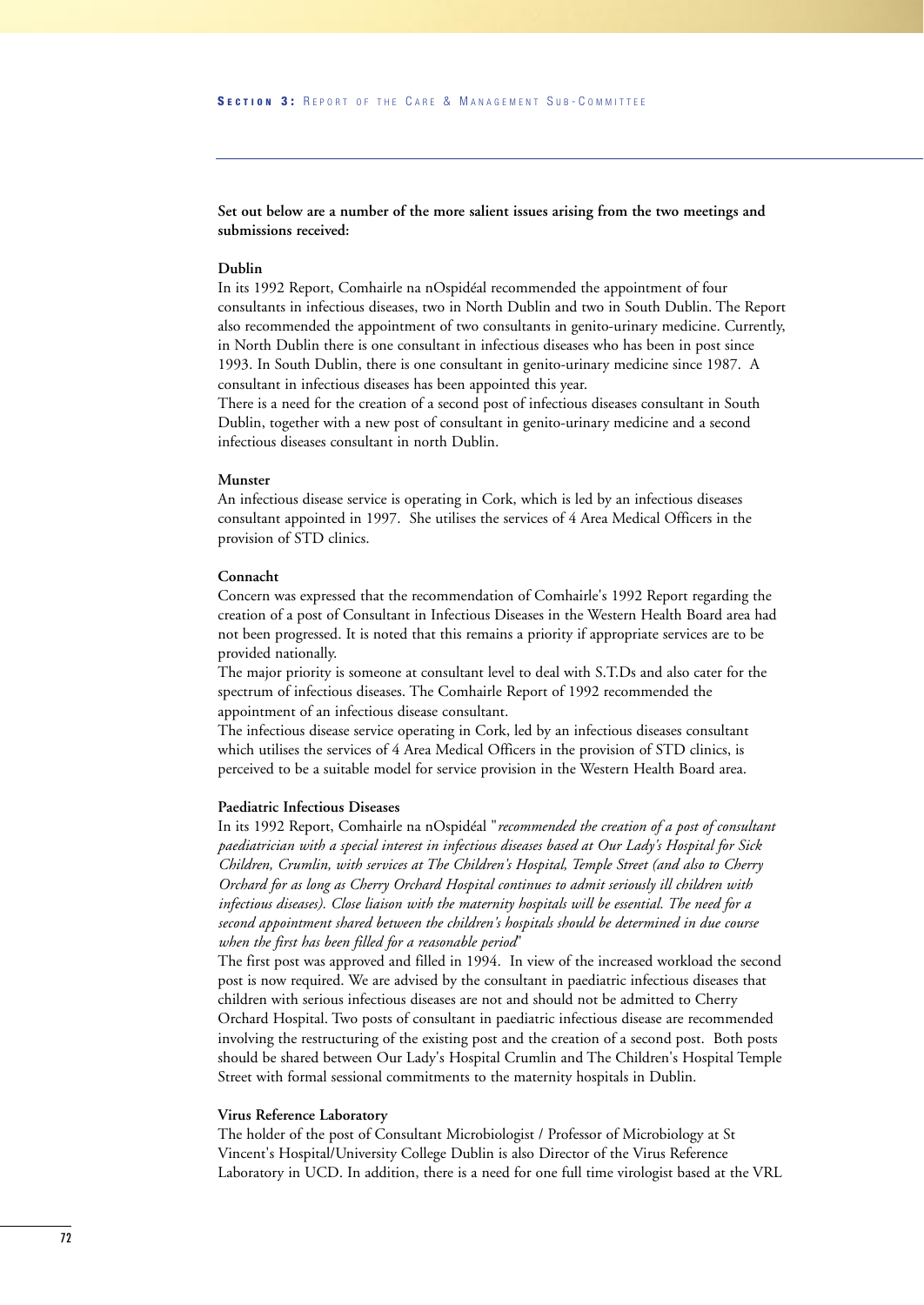whose duties would include HIV related workload. This post should be linked to the Blood Transfusion Service Board and also to a large general acute hospital, probably St Vincent's. When this post has been in operation for some time, consideration should be given to the need for a further post.

## **Prisons**

The Medical Director of Prisons has advised that in an ideal situation, appropriate healthcare services including consultant medical and psychiatric services should be provided to prisoners by the local healthboard / voluntary hospital via interagency agreements. Where specialist services such as consultants in infectious diseases and genito-urinary medicine are not available locally, alternative arrangements are required. The committee supports this approach. It is noted that the Minister for Justice, Equality and Law Reform has recently established an expert group to review the structure and organisation of prison healthcare services. In view of this welcome development, the committee has made recommendations only in relation to Mountjoy Prison.

#### **Mountjoy Prison:**

There is a concentration of a wide range of infectious diseases in one location - Mountjoy Prison, which is in close proximity to the Mater Hospital. A significant proportion of those prisoners in Mountjoy who suffer from any of the range of infectious diseases - including HIV/AIDs, hepatitis and STDs - are from South-West Dublin. It would be appropriate that sessional inputs to the prison reflect these factors. The 1992 Report stated that the consultants in infectious diseases should have a sessional commitment to Mountjoy Prison and it is recommended that consultants in infectious diseases based at the Mater Hospital and at St.James's Hospital should have formal sessional commitments to Mountjoy Prison. It is also recommended that the post of consultant in genito-urinary medicine to be based at the Mater Hospital should have a sessional commitment to the prison.

### **Sexually transmitted disease services in the rest of the country**

While the issue of the provision of STD services is somewhat separate to the issue under consideration, both the Comhairle group and a number of those doctors involved in service provision recognised the lack of consultant led services outside the major urban conglomerations of Dublin and Cork. It is recommended that the Department of Health & Children and the health boards give early consideration to the matter.

## **Conclusion**

Given the general agreement with the recommendations of the Comhairle Report of 1992 and acknowledgement of their continuing validity, the Comhairle group support the doctors involved in service provision in their expressed desire that those recommendations not yet acted upon would be implemented as soon as possible.

Comhairle na nOspidéal hopes that the recommendations set out in this letter, together with the enclosed background documentation are of assistance to the committee in its review of the National AIDS Strategy.

Yours sincerely,

Tommie Martin Chief Officer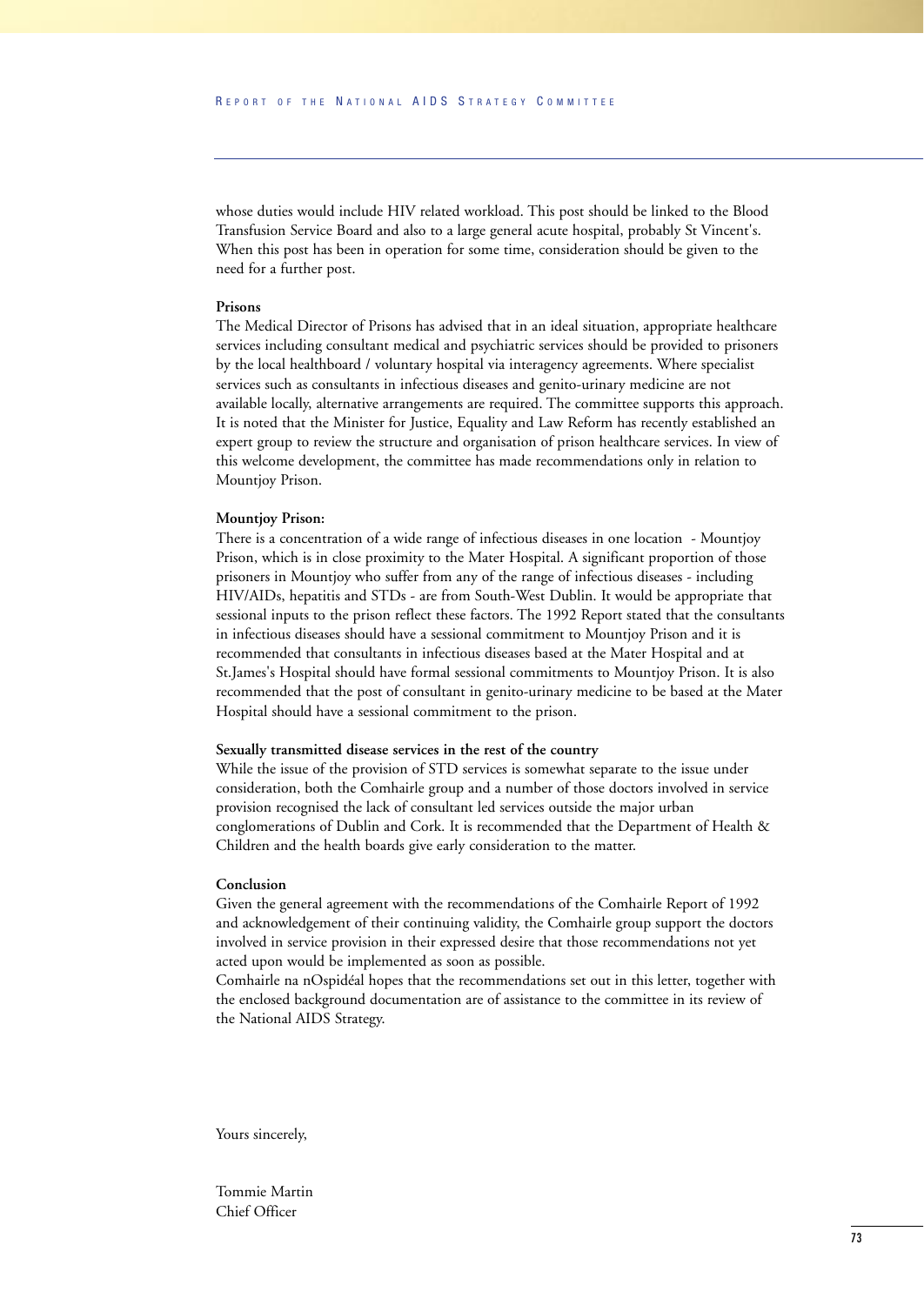## Appendix 3 - Palliative and respite care

In the Eastern Regional Health Authority area a Consultant in Palliative Care has special responsibility for patients with AIDS in Our Lady's Hospice and 4 of the 29 beds have been allocated for the treatment of AIDS patients.

St James's Hospital has a Palliative Care Team comprising of 2 nurses and a doctor. The Team deals with ;

- patients who are in St James's and who are referred to them,
- patients who are in the community,
- day-care patients,
- patients who are at Our Lady's Hospice.

In 1995/1996 the Team was receiving 60-70 referrals per year for palliative home care for people with AIDS. Referrals are mainly people who have failed to respond to treatment. In 1996 -1997 the Palliative Care Team had in total 328 referrals, of which 27(8%) were people with AIDS. In 1997 -1998 it had 432 referrals of which 19 (4%) were people with AIDS.

In the Southern Health Board area it has been agreed with Marymount St Patrick's Hospital that patients who are terminally ill as a result of HIV/AIDS will have access to facilities in the hospice. A Liaison Nurse co-ordinates services between the hospital and community.

In other Health Board areas patients who require either respite or palliative care are accommodated within the hospital/hospice settings.

## Appendix 4a - Paediatric HIV/AIDS Services provided at Crumlin and Temple Street **Hospitals**

- Antenatal consultation with HIV positive women,
- Management of HIV positive infants,
- Outpatient and inpatient care and management of HIV infected children,
- Management of HIV infection in adolescents, including disclosure programmes and sexual health,
- HIV screening for children at risk,
- Support for families of HIV infected children,
- Education and support to schools, GPs and other community agencies,
- Liaison with Non Governmental Organisations,
- Active research programme including collaboration with European partners,
- Surveillance of paediatric HIV infection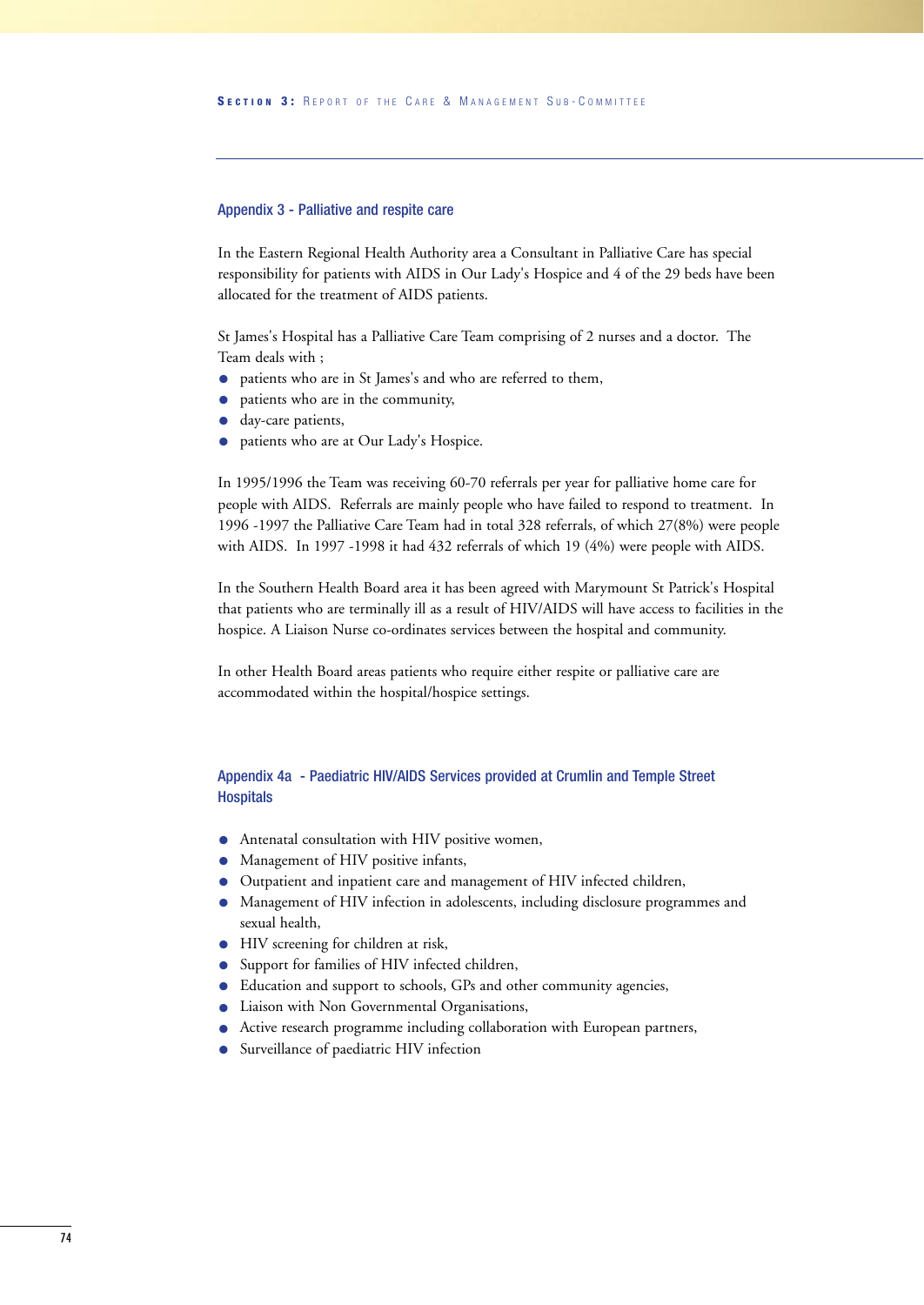## Appendix 4b. - Recommendations for development of paediatric services

Urgent expansion of the physical space at Our Ladys' Hospital is required. The facility should be designed to permit the establishment of a family clinic to care for HIV infected mothers and infants. Ideally obstetric/midwifery liaison should also be present.

Two HIV Specialist Registrars with training either in adult or paediatric infectious diseases, Genito-Urinary medicine or obstetrics are needed to link with Infectious Diseases Consultants in other hospitals.

The appointment of an NCHD (paediatric registrar grade) shared between the Children's Hospital, Temple Street and the Rotunda Hospital.

The provision of a medical social worker (based at the Children's Hospital) to cover the North City. At present families attending the Children's Hospital may have no social work/psychological support while dealing with diagnosis and management of HIV infection.

The appointment of a clinical psychologist to deal with issues arising for HIV infected adolescents. This is of particular urgency as disclosure of diagnosis, sexual awakening and issues of antiretroviral adherence all assume major importance.

Regular neurodevelopmental assessment can also provide a sensitive marker of response to treatment.

Expansion of pharmacy services.

Appointment of a service co-ordinator.

| Appendix 5. Sexually Transmitted Diseases. Cases Notified to the Department 1989 – 1998 |  |  |  |  |  |  |
|-----------------------------------------------------------------------------------------|--|--|--|--|--|--|
|-----------------------------------------------------------------------------------------|--|--|--|--|--|--|

| <b>SEXUALLY TRANSMITTED DISEASE</b> | 1989           | 1990           | 1991           | 1992           | 1993         | 1994           | 1995           | 1996           | 1997         | 1998           |
|-------------------------------------|----------------|----------------|----------------|----------------|--------------|----------------|----------------|----------------|--------------|----------------|
| <b>Ano-Genital Warts</b>            | 505            | 917            | 1089           | 1066           | 1432         | 1532           | 1972           | 2286           | 2514         | 2886           |
| Candidiasis                         | 688            | 1056           | 1257           | 1157           | 1400         | 1360           | 1271           | 1321           | 1521         | 1277           |
| Chancroid                           | $\overline{2}$ | $\overline{0}$ | $\overline{0}$ | $\overline{2}$ | $\Omega$     | $\overline{2}$ | 3              | $\mathbf{1}$   | $\mathbf{1}$ | $\overline{0}$ |
| Chlamydia Trachomatis               | 174            | 215            | 164            | 192            | 315          | 133            | 245            | 364            | 462          | 646            |
| <b>Genital Herpes Simplex</b>       | 78             | 123            | 109            | 125            | 124          | 173            | 198            | 181            | 211          | 243            |
| Gonorrhoea                          | 27             | 90             | 73             | 51             | 24           | 98             | 91             | 83             | 98           | 125            |
| Granuloma Inguinale                 | $\mathbf{0}$   | $\overline{0}$ | $\overline{0}$ | $\overline{0}$ | 6            | $\overline{0}$ | $\mathbf{0}$   | $\mathbf{1}$   | $\mathbf{1}$ | $\overline{0}$ |
| Lynphogranuloma Venereum            | $\overline{0}$ | $\overline{0}$ | $\overline{0}$ | $\overline{0}$ | $\mathbf{0}$ | $\overline{0}$ | $\overline{0}$ | $\overline{0}$ | 5            | $\overline{1}$ |
| <b>Molluscum Contagiosum</b>        | 31             | 39             | 43             | 44             | 34           | 56             | 59             | 34             | 74           | 84             |
| <b>Non-Specific Urethritis</b>      | 600            | 738            | 549            | 585            | 756          | 610            | 781            | 823            | 1034         | 1083           |
| <b>Pediculosis Pubis</b>            | 60             | 70             | 72             | 70             | 77           | 69             | 86             | 79             | 81           | 105            |
| <b>Syphilis</b>                     | 12             | 19             | 20             | 20             | 8            | 11             | 11             | 17             | 16           | 15             |
| <b>Trichomoniasis</b>               | 51             | 86             | 163            | 41             | 57           | 29             | 60             | 71             | 94           | 38             |
| STD's other than those listed       | 353            | 458            | 291            | 551            | 425          | 391            | 382            | 505            | 1138         | 933            |
| <b>TOTAL</b>                        | 2581           | 3811           | 3830           | 3904           | 4658         | 4464           | 5159           | 5766           | 7250         | 7436           |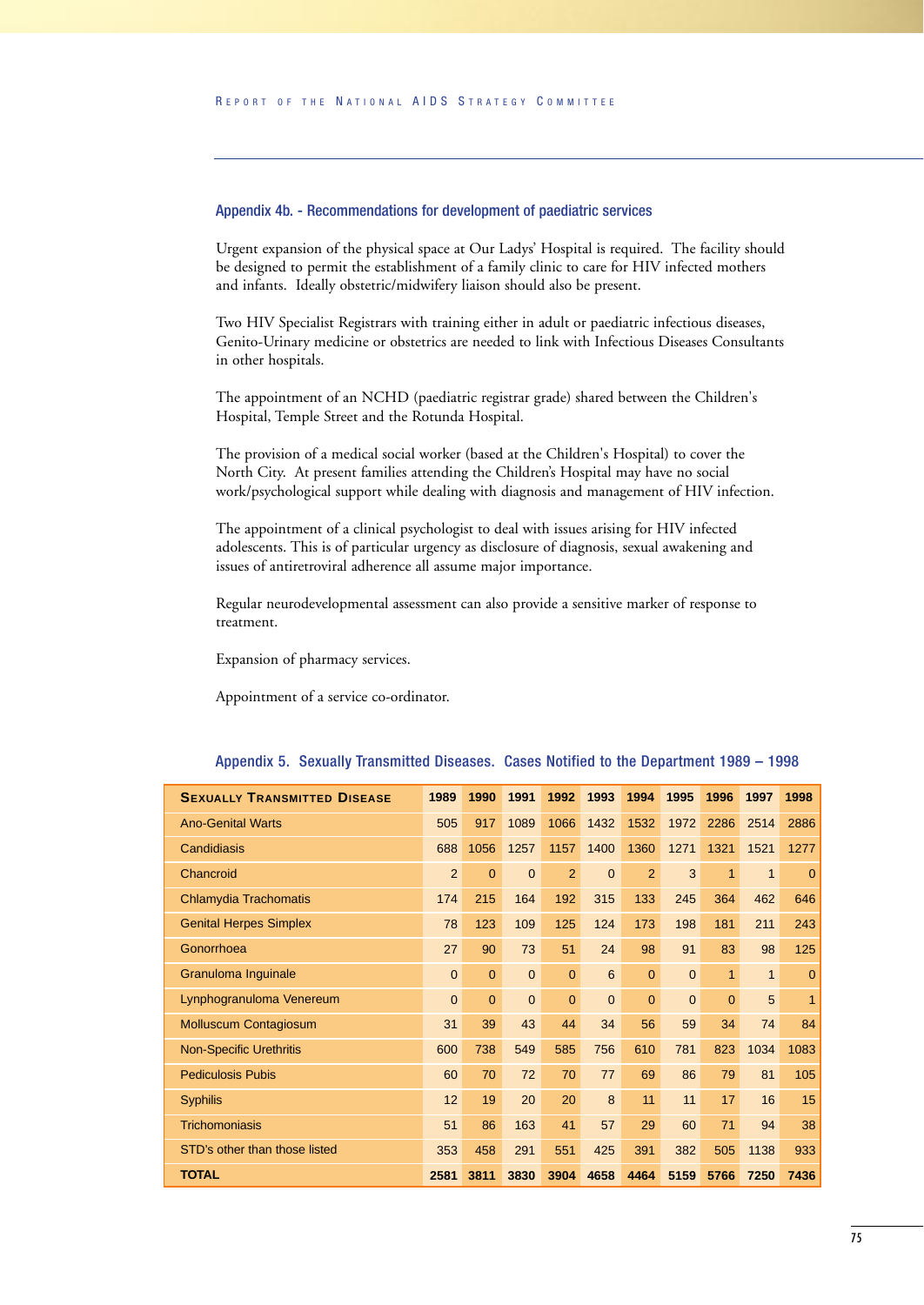- 1. Report of the Committee on Haematology Services, Comhairle na nOispideal, 1999. **References** 
	- 2. Sheehan, A.M., *Confidentiality Ethical Considerations for Professionals* (To be published).
	- 3. Quinlan, M., *HIV Testing in Europe: A Review of Policy and Practice.* County Report for the Republic of Ireland (To be published).
	- 4. Report of the Advisory Group on Infectious Diseases in the Healthcare Setting on *The Prevention of Transmission of Blood Borne Diseases in the Health-Care Setting* Department of Health and Children, September 1997.
	- 5. Ibid. Department of Health and Children, February 1999.
	- 6. Butler, K., *HIV, Children & Families Strategic Planning.* A submission to the National AIDS Strategy Committee, May 1999
	- 7. Glen and Nexus Research Co-operative: *HIV Prevention Strategies and the Gay Community.* May, 1996
	- 8. UNAIDS/99. 29E *A Joint Response to AIDS in Action,* June 1999
	- 9. *Annual Report on the State of the Drugs Problem in the European Union, 1998, European* Monitoring Centre for Drugs and Drug Addiction, 1998.
	- 10. *External Review of Drug Services for the Eastern Health Board,* Farrell Dr M., Gerada, Dr C., Marsden, Dr J., Eastern Health Board, 2000
	- 11. *First Report of the Ministerial Task Force on Measures to Reduce the Demand for Drugs,* Department of Tourism, Sport and Recreation, October, 1996.
	- 12. *Second Report of the Ministerial Task Force on Measures to reduce the Demand for Drugs,* Department of Tourism Sport and Recreation, May 1997.
	- 13. *Annual Report on the State of the Drugs Problem in the European Union, 1998*, European Monitoring Centre for Drugs and Drug Addiction, 1998.
	- 14. *Report of the Review Group on Methadone Treatment Services,* Department of Health and Children, January 1998.
	- 15. Misuse of Drugs (Supervision of Prescription and Supply of Methadone) Regulations 1998, Dublin Stationery Office, 1998.
	- 16. Allwright S., Barry J., Bradley F., Long J., Thornton L., *Hepatitis B, Hepatitis C and HIV in Irish Prisoners: Prevalence and Risk,* - Report prepared for the Minister for Justice Equality and Law Reform; Stationery Office, Dublin 2, 1998.
	- 17. *Guidelines on the Control of Cross-Infection in Dentistry,* The Dental Council, July,1993.
	- 18. *HIV Infection and AIDS: Educational and Ethical Aspects in Relation to Dentistry.* S.R Flint contributor. EC Clearing House for Oral Manifestations of HIV Infection BDJ 1993; 175 (2) 75 -7.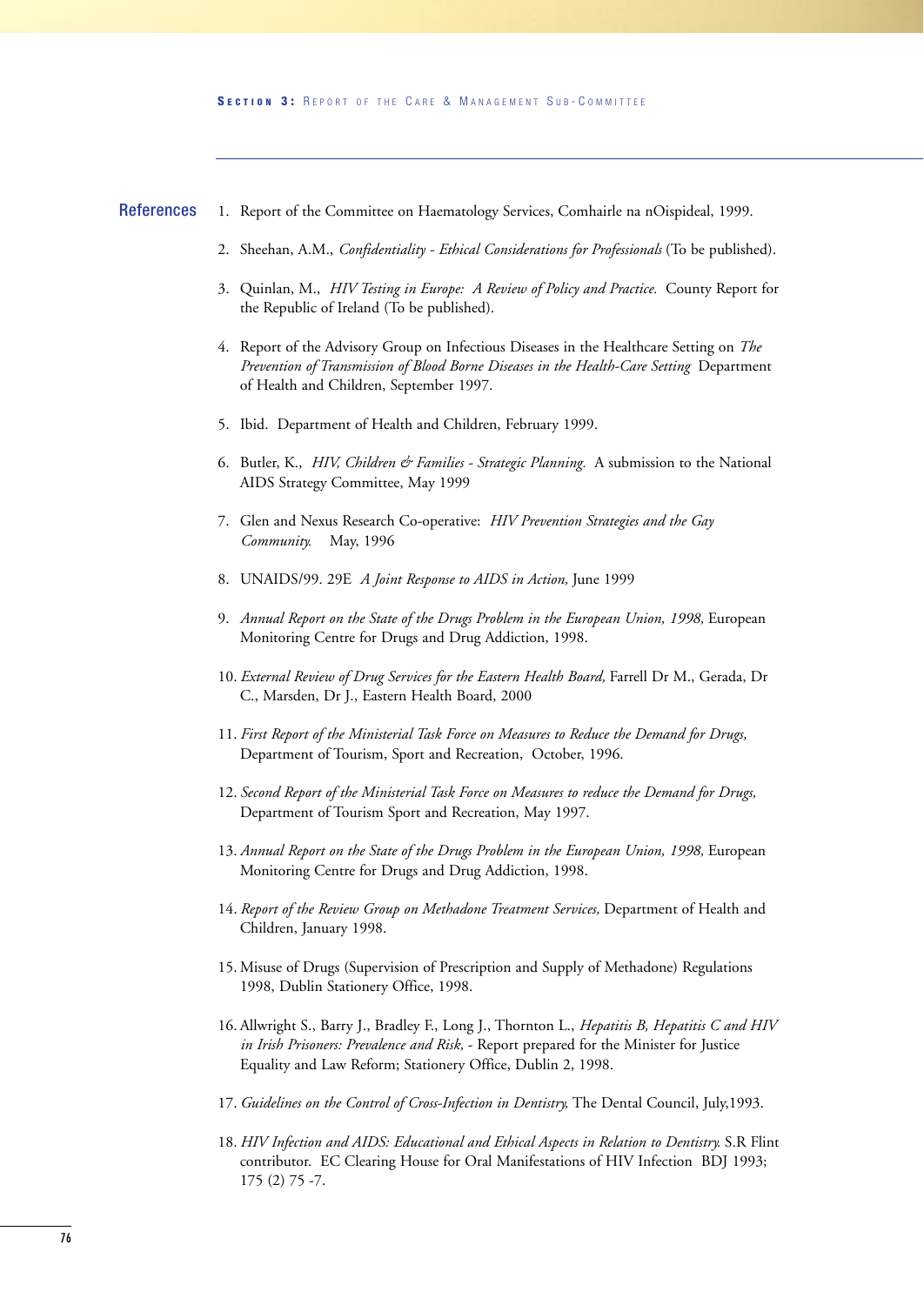

# AIDS Strategy 2000

# Section 4

Report of the

Discrimination Sub-Committee of the National AIDS Strategy Committee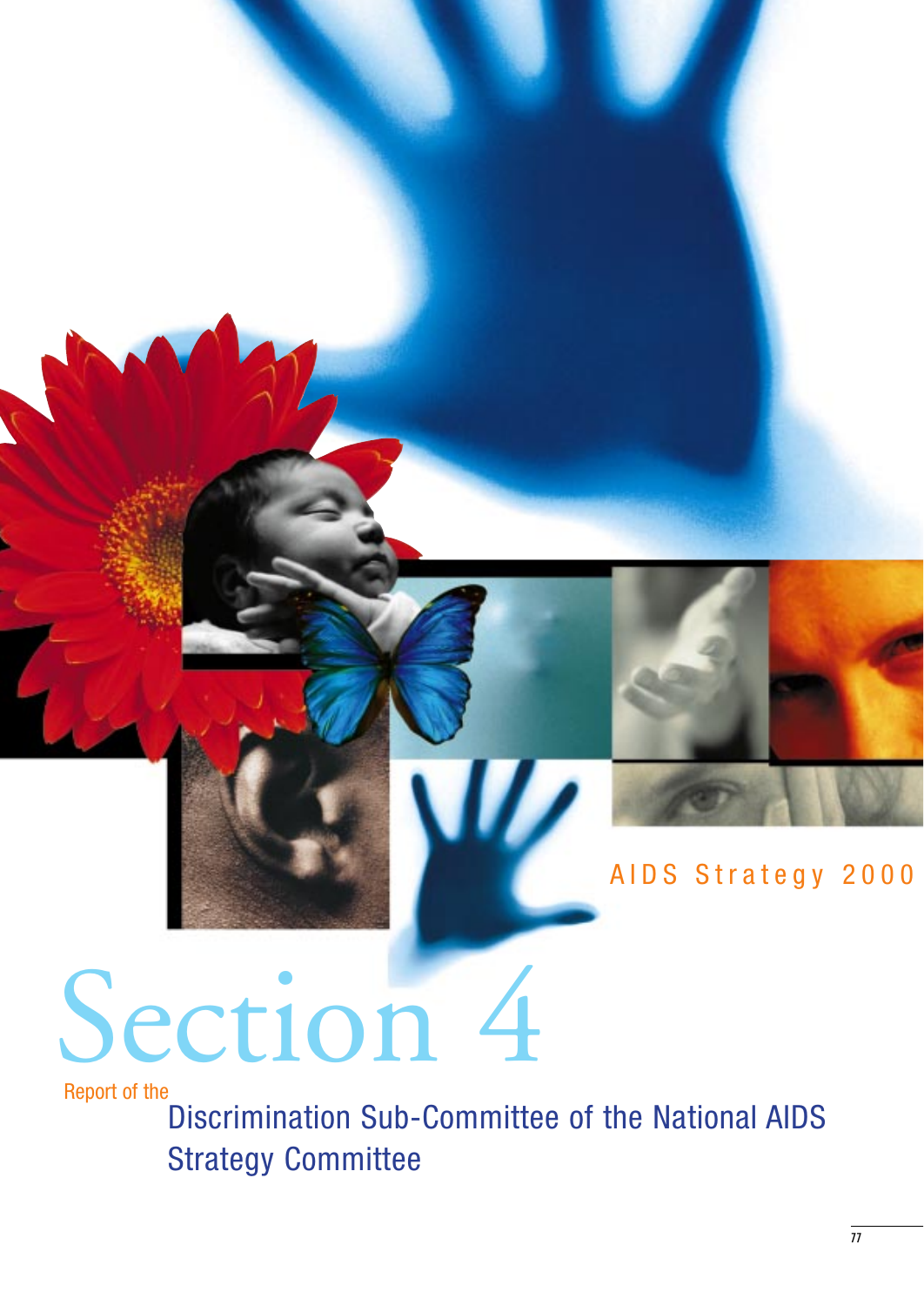## Report of the Sub-Committee on Discrimination (1999)

## Introduction

At the National Aids Strategy Committee meeting of 16 June 1998 it was agreed that the NASC should review progress made on implementing the targets laid down in its 1992 Report. As part of that request, the Department of Justice, Equality and Law Reform was asked to reconvene the Discrimination Sub-Committee for the purposes of providing an update on matters relating to discrimination in the 1992 Report. The Discrimination Sub-Committee had its first meeting on 13 February 1992 and had ceased having meetings after making its submission to the NASC Report published in 1992. NASC considered that a reconvening of the Sub-Committee was now necessary in order to establish the extent of progress made since the publication of the 1992 Report, to report on the various initiatives that were now in place and to produce a report for inclusion in the strategy document, to be finalised by NASC in December 1999.

The Department of Justice, Equality and Law Reform agreed to reconvene the Discrimination Sub-Committee with the original terms of reference: "*To develop recommendations to avoid discrimination against persons with AIDS/HIV*". The following persons were invited to attend the first meeting of the Sub-Committee on 22 November 1999:

| Mr Liam Conlon (Chairperson) | Department of Justice, Equality and Law Reform,              |  |  |  |
|------------------------------|--------------------------------------------------------------|--|--|--|
| Mr Barry Quinn (Secretary)   | Department of Justice, Equality and Law Reform,              |  |  |  |
| Dr Enda Dooley               | Director of Prison Medical Services, Department of Justice,  |  |  |  |
|                              | Equality and Law Reform,                                     |  |  |  |
| Mr Tony O Gorman             | Department of Education and Science,                         |  |  |  |
| Ms Mary Jackson              | Department of Health and Children,                           |  |  |  |
| Mr Tony Geoghegan            | Merchant's Quay Project,                                     |  |  |  |
| Dr John Williams             | Poz Ireland (People with HIV),                               |  |  |  |
| Ms Linda Reed                | Malaids (Women with HIV),                                    |  |  |  |
| Mr Brian Sheehan             | Gay Health Network,                                          |  |  |  |
| Mr Don Comiskey              | AIDS Fund Housing Project,                                   |  |  |  |
| Mr Mick Quinlan              | Eastern Regional Health Authority, Gay Men's Health Project. |  |  |  |

In general, since the publication of the Report of the Sub-Committee in 1992, social and legislative developments have led to greatly improved circumstances for persons with HIV / AIDS. The 1992 Report recommended that *consideration of decriminalisation of homosexual acts between male adults should be given priority.* This was achieved by the Criminal Law (Sexual Offences) Act, 1993 which abolished specified sexual offences between persons over 17 years of age. **General** 

## Discrimination in **Practice**

Under the above title, the 1992 Report stated that there was no evidence of direct institutionalised discrimination. In order to get as full a picture of the present day position as possible, the Discrimination Sub-Committee decided to ask people who were infected and people working on a daily basis with persons infected, or at high risk of becoming so, to determine in what respect they perceived themselves as being discriminated against. Based on the information received, it was agreed to proceed under the following headings: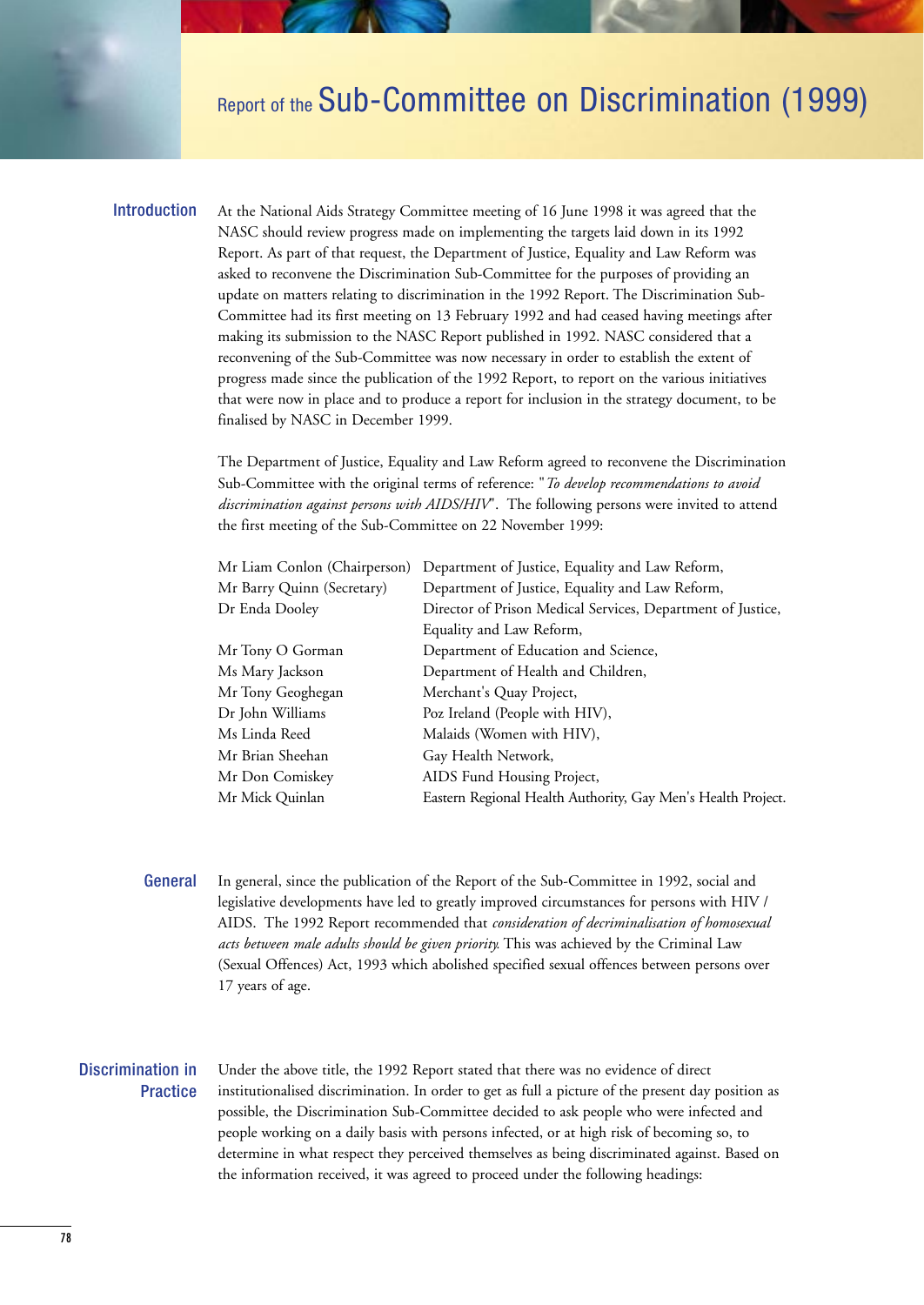- Segregation in Prisons
- Health Care Guidelines
- General Health Services
- Funeral Arrangements
- Welfare Benefits
- AIDS in the Work-place
- Insurance and Other Commercial Transactions
- Housing/Accommodation
- Schools and Colleges

## Segregation and Medical Care in Prisons

The 1992 Report recommended that *segregation in prisons should cease and that this view should be taken into account when the report of the Advisory Committee on Communicable Diseases in Prisons was being considered by the Minister for Justice, Equality and Law Reform.* The current position is that segregation in all prisons ceased in January 1995 and it is no longer the operational policy of the Prison Service to have a system of segregation of prisoners with HIV/AIDS.

*The Sub-Committee also recommended that all prisoners receive the same standard of medical care as is presently afforded to known HIV positive prisoners.* All prisoners have now got access to whatever medical services are required either in prison or in external hospitals. The Sub-Committee acknowledges that while HIV treatment is provided in prisons, there needs to be a focus on the provision of appropriate treatment services for IV drug users. This issue is being dealt with by the Care and Management Sub-Committee.

#### **The 1992 Report contained the following recommendations:** Health Care Guidelines / General Health Services

*that all patients presenting for medical or dental treatment, whether they were HIV positive or not, should receive whatever medical or dental care and treatment was appropriate to their needs in a non-discriminatory manner and in accordance with the highest professional and ethical standards.*

*that medical practitioners should not use any provision of the Medical Council's Guidelines to opt out of their responsibility to treat persons with HIV/AIDS.*

*that the Medical Council should reiterate that the same standards of care should be applied to known or suspected HIV positive patients as to other patients. Furthermore, any specific investigation including HIV testing should be medically justifiable and only undertaken with the express informed consent of the patient following appropriate counselling.*

*that the Medical Council in its guidance should emphasise that applying more stringent medical criteria for instance in relation to placing someone on a surgical waiting list in the absence of medical or social risk factors is inappropriate.*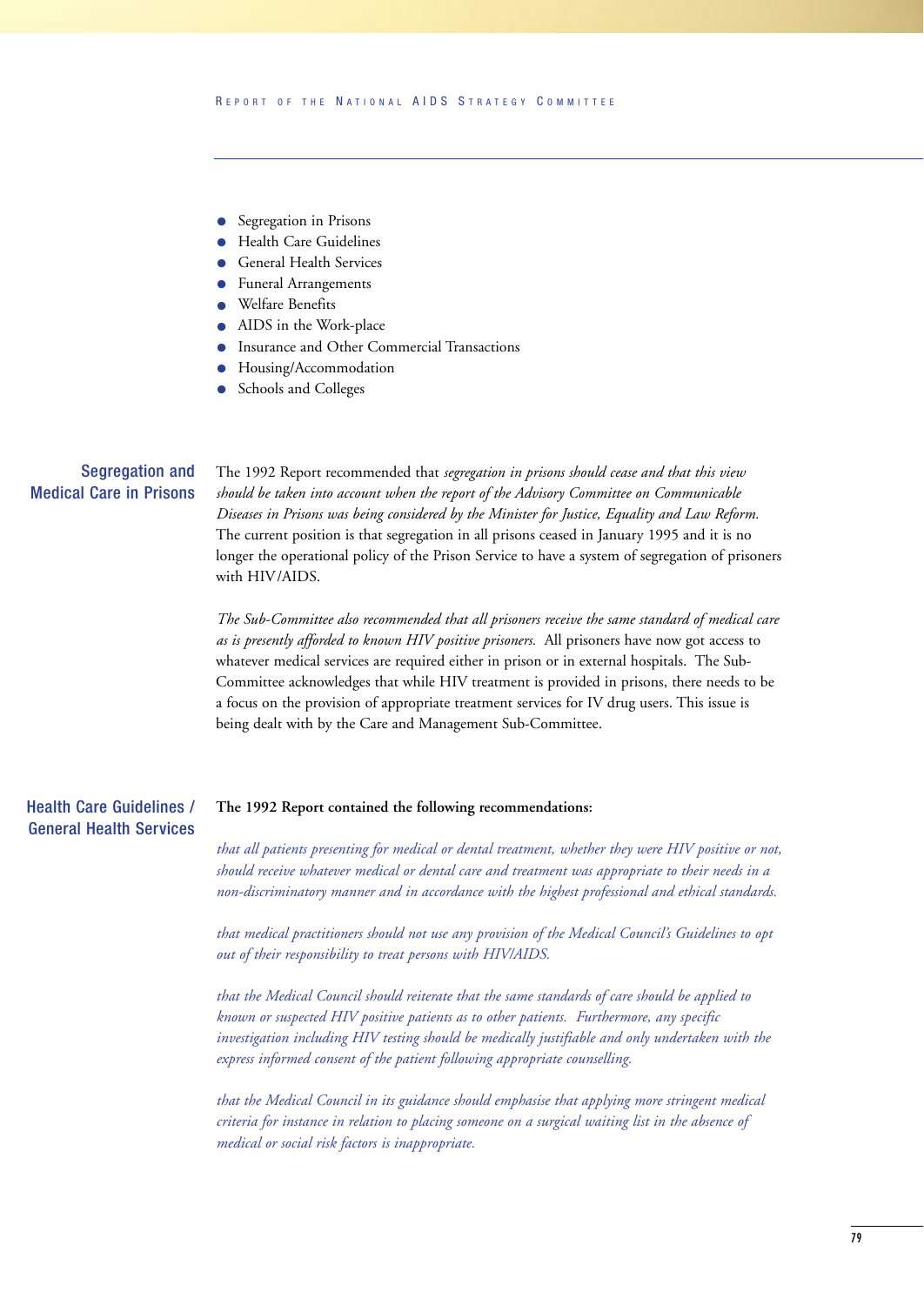*that the Department of Health issue a revised circular to health agencies pointing out that all hospitals must adhere to official policy on the provision of hospital treatment for persons with HIV /AIDS.*

*that all patients regardless of their illness receive whatever aftercare and treatment is appropriate to their needs from health care staff in a courteous and professional manner. Any health care staff found not to be complying with this provision should be subject to the usual disciplinary procedures.*

The current position is that appropriate medical and dental treatment is provided to all persons, based on clinical need, regardless of their HIV status. Some submissions to the National AIDS Strategy Committee made reference, however, to long waiting times in hospitals and the non-availability of evening clinics for people who are working.

Although GPs are willing to treat patients with HIV, it has transpired, of necessity that such patients must access specialist care in hospitals, where a complicated range of Highly Active Anti-Retroviral Treatment (HAART) is administered.

Special services have developed in the Eastern Regional Health Authority (where the vast majority of opiate misusers reside) in conjunction with voluntary and community groups to provide treatment to injecting drug users. These services are provided at 52 treatment locations. A major focus of the Board in its 2000 Service Plan is the development of rehabilitation services which assist drug misusers to become reintegrated into a normal lifestyle.

In relation to hospital services, a Charter of Rights for Hospital Patients, published by the Department of Health in 1992, aimed to make the health service more responsive to the needs of individual patients. It was intended to be used as a code of practice in hospitals, setting out what patients have a right to expect when they make use of hospital services.

The Charter sets out guidelines for access to hospital in-patient and out-patient services. In accordance with the Charter, patients have the right to be treated in a courteous manner at all times by every member of hospital staff. They have a right to have their privacy respected, especially when the nature of their clinical condition is being discussed with either themselves or their relatives by hospital staff. They have a right to total confidentiality in respect of medical records. Under the Charter, patients also have the right, where a complaint about confidentiality is not resolved to their satisfaction, to have the matter referred to the hospital's Complaints Committee.

The Medical Council exists to protect the interests of the public when dealing with members of the medical profession. In the Council's Guide to Ethical Conduct and Behaviour (1998), the principles which doctors apply in dealing with patients are set out so that the medical profession aspires to the highest possible standard of behaviour and practice. It gives guidance on responsibility to patients and behaviour towards patients.

**The Sub-Committee endorses both the Charter and the Guide and recommends that patients with HIV/AIDS be treated in accordance with the guidelines set out in these documents.**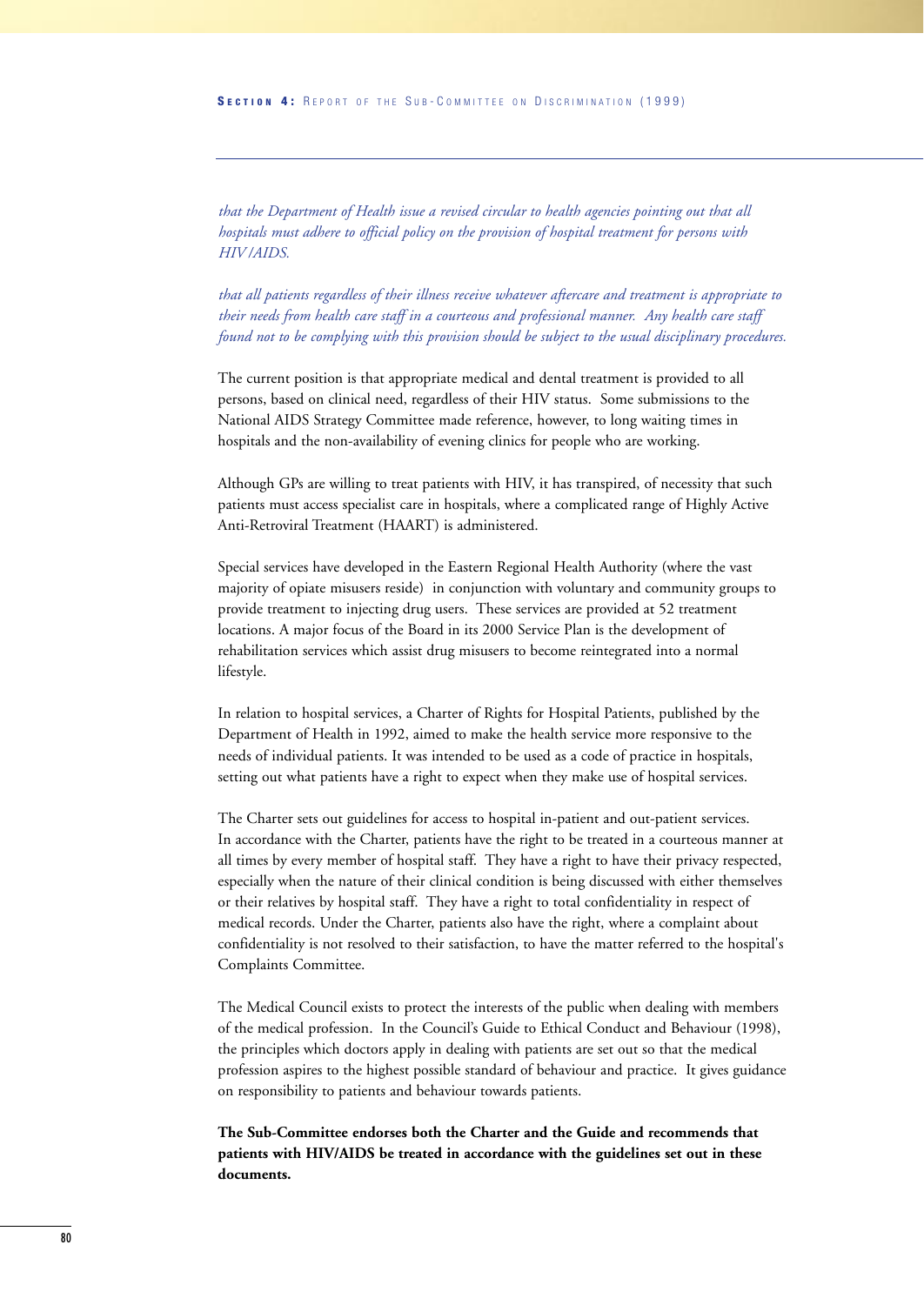A report on Ethical Guidelines for Professionals dealing with HIV addresses the issues of confidentiality and disclosure. The report has been prepared by the Care and Management Sub-Committee.

In its 1992 Report, the Sub-Committee recommended that *the Department of Health examine the use of body bags and other practices for persons who have died of AIDS with a view to developing realistic guidelines for the handling of bodies of persons who have died from AIDS.* This issue is being dealt with by the Care and Management Sub-Committee. Funeral Arrangements

#### **The 1992 Report recommended**  Welfare Benefits

*that the Department of Social Welfare ask the health boards to bear in mind the very special needs of persons with HIV/AIDS when assessing eligibility for Supplementary Welfare Allowance. This recommendation should also apply to health boards when they are assessing the eligibility of persons with HIV/AIDS for the Disabled Persons Maintenance Allowance.*

*that the availability of such benefits be publicised in such a way as to ensure that all those who may need such benefits and be entitled to them, are aware of their availability.*

*that, in order to safeguard confidentiality, health boards should introduce procedures to reduce the number of people dealing with applications for the Disabled Persons Maintenance Allowance and ensure that such cases receive the utmost confidentiality.*

The position is that Health Boards are responsible for the payment of Supplementary Welfare Allowance, which allows discretion for claims for the Allowance to be determined on a case by case basis. Welfare entitlements have not been standardised as each case is dealt with on the basis of the needs of that individual. The Drugs/AIDS Teams in the Eastern Regional Health Authority include a Community Welfare Officer. In the Southern Health Board, a Community Welfare Officer, based in Cork City, deals with HIV/AIDS issues.

People who are in contact with health and social services are informed by officers such as Community Welfare Officers of the range of supports and benefits which are available.

**The Sub-Committee recommends, however, that information in relation to benefits and supports should be available in printed form from a range of outlets, including health board offices and voluntary agencies, so that people with HIV/AIDS and their families can be assisted to obtain the optimum support to deal with their illness.**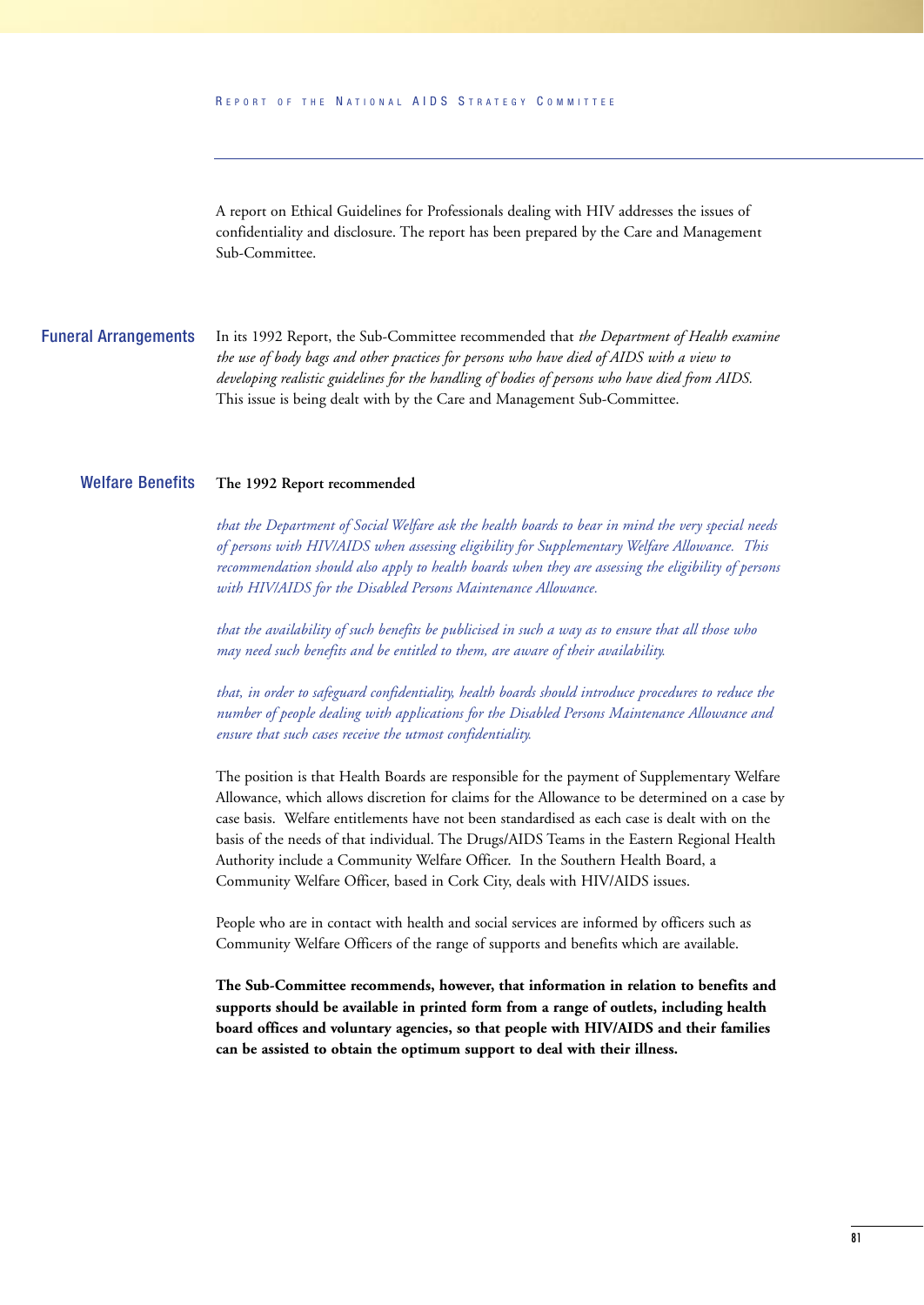AIDS in the Work-place / Anti-discrimination Legislation

## **The 1992 Report recommended that**

*so far as it has not been done already, semi-State and other employer organisations should issue similar guidelines to those issued by the Civil Service to prevent discrimination in the workplace and take steps to ensure that the guidelines were followed.* 

Discrimination often occurs from a lack of awareness on how HIV is transmitted. To address this issue, in December, 1993 the Dublin Region Private Sector of SIPTU, in conjunction with Dublin AIDS Alliance and the Health Promotion Unit of the Department of Health published an information pack on "AIDS and the Workplace". The pack contained leaflets aimed at Union members, shop stewards and employers. The leaflets explained how HIV was transmitted, gave useful contact addresses and contained the message that "AIDS is no excuse for prejudice and discrimination". The initiative, however, was not extended to other sectors of SIPTU or to other Unions.

**The Sub-Committee recommends that this type of initiative be undertaken by other unions, employer organisations and employment training bodies, in consultation with relevant statutory and voluntary agencies. It also recommends that employees with HIV/AIDS be treated in a non-discriminatory manner.** 

Cáirde has recently become the Irish representative on the European network of AIDS in the Workplace and is at present working in conjunction with representatives of similar organisations in other Member States on the development of guidelines for dealing with HIV/AIDS in the workplace.

There have been a number of recent developments in the area of legislation which will significantly advance the elimination of discrimination of persons with HIV / AIDS. The Employment Equality Act, 1998 came into force on 18 October 1999. The Act prohibits discrimination in employment on nine distinct grounds, namely: gender, marital status, family status, sexual orientation, religion, age, disability, race and membership of the Traveller community. The scope of the Act is comprehensive and covers discrimination in relation to access to employment, conditions of employment, equal pay for work of equal value, training, promotion and work experience. These kinds of discrimination are outlawed whether by an employer, an employment agency, a trade union, a professional body, a vocational training body or a newspaper advertising jobs on its careers and appointments pages. All employment contracts have an implied equality clause as a result of this legislation.

The equality infrastructure provided under the Act has been established, namely the Equality Authority and the office of Director of Equality Investigations. These two bodies came into operation at the same time as the Act. The Authority will work towards the elimination of discrimination and the promotion of equality of opportunity in the areas which are the subject of the Act. The office of the Director of Equality Investigations will provide the main locus of redress of first instance for individuals who consider that they may have suffered discrimination.

The Equal Status Act, 2000, prohibits discrimination in the non-employment area. The Act, which complements the Employment Equality Act, 1998, was signed into law on 26 April,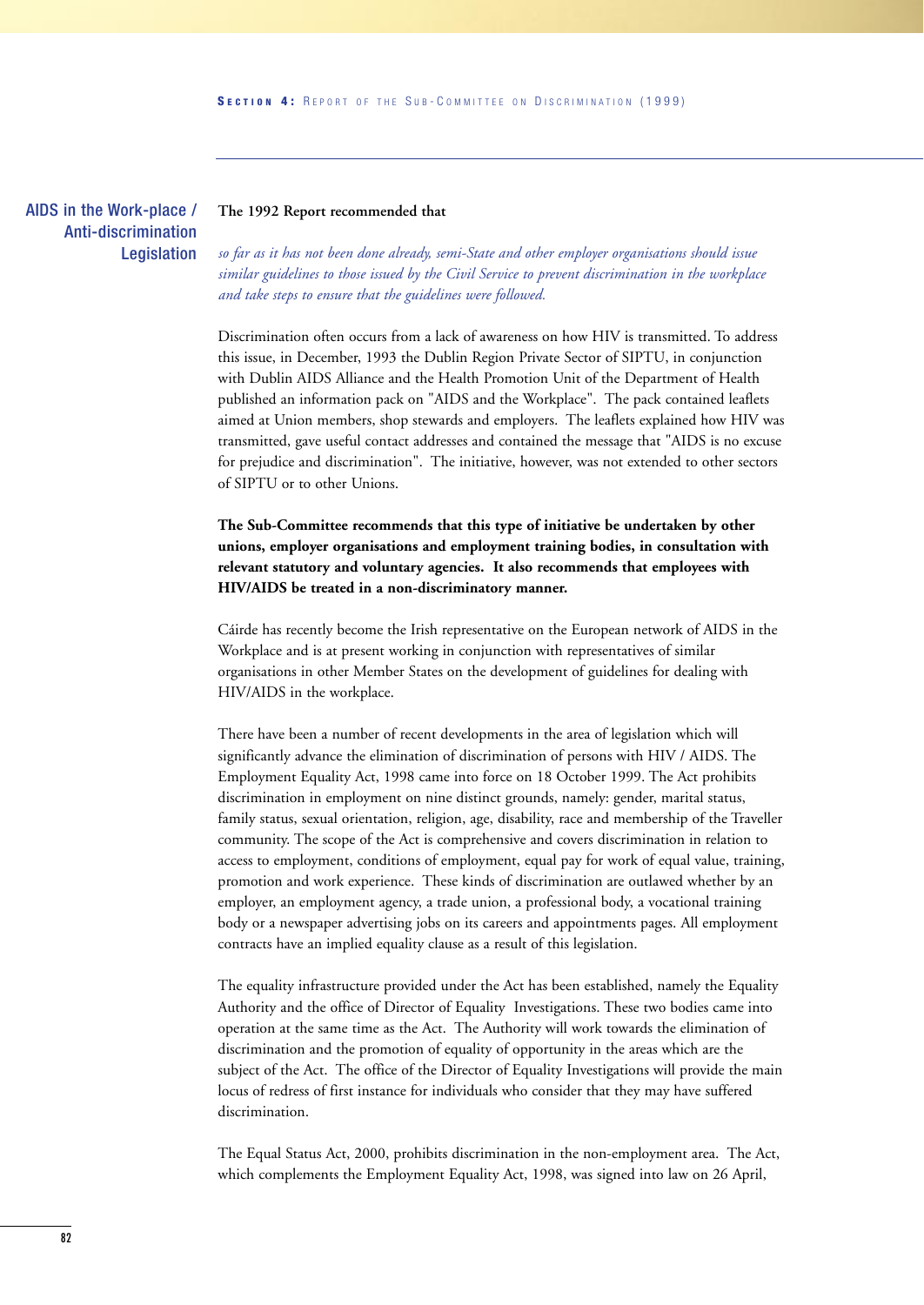2000 and will come into operation during the course of 2000. It deals with discrimination in education, the provision of goods, services and accommodation and the disposal of property on the same nine grounds as those covered by the Equality Act. All services which are generally available to the public, whether provided by the State or private sector, are covered, including facilities for refreshment and entertainment, credit facilities and transport services. The measure also contains a sanction against registered clubs which are found to be discriminating.

Some provisions of the Employment Equality Act, 1998 and Equal Status Act, 2000 which are relevant to persons with HIV/AIDS are the following: The definition of 'disability' for the purpose of the both the Acts is extremely broad. Specifically, it includes the phrase, in clause (b) of the definition, that "disability means . . . the presence in the body of organisms causing, or likely to cause, chronic disease or illness . . .". The definition of disability is modelled on Australian legislation and is intended to afford protection to the widest possible range of people with disabilities. The clause just quoted would encompass persons with HIV/AIDS but who have not progressed towards showing any discernible symptoms of their condition.

A definition of 'discrimination' is set out in both Acts as also is the definition of each of the nine 'discriminatory grounds'. This provision defining 'discrimination' is broadly drawn and the Equal Status Act covers, for example, the situation of a person discriminated against where the service provider thinks it likely that he or she may get AIDS in the future.

The Equal Status Act prohibits discrimination in the disposing of goods or in the provision of a service to the public or to a section of the public. It is irrelevant whether the disposal of provision is for payment or not. The definition of 'service' in section 2(1) is extremely broad and, by way of example, the following are mentioned:

- access to and the use of any place;
- facilities for banking, insurance, loans, credit or financing-facilities for entertainment, recreation or cultural activities;
- transport or travel facilities;
- professional or trade services; and,
- services or facilities provided by a club (whether registered or not).

The Employment Authority has informed the Sub-Committee that the issue of discrimination against people with HIV/AIDS will be an aspect of the Equality Authority's work in the future. The Authority will provide information, advice and legal representation to people who are discriminated against because they have a disability. The strategic plan of the Authority, which is currently being prepared, will outline the commitment of the Authority to work towards the elimination of discrimination of people with disabilities and will ensure the disability ground is a named dimension in its legal, developmental, communication and policy roles.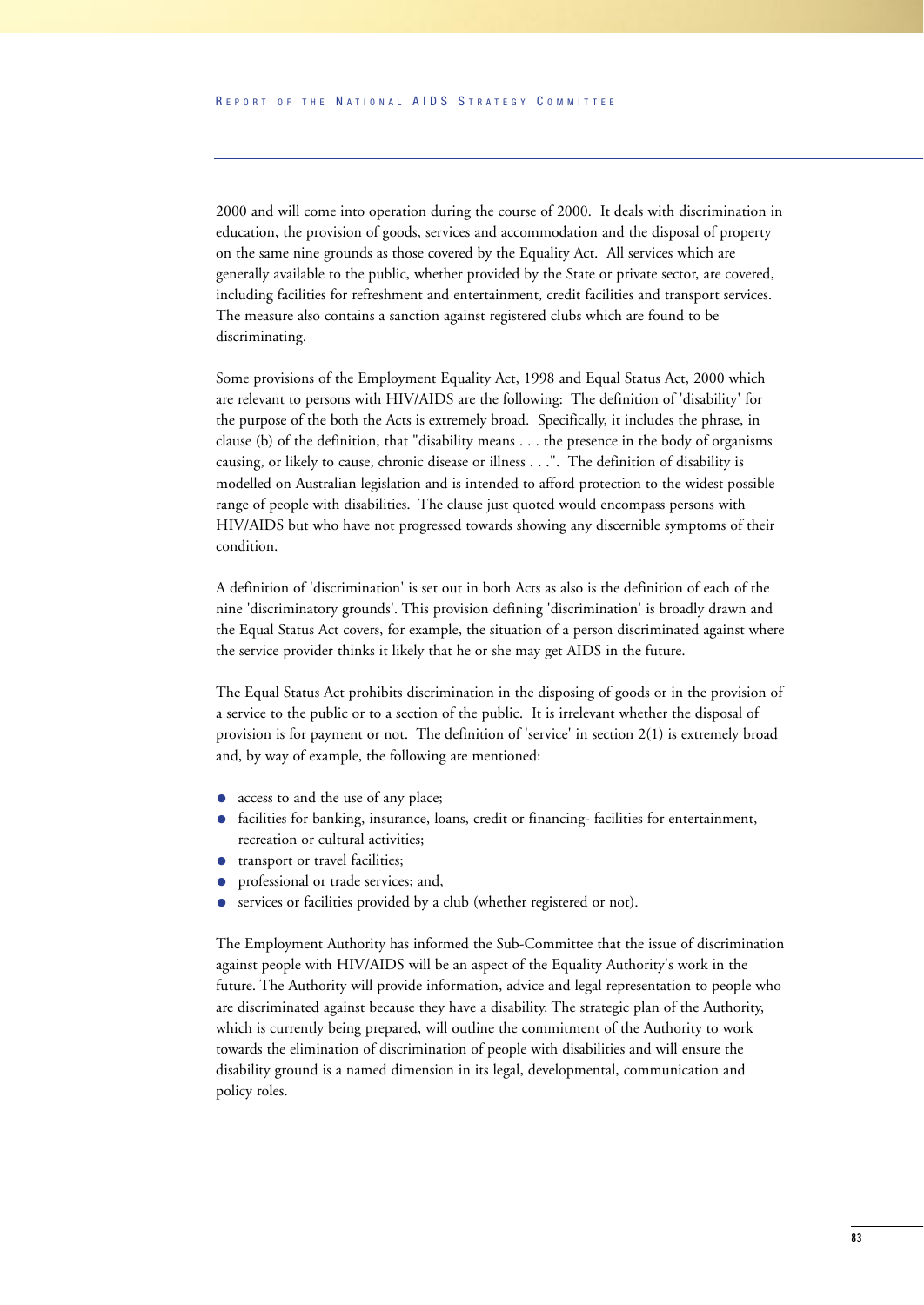**The Sub-Committee accepts that the issue of discrimination against people with HIV/AIDS will be dealt with by the Equality Authority and that, in the circumstances, it recommends that the Discrimination Sub-Committee be wound up. The Sub-Committee suggests, however, that the NASC keep a watching brief on developments in this area with the option of reconvening the Discrimination Sub-Committtee in the future, if necessary.**

## Insurance and Other **Commercial Transactions**

The 1992 Report pointed out that clearly persons with AIDS or who were HIV positive were placed at a disadvantage in not having access to, for example, life insurance or other death benefit cover and recommended that *this factor be taken into account in the application by public authorities of discretionary welfare funds.*

The approach of the Equal Status Act to the insurance/lenders sector is as follows. Because this sector operates on the basis of underwriting risk, an appropriate exemption is made in section 5(2)(d). The subsection states as follows:

(The prohibition on discrimination does not apply in respect of - )

"(d) differences in the treatment of persons in relation to annuities, pensions, insurance policies or any other matters related to the assessment of risk where the treatment -

(i) is effected by reference to -

(I) actuarial or statistical data obtained from a source on which it is reasonable to rely, or (II) other relevant underwriting or commercial factors,

*and* 

(ii) is reasonable having regard to the data or other relevant factors.".

The subsection will prohibit entirely arbitrary decisions by insurance companies and similar enterprises in providing insurance but, nonetheless, takes account of how the financial services industry operates in writing insurance, extending loans etc. Failure to include such exemption could conceivably have the result that no insurance company could quote different premia for the different levels of risk it is underwriting. The very nature of writing insurance involves the insurance company assessing risk in relation to factors such as likelihood of death at different ages and as between men and women, road accident rates for under 25s male drivers etc.

Difficulties arose in the past in respect of questions relating to testing for HIV appearing on application forms for insurance. The policy of the Irish Insurance Federation was clarified in April 1999 when the Federation informed the Sub-Committee that its policy is that the question which should be posed on insurance application forms is whether an individual has tested positive for HIV and not whether someone has been tested for HIV. The Federation has reminded its member companies of the agreement that all proposal forms should be amended to reflect this change of emphasis. **The Sub-Committee recommends that all insurance companies comply with this policy.**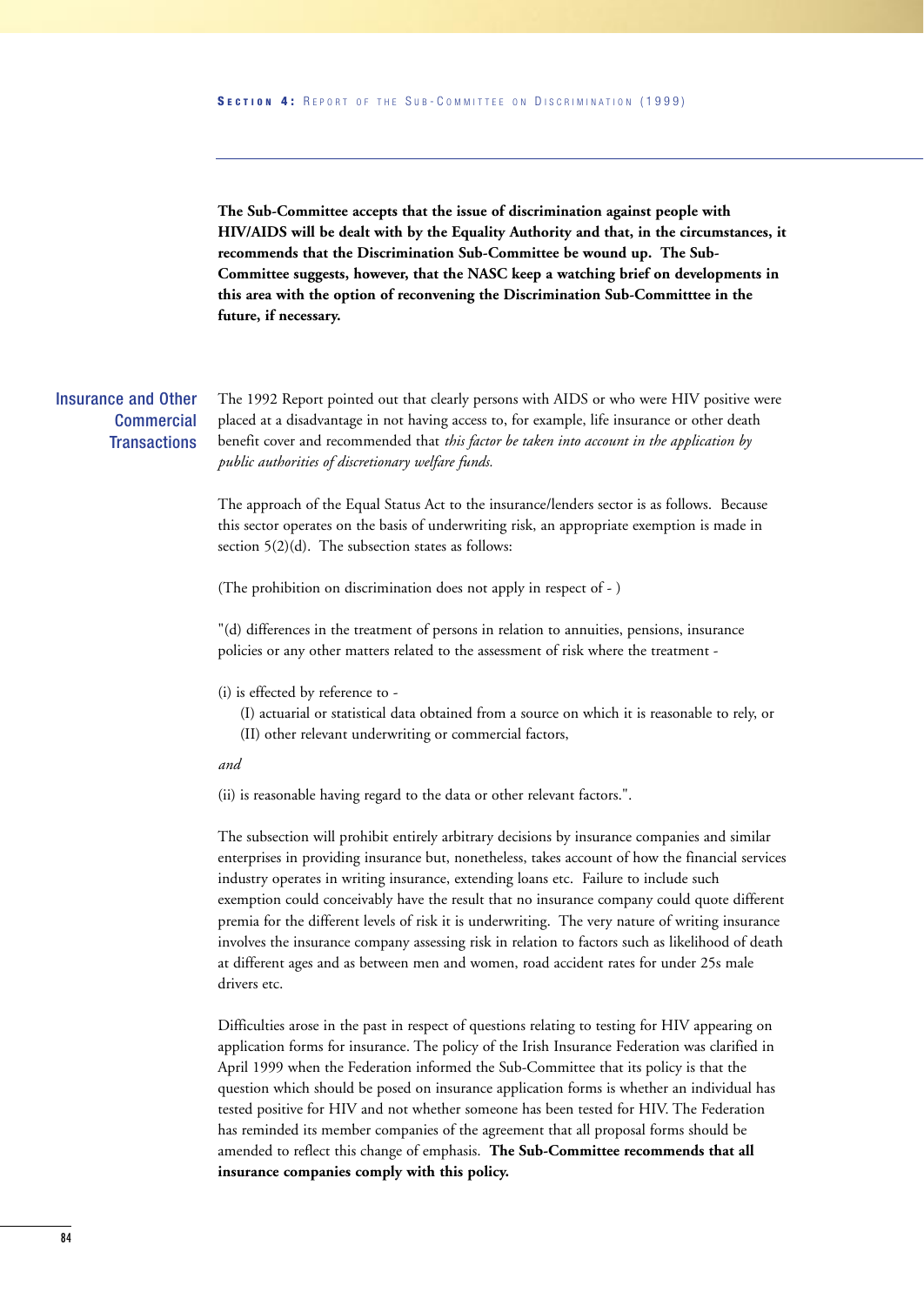## Housing and Accommodation

The 1992 Report stated that it was satisfied with the forward-looking policies of Dublin and Dun Laoghaire Corporations and Dublin County Council and recommended that *insofar as these policies may not have countrywide application, steps should be taken to ensure that they are applied by all local authorities.* Concern was expressed by some members of the Discrimination Sub-Committee about discrimination in the provision of local authority housing. It was alleged that that persons with HIV/AIDS experienced disproportionate difficulties when trying to avail of local authority housing. In response, the Department of the Environment and Local Government advises that it is not aware of any discrimination in this area but would be glad to investigate any cases where evidence of discrimination was provided. In the meantime, the Department has circulated the local authorities and requested their comments on the issue.

The 1992 Report also recommended that *discrimination by hostels against persons with AIDS or who are HIV positive must cease.* In this regard, it should be noted that the Equal Status Act contains in sections 6, 7 and 8 provisions prohibiting discrimination in the disposal of land and premises and in the provision of accommodation or any services or amenities related to accommodation. The provision of these services is being dealt with by the Care and Management Sub-Committee.

**The Sub-Committee recognises the inter-relatedness between IV drug users and HIV/AIDS and homelessness. It recommends therefore that the issue may be outside the remit of the NASC and should be addressed by the Inter-departmental Committee on Homelessness chaired by the Department of the Environment and Local Government.** 

The Homelessness Committee has stated that there is an urgent need for "wet hostels" which would allow heavy drinkers to drink in a more controlled manner while being accommodated. The Committee is currently examining the feasibility of providing "wet-hostels" for homeless persons on drugs as well as homeless alcoholics. **The Discrimination Sub-Committee fully supports the provision of wet-hostels for use by drug-users with HIV/AIDS and has conveyed this view in writing to the Department of the Environment and Local Government.**

## Schools and Colleges

In the 1992 Report the Sub-Committee stated that it had no evidence of discrimination in schools. However, it felt that there was potential for discrimination in schools and colleges against students who either themselves have AIDS or who are HIV positive, or who have members of their families so diagnosed. It felt that it would be prudent to take practicable steps as are necessary to avoid such discrimination and recommended *that information on HIV should be available to all teachers and that seminars/courses for post primary teachers should be open, to primary teachers as well. It recommended also that guidelines on first-aid and hygiene routines should be issued to all schools.*

AIDS Resource Materials, developed jointly by the Departments of Education and Health and targeted at 14 -18 year olds were disseminated to all second level schools in the early 1990's. Training was provided to teachers delivering the programme and this included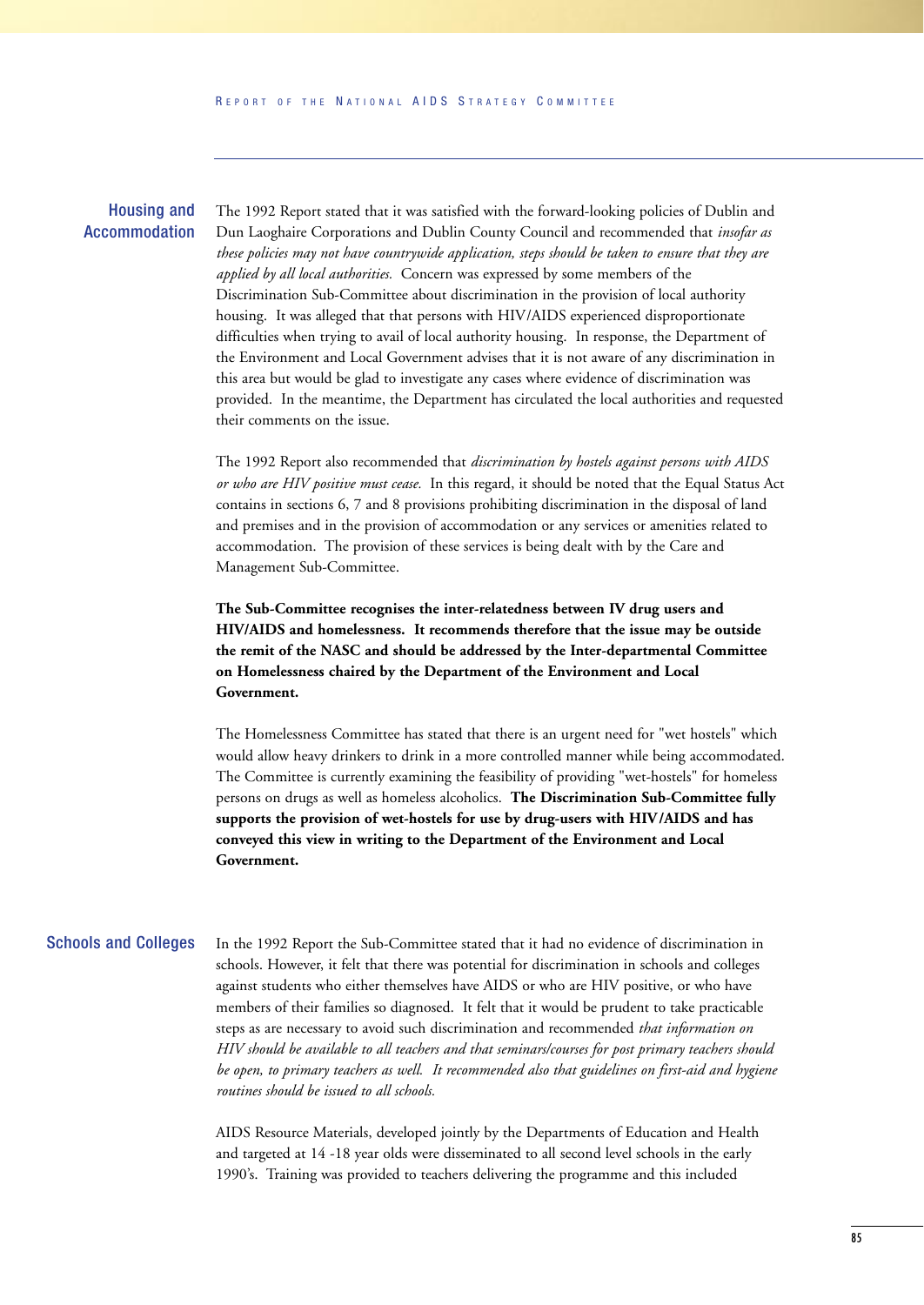information on infection control. In 1993/1994 Infection Control Guidelines for Schools were developed and circulated to all schools. Information on first-aid was part of these guidelines.

A range of health promotion materials are available free of charge to parents, teachers and the wider community through health board Health Promotion Departments. These materials include leaflets on "AIDS the Facts" and "Sexually Transmitted Infections" and a "First AID Index Chart". The "AIDS the Facts" leaflet emphasises that misinformation about AIDS has resulted in needless discrimination and that it is unjust to victimise persons with HIV or AIDS either socially or at work.

**In conclusion, the Sub-Committee recommends that other public and EU funded bodies should ensure that they have policies on discrimination and that they actively implement those policies. The Sub-Committee recommends that the press, radio and TV should adopt a code of practice which will address issues such as balanced and fair reporting of issues concerning persons with HIV/AIDS. The Sub-Committee wishes to acknowledge, however, that there has been significant progress in alleviating the problem of discrimination against persons with HIV/AIDS since the publication of the 1992 Report. Conclusion**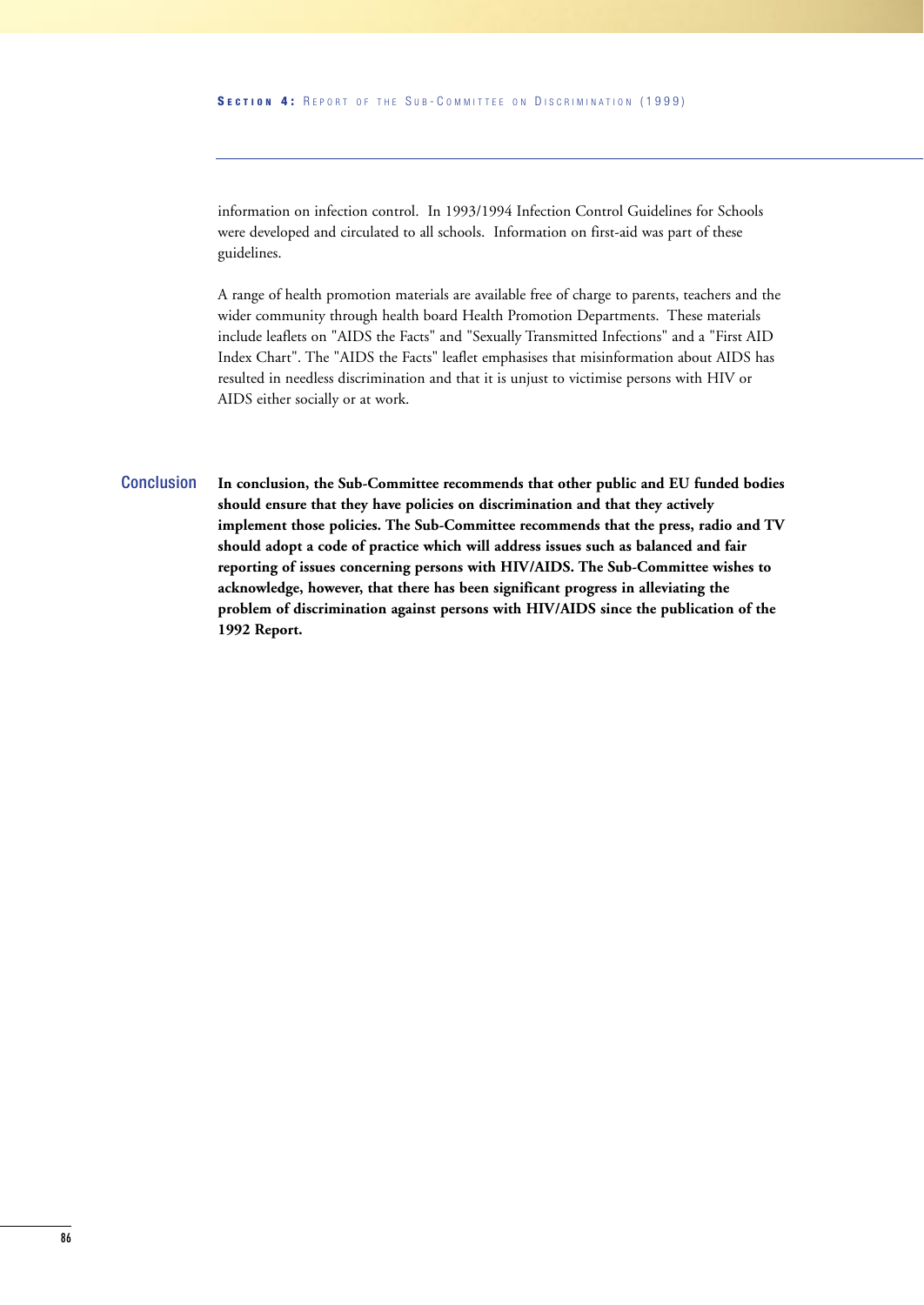

# AIDS Strategy 2000

# Section 5

Other Important Issues in Relation to HIV / AIDS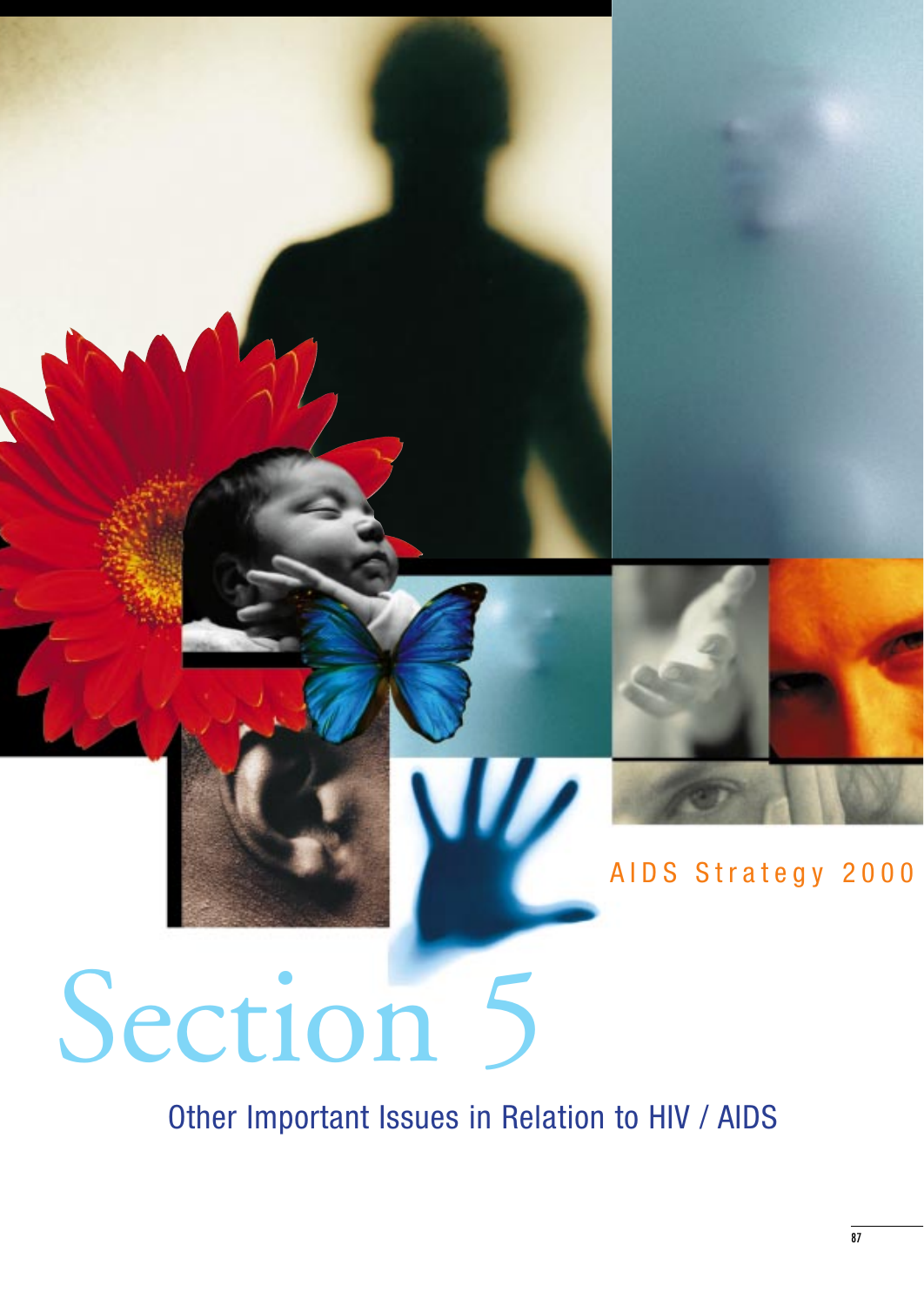

## Other Important Issues in Relation to HIV / AIDS

## Some areas were not covered by the work of the Sub-Committees but are, however, important to identify in this document.

## Haemophilia and HIV

Haemophilia is a bleeding disorder which results in the blood of the person with haemophilia not clotting in the normal way, because some of the clotting factors normally present in blood are missing. Up to recently the treatment for haemophilia consisted of replacing the missing clotting factors with blood derivatives to allow normal clot formation to occur, thus avoiding haemorrhage. The products used for such treatment were made from pools of many donations and, worldwide, these products have caused infection of the haemophilia population with blood-borne viruses such as HIV.

In Ireland, a Tribunal of Inquiry has been established into (inter alia) the HIV infection of persons with haemophilia. The Tribunal will examine a number of issues relating to the infection, including the source of the infection of products manufactured or imported, the role of the Blood Transfusion Service Board, the Department of Health and Children and other relevant parties in the selection and importation of clotting factor products, and efforts made to secure sufficient supplies of home-produced product.

In 1998, the Department of Health and Children approved the replacement of plasmaderived clotting factor products with recombinant (synthetic) products for the treatment of haemophilia patients, which vastly reduces the chances of transmission of blood-borne viruses.

## European Programme on AIDS and other Communicable Diseases

A five year Programme on AIDS and other Communicable Diseases was adopted in March 1996. The budget for the Programme is 49.6 million ECU over a 5 year period (1996 - 2000). The overall objective of the Programme is to contribute towards stemming the spread of AIDS and other communicable diseases in the Community. This would be achieved by improving knowledge concerning their prevalence and patterns, improving recognition of high-risk situations and practices and improving early detection and social, health and medical support.

Work is on-going in this programme under the headings of;

- Surveillance and monitoring of communicable diseases
- Combating transmission
- Information, education and training
- Support for persons with HIV/AIDS and combating discrimination.

The Department of Health and Children is represented on the Management Committee of this Programme. A number of organisations from the statutory and voluntary sector have participated in European funded projects. A number of these projects deal with surveillance of infectious diseases, including HIV. There is significant added value for Ireland being involved in these projects as they allow Irish experts share experience, knowledge and information on best practice with their European counterparts and their involvement is to be encouraged. Details of the projects funded are available in a report entitled "In From the Margins", produced by the Alliace Centre for Sexual Health in Cork.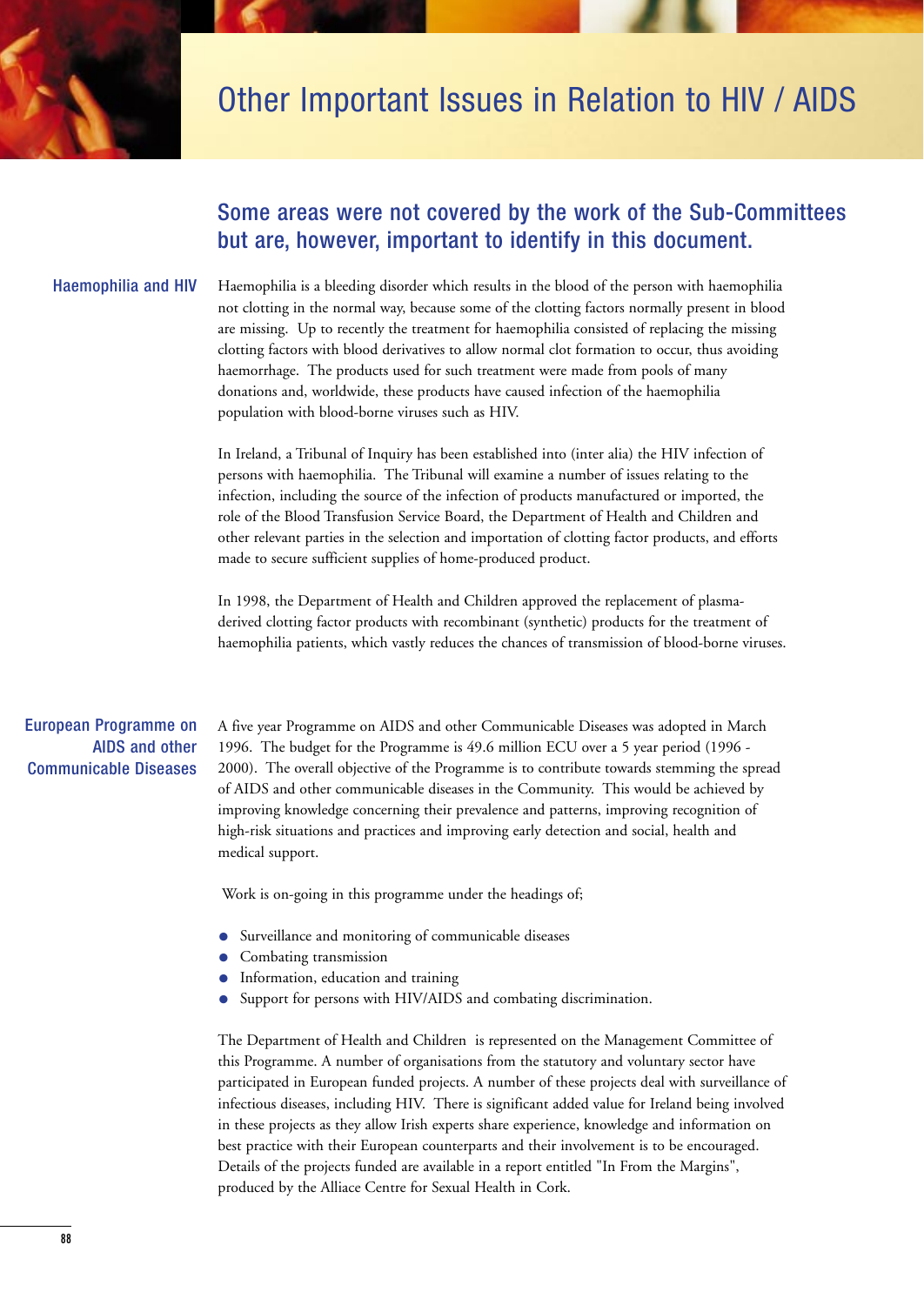An evaluation of the European Programme was carried out in 1999 on behalf of the European Commission. This showed that projects supported by the Programme were usually well managed and resources used cost-effectively. Positive features of the evaluation included:

*Improvement in the co-ordination of communicable disease surveillance systems and in the coordination of the European Community response, with initial efforts focused on HIV/AIDS, tuberculosis and drug resistance;*

*Creation and development of a European network for HIV/ STI prevention for prostitutes;*

*Analysis of border issues with regard to HIV/AIDS and STIs;*

*Maintenance and enhancement of the European network on HIV/AIDS and hepatitis prevention in prisons.*

From a negative perspective the evaluation noted that the networks established in European projects often fail to give a convincing picture of actual capacity to gather expertise and experience from all Member States, as well as to disseminate information provided by the networks. This will be addressed in future programmes.

## The Ireland AID Programme's HIV/AIDS **Strategy**

Ireland Aid, the Irish Government's Official Overseas Development Co-operation Programme, launched an HIV/AIDS Strategy in January 2000 to intensify its overseas work in that area in a coherent way across the whole programme. Ireland Aid provides long-term and emergency assistance to developing countries. The programme works in partnership with governments and communities in the developing world, supporting them in their attempts to alleviate poverty by helping them to meet the basic needs by strengthening their capacity to help themselves. It has a special focus on fostering human rights and democracy. The Ireland Aid Programme is administered by the Co-operation Division of the Department of Foreign Affairs and its budget has increased from £40 million in 1992 to £178 million in 1999.

The Ireland Aid Advisory Committee (IAAC) advises the Minister of Foreign Affairs and the Minister for State with responsibility for Development Assistance on policies for the effective delivery of development aid and on future strategies. In 1999, IAAC completed an analysis of the impact of the HIV/AIDS pandemic in the sub-Saharan African countries, which Ireland Aid supports. This review was undertaken in recognition of the fact that, while in the developed world HIV/AIDS has in many respects become just another chronic disease, in developing countries it continues to have a devastating impact, which in many of these countries is now reversing the progress achieved by development programmes in the last decade or so. On the basis of this review, Ireland Aid developed the HIV/AIDS strategy with the dual purpose of supporting prevention of the further spread of HIV/AIDS and of reducing the impacts of this disease on developing countries.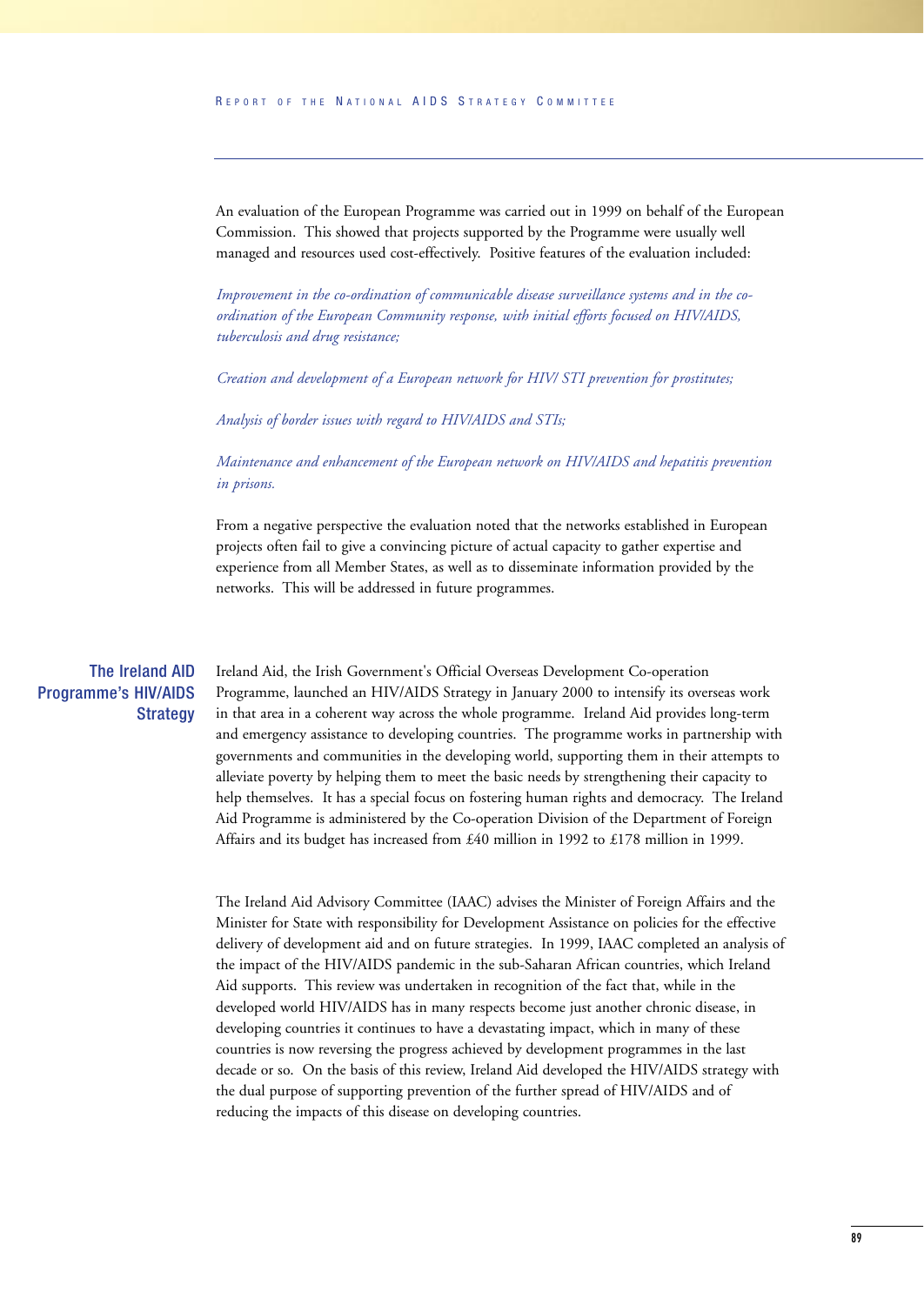The Joint United Nations Programme on HIV/AIDS (UNAIDS) estimated that by the end of 1999 there would be a total of 33.6 million people in the world living with Human Immunodeficiency Virus (HIV) infection, including those who had gone on to develop AIDS. An estimated 5.6 million people were newly infected with HIV in that year and there were 2.6 million AIDS related deaths in 1999, bringing the total deaths to 16.3 million since the pandemic began in the early 80s. A cumulative total of 11.2 million children have been orphaned by AIDS. It is clear, therefore, that globally the threat posed by the HIV/AIDS pandemic is far from over and, indeed, in many countries the disease still appears to be out of control.

The countries where HIV infection and AIDS are most clearly out of control are all in the developing regions of the world. Over 95% of all HIV infected individuals live in developing countries and sub-Saharan Africa is the worst affected region of the world. While only around 10% of the world's population live in sub-Saharan Africa, almost 70% of all of the people who became infected with the virus in 1999 live there and 84% of the 16.3 million AIDS related deaths so far have been in that region.

These specific effects of the HIV/AIDS pandemic, combined with rapid population growth and the resultant increasing population pressure, worsening environmental degradation, increasing food insecurity and the persistent and worsening poverty, mean that any progress in development in the region is already being neutralised or reversed. However, many agencies including large, multi-national organisations, bilateral aid programmes and international Non-Governmental Organisations are already active in the area of HIV/AIDS prevention and control. In developing the strategy, Ireland Aid tried to build on the experience of these other agencies to identify strategies through which it could bring its own particular expertise to bear on the situation and by which it was most likely to significantly impact on the control or management of the disease in the developing country situation. The first step in this process was to develop, from the existing information, an AIDS Profile for the current situation regarding the disease and its impact in each of the countries of interest to Ireland Aid. This was followed by the development of a strategic plan for mainstreaming HIV/AIDS in the Ireland Aid Overseas Development Assistance Programme.

The six priority countries for Ireland's overseas development assistance are Ethiopia, Lesotho, Mozambique, Tanzania, Uganda and Zambia. However, on the basis of a brief preliminary overview of the HIV/AIDS situation in all sub-Saharan countries, taking account of the needs and the potential for developing a successful intervention, it was decided to also include South Africa and Zimbabwe in the study. Therefore, AIDS Profiles were developed for a total of eight countries.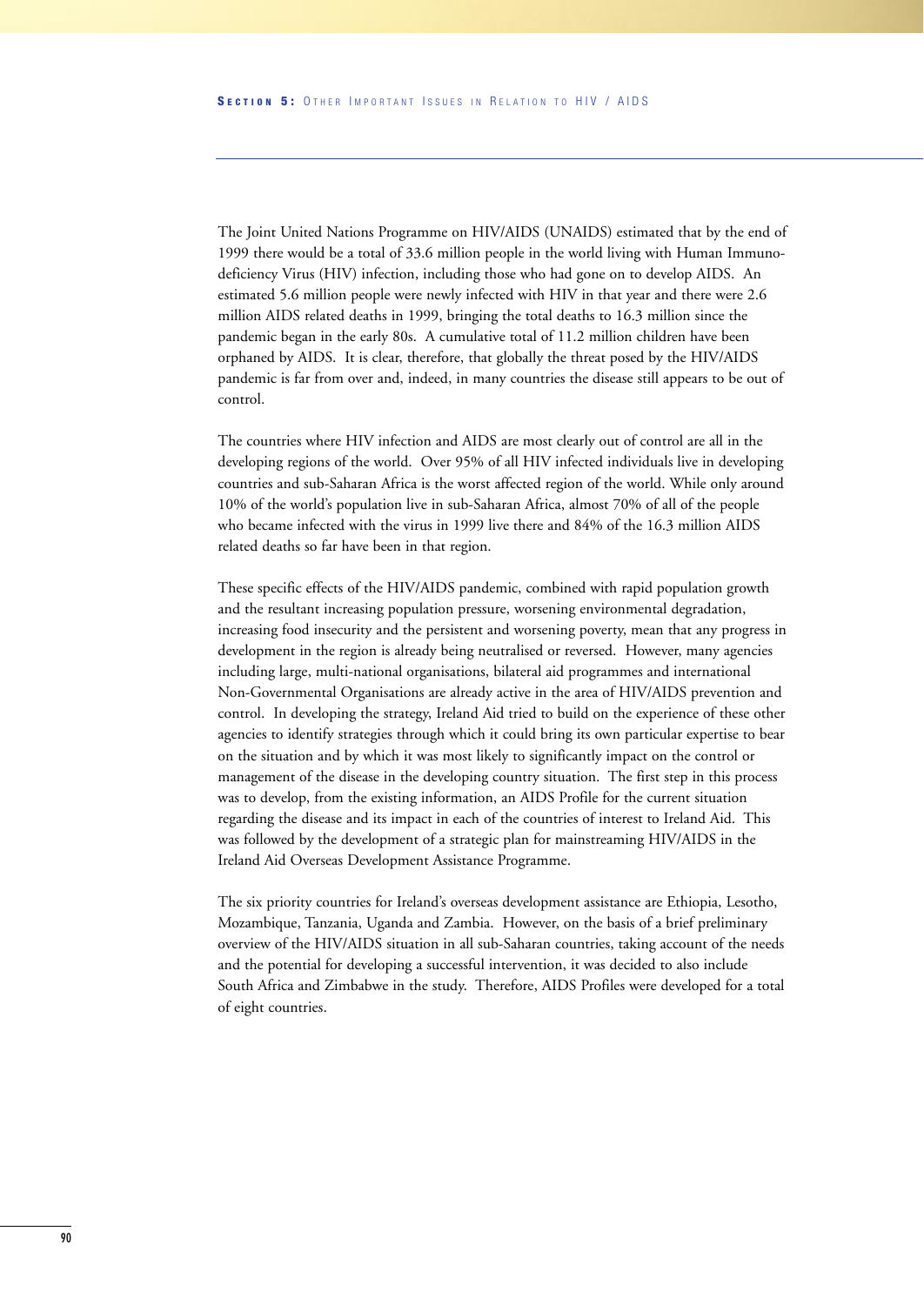The overall aim of the strategy that was subsequently developed was to mainstream the issue in all aspects of Ireland's Overseas Aid Programme. Three strategic goals were set out:

**To improve the awareness, responsiveness and effectiveness of the Ireland Aid programme to HIV/AIDS as a development issue (The Institutional Response);**

**To protect existing social and economic development gains from the adverse effects of HIV/AIDS and to promote further development in these areas (The Broad Based Response);**

**To support sectoral policies, programmes and activities in partner countries which address HIV/AIDS at the national, community and individual level (The Specific Response).**

Work is already underway to achieve these goals. The short-term priorities for Ireland Aid in the next two years include:

*to significantly increase the level of support for HIV/AIDS activities in the Ireland Aid Programme;*

*to contribute to the consciousness raising and capacity development of Ireland Aid personnel in the Development Co-operation Division and overseas in the Development Co-operation Offices;*

*to nominate focal persons at HQ, regional and country level to co-ordinate the implementation of the strategy;*

*to increase support for HIV/AIDS activities at a multi-lateral level, especially in the EU and the UN;*

*to look at how HIV/AIDS activities can be integrated into other aspects of the Ireland Aid Programme, including its support for indigenous and international NGOs.*